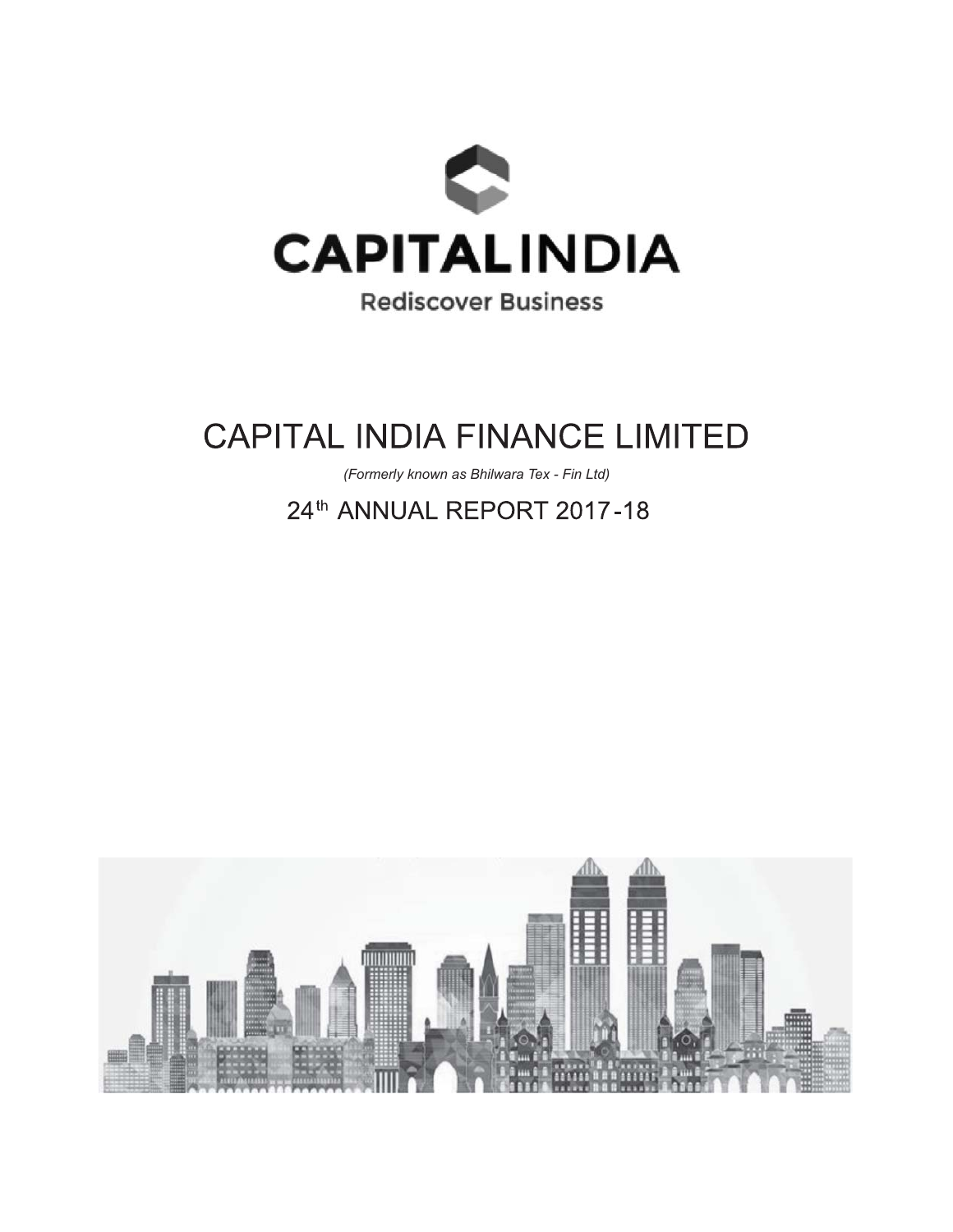*(Formerly known as Bhilwara Tex-Fin Limited)*

| <b>BOARD OF DIRECTORS</b>                    | DIN No.                                  |              |  |  |
|----------------------------------------------|------------------------------------------|--------------|--|--|
| Mr. Vinod Kumar Somani                       | 00327231<br>$\ddot{\cdot}$               |              |  |  |
| Mr. Achal Kumar Gupta                        | 02192183                                 |              |  |  |
| Mrs. Promila Bhardwaj                        | 06428534                                 |              |  |  |
| Mr. Keshav Porwal                            | 06706341                                 |              |  |  |
| Mr. Rahul RameshKumar Jain                   | 07541089                                 |              |  |  |
| Mrs. Shraddha Kamat Suresh                   | 07555355                                 |              |  |  |
| Mr. Vineet Kumar Saxena                      | 07710277                                 |              |  |  |
| Mr. Subodh Kumar                             | 07781250                                 |              |  |  |
| Mr. Amit Sahai Kulshreshtha                  | 07869849                                 |              |  |  |
| <b>KEY MANAGERIAL PERSONNEL (KMP)</b>        |                                          |              |  |  |
| Mr. Keshav Porwal                            | <b>Managing Director</b><br>÷            |              |  |  |
| Mr. Amit Sahai Kulshreshtha                  | <b>Chief Executive Officer</b>           |              |  |  |
| Mr. Rachit Malhotra                          | Company Secretary                        |              |  |  |
| Mr. Neeraj Toshniwal                         | <b>Chief Financial Officer</b><br>÷      |              |  |  |
| <b>AUDIT COMMITTEE</b>                       |                                          |              |  |  |
| Mr. Vinod Kumar Somani                       | Chairman                                 |              |  |  |
| Mr. Achal Kumar Gupta                        | Member                                   |              |  |  |
| Mr. Vineet Kumar Saxena                      | Member                                   |              |  |  |
| <b>NOMINATION AND REMUNERATION COMMITTEE</b> |                                          |              |  |  |
| Mr. Achal Kumar Gupta                        | Chairman                                 |              |  |  |
| Mr. Vinod Kumar Somani                       | Member                                   |              |  |  |
| Mr. Vineet Kumar Saxena                      | Member                                   |              |  |  |
| STAKEHOLDER RELATIONSHIP COMMITTEE           |                                          |              |  |  |
| Mr. Vinod Kumar Somani                       | Chairman                                 |              |  |  |
| Mr. Achal Kumar Gupta                        | Member                                   |              |  |  |
| Mr. Vineet Kumar Saxena                      | Member                                   |              |  |  |
| <b>STATUTORY AUDITOR</b>                     | <b>CONTENTS</b>                          |              |  |  |
| M/s. Divyank Khullar & Associates            |                                          |              |  |  |
| <b>Chartered Accountants</b><br>New Delhi    | <b>Particulars</b>                       | Page No.     |  |  |
|                                              | Director's Report with Annexure          | $\mathbf{1}$ |  |  |
| <b>SECRETARIAL AUDITORS</b>                  | Management Discussion and Analysis       | 29           |  |  |
| M/s. Naveen Garg & Associates                | Independent Auditor's Report             | 34           |  |  |
| <b>Company Secretaries</b><br>New Delhi      | <b>Balance Sheet</b>                     | 40           |  |  |
|                                              | Statement of Profit and Loss             | 41           |  |  |
| <b>INTERNAL AUDITORS</b>                     | Cash Flow Statement                      | 42           |  |  |
| M/s P B & Co., Chartered Accountants         | Notes to Financial Statements            | 43           |  |  |
| <b>SHARE TRANSFER AGENT</b>                  |                                          |              |  |  |
| Indus Portfolio Private Limited              | <b>Consolidated Financial Statements</b> | 63           |  |  |
|                                              |                                          |              |  |  |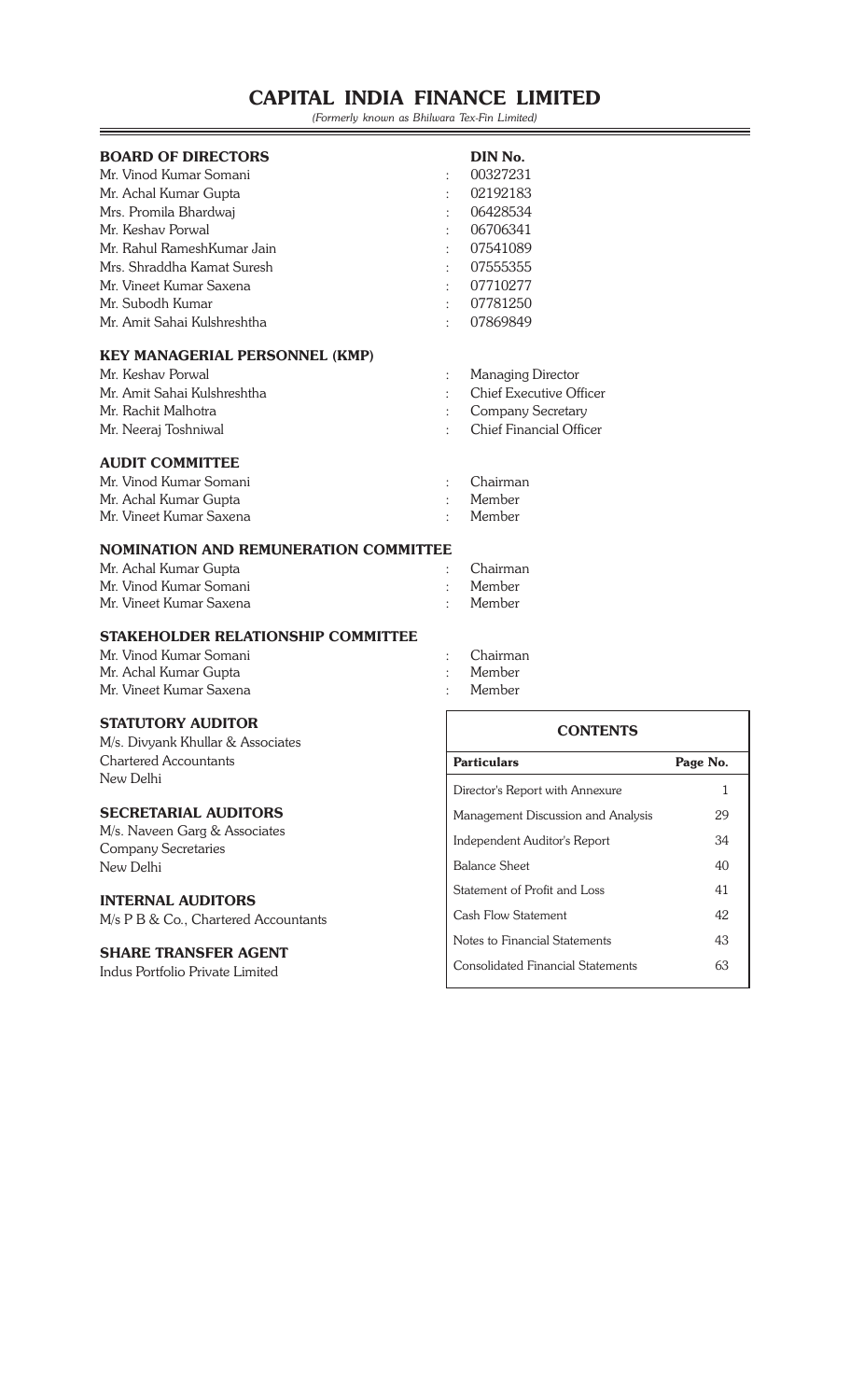*(Formerly known as Bhilwara Tex-Fin Limited)*

# BOARD'S REPORT

#### To,

### The Members, CAPITAL INDIA FINANCE LIMITED (FORMERLY KNOWN AS BHILWARA TEX-FIN LIMITED)

Your directors have pleasure in presenting their 24th Annual Report together with the Audited Financial Statements (both Standalone and Consolidated) for the Financial Year ended on March 31, 2018 ("FY 2017-18" or "period under review"). The summarised Consolidated and Standalone financial performance of your Company is as follows:

#### 1. FINANCIAL RESULTS (Amount in Rs.)

| <b>Particulars</b>                                                            |                                   | Consolidated*                     | <b>Standalone</b>                 |                                   |  |
|-------------------------------------------------------------------------------|-----------------------------------|-----------------------------------|-----------------------------------|-----------------------------------|--|
|                                                                               | Year ended<br>31st March,<br>2018 | Year ended<br>31st March,<br>2017 | Year ended<br>31st March,<br>2018 | Year ended<br>31st March,<br>2017 |  |
| Total Income                                                                  | 26,04,60,113                      | NA                                | 25,70,90,477                      | 8,78,21,461                       |  |
| <b>Total Expenditure</b>                                                      | 21,61,13,566                      | <b>NA</b>                         | 21,06,34,455                      | 8,33,67,339                       |  |
| <b>Profit before tax</b>                                                      | 4,43,46,547                       | <b>NA</b>                         | 4,64,56,022                       | 44,54,122                         |  |
| Provision for tax<br>(including Deferred Tax)                                 | 164,59,174                        | NA                                | 1,69,69,426                       | 21,02,197                         |  |
| <b>Profit after tax</b>                                                       | 2,78,87,373                       | <b>NA</b>                         | 2,94,86,596                       | 23,51,925                         |  |
| Add: Profit and Loss account<br>balance brought forward from<br>previous year | 26,46,488                         | NA                                | 26,46,488                         | 7,64,948                          |  |
| Transfer to Special<br>Reserve under Section 45-IC<br>of the RBI Act, 1934    | 58,97,319                         | <b>NA</b>                         | 58,97,319                         | 4,70,385                          |  |
| Surplus carried to Balance Sheet 2,46,36,542                                  |                                   | <b>NA</b>                         | 2,62,35,765                       | 26,46,488                         |  |

*\* The Company did not have any subsidiaries as on year ended March 31, 2017 and therefore, the consolidated figures are given for the Financial Year ended on March 31, 2018 in which the Company has 5 subsidiaries.*

# 2. RESERVES

In order to comply with the provisions of Reserve Bank of India Act, 1934, the Company has transferred Rs. 58,97,319/-(Rupees Fifty Eight Lakhs Ninety Seven Thousand Three Hundred and Nineteen only) to Special Reserve Funds under Section 45-IC of the RBI Act, 1934 and has also made provision of Rs. 10,41,140/- (Rupees Ten Lakhs Forty One Thousand and One Hundred Forty Only) for Standard Assets during the year under review. Total provisions for Standard Assets of the Company at the Financial Year ended March 31, 2018 is Rs. 41,57,750/- (Rupees Forty One Lakhs Fifty Seven Thousand Seven Hundred and Fifty only). Except as mentioned above, no amount was transferred to any reserve by the Company during the year under review.

# 3. SHARE CAPITAL

During the year under review, the Company had increased its authorised share capital to Rs. 2,14,00,00,000/- (Rupees Two Hundred Fourteen Crores only) from Rs. 4,00,00,000/- (Rupees Four Crores only). The increased share capital was approved by the shareholders through e-voting and postal ballot on January 27, 2018.

Consequently, the paid-up share capital and authorised share capital of the Company stands at Rs. 3,50,27,000/- (Rupees Three Crores Fifty Lacs and Twenty Seven Thousand only) and Rs. 2,14,00,00,000/- (Rupees Two Hundred Fourteen Crores only) respectively.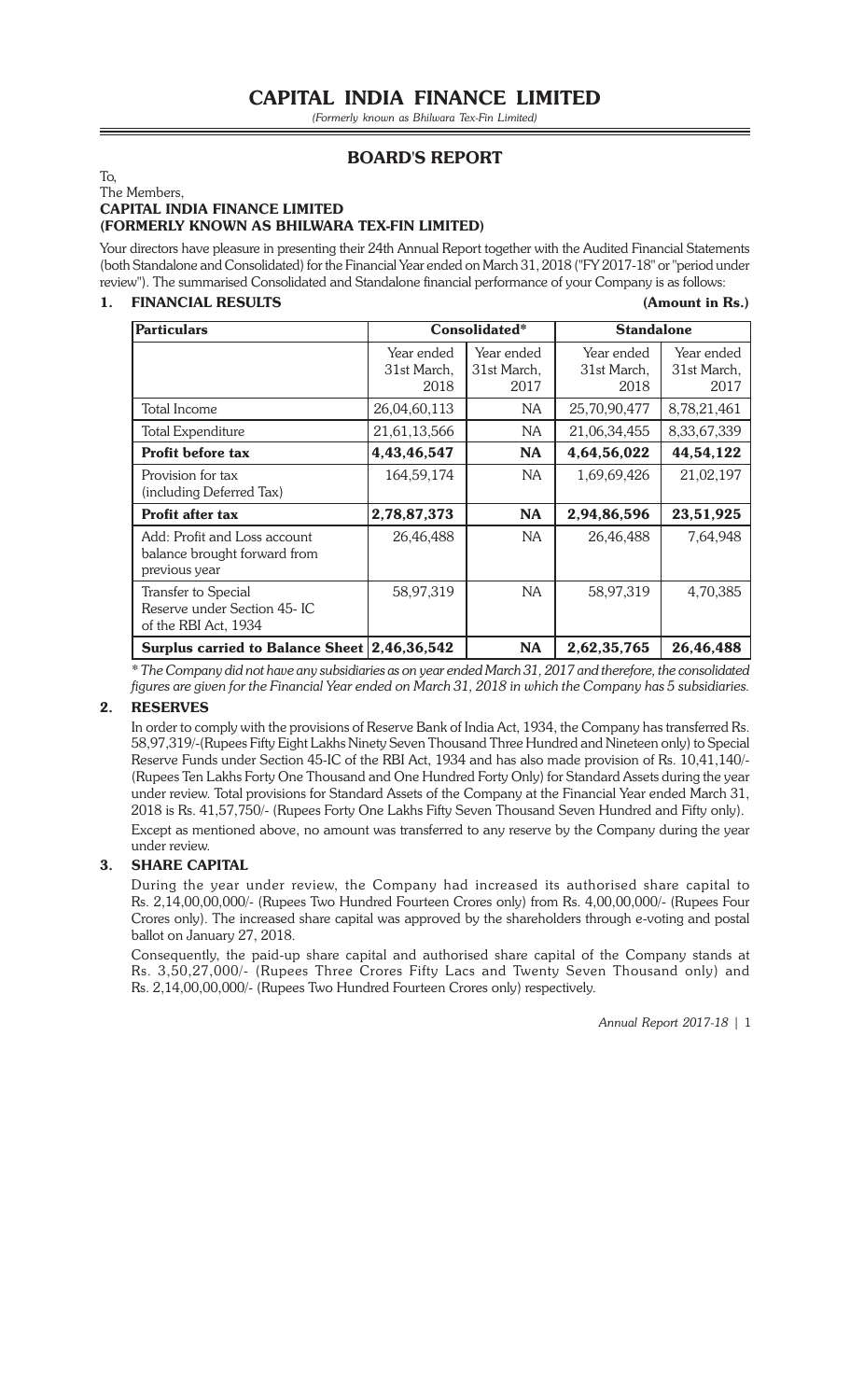*(Formerly known as Bhilwara Tex-Fin Limited)*

# 4. INFORMATION ON THE STATE OF AFFAIRS OF THE COMPANY

Your directors intend to strengthen its core business operations in order to make the Company more profitable in the upcoming year. During the period under review, the name of the Company was changed from Bhilwara Tex - Fin Limited to Capital India Finance Limited. Further, your Company's entire Management and Control was changed during the year as Sainik Mining and Allied Services Limited, erstwhile promoters of the Company had divested their stake in favour of Capital India Corp LLP by adhering to the procedure laid down under SEBI (Substantial Acquisition of Shares and Takeovers) Regulations, 2011, SEBI (Listing Obligations and Disclosure Requirements), Regulations, 2015, RBI Master Directions for NBFCs and all other applicable laws.

During the year under review, the Company was engaged into the business of financing and doing investments as Non -Banking Financial Company without accepting public deposit for which the Certificate of Registration was obtained from the Department of Non-Banking Supervision, Reserve Bank of India. The Company had provided / taken inter-corporate loans and investments in ordinary course of business at Arm's Length Price (ALP), which forms part of the Financial Statements enclosed with this Annual Report.

On standalone basis, the Company's total income during FY 2017-18 was Rs. 25,70,90,477/- (Rupees Twenty Five Crores Seventy Lakhs Ninety Thousand Four Hundred and Seventy Seven only) as compared to Rs. 8,78,21,461/- (Rupees Eight Crores Seventy Eight Lakhs Twenty One Thousand Four Hundred and Sixty One only) in FY 2016-17 and the Company has earned a Profit Before Tax (PBT) of Rs. 4,64,56,022/-(Rupees Four Crores Sixty Four Lakhs Fifty Six Thousand and Twenty Two only) in FY 2017-18 as compared to Rs. 44,54,122 /-(Rupees Forty Four Lakhs Fifty Four Thousand One Hundred and Twenty Two only) in FY 2016-17. Further, the Company did not have any subsidiaries in the FY 2016-17 but during the period under review, the Company had incorporated 5 wholly owned subsidiary companies with an aim to further expand its business activities. The Financial Statements forming part of this Annual Report also includes the Consolidated Financial Statements for the FY 2017-18.

# 5. CHANGE IN NATURE OF BUSINESS, IF ANY

There was no change in the nature of business activity of the Company during the period under review. The Company has however, formed 5 wholly owned subsidiaries with an aim to expand its business activities in financial services, details of which are given below in Para 6.

### 6. HOLDING & SUBSIDIARY COMPANY

### i) Holding Company

Your Company does not have any holding company.

#### ii) Subsidiary Company

Your Company has following 5 subsidiaries:

| S.No | <b>Company's name</b>                           | Shareholding |
|------|-------------------------------------------------|--------------|
|      | Capital India Home Loans Limited                | 100\%        |
| 9    | Capital India Asset Management Private Limited  | 100\%        |
| 3    | Capital India Wealth Management Private Limited | 100\%        |
| 4    | CIFL Holdings Private Limited                   | $100\%$      |
| h.   | CIFL Investment Manager Private Limited         | 100%         |

Note:

• As required under Rule 8 (1) of the Companies (Accounts) Rules, 2014, the Board's Report has been prepared on Standalone Financial Statements and a Report on Performance and Financial Position of each of the subsidiaries, as included in the Consolidated Financial Statements, is presented herewith in Form AOC-I as Annexure-I.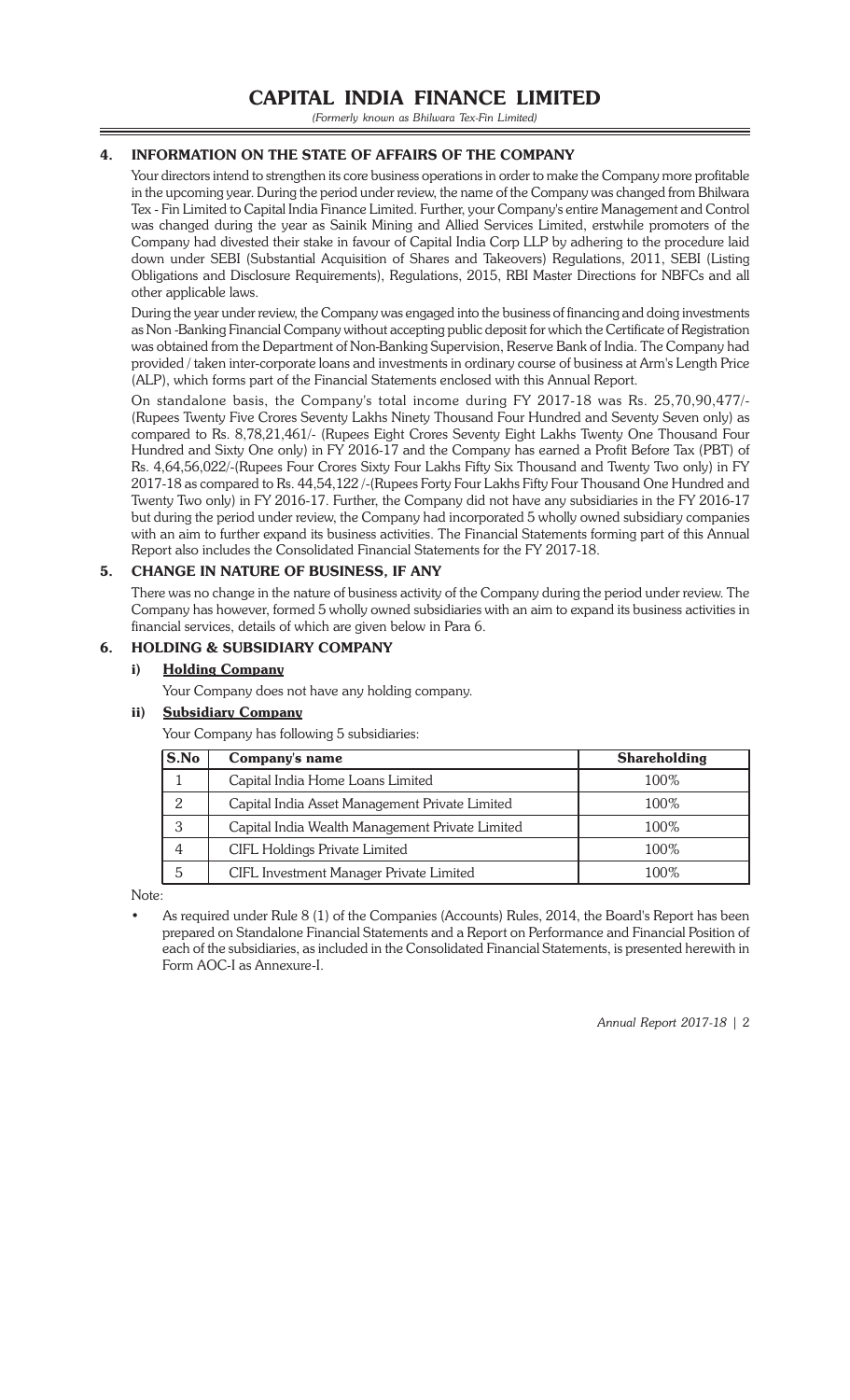*(Formerly known as Bhilwara Tex-Fin Limited)*

• In accordance with third proviso of Section 136 (1) of the Companies Act, 2013, the Annual Report of the Company, containing therein its Standalone and the Consolidated Financial Statements would be placed on the website of the Company at http://capitalindia.com under the "Investors" tab.

# 7. DIVIDEND

Your Directors recommend a final dividend of Rs. 1/- per equity share for the Financial Year 2017-18. The final dividend on the 35,02,700 equity shares, if approved by the members of the Company at the ensuing Annual General Meeting, would entail an outflow of Rs. 35,02,700/- (Thirty Five Lakhs Two Thousand and Seven Hundred Only) towards dividend and Rs. 7,13,069/- (Rupees Seven Lakh Thirteen Thousand and Sixty Nine only) towards dividend distribution tax @20.36%, resulting in a total outflow of Rs. 42,15,769/- (Rupees Forty Two Lakhs Fifteen Thousand Seven Hundred and Sixty Nine only).

# 8. INTERNAL CONTROL SYSTEM AND INTERNAL FINANCIAL CONTROLS

The Company has in place adequate Internal Financial Control System with reference to financial statements. The Company also has in place an Internal Control System, commensurate with the size, scale and complexity of its operations.

The Directors had laid down Internal Financial Controls Procedures to be followed by the Company which ensure compliance with various policies, practices and statutes, keeping in view the organization's pace of growth and increasing complexity of operations for orderly and efficient conduct of its business. The Audit Committee of the Board, is vested with the powers to evaluate the adequacy and effectiveness of Internal Financial Control System of the Company, thereby ensuring that:-

- 1. Systems have been established to ensure that all transactions are executed in accordance with management's general and specific authorization.
- 2. Systems and procedures exist to ensure that all transactions are recorded as necessary to permit preparation of Financial Statements in conformity with Generally Accepted Accounting Principles (GAAP) or any other criteria applicable to such Statements, and to maintain accountability for effectively and the timely preparation of reliable financial information.
- 3. Access to assets is permitted only in accordance with management's general and specific authorization. No assets of the Company are allowed to be used for personal purposes, except in accordance with terms of employment or except as specifically permitted.
- 4. The existing assets of the Company are verified /checked at reasonable intervals and appropriate action is taken with respect to differences, if any.
- 5. Appropriate systems are in place for prevention and detection of frauds and errors and for ensuring adherence to the Company's various policies as listed on the website and otherwise disseminated internally.

### 9. DIRECTORS AND KEY MANAGERIAL PERSONNEL

### i. Board of Directors

As on March 31, 2018, the Board of Directors consists of following 9 directors:

| <b>No</b> | <b>Name</b>               | <b>DIN</b> | <b>Designation</b>      | <b>Details</b>                                                                                                                                                                                                                                           |
|-----------|---------------------------|------------|-------------------------|----------------------------------------------------------------------------------------------------------------------------------------------------------------------------------------------------------------------------------------------------------|
|           | Mr. Vinod Kumar<br>Somani | 00327231   | Independent<br>Director | He was appointed as an Additional Director<br>in the capacity of Non - Executive Independent<br>Director of the Company w.e.f. December 20,<br>2017, subject to approval of the shareholders<br>at the ensuing Annual General Meeting of the<br>Company. |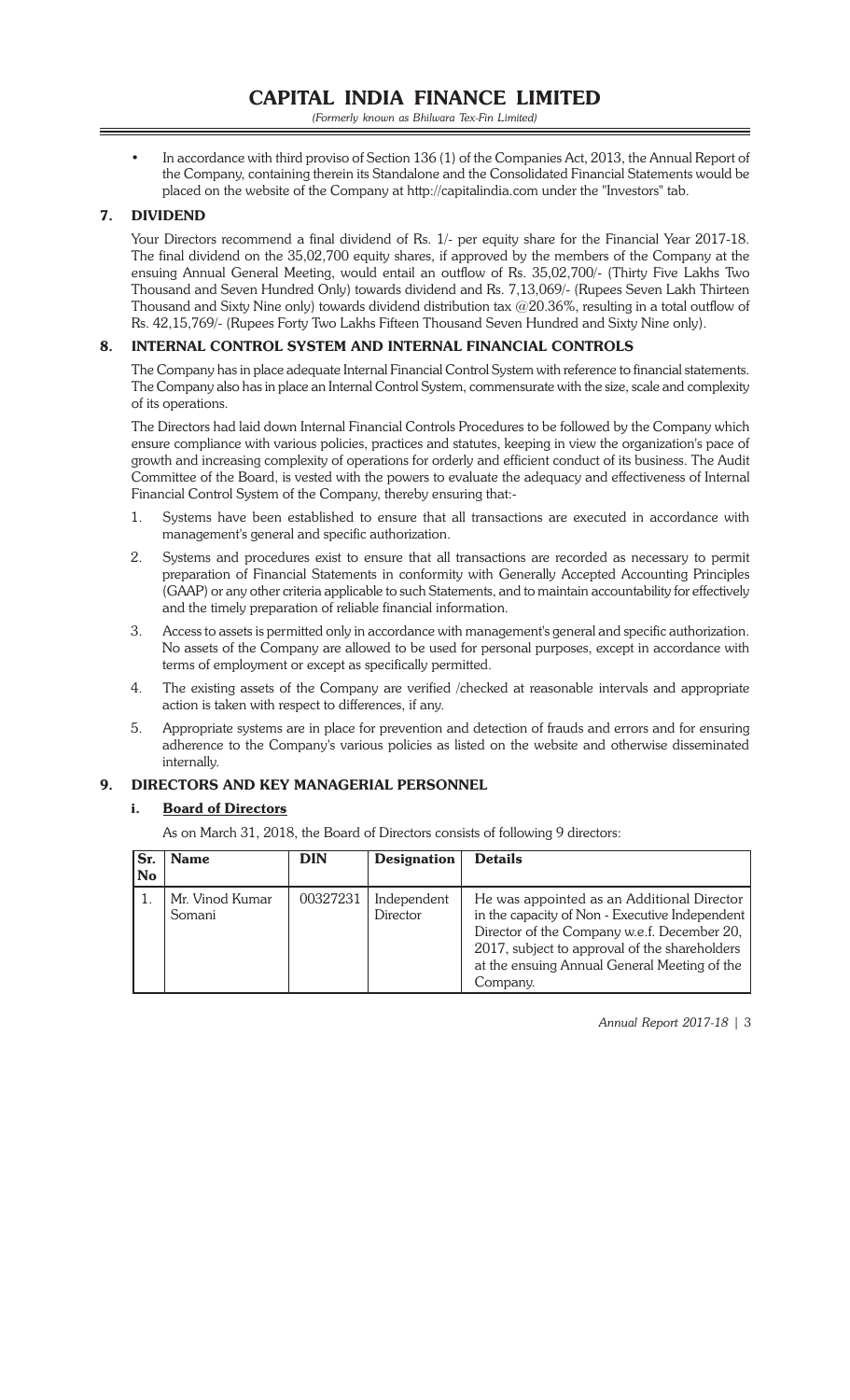*(Formerly known as Bhilwara Tex-Fin Limited)*

| Sr.<br>No | <b>Name</b>                    | <b>DIN</b> | <b>Designation</b>               | <b>Details</b>                                                                                                                                                                                                                                                                                                                                                                                                                                                                                                                                                                                                                                          |
|-----------|--------------------------------|------------|----------------------------------|---------------------------------------------------------------------------------------------------------------------------------------------------------------------------------------------------------------------------------------------------------------------------------------------------------------------------------------------------------------------------------------------------------------------------------------------------------------------------------------------------------------------------------------------------------------------------------------------------------------------------------------------------------|
| 2.        | Mr. Achal Kumar<br>Gupta       | 02192183   | Independent<br>Director          | He was appointed as an Additional Director<br>in the capacity of Non - Executive Independent<br>Director of the Company w.e.f. December 20,<br>2017, subject to approval of the shareholders<br>at the ensuing Annual General Meeting of the<br>Company.                                                                                                                                                                                                                                                                                                                                                                                                |
| 3.        | Ms. Promila<br>Bhardwaj        | 06428534   | Independent<br>Director          | She was appointed as an Additional Director<br>in the capacity of Non - Executive Independent<br>Director of the Company w.e.f. December 20,<br>2017, subject to approval of the shareholders<br>at the ensuing Annual General Meeting of the<br>Company.                                                                                                                                                                                                                                                                                                                                                                                               |
| 4.        | Mr. Keshav Porwal              | 06706341   | Managing<br>Director             | He was appointed as an Additional Director<br>of the Company and subsequently designated<br>as the Managing Director of the Company<br>w.e.f. November 27, 2017 subject to the approval<br>of the shareholders at the ensuing Annual<br>General Meeting of the Company.                                                                                                                                                                                                                                                                                                                                                                                 |
| 5.        | Mr. Amit Sahai<br>Kulshreshtha | 07869849   | Executive<br>Director<br>and CEO | He was appointed as an Additional Director<br>of the Company and subsequently designated<br>as the Chief Executive Officer of the Company<br>w.e.f. November 27, 2017 subject to the approval<br>of the shareholders at the ensuing Annual<br>General Meeting of the Company.                                                                                                                                                                                                                                                                                                                                                                           |
| 6.        | Mr. Vineet<br>Kumar Saxena     | 07710277   | Non-Executive<br>Director        | He was appointed as an Additional Director<br>of the Company in the capacity of Non -<br>Executive Director of the Company w.e.f.<br>November 27, 2017 subject to the approval<br>of the shareholders at the ensuing Annual<br>General Meeting of the Company.                                                                                                                                                                                                                                                                                                                                                                                          |
| 7.        | Mr. Rahul<br>Rameshkumar Jain  | 07541089   | Non-Executive<br>Director        | He was appointed as Non-Executive Director<br>on the Board of the Company w.e.f. January<br>27, 2017. His appointment was duly approved<br>by the shareholders as Independent Director<br>of the Company through postal ballot dated<br>August 10, 2017 and later on his designation<br>was changed to Non-Executive director of the<br>Company w.e.f. November 27, 2017. He is<br>eligible to retire by rotation at the ensuing<br>Annual General Meeting of the Company and<br>has tendered his unwillingness to be re-<br>appointed as director of the Company and<br>therefore will retire at the ensuing Annual<br>General Meeting of the Company. |

<u> 1980 - Andrea Barbara, amerikan personal di personal dengan personal dengan personal dengan personal dengan </u>

 $\equiv$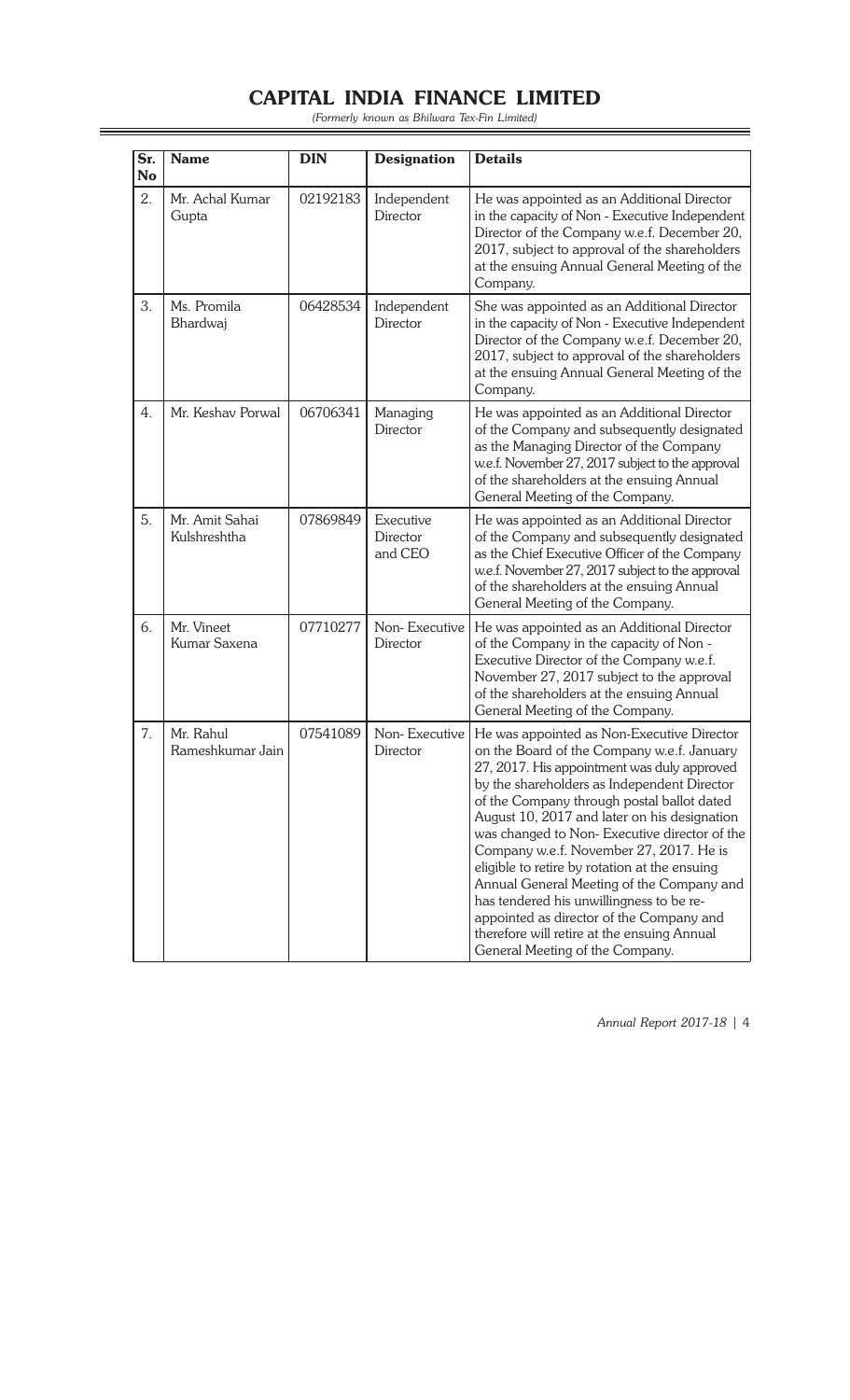*(Formerly known as Bhilwara Tex-Fin Limited)*

| Sr.<br><b>No</b> | <b>Name</b>                  | <b>DIN</b> | <b>Designation</b>        | <b>Details</b>                                                                                                                                                                                                                                                                 |
|------------------|------------------------------|------------|---------------------------|--------------------------------------------------------------------------------------------------------------------------------------------------------------------------------------------------------------------------------------------------------------------------------|
| 8.               | Ms. Shraddha<br>Kamat Suresh | 07555355   | Non-Executive<br>Director | She has been appointed as an Additional<br>Director of the Company in the capacity of<br>Women Non - Executive Director of the Company<br>w.e.f. November 27, 2017 subject to the<br>approval of the shareholders at the ensuing<br>Annual General Meeting of the Company.     |
| 9.               | Mr. Subodh Kumar             | 07781250   | Director                  | Non-Executive   He was appointed as an Additional Director<br>of the Company in the capacity of Non -<br>Executive Director of the Company w.e.f.<br>November 27, 2017 subject to the approval<br>of the shareholders at the ensuing Annual<br>General Meeting of the Company. |

#### ii. Ceased directorships during the year:

Mr. Satish Kumar Sharma, Director of the Company had tendered his resignation from the Board w.e.f. November 27, 2017 due to change in management of the Company.

Mr. Samai Singh and Ms. Seema Kumari, being the Independent Directors of the Company had also tendered their resignation from the Board w.e.f. November 27, 2017 due to change in management of the Company.

### iii. Declaration of Independence:

Pursuant to the provisions of Section 149 of the Act, Mr. Achal Kumar Gupta, Mr. Vinod Kumar Somani and Ms. Promila Bhardwaj were appointed as Independent Director(s) of the Company. They have submitted a declaration that each of them meets the criteria of independence as laid down under Section 149(6) of the Companies Act, 2013 and there has been no change in the circumstances which may affect their status as Independent Director during the year. Further, none of the directors of your Company are disqualified under the provisions of Section 16(2)(a) & (b) of the Companies Act, 2013. During the year under review, the Independent Directors of the Company had no pecuniary relationship or transactions with the Company, other than the sitting fees, commission and reimbursement of expenses incurred by them for the purpose of attending meetings of the Company.

As required under regulation 36(3) of SEBI (Listing Obligations and Disclosure Requirements) Regulations, 2015, the information on the particulars of the Directors proposed for appointment / reappointment has been given in the Notice of the Annual General Meeting.

### iv. Retirement by Rotation of the Directors

In accordance with the provisions of the Companies Act, 2013 and the Articles of Association of the Company, Mr. Rahul Rameshkumar Jain, Non-Executive Director of the Company, is liable to retire by rotation at the ensuing Annual General Meeting and has tendered his unwillingness to be re-appointed as the director of the Company and therefore shall retire at the ensuing Annual General Meeting. The matter has been placed for noting by members at the ensuing Annual General Meeting, details of which are given in the Notice of Annual General Meeting.

#### v. Change in Key Managerial Personnel

During the period under review, Mr. Himmat Singh Bedla, Chief Executive Officer, Mr. Sukomal Bhuniya, Chief Financial Officer of the company had resigned w.e.f November 27, 2017. Ms. Archana Aggarwal, Company Secretary of the Company had resigned w.e.f. January 11, 2018.

Mr. Keshav Porwal was appointed and designated as Managing Director w.e.f. November 27, 2017. Mr. Amit Sahai Kulshreshtha was appointed and designated as Chief Executive Officer w.e.f. November 27, 2017.

Mr. Neeraj Toshniwal was appointed and designated as Chief Financial Officer w.e.f January 11, 2018. Mr. Rachit Malhotra was appointed and designated as the Company Secretary & Compliance Officer of the Company w.e.f January 11, 2018.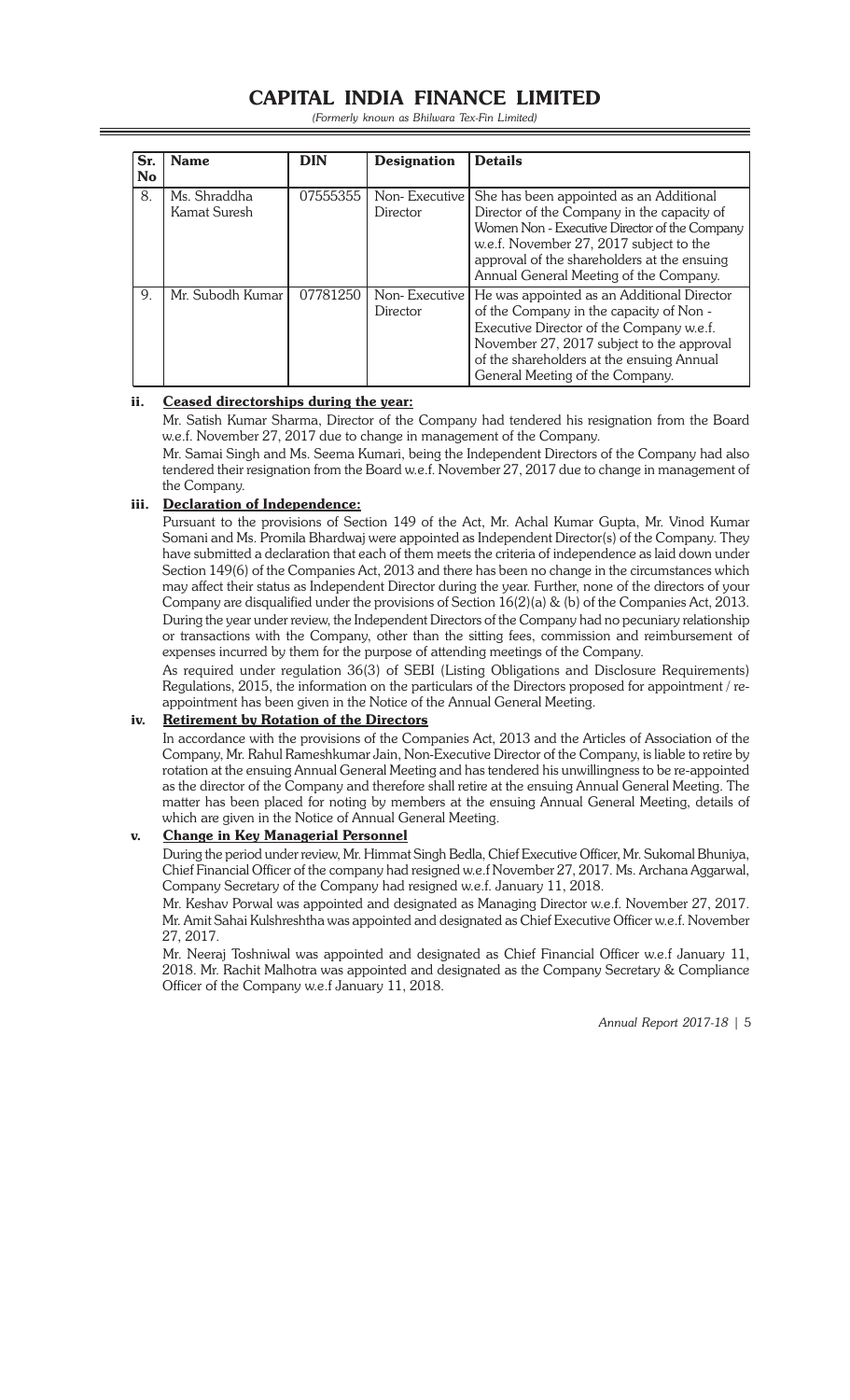*(Formerly known as Bhilwara Tex-Fin Limited)*

As on March 31, 2018, the Company had following Key Managerial Personnel (KMPs) as per provisions of the Companies Act, 2013 and the Rules framed thereunder:-

Managing Director

- Mr. Amit Sahai Kulshreshtha  **Chief Executive Officer**
- Mr. Neeraj Toshniwal **Mr. Neeraj Toshniwal** Chief Financial Officer
- Mr. Rachit Malhotra  **Company Secretary**

#### vi. Board Meetings

During the financial year 2017-18, eleven (11) board meetings were held and the intervening gap between the meetings was within the period prescribed under the Companies Act, 2013.

# vii. Committees of the Board

The following are 9 Committees constituted by the Board:

- i) Audit Committee;
- ii) Stakeholder Relationship Committee;
- iii) Nomination and Remuneration Committee;
- iv) Management Committee;
- v) Risk Management Committee;
- vi) Credit Committee;
- vii) Asset-Liability Committee;
- viii) Investment Committee; and
- ix) Right Issue Committee.

# viii. The Composition of Board and Committees were as under:

| S.No           | <b>Committee meeting</b>              | <b>Composition</b>                   |
|----------------|---------------------------------------|--------------------------------------|
| 1              | <b>Audit Committee</b>                | Mr. Vinod Kumar Somani (Chairman)    |
|                |                                       | Mr. Achal Kumar Gupta (Member)       |
|                |                                       | Mr. Vineet Kumar Saxena (Member)     |
| $\overline{2}$ | Nomination and Remuneration Committee | Mr. Achal Kumar Gupta (Chairman)     |
|                |                                       | Mr. Vinod Kumar Somani (Member)      |
|                |                                       | Mr. Vineet Kumar Saxena (Member)     |
| $\overline{3}$ | Stakeholders Relationship Committee   | Mr. Vinod Kumar Somani (Chairman)    |
|                |                                       | Mr. Achal Kumar Gupta (Member)       |
|                |                                       | Mr. Vineet Kumar Saxena (Member)     |
| $\overline{4}$ | Investment Committee                  | Mr. Achal Kumar Gupta (Chairman)     |
|                |                                       | Mr. Keshav Porwal (Member)           |
|                |                                       | Mr. Amit Sahai Kulshreshtha (Member) |
| $\overline{5}$ | <b>Risk Management Committee</b>      | Mr. Achal Kumar Gupta (Chairman)     |
|                |                                       | Mr. Keshav Porwal (Member)           |
|                |                                       | Mr. Amit Sahai Kulshreshtha (Member) |
| 6              | <b>Asset-Liability Committee</b>      | Mr. Vinod Kumar Somani (Chairman)    |
|                |                                       | Mr. Keshav Porwal (Member)           |
|                |                                       | Mr. Amit Sahai Kulshreshtha (Member) |
| 7              | Management Committee                  | Mr. Keshav Porwal (Chairman)         |
|                |                                       | Mr. Amit Sahai Kulshreshtha (Member) |
|                |                                       | Mr. Vineet Kumar Saxena (Member)     |
| $\overline{8}$ | Credit Committee                      | Mr. Keshav Porwal (Member)           |
|                |                                       | Mr. Amit Sahai Kulshreshtha (Member) |
|                |                                       | Mr. Vineet Kumar Saxena (Member)     |
| 9              | <b>Right Issue Committee</b>          | Mr. Vinod Kumar Somani (Chairman)    |
|                |                                       | Mr. Keshav Porwal (Member)           |
|                |                                       | Mr. Amit Sahai Kulshreshtha (Member) |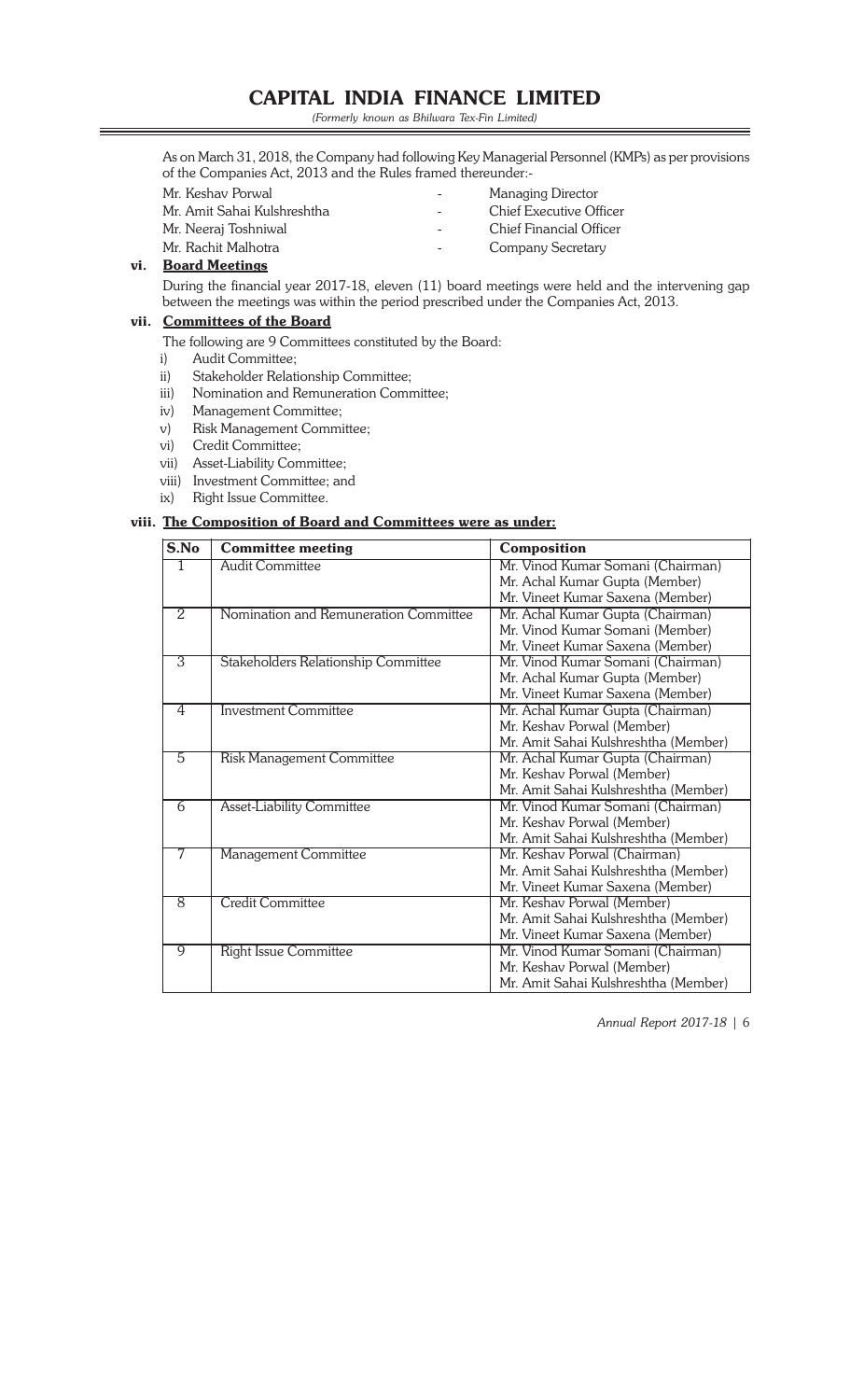*(Formerly known as Bhilwara Tex-Fin Limited)*

### ix. Board and Committee Meetings

Details of meetings of Board and various committees along with dates are as below:

| S. No          | <b>Board / Committee</b>    | No. of meetings | <b>Date of Meetings</b> |
|----------------|-----------------------------|-----------------|-------------------------|
| $\mathbf{1}$   | Board Meeting (BM)          | 11              | 17 April 2017           |
|                |                             |                 | 29 May 2017             |
|                |                             |                 | 03 June 2017            |
|                |                             |                 | 03 July 2017            |
|                |                             |                 | 10 August 2017          |
|                |                             |                 | 30 August 2017          |
|                |                             |                 | 13 November 2017        |
|                |                             |                 | 27 November 2017        |
|                |                             |                 | 20 December 2017        |
|                |                             |                 | 11 January 2018         |
|                |                             |                 | 14 February 2018        |
| $\overline{2}$ | Audit Committee (AC)        | $\overline{4}$  | 29 May 2017             |
|                |                             |                 | 10 August 2017          |
|                |                             |                 | 13 November 2017        |
|                |                             |                 | 14 February 2018        |
| 3              | Stakeholder Relationship    | 6               | 07 April 2017           |
|                | Committee (SRC)             |                 | 17 April 2017           |
|                |                             |                 | 31 May 2017             |
|                |                             |                 | 22 July 2017            |
|                |                             |                 | 02 August 2017          |
|                |                             |                 | 02 September 2017       |
| $\overline{4}$ | Nomination and Remuneration | $\overline{4}$  | 29 May 2017             |
|                | Committee (NRC)             |                 | 10 August 2017          |
|                |                             |                 | 13 November 2017        |
|                |                             |                 | 27 November 2017        |

Note: No meeting held for Risk Management Committee; Credit Committee; Asset-Liability Committee; Investment Committee; and Right Issue Committee during FY 2017-18.

### x. Attendance of directors/members at board and committee meetings

As per Standard 9 of the Secretarial Standard on Meetings of the Board of Directors ('SS-1') issued by the Institute of Company Secretaries of India ('ICSI'), the attendance of Directors at Board and Committee meetings held during the Financial Year 2017-18 is provided as under: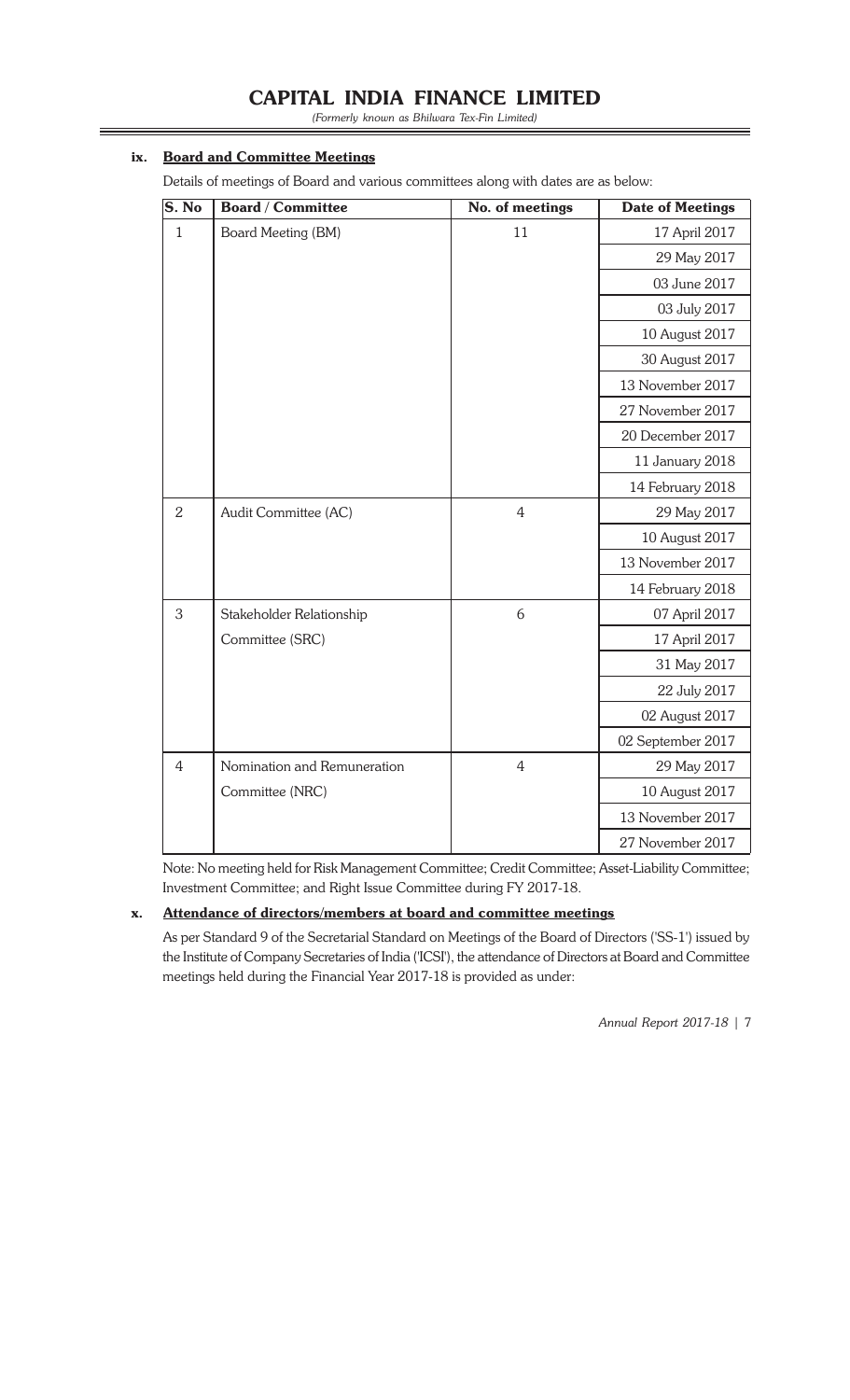| <b>Name of Director</b>     | <b>Board</b><br><b>Meeting</b> | <b>Audit</b><br><b>Committee</b><br><b>Meeting</b> | <b>Stakeholders</b><br><b>Relationship</b><br><b>Committee</b> | <b>Nomination</b><br>and<br><b>Remuneration</b><br><b>Committee</b> |
|-----------------------------|--------------------------------|----------------------------------------------------|----------------------------------------------------------------|---------------------------------------------------------------------|
| Mr. Vinod Kumar Somani      | 3                              | 1                                                  |                                                                |                                                                     |
| Mr. Achal Kumar Gupta       | 3                              |                                                    |                                                                |                                                                     |
| Ms. Promila Bhardwaj        | 3                              | NA.                                                | NA.                                                            | NA.                                                                 |
| Mr. Keshay Porwal           | 4                              | NA.                                                | NA.                                                            | NA.                                                                 |
| Mr. Amit Sahai Kulshreshtha | 4                              | <b>NA</b>                                          | NA.                                                            | NA.                                                                 |
| Mr. Vineet Kumar Saxena     | 4                              |                                                    |                                                                |                                                                     |
| Mr. Rahul Rameshkumar Jain  |                                | 3                                                  | 6                                                              | 3                                                                   |
| Ms. Shraddha Kamat Suresh   |                                | NA.                                                | NA.                                                            | NA.                                                                 |
| Mr. Subodh Kumar            | 3                              | NA.                                                | NA.                                                            | NA.                                                                 |
| Mr. Satish Kumar Sharma     | 8                              | 3                                                  | 6                                                              | NA.                                                                 |
| Mr. Samai Singh             | 8                              | NA.                                                | NA.                                                            | 4                                                                   |
| Ms. Seema Kumari            | 8                              | 3                                                  | 6                                                              | 4                                                                   |

*(Formerly known as Bhilwara Tex-Fin Limited)*

### 10 COMPANY'S POLICY ON DIRECTORS' APPOINTMENT, REMUNERATION AND EVALUATION

The Board had formulated an Evaluation Policy (the Policy) for evaluating the performance of the Board, Managing Director, Executive Directors, Independent Directors, Non-executive Directors and its Committees. Since the management had undergone a change, performance evaluation of the directors could not be done for the period under review and the same is proposed to be done during the year 2018-19.

The Policy safeguards the interest of the Company and to ensure compliance of applicable provisions of the Act (defined hereinafter) and the Listing Regulations (defined hereinafter) (as amended or re-enacted from time to time) relating to the evaluation of performance of the Directors, the Board and its Committees on an annual basis;

The evaluation framework for assessing the performance of Directors comprises of the following key areas:

- Expertise;
- Objectivity and Independence;
- Concern for stakeholders:
- Concern for working of the internal controls;
- Understanding of the Company's business;
- Leadership initiatives in terms of new ideas, planning for the Company and undertaking additional responsibilities;
- Team work attributes;
- Safeguarding confidential information;
- Rendering independent and unbiased opinions;
- Understanding and commitment to duties and responsibilities;
- Understanding the company and its unique requirements
- Willingness to devote the time needed for effective contribution to Company;
- Participation in discussions in effective and constructive manner;

The evaluation involves self-evaluation by the Board members and subsequent assessment by the Board of Directors. A member of the Board will not participate in the discussion of his/her evaluation.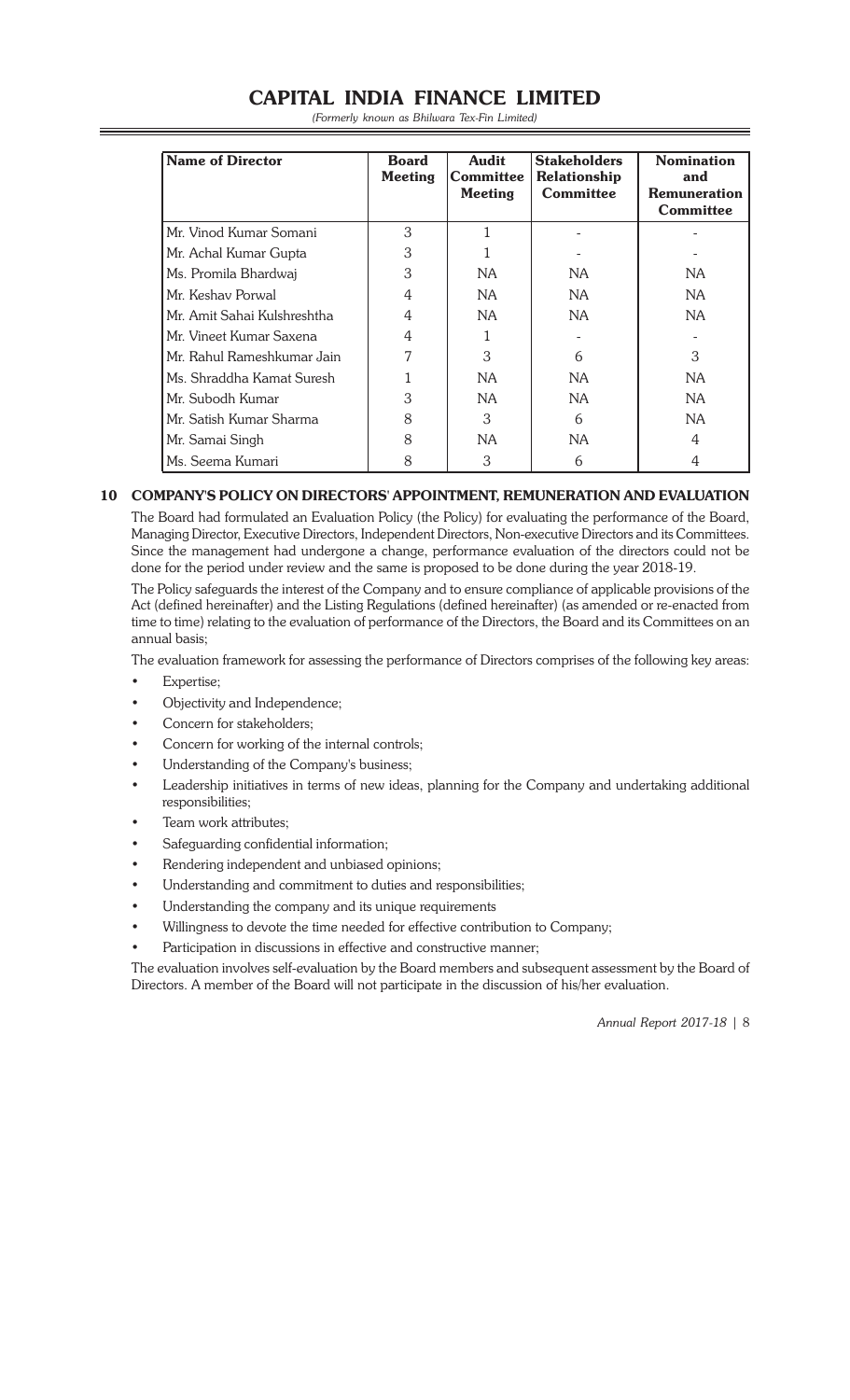*(Formerly known as Bhilwara Tex-Fin Limited)*

#### Remuneration Policy

The Board has, on the recommendation of the Nomination and Remuneration Committee, framed a policy for selection and appointment of directors and senior management and to fix their remuneration. The Nomination and Remuneration Policy can be viewed here http://capitalindia.com.

Disclosures with respect to the remuneration of Directors and employees as required under Section 197 of the Act and Rule 5 (1) of Companies (Appointment and Remuneration of Managerial Personnel) Rules, 2014 (Rules) and have been appended as Annexure - II to this report. Further, details of employee remuneration as required under provisions of Section 197 of the Companies Act, 2013 and Rule 5(2) and 5(3) of Rules are available at the registered office of the Company during working hours, 21 days before the Annual General Meeting and shall be made available to any shareholder on request.

# 11 SEXUAL HARASSMENT OF WOMEN AT WORKPLACE

The Company has framed a Policy on Prevention of Sexual Harassment at Workplace in accordance with the applicable laws for all employees of the Company to inter alia ensure that the employees are not subject to any form of sexual harassment and to constitute the Internal Complaints Committee. Your company is fully committed to protect the rights of any women, of any age, whether employed or not, who alleges to have been subjected to any act of sexual harassment within the Company's premises. Your Company provides a safe and healthy work environment.

The Policy was approved and made effective by the Board from its meeting dated May 03, 2018. However, there were no cases reported otherwise, during the year ended on March 31, 2018 of sexual harassment.

#### 12 MANAGEMENT DISCUSSION AND ANALYSIS REPORT:

As required under regulation 34 of SEBI (Listing Obligation and Disclosure Requirements) Regulations, 2015, the Management Discussion and Analysis Report is enclosed as a part of this report.

#### 13 DIRECTORS RESPONSIBILITY STATEMENT

The Board of Directors acknowledges the responsibility for ensuring compliance with the provisions of Section  $134(3)(c)$  read with Section  $134(5)$  of the Companies Act, 2013 in the preparation of the Financial Statements for the Financial Year ended on March 31, 2018 and state:

- a. That in the preparation of Annual Accounts for the Financial Year ended as at March 31, 2018, the applicable Accounting Standards have been followed along with proper explanation relating to the material departures.
- b. That the directors have selected such Accounting Policies and applied them consistently and made judgements and estimates that are reasonable and prudent so as to give a true and fair view of the state of affairs of the Company at the Financial Year ended as at March 31, 2018 and of the profit and loss of the Company for the Financial Year ended on March 31, 2018.
- c. That the directors have taken proper and sufficient care for the maintenance of adequate accounting records in accordance with the provisions of Act for safeguarding the assets of the Company and for preventing and detecting fraud or other irregularities.
- d. That the directors have prepared the annual accounts on a going concern basis.
- e. That the directors have laid down internal financial controls to be followed by the Company and that such internal financial controls are adequate and are operating effectively; and
- f. There is a proper system to ensure compliance with the provisions of all applicable laws and that such systems are adequate and operating effectively.

Based on the framework of internal financial controls and compliance systems established and maintained by the Company, work performed by the internal, statutory and secretarial auditors and external consultants, including audit of internal financial controls over financial reporting by the statutory auditors, and the reviews performed by management and the relevant board committees, including the audit committee, the board is of the opinion that the Company's internal financial controls were adequate and effective during Financial Year 2017-18.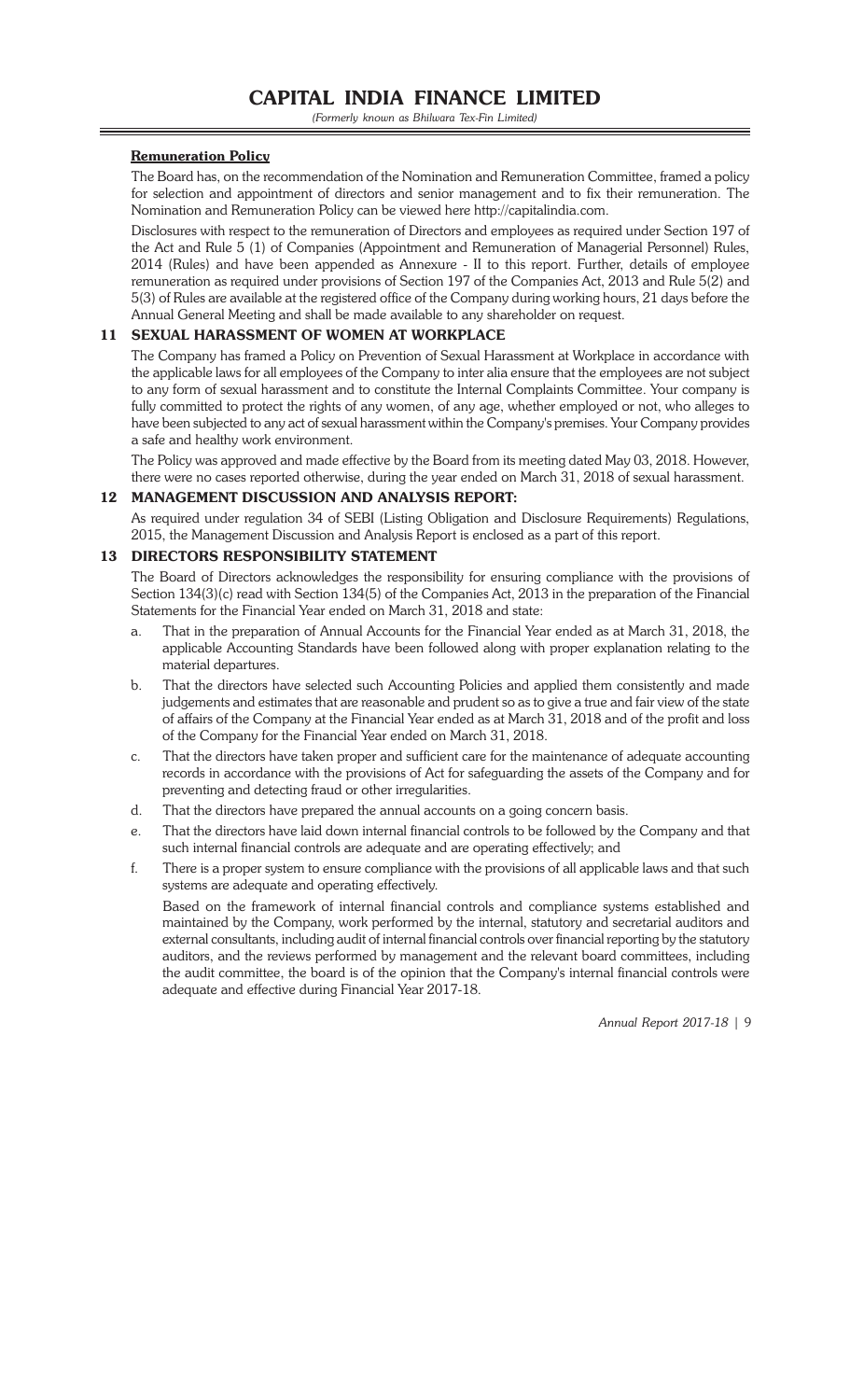*(Formerly known as Bhilwara Tex-Fin Limited)*

### 14 PUBLIC DEPOSITS

The Company did not accept any public deposits during the year under review. Therefore, the disclosures as required under the Companies Act, 2013 and the Rules framed thereunder, and RBI Directions are not applicable.

### 15 PARTICULARS OF LOANS, GUARANTEES OR INVESTMENTS

Loans, guarantees and investments covered under Section 186 of the Companies Act, 2013 form part of the Notes to the Financial Statements provided in this report.

# 16 AUDITORS REPORT AND SECRETARIAL AUDIT REPORT

The Board of Directors had appointed M/s Divyank Khullar & Associates, Chartered Accountants, (Firm Regn. No.: 025755N), for the FY 2017-18 to carry out the statutory audit for the period under review. The Statutory Auditors submitted their Report on the Financial Statements (both standalone and consolidated), which forms part of this Annual Report.

The Board of Directors had appointed M/s Naveen Garg & Associates, Company Secretaries in **Practice**, for the FY 2017-18 in terms of provisions of section 204 of the Companies Act 2013, read with the Companies (Appointment and Remuneration of Managerial Personnel) Rules, 2014 for the purpose of carrying out the secretarial audit of the Company. The Secretarial Auditors submitted their Report in Form MR-3, which forms part of this Annual Report.

Further, the Statutory Auditors' report and Secretarial Auditors' report do not contain any qualifications, reservations or adverse remarks.

### 17 AUDITORS

### a) STATUTORY AUDITORS:

M/s Divyank Khullar & Associates, Chartered Accountants, (Firm Regn. No.:- 025755N), Statutory Auditors of the Company tendered resignation on May 2, 2018. Basis this, pursuant to provisions of Section 139 (8), the Board at the meeting held on May 03,2018 appointed , M/s. Deloitte Haskins & Sells, LLP (Firm Regn. No.:- 117366W/W100018) as the Statutory Auditors of the Company to fill the casual vacancy caused due to resignation of M/s Divyank Khullar & Associates, Chartered Accountants. The members, at the ensuing Annual General Meeting proposed to be held on June 02, 2018 shall consider approving the appointment of M/s. Deloitte Haskins & Sells, LLP as Statutory Auditor to hold office till ensuing Annual General Meeting.

Further, M/s. Deloitte Haskins & Sells, LLP (Firm Regn. No.:- 117366W/W100018) have offered themselves for appointment as Statutory Auditors to hold office from the date of conclusion of the 24th AGM of the Company till the date of conclusion of 29th Annual General Meeting. The Company has obtained a written consent from M/s. Deloitte Haskins & Sells, LLP (Firm Regn. No.: 117366W/ W100018) for their appointment. A certificate from them has been received to the effect that their appointment as Statutory Auditors of the Company, if made, would be within the limits prescribed under Section 139 of the Companies Act, 2013. The Auditors have subjected themselves for the peer review process of the Institute of Chartered Accountants of India (ICAI) and they hold a valid certificate issued by the "Peer Review Board" of ICAI.

### b) SECRETARIAL AUDITOR

The Board of Directors at their meeting held on May 03, 2018 re-appointed M/s. Naveen Garg & Associates, Company Secretaries in Practice to undertake the Secretarial Audit of the Company for the Financial Year 2018-19 in terms of provisions of section 204 of the Companies Act 2013 read with the Companies (Appointment and Remuneration of Managerial Personnel) Rules, 2014.

### c) INTERNAL AUDITOR

The Board of Directors has, at its meeting held on 3 May 2018 appointed M/s. Aneja Associates, Chartered Accountants, as the Internal Auditor to undertake Internal Audit of the Company for Financial Year 2018-19 in terms of provisions of section 138 of the Companies Act, 2013.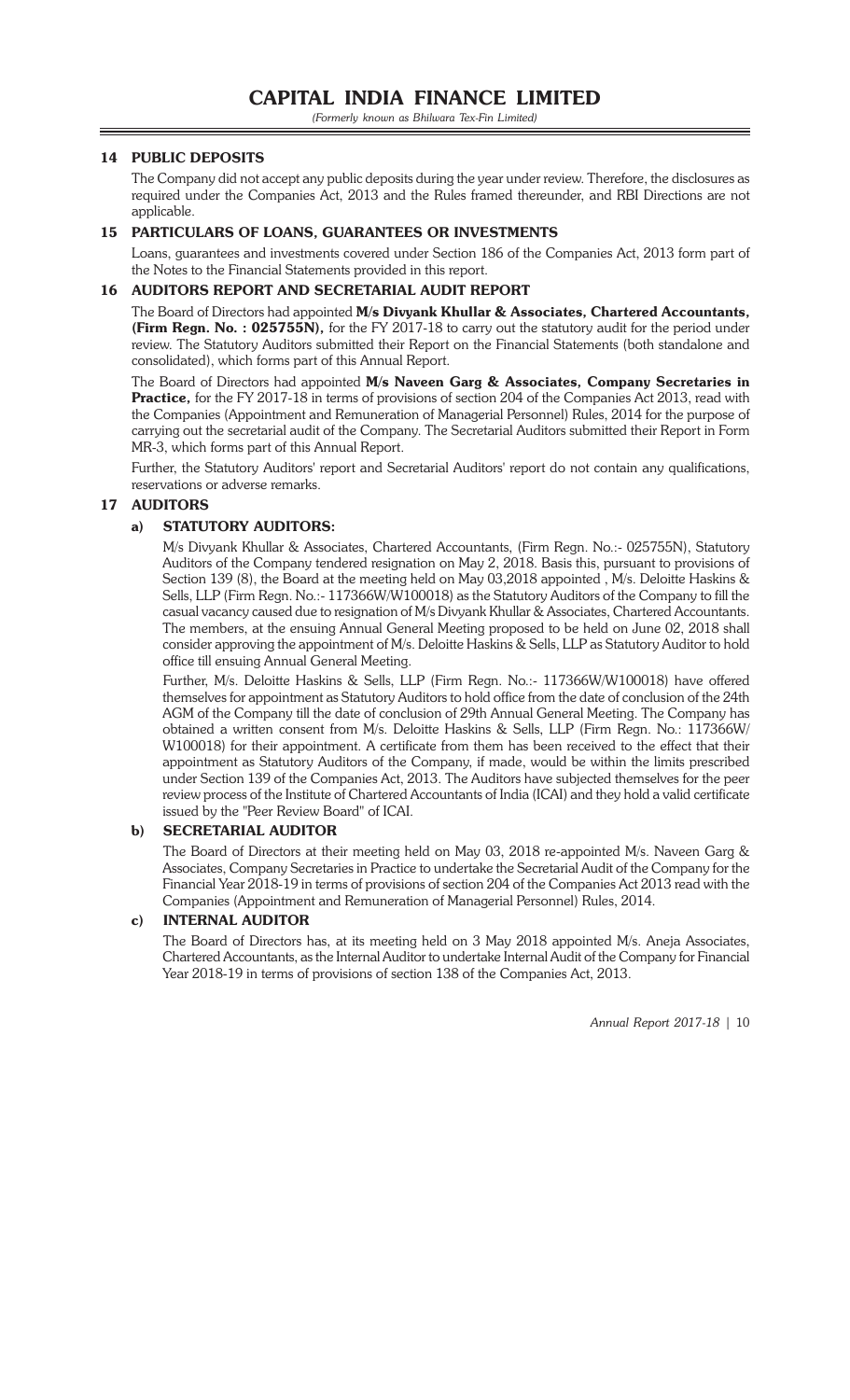*(Formerly known as Bhilwara Tex-Fin Limited)*

#### 18 EXTRACT OF ANNUAL RETURN

The details forming part of the extract of the Annual Return in form MGT-9 is annexed herewith as "Annexure III".

### 19 CORPORATE GOVERNANCE REPORT

Your Company practices a culture that is built on core values and ethical governance practices and is committed to transparency in all its dealings. The Company is **having a paid up equity share capital** not exceeding Rs. 10 Crore and net worth not exceeding Rs. 25 Crore, and hence, as per SEBI (Listing Obligations and Disclosure Requirements) Regulations, 2015 ('Listing Regulations'), Corporate Governance Requirements provided under Regulations 17 to 27 and clauses (b) to (i) of sub-regulation (2) of Regulation 46 and Para C, D and E of Schedule V of the Listing Regulations are not applicable to your Company.

# 20 RELATED PARTY TRANSACTIONS

During the year under review, the main business of the Company was financing & investment and granting loans. All related party transactions entered into with related parties were placed before the Audit Committee for their approval in the meeting of Board and Audit Committee dated May 03, 2018. The Audit Committee decided that such transactions are in the ordinary course of business and are on arm's length basis. None of the transactions with related parties fall under the scope of section 188(1) of the Companies Act, 2013. Even though the provisions of Companies Act, 2013 read with rules made thereunder regarding related party transactions are not attracted to such transactions as these are in ordinary course of business and on an arm's length basis, some transactions were material related party transaction by virtue of the Listing Regulations and hence, the Board and Audit Committee ratified them.

All related party transactions so entered are disclosed in Note no. 29 of Financial Statements of the Company as attached herewith. Information on all transactions with related party pursuant to section 134(3) (h) of the Act read with rule 8(2) of the Companies (Accounts) Rules, 2014 are also annexed in Form AOC-2 and the same forms part of this report.

The Policy relating to related party transactions duly approved by the Board of Directors of the Company has been placed on the Company's website http://capitalindia.com.

### 21 CODE OF CONDUCT

The Board of Directors has approved a Code of Conduct which is applicable to the members of the Board and all employees in the course of day to day business operations of the Company. The Code has been placed on the Company's website http://capitalindia.com.

The Code lays down the standard procedure of business conduct which is expected to be followed by the Directors and the designated employees in their business dealings and in particular on matters relating to integrity in the work place, in business practices and in dealing with stakeholders. All the Board members and the Senior Management personnel have confirmed compliance with the Code.

### 22 VIGIL MECHANISM / WHISTLE BLOWER POLICY

Pursuant to the provisions of Section 177(9) & (10) of the Companies Act, 2013 read with the rules made thereunder and pursuant to the provision of SEBI (Listing Obligations and Disclosure Requirements), 2015, the Company has established a Vigil Mechanism to be known as the 'Vigil Mechanism Policy' for its Directors and Employees, to report instances of unethical behaviour, actual or suspected, fraud or violation of the Company's Code of Conduct. The aim of the policy is to provide adequate safeguards against victimization of Whistle Blower who avails the mechanism and also provides direct access to the Chairman of the Audit Committee, in appropriate or exceptional cases.

Accordingly, Vigil Mechanism Policy has been formulated with a view to provide a mechanism for the Directors and employees of the Company to approach the Ethics Officer or the Chairman of the Audit Committee of the Company.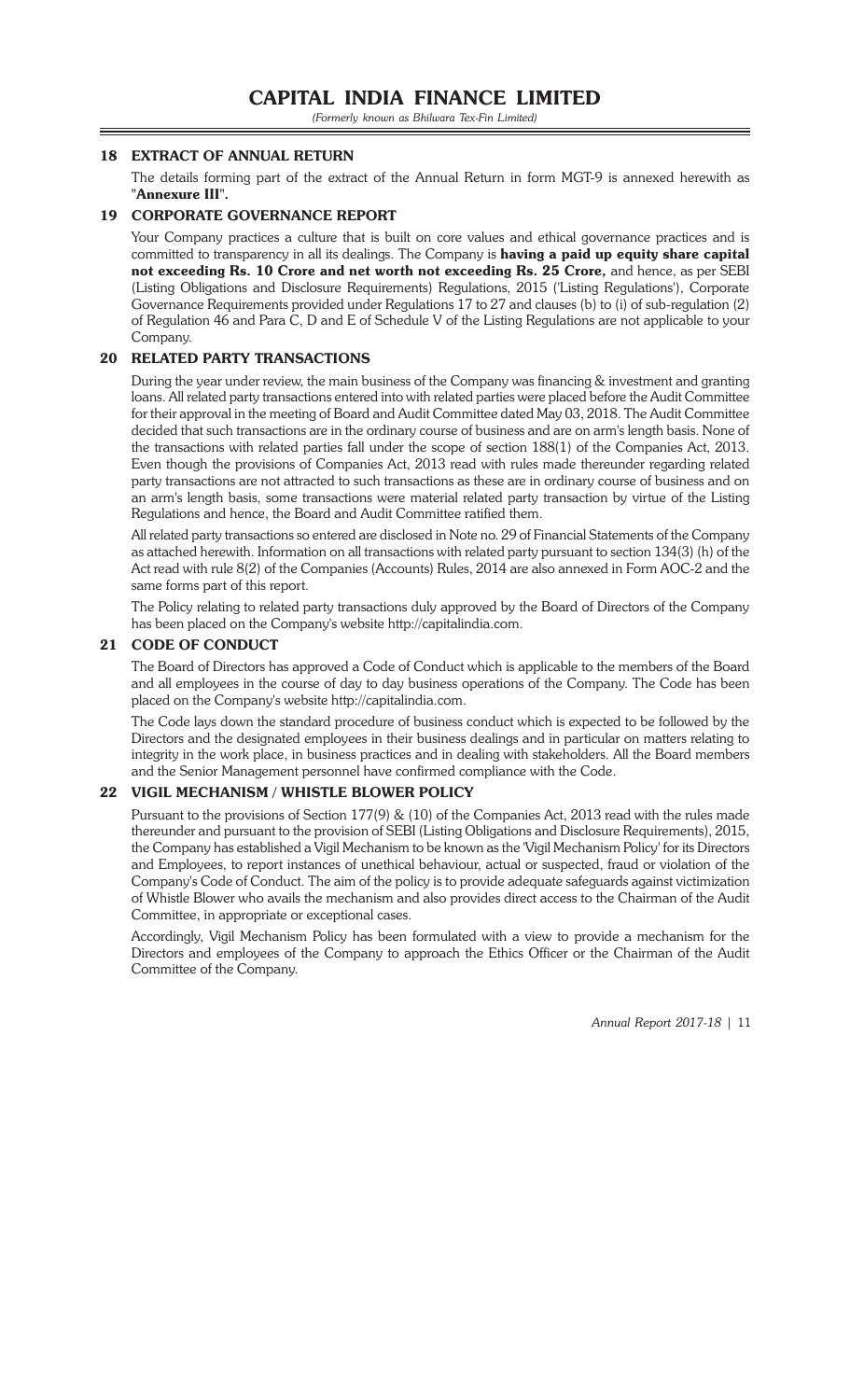*(Formerly known as Bhilwara Tex-Fin Limited)*

The purpose of this policy is to provide a framework to promote responsible and secure whistle blowing. It protects employees willing to raise a concern about serious irregularities within the Company.

During the Financial Year 2017-18, no such complaint of unethical or improper activity has been received by the Company

# 23 PREVENTION OF INSIDER TRADING

The Company has adopted a Code of Conduct for Prevention of Insider Trading with a view to regulate trading in securities by the Directors and designated employees of the Company. The Code requires preclearance for dealing in the Company's shares and prohibits the purchase or sale of Company shares by the Directors and the designated employees while in possession of unpublished price sensitive information in relation to the Company and during the period when the trading window is closed. The Board is responsible for implementation of the Code. All Board of Directors and the designated employees have confirmed compliance with the Code.

The Code can be viewed here http://capitalindia.com/ .

# 24 CONSERVATION OF ENERGY, TECHNOLOGY ABSORPTION AND FOREIGN EXCHANGE EARNINGS / OUTGO

### a) CONSERVATION OF ENERGY

- (i) Steps taken or impact on conservation of energy The operations of your Company are not energy-intensive. However, adequate measures have been initiated for conservation of energy.
- (ii) Steps taken by the Company for utilising alternate source of energy though the operations of the Company are not energy intensive, the Company shall explore alternative source of energy, as and when the necessity arises.
- (iii) Capital investment on energy conservation equipment Nil

### b) TECHNOLOGY ABSORPTION

- (i) Efforts made towards technology absorption The minimum technology required for the business has been absorbed.
- (ii) Benefits derived like product improvement, cost reduction, product development or import substitution - Not Applicable
- (iii) In case of imported technology (imported during the last three years reckoned from the beginning of the financial year) - Not Applicable
	- (a) the details of technology imported;
	- (b) the year of import;
	- (c) whether the technology been fully absorbed; and
	- (d) if not fully absorbed, areas where absorption has not taken place, and the reasons thereof
- (iv) Expenditure incurred on Research and Development Not Applicable

# c) FOREIGN EXCHANGE EARNINGS AND OUTGO

During the year under review, there were following foreign exchange transactions:

- 1. Earnings: Nil
- 2. Outgo: Rs. 20,44,853.04/-

# 25 FRAUD REPORTING

There was no fraud reported by the Auditors of the Company under Section 143(12) of the Companies Act, 2013 to the Board of Directors during the year under review.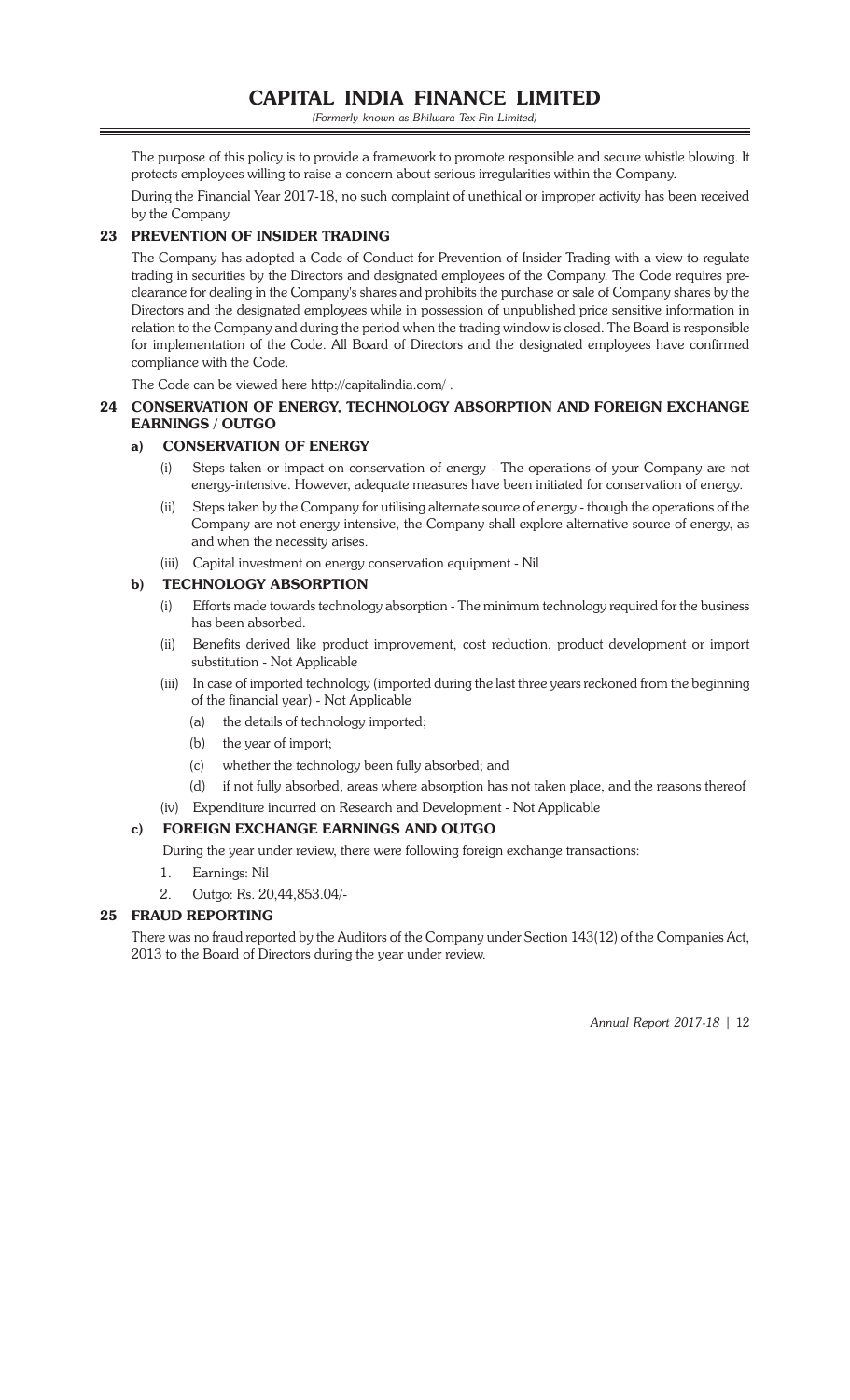*(Formerly known as Bhilwara Tex-Fin Limited)*

### 26 DETAILS OF SIGNIFICANT AND MATERIAL ORDERS PASSED BY THE REGULATORS OR COURTS OR TRIBUNALS IMPACTING THE GOING CONCERN STATUS AND COMPANY'S OPERATIONS IN FUTURE

There have been no significant and material orders passed by the Regulators or Courts or Tribunals impacting the going concern status and company's operations in future. It is to be noted that pursuant to the approval of appropriate authorities, Sainik Mining and Allied Services Limited, erstwhile promoters of the Company had divested their stake in favour of Capital India Corp LLP as a result of which there was a change in management and control of the Company by following the procedures laid down under the applicable laws.

### 27 MATERIAL CHANGES AND COMMITMENTS, IF ANY

There are material changes and commitments affecting the financial position of the Company which, interalia includes the following:

- 1. Company has changed the name of the Company from Bhilwara Tex-Fin Limited to Capital India Finance Limited, the same has been approved by the shareholders through Postal Ballot on January 27, 2017. Company has received the fresh Certificate of Incorporation from the Registrar of Companies, NCT of Delhi & Haryana for the same.
- 2. Company has shifted its registered office from 129, Transport Centre, New Rohtak Road, Punjabi Bagh, New Delhi - 110035 to 2nd Floor, DLF Centre, Sansad Marg, New Delhi - 110001 on December 20, 2017.
- 3. Company had undergone change of management, which had been duly approved by the appropriate stakeholders and authorities which includes the approval of Reserve Bank of India and Securities Exchange Board of India.
- 4. Company had during the year under review proposed an issue of securities on Rights basis but the same was withdrawn on April 25, 2018.
- 5. Company has incorporated five wholly owned subsidiaries namely:
	- a. Capital India Home Loans Limited
	- b. Capital India Wealth Management Private Limited
	- c. Capital India Asset Management Private Limited
	- d. CIFL Holdings Private Limited
	- e. CIFL Investment Manager Private Limited

### 28 CORPORATE SOCIAL RESPONSIBILITY (CSR)

During the year under review, provision of section 135 and Schedule VII of the Companies Act, 2013 pertaining to Corporate Social Responsibility are not applicable to our Company. Hence, details of expenditures on CSR activities are not required to be furnished.

#### 29 CREDIT RATING

There was no credit rating obtained from any agency during the period under review.

#### 30 CONSOLIDATED FINANCIAL STATEMENTS

The Audited Consolidated Financial Statements are provided in this annual report which have been prepared in accordance with relevant Accounting Standards issued by the Institute of Chartered Accountants of India (ICAI).

#### 31 RISK MANAGEMENT

The Risk Management Committee constituted by the Board of Directors of the Company has framed and implemented a Risk Management framework depicting the process for loan proposal approval, loan management post disbursement and day to day monitoring to manage credit risk. It sets out the standards helpful in achieving a high-quality loan portfolio with optimal returns.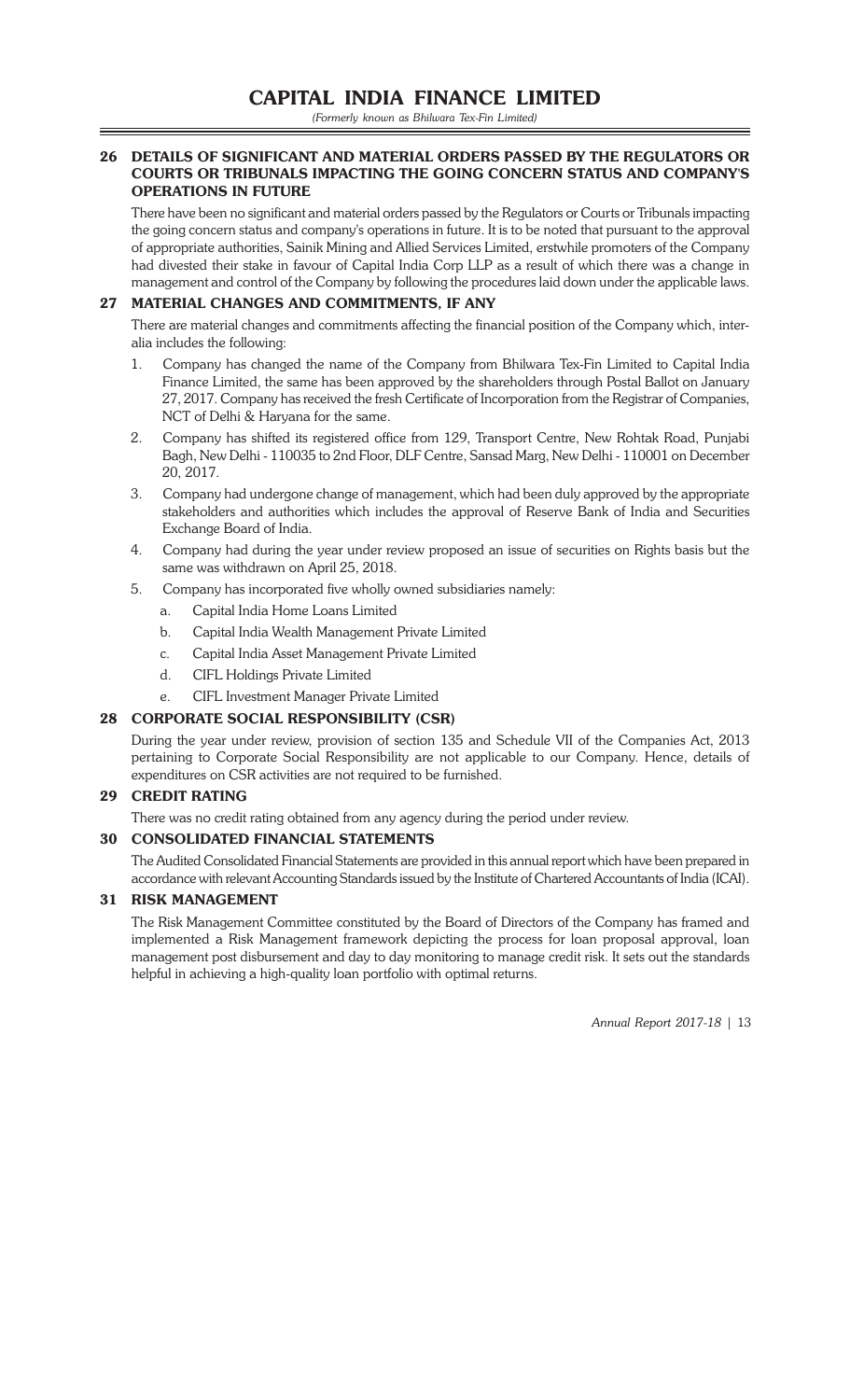*(Formerly known as Bhilwara Tex-Fin Limited)*

### 32 HUMAN RESOURCE-INITIATIVES

During the year under review, your Company has strengthened its Management team and Core Leadership team to steer the Company's business conscientiously and diligently. Efforts has been put in to attract the best Talent from Industry to build a strong foundation.

Your Company provides an employee friendly environment where employees are empowered and given an opportunity to demonstrate their talent, that eventually boost their career growth in the Company.

#### 33 LISTING OF SECURITIES

Presently, the Securities of the Company are listed on BSE Limited, Mumbai. The listing fee for the Financial Year 2018-19 has been paid.

#### 34 COMPLIANCE WITH SECRETARIAL STANDARDS ON BOARD MEETINGS

Your Company has complied with the applicable provisions of the Secretarial Standards -1 (SS-1) on Meetings of the Board of Directors issued by The Institute of Company Secretaries of India (ICSI).

#### 35 GENERAL DISCLOSURES

Your Directors state that no disclosure or reporting is required in respect of the following items as there were no transactions on these items during the year under review:

- 1. Issue of equity shares with differential rights as to dividend, voting or otherwise;
- 2. There was no issuance of any shares/options to the employees under the Employees Stock Option Scheme (ESOS) or Employees Stock Purchase Scheme (ESPS);
- 3. Issue of sweat equity shares;
- 4. There was no revision in the Financial Statements;
- 5. There was no change in the nature of business.

It is hereby intimated that your Company had initiated the procedure for issuance of Equity Shares of Rs. 525 crores to the existing shareholders on right issue basis. The proposed issue was withdrawn on April 25, 2018.

#### 36 ACKNOWLEDGEMENTS

Your directors would gratefully like to place their appreciation for the assistance and co- operation received from the Company's bankers during the year under review. The directors also acknowledge with appreciation the support and co-operation rendered by various Government Agencies and Departments. Your Directors would also wish to place on record their deep sense of appreciation for the continued support from all the investors of the Company.

#### By order and on behalf of the Board Capital India Finance Limited (Formerly known as Bhilwara Tex-Fin Limited)

 $Sd$   $\sim$   $Sd$   $\sim$ Managing Director Director & CEO DIN - 06706341 DIN - 07869849

Keshav Porwal **Amit Sahai Kulshreshtha** 

Place: New Delhi Date: May 03, 2018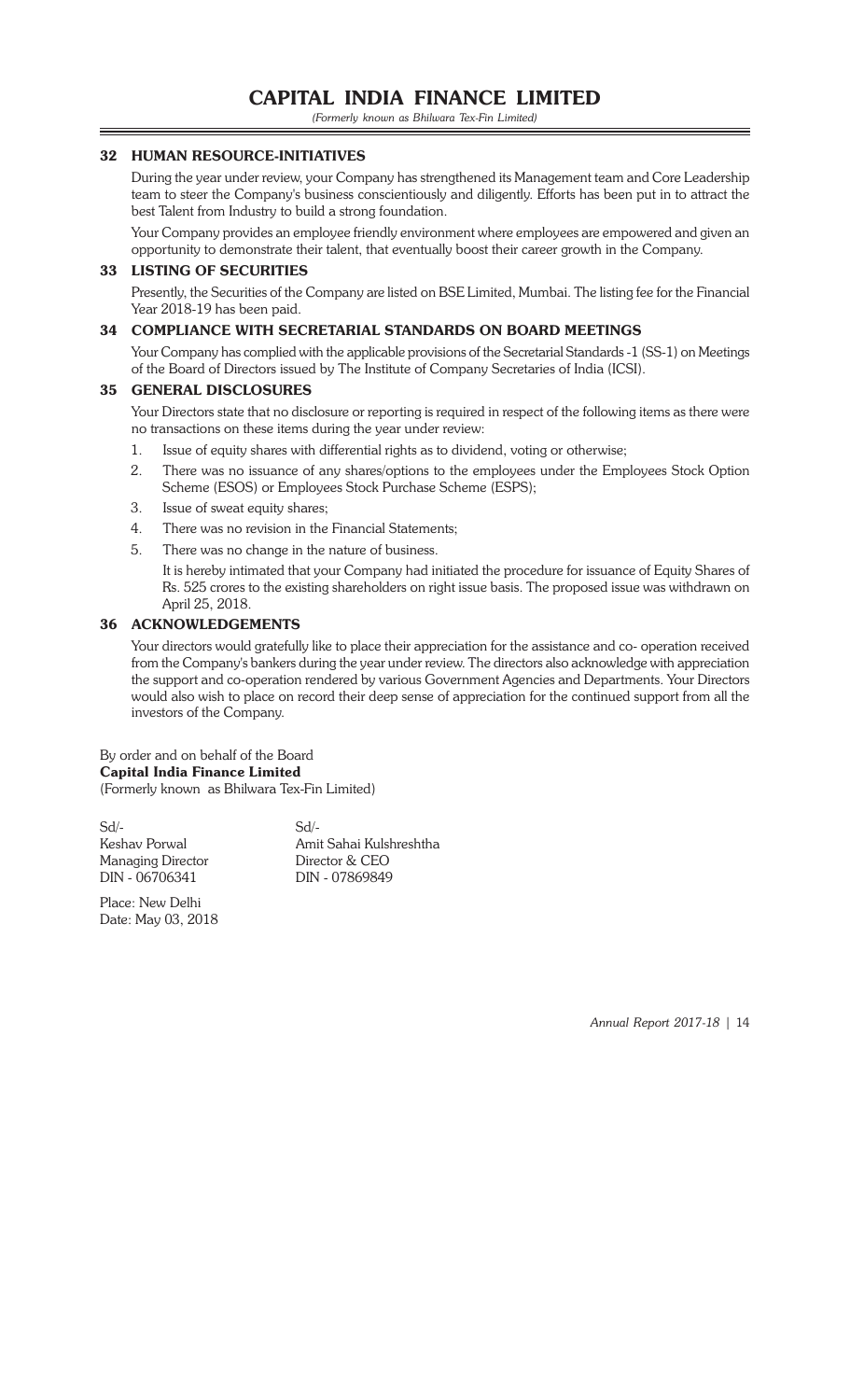*(Formerly known as Bhilwara Tex-Fin Limited)*

#### Annexure-I

# Form AOC-I

# Statement containing salient features of the Financial Statement of Subsidiaries / Associate Companies / Joint Ventures

*[Pursuant to first proviso to Sub-Section (3) of Section 129 of Companies Act, 2013 read with Rule 5 of Companies (Accounts) Rules, 2014]*

| Sr.          | <b>Name of subsidiary</b>                                                                                                                | <b>Capital</b>          | <b>Capital</b>                      | <b>Capital</b>                      | <b>CIFL</b>              | <b>CIFL</b>                      |
|--------------|------------------------------------------------------------------------------------------------------------------------------------------|-------------------------|-------------------------------------|-------------------------------------|--------------------------|----------------------------------|
| No.          | companies                                                                                                                                | India                   | India                               | India                               | <b>Holdings</b>          | <b>Investment</b>                |
|              |                                                                                                                                          | Home                    | Wealth                              | <b>Asset</b>                        | <b>Private</b>           | <b>Manager</b>                   |
|              |                                                                                                                                          | Loans<br><b>Limited</b> | <b>Management</b><br><b>Private</b> | <b>Management</b><br><b>Private</b> | <b>Limited</b>           | <b>Private</b><br><b>Limited</b> |
|              |                                                                                                                                          |                         | <b>Limited</b>                      | <b>Limited</b>                      |                          |                                  |
| $\mathbf{1}$ | The date since when<br>subsidiary was acquired                                                                                           | 11 August<br>2017       | 29 August<br>2017                   | 12 September<br>2017                | 18 September<br>2017     | 14 September<br>2017             |
| 2.           | Reporting year for the<br>subsidiary                                                                                                     | 31 March<br>2018        | 31 March<br>2018                    | 31 March<br>2018                    | 31 March<br>2018         | 31 March<br>2018                 |
| 3.           | Reporting currency and<br>exchange rate as on the<br>last date of the relevant<br>Financial year in the case<br>of foreign subsidiaries. | Not<br>Applicable       | Not<br>Applicable                   | Not<br>Applicable                   | <b>Not</b><br>Applicable | Not<br>Applicable                |
| 4.           | Share Capital                                                                                                                            | 150,000,000             | 100,000                             | 100,000                             | 100,000                  | 100,000                          |
| 5.           | Reserves & surplus                                                                                                                       | (1,471,308)             | (31,985)                            | (32,010)                            | (31,960)                 | (31,960)                         |
| 6.           | <b>Total Assets</b>                                                                                                                      | 152,662,557             | 99,950                              | 99,925                              | 99,975                   | 99,975                           |
| 7.           | <b>Total Liabilities</b>                                                                                                                 | 4,133,865               | 31,935                              | 31,935                              | 31,935                   | 31,935                           |
| 8.           | Investments                                                                                                                              |                         |                                     |                                     |                          |                                  |
| 9.           | Turnover                                                                                                                                 | 3,369,636               |                                     |                                     |                          |                                  |
| 10.          | Profit before tax                                                                                                                        | (1,981,560)             | (31,985)                            | (32,010)                            | (31,960)                 | (31,960)                         |
| 11.          | Provision for tax                                                                                                                        | (510, 252)              |                                     |                                     |                          |                                  |
| 12.          | Profit after tax                                                                                                                         | (1,471,308)             | (31,985)                            | (32,010)                            | (31,960)                 | (31,960)                         |
| 13.          | Proposed dividend                                                                                                                        | $0\%$                   | $0\%$                               | $0\%$                               | $0\%$                    | $0\%$                            |
| 14.          | % of shareholding                                                                                                                        | 100%                    | 100%                                | 100%                                | 100%                     | 100%                             |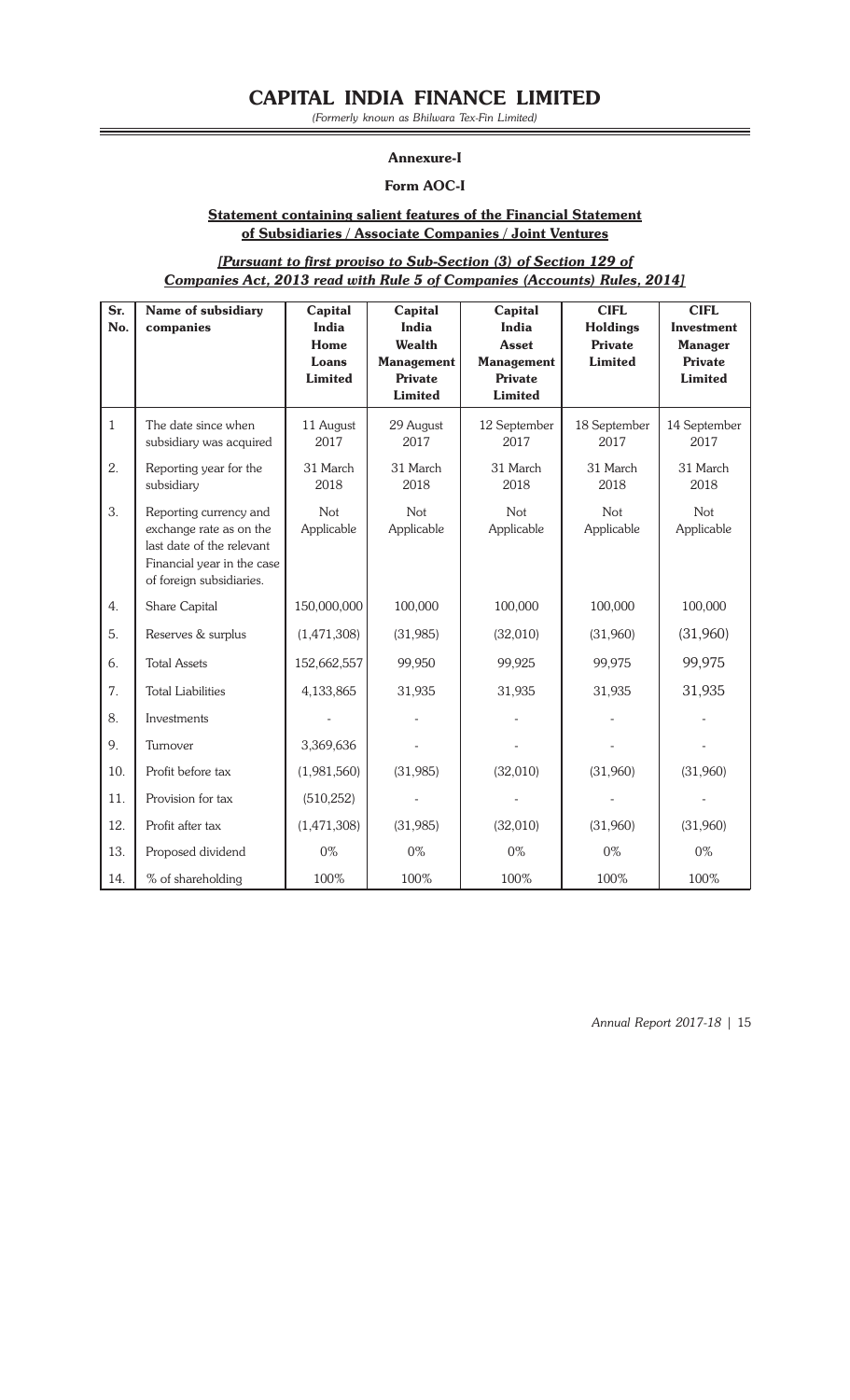*(Formerly known as Bhilwara Tex-Fin Limited)*

| Sr.<br>No. | Name of subsidiary<br>companies                                                                 | <b>Net Assets</b><br>(i.e. Total Assets<br><b>Less Total Liabilities</b> |               | Share in profit & loss         |               |
|------------|-------------------------------------------------------------------------------------------------|--------------------------------------------------------------------------|---------------|--------------------------------|---------------|
|            |                                                                                                 | As a $%$ of<br><b>Consolidated</b><br><b>Assets</b>                      | <b>Amount</b> | As a<br>% of profit<br>or loss | <b>Amount</b> |
|            | <b>Parent</b>                                                                                   |                                                                          |               |                                |               |
|            | Capital India Finance Limited                                                                   | 31.69%                                                                   | 6,90,18,874   | 105.73%                        | 2,94,86,596   |
|            | <b>Subsidiaries</b><br>Indian:                                                                  |                                                                          |               |                                |               |
| 1.         | Capital India Home Loans Limited                                                                | 68.19%                                                                   | 14,85,28,692  | $-5.28\%$                      | (14, 71, 308) |
| 2.         | Capital India Wealth Management<br>Private Limited                                              | $0.03\%$                                                                 | 68,015        | $-0.11\%$                      | (31,985)      |
| 3.         | Capital India Asset Management<br>Private Limited                                               | 0.03%                                                                    | 67,990        | $-0.11\%$                      | (32,010)      |
| 4          | CIFL Holdings Private Limited                                                                   | $0.03\%$                                                                 | 68,040        | $-0.11\%$                      | (31,960)      |
| 5          | CIFL Investment Manager Private<br>I imited                                                     | $0.03\%$                                                                 | 68,040        | $-0.11\%$                      | (31,960)      |
|            | Foreign:                                                                                        |                                                                          |               |                                |               |
|            | <b>None</b>                                                                                     |                                                                          |               |                                |               |
|            | Minority interest in all subsidiaries                                                           | NA.                                                                      |               | NA.                            |               |
|            | Associates (Investments as per the<br>Equity method)                                            | NA.                                                                      |               | NA.                            |               |
|            | Joint Ventures (as per proportionate<br>consolidation / investment as per the<br>Equity method) | <b>NA</b>                                                                |               | <b>NA</b>                      |               |

Notes:

- 1. Name of the Subsidiaries which are yet to commence operations:
	- a. Capital India Home Loans Limited
	- b. Capital India Wealth Management Private Limited
	- c. Capital India Asset Management Private Limited
	- d. CIFL Holdings Private Limited
	- e. CIFL Investment Manager Private Limited
- 2. Names of subsidiaries which have been liquidated or sold during the year: NIL

#### Part B: Statement Pursuant to Section 129(3) of the Companies Act, 2013 related to Associate Companies and Joint Ventures:

The Company has no Associate or Joint Venture Company.

#### For and on behalf of Board of Directors Capital India Finance Limited (Formerly known as Bhilwara Tex-Fin Limited)

Keshav Porwal Amit Sahai Kulshreshtha Neeraj Toshniwal Rachit Malhotra DIN - 06706341 DIN - 07869849 PAN - ACCPT2249N M. No. - A39894

Sd/- Sd/- Sd/- Sd/-

Company Secretary

*Annual Report 2017-18* | 16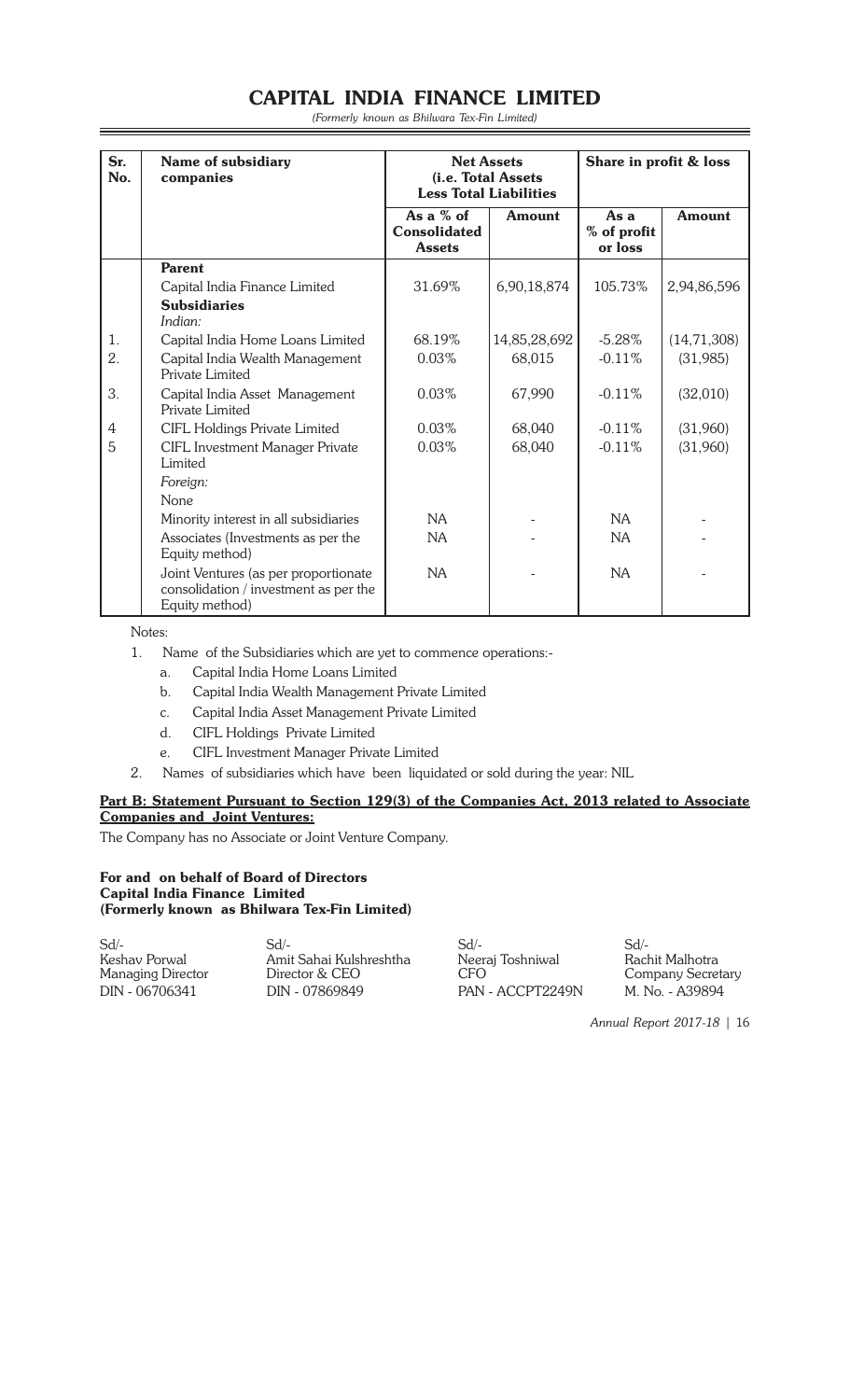*(Formerly known as Bhilwara Tex-Fin Limited)*

#### Annexure- II

A. Particulars of employees for the year ended March 31, 2018 as required under Section 197 of the Companies Act, 2013 read with Rule 5 of Companies (Appointment & Remuneration of Managerial Personnel) Rules, 2014:

| The ratio of the remuneration of<br>each director to the median                                                                                                                                                                                                                                                                                                                              | <b>Name of the Director</b>                                                      | Ratio to the median       |
|----------------------------------------------------------------------------------------------------------------------------------------------------------------------------------------------------------------------------------------------------------------------------------------------------------------------------------------------------------------------------------------------|----------------------------------------------------------------------------------|---------------------------|
| remuneration of the employees                                                                                                                                                                                                                                                                                                                                                                | Amit Sahai Kulshreshtha                                                          | 10:1                      |
| of the company for the financial<br>year;                                                                                                                                                                                                                                                                                                                                                    | Keshay Porwal                                                                    | 10:1                      |
| The<br>percentage<br>increase<br>in<br>remuneration of each director.<br>Financial<br>Officer, Chief<br>Chief                                                                                                                                                                                                                                                                                | Name of<br>Director/CS/CFO                                                       | % increase                |
| Officer,<br>Executive<br>Company<br>Secretary or Manager, if any, in<br>the financial year;                                                                                                                                                                                                                                                                                                  | Nil                                                                              | Nil                       |
| The percentage increase in the<br>median<br>remuneration<br>of<br>employees in the financial year;                                                                                                                                                                                                                                                                                           | There<br>increase<br>was<br>no<br>of employees during the Financial year 2016-17 | in<br>the<br>remuneration |
| number<br>of<br>The<br>permanent<br>employees<br>the<br>rolls<br>of<br>on<br>Company;                                                                                                                                                                                                                                                                                                        | 32                                                                               |                           |
| percentile<br>increase<br>Average                                                                                                                                                                                                                                                                                                                                                            | There was no increase in the remuneration of                                     |                           |
| already made in the salaries of<br>employees<br>other<br>than<br>the<br>managerial personnel in the last<br>financial year and its comparison<br>with the percentile increase in<br>managerial remuneration<br>the<br>and justification<br>thereof<br>and<br>if there<br>point out<br>are<br>any<br>for<br>exceptional circumstances<br>the<br>increase<br>in<br>managerial<br>remuneration; | employees during the Financial year 2016-17                                      |                           |
| Affirmation that the<br>remuneration is as per the                                                                                                                                                                                                                                                                                                                                           | Yes; the remunerationis asper the remuneration                                   |                           |
| remuneration policy of the<br>company.                                                                                                                                                                                                                                                                                                                                                       | policy of the company.                                                           |                           |

B. Particulars of employees for the year ended March 31, 2018 as required under Section 197 of the Companies Act, 2013 read with rule 5(2) of Companies (Appointment & Remuneration of Managerial Personnel) Rules, 2014

In terms of the provisions of Section 136(1) of the Companies Act, 2013 read with the said rules, the Directors' Report is being sent to all the shareholders of the Company excluding the annexure on the names and other particulars of employees, required in accordance with Rule 5.2 of said rules, which is available for inspection by the members, subject to their specific written request, in advance, to the Company Secretary. The inspection is to be carried out at the Company's Registered Office or at its Corporate Office, during business hours on working days of the Company up to date of ensuing Annual General Meeting.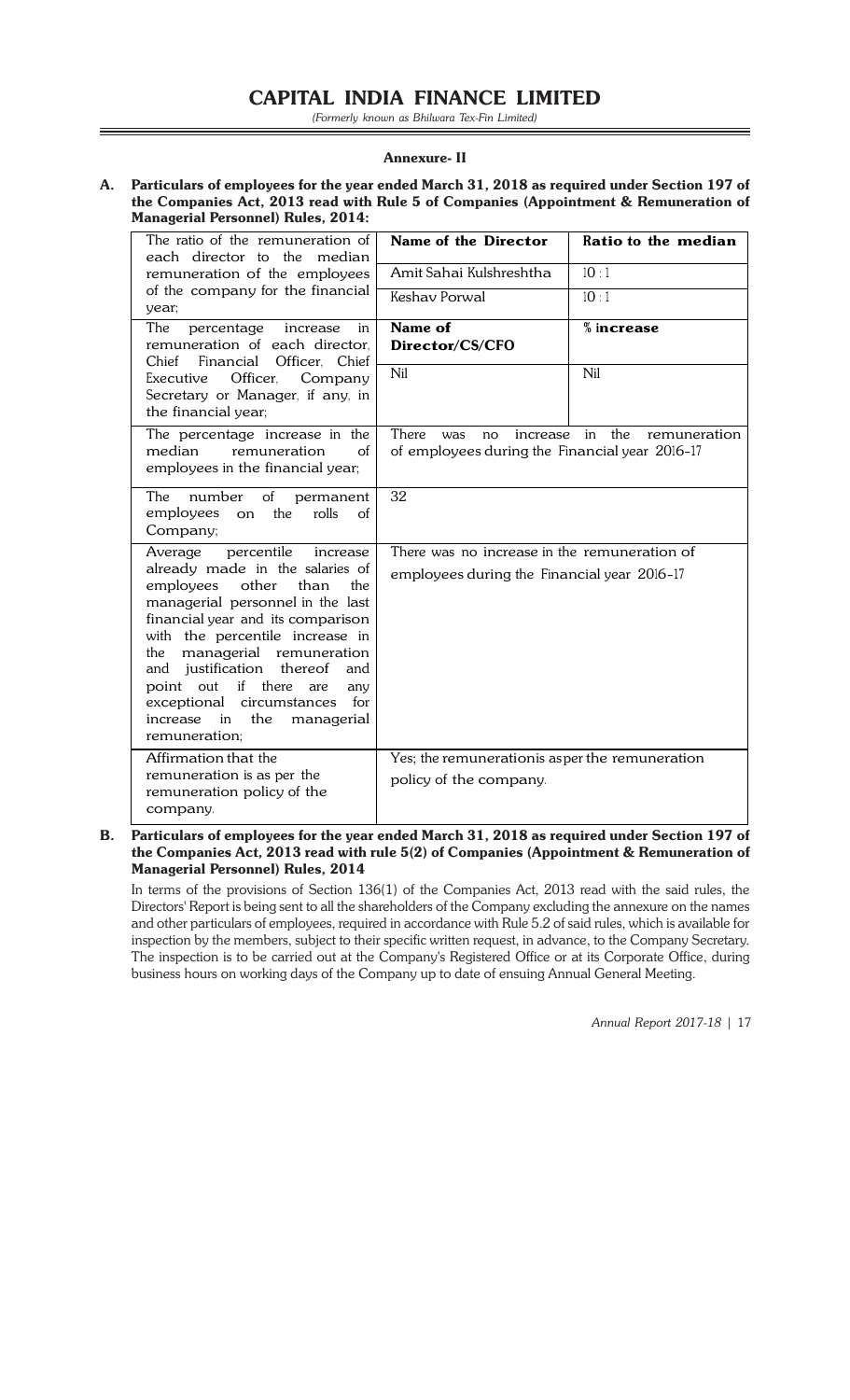*(Formerly known as Bhilwara Tex-Fin Limited)*

#### Form No. MR-3 SECRETARIAL AUDIT REPORT FOR THE FINANCIAL YEAR ENDED 31st March 2018

[Pursuant to Section 204(1) of the Companies Act, 2013 and Rule No. 09 of the Companies (Appointment and Remuneration Personnel) Rules, 2014]

# SECRETARIAL AUDIT REPORT

FOR THE FINANCIAL YEAR ENDED MARCH 31, 2018 To,

The Members,

#### Capital India Finance Limited

*(Formerly Known as Bhilwara Tex-fin Limited)* CIN:-L74899DL1994PLC128577

I have conducted the Secretarial Audit of the compliance of applicable statutory provisions and the adherence to good corporate practices by Capital India Finance Limited. (Formerly Known as Bhilwara Tex-Fin Limited) (hereinafter called the "Company"). Secretarial Audit was conducted in a manner that provided me a reasonable basis for evaluating the corporate conducts/statutory compliances and expressing my opinion thereon.

Based on my verification of the company's books, papers, minute books, forms and returns filed and other records maintained by the Company and also the information provided by the Company, its officers, agents and authorized representatives during the conduct of secretarial audit, I hereby report that in my opinion, the Company has, during the audit period covering the financial year ended March 31, 2018, complied with the statutory provisions listed hereunder and also that the Company has proper Board-processes and compliance- mechanism in place to the extent, in the manner and subject to the reporting made hereinafter:

I have examined the books, papers, minute books, forms and returns filed and other records maintained by the Company for the financial year ended on March 31, 2018, according to the provisions of:

- (i) The Companies Act, 2013 (the Act) and the rules made thereunder;
- (ii) The Securities Contracts (Regulation) Act, 1956 ('SCRA') and the rules made thereunder;
- (iii) The Depositories Act, 1996 and the Regulations and Bye-laws framed thereunder;
- (iv) Foreign Exchange Management Act, 1999 and the rules and regulations made thereunder to the extent of Foreign Direct Investment, Overseas Direct Investment and External Commercial Borrowings;
- (v) The following Regulations and Guidelines prescribed under the Securities and Exchange Board of India Act, 1992 ('SEBI Act'): -
	- (i) The Securities and Exchange Board of India (Substantial Acquisition of Shares and Takeovers) Regulations, 2011; (The Company has changed its management on November 27, 2017)
	- (ii) The Securities and Exchange Board of India (Prohibition of Insider Trading) Regulations, 2015;
	- (iii) The Securities and Exchange Board of India (Issue of Capital and Disclosure Requirements) Regulations, 2009; (Company is in the process of issue of equity share on rights basis, Further Letter of Offer had also been filed with SEBI during the period under review)
	- (iv) The Securities and Exchange Board of India (Employee Stock Option Scheme and Employee Stock Purchase Scheme) Regulation, 2014;
	- (v) The Securities and Exchange Board of India (Issue and Listing of Debt Securities) Regulations, 2008; (Not Applicable as the Company has not issued and listed any debt Securities during the financial year under review)
	- (vi) The Securities and Exchange Board of India (Registrars to an Issue and Share Transfer Agents) Regulations, 1993 regarding the Companies Act and dealing with client; (Not Applicable as the Company is not registered as Registrar to Issue and Share Transfer Agent During the financial year under review)
	- (vii) The Securities and Exchange Board of India (Delisting of Equity Shares) Regulations, 2009; (Not Applicable as the Company has not delisted / proposed to delist its equity shares from any Stock Exchange during the period under review). and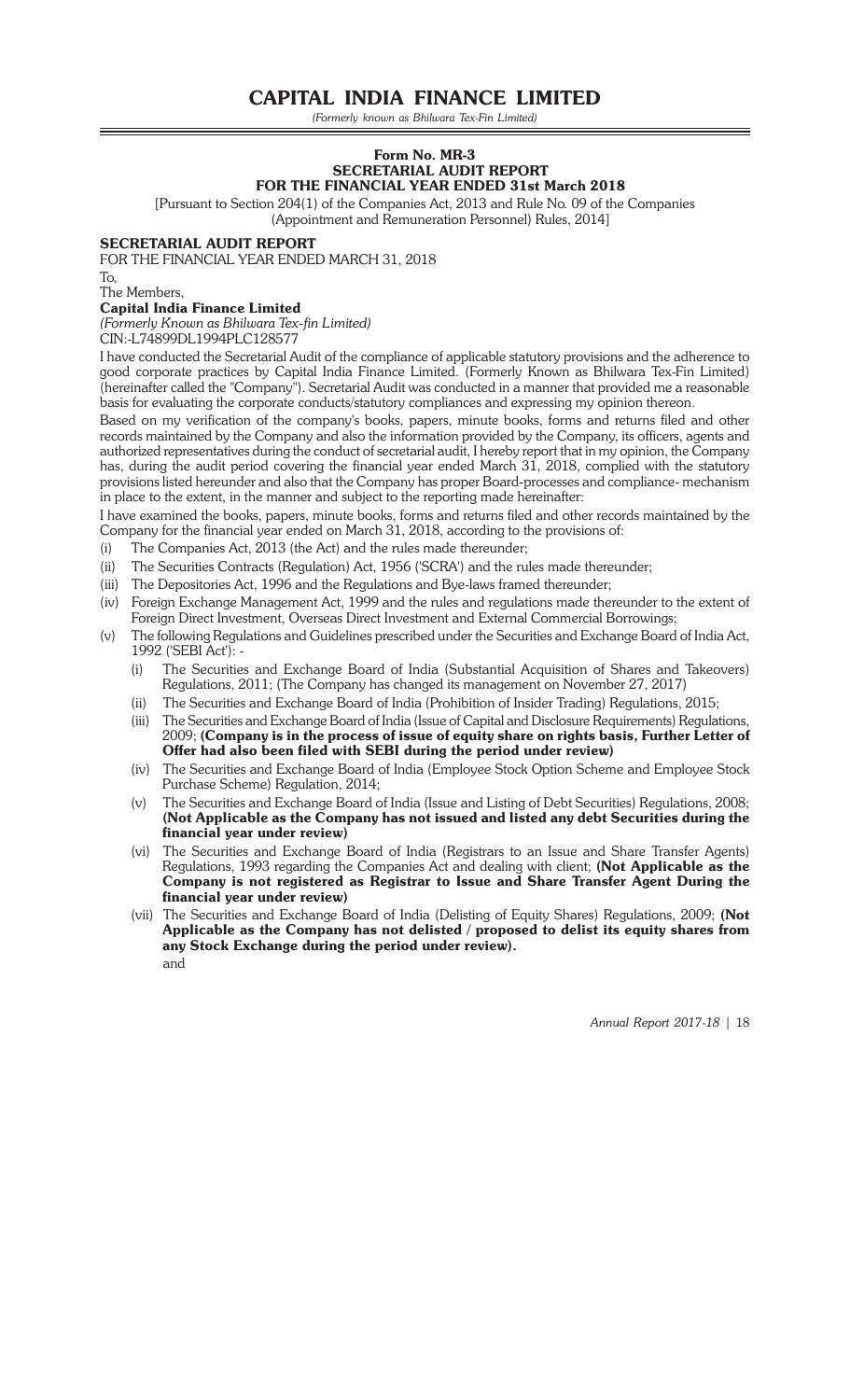*(Formerly known as Bhilwara Tex-Fin Limited)*

(viii) The Securities and Exchange Board of India (Buyback of Securities) Regulations, 1998; (Not Applicable as the Company has not bought back / proposed to buy- back any of its securities during the period under review).

- (vi) I have relied on the representation made by the Company and its officer for system and mechanism framed by the Company for compliances under the following Act, Laws & Regulations of the Company
	- Employees Provident Fund and Miscellaneous Provisions Act, 1952 and Provisions of Employee State Insurance Act, 1948
	- Workmen's Compensation Act, 1923, Equal Remuneration Act, 1976, and all other allied labour laws, as informed / confirmed to me:
	- Income Tax Act, 1961
	- Finance Act, 1994
	- Prevention of Money Laundering Act, 2002
	- Delhi Shops and Commercial Establishment Act, 1954
	- Sexual Harassment of Women at Workplace (Prevention, Prohibition and Redressal) Act, 2013
	- Reserve Bank of India Act, 1934 and rules, regulations, circulars, notification issued by Reserve Bank of India from time to time for Non-Banking Finance Company

I have also examined compliance with the applicable clauses of the following:

- (i) Secretarial Standards with regard to Meeting of Board of Director (SS-1) and General Meeting (SS-2) issued by The Institute of Company Secretaries of India
- (ii) The Listing Agreements entered into by the Company with Stock Exchange(s) and SEBI (Listing Obligation and Disclosure Requirement) Regulation, 2015;

During the period under review the Company has complied with the provisions of the Act, Rules, Regulations, Guidelines, Standards, etc. mentioned above.

#### I further report that: -

- The Board of Directors of the Company is duly constituted with proper balance of Executive Directors, Non- Executive Directors, Independent Directors and Woman Director. The changes in the composition of the Board of Directors that took place during the period under review were carried out in compliance with the provisions of the Act
- Adequate notice is given to all Directors to schedule the Board/Committee Meetings, Agenda and detailed notes on agenda were sent at least seven days in advance and a system exist for seeking and obtaining further information and clarification on the agenda items before the meeting and for meaningful participation at the meeting.
- All decision of the Board and Committees were carried with requisite majority while the dissenting members' views are captured and recorded as part of the minutes.

I further report that based on review of compliance mechanism established by the Company and on the basis of the Compliance Certificate(s) issued by the Company Secretary and taken on record by the Board of Director at their meeting(s), I have opinion that there are adequate systems and processes in the Company commensurate with the size and operations of the company to monitor and ensure compliance with applicable laws, rules, regulations and guidelines.

I further report that during the audit period the Company has following specific events / actions having a major impact on Company's affair in pursuance of the referred laws, rules, regulations, standards etc.:

o Issue of equity shares on rights basis.

For Naveen Garg & Associates (Company Secretaries)

Sd/- (Naveen Garg) Proprietor Date: 3 May 2018 Membership No: - 32159 Place:- New Delhi CP No: -11815

*This report is to be read with my letter of even date which is annexed as "Annexure A" and forms an integral part of this report.*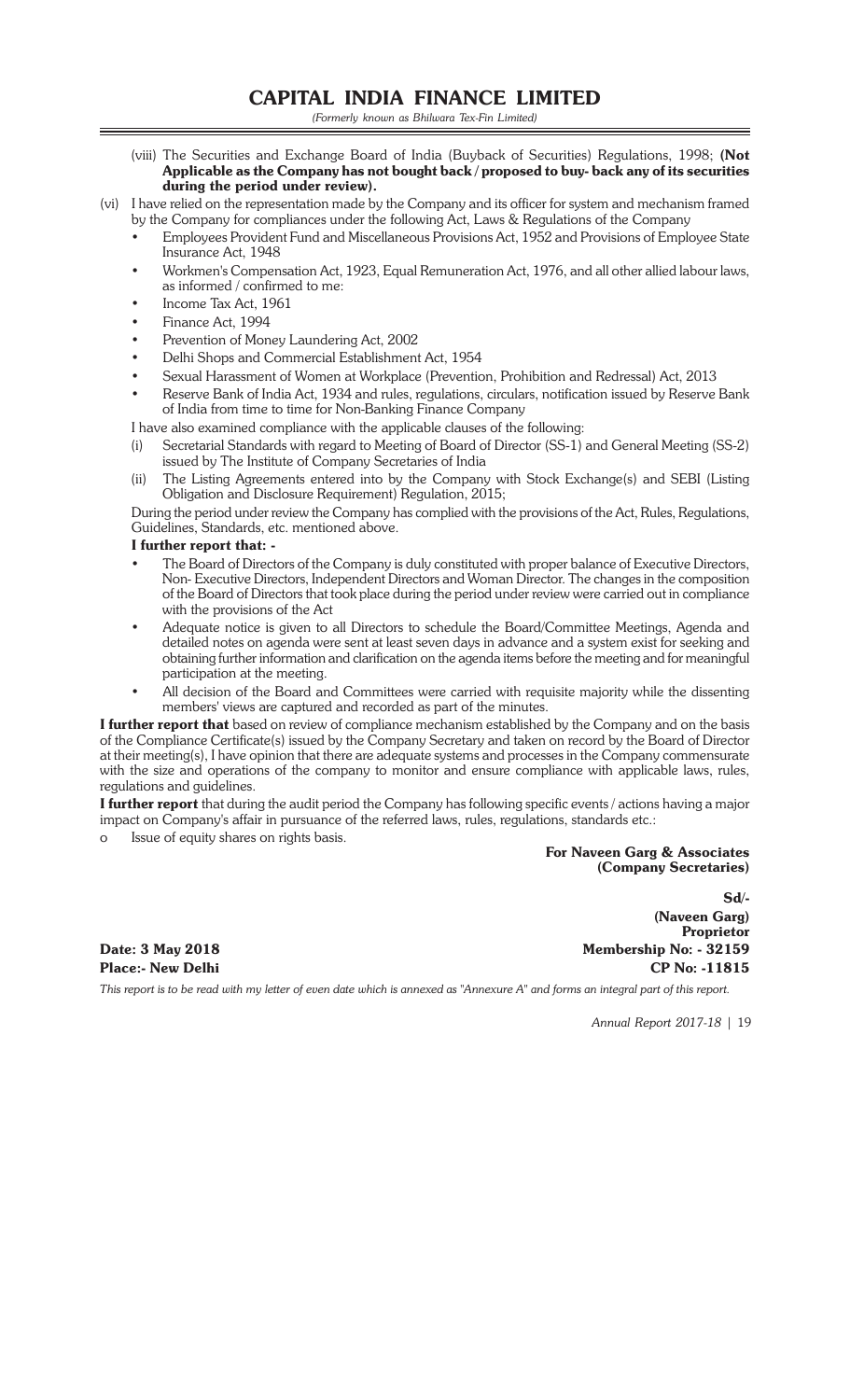*(Formerly known as Bhilwara Tex-Fin Limited)*

#### "Annexure A"

### To, The Members, Capital India Finance Limited (Formerly known as Bhilwara Tex-fin Limited)

CIN: -L74899DL1994PLC128577

Our Secretarial Audit Report for the Financial Year March 31, 2018 is to be read along with this letter.

1. It is the responsibility of the management of the Company to maintain secretarial records, devise proper system to ensure compliance with the provisions of all applicable laws and regulations and to ensure that the systems are adequate and operate effectively.

#### Auditor's Responsibility

- 2. My responsibility is to express an opinion on these secretarial records, standards and procedures followed by the company with respect to secretarial compliances.
- 3. I believe that audit evidence and information obtained from the Company's management is adequate and appropriate for us to provide a basis for my opinion.
- 4. Wherever required, I have obtained the management's representation about compliance of laws, rules and regulations and happening of events etc.

#### Disclaimer

- 5. The Secretarial Audit Report is neither an assurance as to the future visibility of the Company nor of the efficiency or effectiveness with which the management has conducted the affairs of the Company.
- 6. I have not verified the correctness and appropriateness of financial records and books of accounts of the Company.

### For Naveen Garg & Associates (Company Secretaries)

Sd/- (Naveen Garg) Proprietor Membership No: - 32159 CP No: -11815

Date: 3 May 2018 Place:- New Delhi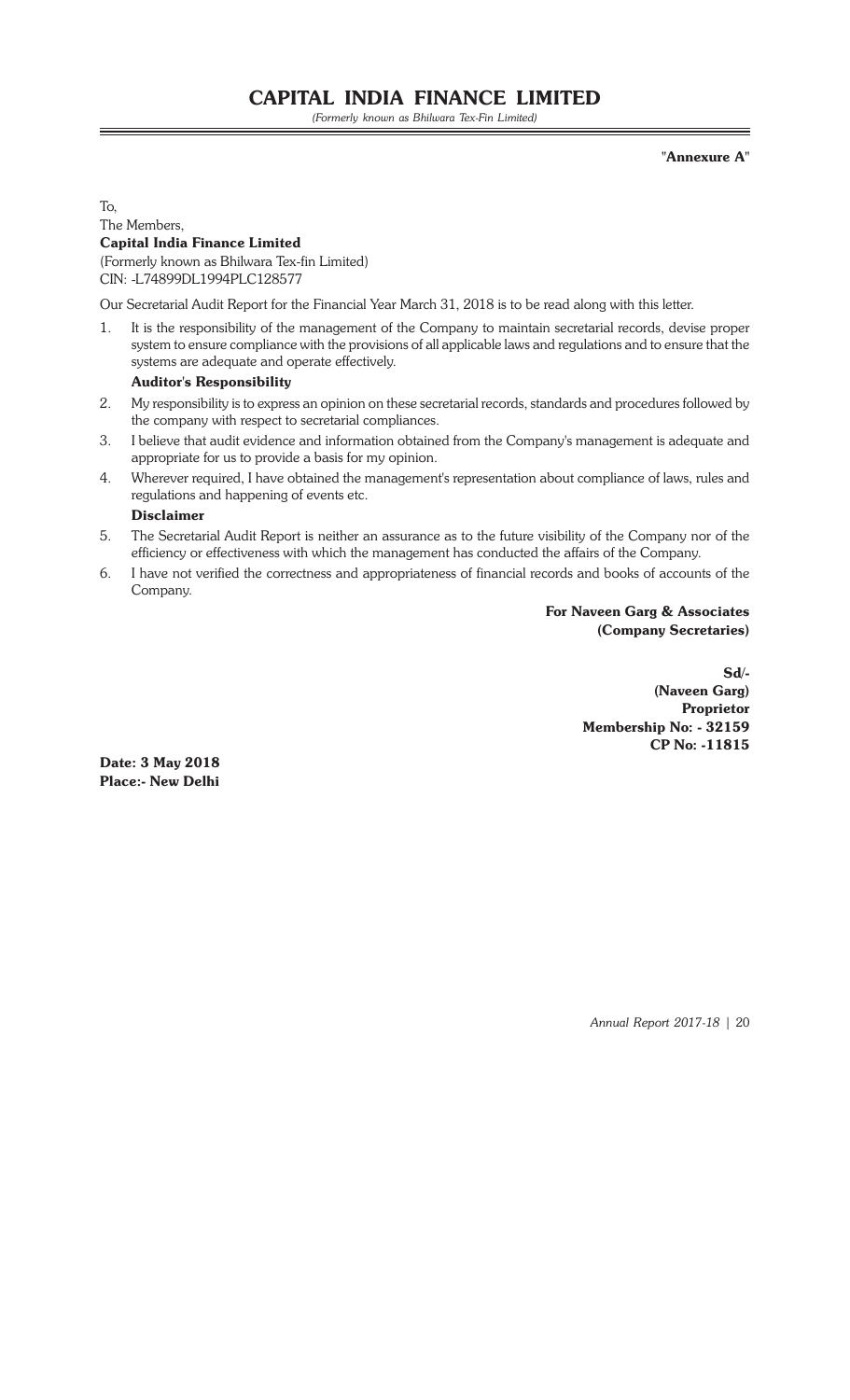*(Formerly known as Bhilwara Tex-Fin Limited)*

# Annexure-III

### Form No.MGT-9

# EXTRACT OF ANNUAL RETURN

### As on the financial year ended on 31st March, 2018

[Pursuant to section 92 (3)of the Companies Act, 2013 and rule12(1) of the Companies (Management and Administration) Rules, 2014]

# I. REGISTRATION & OTHER DETAILS:

| CIN:                                                                         | $\bullet$<br>$\overline{\phantom{a}}$        | L74899DL1994PLC128577                                                                                                                                                |
|------------------------------------------------------------------------------|----------------------------------------------|----------------------------------------------------------------------------------------------------------------------------------------------------------------------|
| <b>Registration Date</b>                                                     |                                              | 16/11/1994                                                                                                                                                           |
| Name of the Company                                                          | $\ddot{\phantom{0}}$<br>$\ddot{\phantom{1}}$ | <b>Capital India Finance Limited</b>                                                                                                                                 |
| Category / Sub-Category of the Company                                       | $\bullet$                                    | Company limited by Shares                                                                                                                                            |
| Address of the Registered office and contact<br>details                      | ٠                                            | 2nd Floor, DLF Centre Sansad Marg<br>New Delhi-110001<br>Phone: 011-46546000                                                                                         |
| Whether listed company                                                       |                                              | <b>Yes</b>                                                                                                                                                           |
| Name, Address and Contact details of<br>Registrar and Transfer Agent, if any | $\cdot$                                      | Indus Portfolio Private Limited<br>G- 65, Bali Nagar, New Delhi 110015<br>Contact No: 91-11-47671214<br>Fax No: 91-11-25449863<br>E-mail: cs.anamika@indusinvest.com |

### II. PRINCIPAL BUSINESS ACTIVITIES OF THE COMPANY

All the business activities contributing 10 % or more of the total turnover of the company shall be stated

| S. No.   Name and Description of main   | NIC Code of the   | % to total turnover of |
|-----------------------------------------|-------------------|------------------------|
| products / services                     | Product / service | the company            |
| Investment & Financing - granting loans | 65923             |                        |

### III. PARTICULARS OF HOLDING, SUBSIDIARY AND ASSOCIATE COMPANIES -

| SI.<br>No. | <b>Name and Address of</b><br>the Company          | <b>CIN/GLN</b>        | Holding/<br>subsidiary/<br><b>Associate</b> | $%$ of<br>share<br>held | <b>Applicable</b><br><b>Section</b> |
|------------|----------------------------------------------------|-----------------------|---------------------------------------------|-------------------------|-------------------------------------|
| 1          | Capital India Home<br>Loans Limited                | U65990DL2017PLC322041 | Subsidiary                                  | 100%                    | Section<br>2(87)(ii)                |
| 2          | Capital India Asset Management<br>Private Limited  | U65999DL2017PTC323549 | Subsidiary                                  | 100%                    | Section<br>2(87)(ii)                |
| 3          | Capital India Wealth<br>Management Private Limited | U65999DL2017PTC322881 | Subsidiary                                  | 100%                    | <b>Section</b><br>2(87)(ii)         |
| 4          | <b>CIFL Holdings</b><br>Private Limited            | U65990DL2017PTC323832 | Subsidiary                                  | 100%                    | Section<br>2(87)(ii)                |
| 5          | CIFL Investment Manager<br>Private Limited         | U65929DL2017PTC323719 | Subsidiary                                  | 100%                    | Section<br>2(87)(ii)                |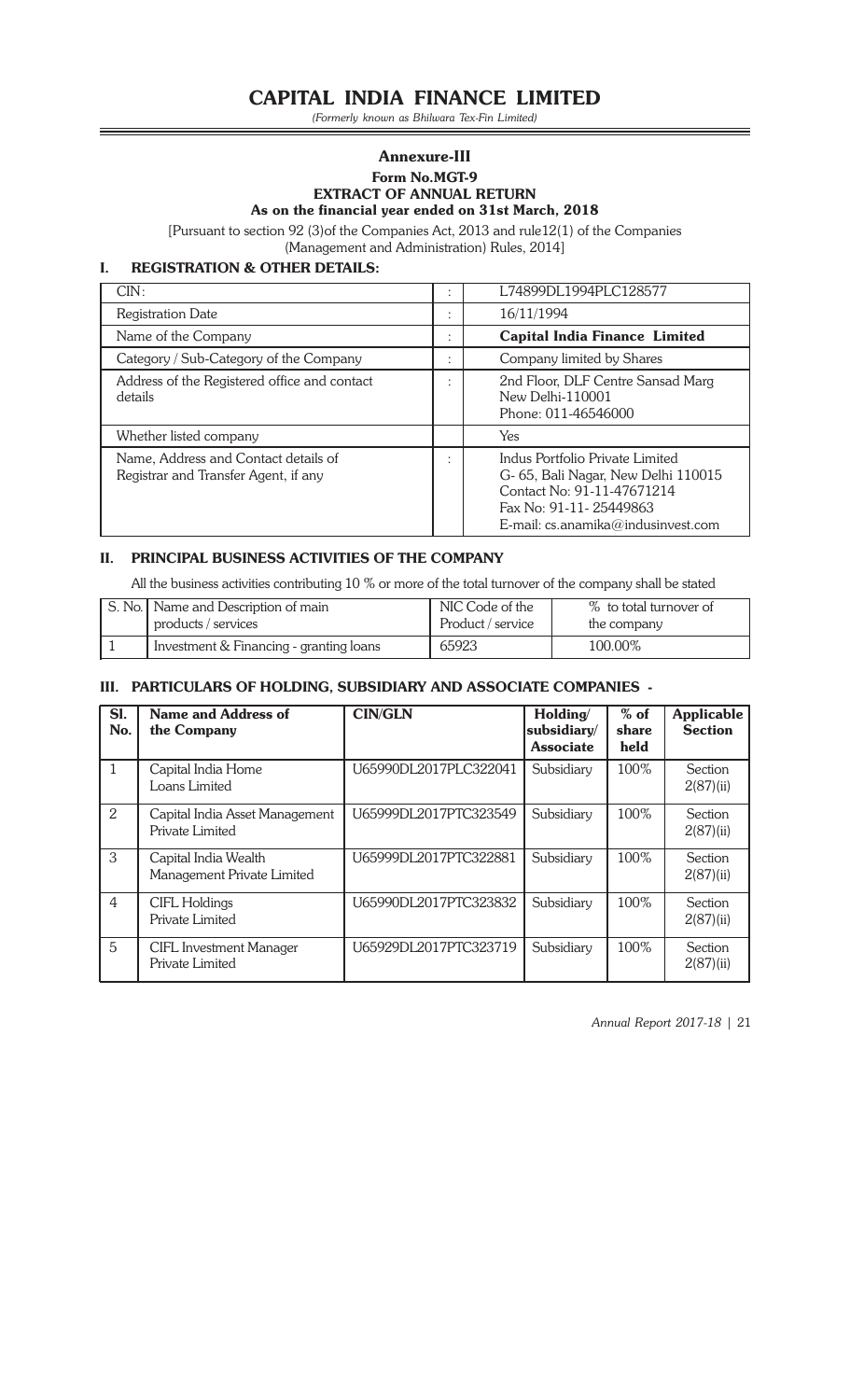*(Formerly known as Bhilwara Tex-Fin Limited)*

# IV. SHARE HOLDING PATTERN (Equity Share Capital Breakup as percentage of Total Equity) *(i) Category-wise Share Holding*

| Category of Shareholders                                                                |                          |                              | No. of Shares held at the<br>beginning of the year |                           |                          | No. of Shares held at the<br>end of the year |                          |                                  |                          |
|-----------------------------------------------------------------------------------------|--------------------------|------------------------------|----------------------------------------------------|---------------------------|--------------------------|----------------------------------------------|--------------------------|----------------------------------|--------------------------|
|                                                                                         | Demat                    | Physical                     | Total                                              | $%$ of<br>Total<br>Shares | Demat                    | Physical                                     | Total                    | $%$ of<br>Total<br><b>Shares</b> | during<br>the year       |
| A. Promoter                                                                             |                          |                              |                                                    |                           |                          |                                              |                          |                                  |                          |
| Indian<br>1)                                                                            |                          |                              |                                                    |                           |                          |                                              |                          |                                  |                          |
| Individual/HUF<br>a)                                                                    | ä,                       | ÷,                           | $\overline{\phantom{a}}$                           | ÷,                        | $\overline{\phantom{a}}$ | $\overline{\phantom{a}}$                     |                          | $\overline{\phantom{a}}$         |                          |
| Central Govt.<br>b)                                                                     | $\overline{\phantom{a}}$ | $\overline{\phantom{a}}$     | $\blacksquare$                                     | $\overline{\phantom{a}}$  | $\overline{\phantom{a}}$ | $\overline{\phantom{a}}$                     | $\overline{\phantom{a}}$ | $\overline{\phantom{a}}$         | $\overline{\phantom{a}}$ |
| State Govt.(s)<br>c)                                                                    |                          |                              |                                                    |                           |                          |                                              |                          |                                  |                          |
| <b>Bodies Corp</b><br>d)                                                                | 1467800                  | $\qquad \qquad \blacksquare$ | 1467800                                            | 41.90                     | 2232300                  | $\overline{\phantom{a}}$                     | 2232300                  | 63.73                            | 21.83                    |
| Banks / FI<br>$\epsilon$                                                                | ä,                       | $\qquad \qquad \blacksquare$ | $\sim$                                             | $\blacksquare$            | ä,                       | $\overline{\phantom{a}}$                     |                          | ÷                                |                          |
| Any Other<br>f                                                                          | ÷                        | $\overline{\phantom{m}}$     | $\overline{\phantom{a}}$                           | ÷                         | $\overline{\phantom{a}}$ | $\overline{\phantom{a}}$                     |                          | $\overline{\phantom{a}}$         |                          |
| $Sub-total(A)(1)$ :                                                                     | 1467800                  | $\blacksquare$               | 1467800                                            | 41.90                     | 2232300                  | $\blacksquare$                               | 2232300                  | 63.73                            | 21.83                    |
| 2) Foreign -                                                                            |                          | ÷,                           |                                                    |                           |                          | $\overline{\phantom{a}}$                     |                          | $\overline{\phantom{a}}$         |                          |
| NRIs-Individuals<br>a)                                                                  | $\equiv$                 | $\equiv$                     | $\overline{\phantom{a}}$                           | $\overline{\phantom{a}}$  | $\omega$                 | $\omega$                                     | $\sim$                   | $\blacksquare$                   | $\sim$                   |
| Other-Individuals<br>b)                                                                 | $\blacksquare$           | $\blacksquare$               | $\overline{\phantom{a}}$                           | $\overline{\phantom{a}}$  | $\blacksquare$           | $\overline{\phantom{a}}$                     | ÷,                       | $\overline{\phantom{a}}$         | $\overline{\phantom{a}}$ |
| Bodies Corp.<br>$\mathbf{c})$                                                           | ä,                       | ä,                           | $\bar{ }$                                          | ÷,                        | L.                       | $\bar{z}$                                    | ä,                       | ÷.                               | $\sim$                   |
| Banks / FI<br>d)                                                                        | ä,                       | ä,                           | $\bar{a}$                                          | ÷,                        | $\bar{\phantom{a}}$      | $\sim$                                       | ä,                       | $\sim$                           | $\sim$                   |
| Any Other<br>$\epsilon$                                                                 | ä,                       | $\sim$                       | $\blacksquare$                                     | $\sim$                    | $\bar{ }$                | $\omega$                                     | $\sim$                   | ÷.                               | $\sim$                   |
| Sub-total $(A)(2)$ :-                                                                   | ٠                        | ٠                            | $\blacksquare$                                     | $\blacksquare$            | ٠                        | ٠                                            | ٠                        | ٠                                | ٠                        |
| <b>Total shareholding of Promoter</b>                                                   |                          |                              |                                                    |                           |                          |                                              |                          |                                  |                          |
| $(A) = (A)(1) + (A)(2)$                                                                 | 1467800                  |                              | 1467800                                            | 41.90                     | 2232300                  | ٠                                            | 2232300                  | 63.73                            | 21.83                    |
| <b>B. Public Shareholding</b>                                                           |                          |                              |                                                    |                           |                          |                                              |                          |                                  |                          |
| Institutions<br>1.                                                                      | ä,                       | ÷,                           | $\bar{a}$                                          | ÷,                        | ÷,                       | $\sim$                                       | ä,                       | ä,                               |                          |
| <b>Mutual Funds</b><br>a)                                                               | $\blacksquare$           | $\equiv$                     | $\overline{\phantom{a}}$                           | ä,                        | $\bar{ }$                | $\bar{ }$                                    | $\blacksquare$           | $\equiv$                         | $\blacksquare$           |
| Banks / FI<br>b)                                                                        | ä,                       | ä,                           | $\bar{a}$                                          |                           |                          | $\bar{z}$                                    | ä,                       | $\sim$                           |                          |
| Central Govt.                                                                           |                          |                              |                                                    | $\sim$                    | $\bar{\phantom{a}}$      |                                              |                          |                                  | $\overline{\phantom{a}}$ |
| c)                                                                                      | $\blacksquare$           | $\blacksquare$               | $\overline{\phantom{a}}$                           | $\overline{\phantom{a}}$  | $\overline{\phantom{a}}$ | $\overline{\phantom{a}}$                     | ÷,                       | $\overline{\phantom{a}}$         | $\blacksquare$           |
| State Govt.(s)<br>d)                                                                    | ÷                        | $\overline{\phantom{a}}$     | $\overline{\phantom{a}}$                           | $\sim$                    | $\overline{\phantom{a}}$ | $\overline{\phantom{a}}$                     | $\overline{\phantom{a}}$ | $\overline{\phantom{a}}$         | $\overline{\phantom{a}}$ |
| Venture Capital Funds<br>e)                                                             | $\blacksquare$           | $\overline{\phantom{a}}$     | $\blacksquare$                                     | $\overline{\phantom{a}}$  | $\blacksquare$           | $\overline{\phantom{a}}$                     | $\blacksquare$           | $\overline{\phantom{a}}$         | $\blacksquare$           |
| <b>Insurance Companies</b><br>f)                                                        | ä,                       | ÷,                           | ä,                                                 | $\sim$                    | $\overline{\phantom{a}}$ | $\sim$                                       | $\sim$                   | $\overline{\phantom{a}}$         | $\overline{\phantom{a}}$ |
| FIIs -<br>$\mathbf{g}$                                                                  | $\blacksquare$           | $\qquad \qquad \blacksquare$ | $\overline{\phantom{a}}$                           | ÷,                        | $\blacksquare$           | $\overline{\phantom{a}}$                     | ÷,                       | $\overline{\phantom{a}}$         |                          |
| Foreign Venture Capital Funds<br>h)                                                     | $\blacksquare$           | $\qquad \qquad \blacksquare$ | $\blacksquare$                                     | ÷                         | $\equiv$                 | $\sim$                                       | ÷,                       | $\overline{\phantom{a}}$         | $\overline{\phantom{a}}$ |
| i)<br>Others (specify)                                                                  | $\blacksquare$           | $\qquad \qquad \blacksquare$ | $\overline{\phantom{a}}$                           | ÷,                        | ÷,                       | $\overline{\phantom{a}}$                     | $\overline{\phantom{a}}$ | $\overline{\phantom{a}}$         | $\blacksquare$           |
| $Sub-total(B)(1)$                                                                       | ٠                        | ٠                            | $\blacksquare$                                     | ×,                        | $\overline{\phantom{a}}$ | ٠                                            | $\overline{\phantom{a}}$ | $\overline{\phantom{a}}$         | $\overline{\phantom{a}}$ |
| 2. Non Institutions                                                                     | $\sim$                   | L,                           |                                                    | L,                        | ÷,                       | $\sim$                                       |                          | ä,                               |                          |
| Bodies Corp.<br>a)                                                                      | 942                      | 49542                        | 50483                                              | 1.45                      | 742448                   | 4900                                         | 747348                   | 21.34                            | (19.89)                  |
| (i) Indian                                                                              | $\overline{\phantom{a}}$ | ÷                            | $\overline{\phantom{a}}$                           | $\overline{\phantom{m}}$  | $\frac{1}{2}$            | $\overline{\phantom{a}}$                     |                          | $\overline{\phantom{a}}$         |                          |
| (ii) Overseas                                                                           | $\equiv$                 | ä,                           | $\bar{\phantom{a}}$                                | ä,                        | $\bar{\phantom{a}}$      | $\bar{z}$                                    |                          | ÷.                               |                          |
| Individuals<br>b)                                                                       |                          |                              |                                                    |                           |                          |                                              |                          |                                  |                          |
| Individual shareholders<br>(i)<br>holding nominal share<br>capital upto Rs. 2 lakh      |                          | 1006957                      | 1006957                                            | 28.75                     | 63152                    | 266200                                       | 329352                   | 9.40                             | 19.35                    |
| (ii) Individual shareholders<br>holding nominal share<br>capital in excess of Rs 2 lakh |                          | 977100                       | 977100                                             | 27.90                     | 192800                   |                                              | 192800                   | 5.50                             | 22.40                    |
| Others(Specify)<br>$\mathsf{C}$                                                         |                          |                              |                                                    |                           |                          |                                              |                          |                                  |                          |
| Non-Resident Indian<br>i)                                                               | $\blacksquare$           | $\qquad \qquad \blacksquare$ | $\overline{\phantom{a}}$                           | $\overline{\phantom{a}}$  |                          | 400                                          | $\blacksquare$           | 0.01                             | (0.01)                   |
| Clearing Member<br>$\mathbf{ii}$                                                        | $\blacksquare$           | ÷,                           | ÷                                                  |                           | 500                      | $\bar{\phantom{a}}$                          |                          | 0.01                             | (0.01)                   |
| iii) Clearing House                                                                     | ÷,                       | ÷,                           | $\omega$                                           | $\omega$                  | $\omega$                 | $\omega$                                     | $\omega$                 | $\omega$                         |                          |
| $Sub-total(B)(2)$                                                                       | 942                      | 2033599                      | 2034541                                            | 58.10                     | 998900                   | 271500                                       | 1435400                  | 36.27                            | 21.83                    |
| <b>Total Public Shareholding</b>                                                        |                          |                              |                                                    |                           |                          |                                              |                          |                                  |                          |
| $(B) = (B)(1) + (B)(2)$<br>C. Shares held by Custodian                                  |                          |                              |                                                    |                           |                          |                                              |                          |                                  | <b>NIL</b>               |
| for GDRs &ADRs                                                                          |                          |                              |                                                    | ÷                         |                          |                                              |                          | $\blacksquare$                   | $\overline{\phantom{a}}$ |
| Grand Total $(A+B+C)$                                                                   | 1468742                  | 2033599                      | 6202341                                            | 100.00                    | 3231200                  | 271500                                       | 3667700                  | 100                              | $\sim$                   |

═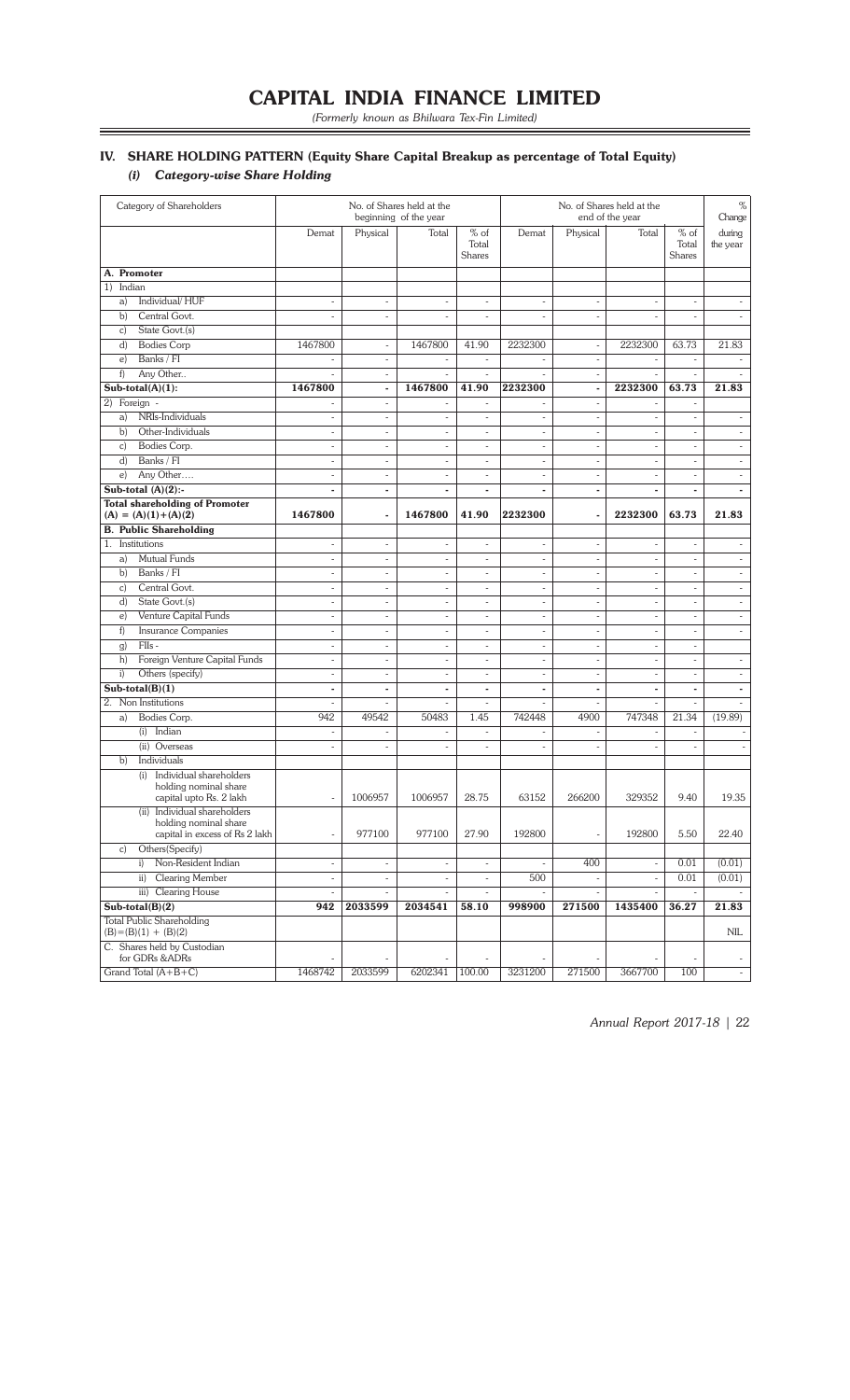*(Formerly known as Bhilwara Tex-Fin Limited)*

#### (ii) Shareholding of Promoter

| S<br>N. | Shareholder's Name                                                | Shareholding at the beginning<br>of the year |                                                    |                                                           | Shareholding at the end | $\%$<br>Change                                   |                                                           |                                            |
|---------|-------------------------------------------------------------------|----------------------------------------------|----------------------------------------------------|-----------------------------------------------------------|-------------------------|--------------------------------------------------|-----------------------------------------------------------|--------------------------------------------|
|         |                                                                   | No. of<br><b>Shares</b>                      | $%$ of total<br><b>Shares</b><br>of the<br>company | % of Shares<br>Pledged /<br>encumbered<br>to total shares | No. of<br><b>Shares</b> | % of total<br><b>Shares</b><br>of the<br>company | % of Shares<br>Pledged /<br>encumbered<br>to total shares | in share-<br>holding<br>during<br>the year |
|         | Sainik Mining And Allied Services<br>I imited                     | 1467800                                      | 41.90                                              | N.A.                                                      | N.A                     | N.A                                              | N.A                                                       | (100)                                      |
| 2       | Capital India Corp LLP (Formerly<br>known as Trident Holding LLP) | N.A                                          | N.A                                                | N.A                                                       | 2232300                 | 63.73                                            | N.A                                                       | 100                                        |
|         | <b>Total</b>                                                      | 1467800                                      | 41.90                                              | N.A.                                                      | 2232300                 | 63.73                                            | N.A                                                       | N.A                                        |

#### (iii) Change in Promoters' Shareholding (please specify, if there is no change)

| S<br>N. |                                                                                                                                                                                     |                         | Shareholding at the<br>beginning of the year |                  | <b>Cumulative Shareholding</b><br>during the year |
|---------|-------------------------------------------------------------------------------------------------------------------------------------------------------------------------------------|-------------------------|----------------------------------------------|------------------|---------------------------------------------------|
|         |                                                                                                                                                                                     | No. of<br><b>shares</b> | % of total<br>share of the<br>Company        | No. of<br>shares | % of total<br>share of the<br>Company             |
|         | SAINIK MINING AND ALLIED SERVICES LIMITED                                                                                                                                           |                         |                                              |                  |                                                   |
|         | At the beginning of the year                                                                                                                                                        | 1467800                 | 41.90                                        | 1467800          | 41.90                                             |
|         | Date wise Increase / Decrease in Promoters Shareholding<br>during the year specifying the reasons for increase/ decrease<br>(e.g. allotment / transfer / bonus/ sweat equity etc.): | N.A.                    | N.A.                                         | $(1467800)*$     | (41.90)                                           |
|         | At the End of the year                                                                                                                                                              | Nil                     | Nil                                          | Nil              | Nil                                               |
| 2       | CAPITAL INDIA CORP LLP                                                                                                                                                              |                         |                                              |                  |                                                   |
|         | At the beginning of the year                                                                                                                                                        | Nil                     | Nil                                          | Nil              | Nil                                               |
|         | Date wise Increase / Decrease in Promoters Shareholding<br>during the year specifying the reasons for increase/ decrease<br>(e.g. allotment / transfer / bonus/ sweat equity etc.): | N.A.                    | N.A.                                         | 2232300**        | 63.73                                             |
|         | At the End of the year                                                                                                                                                              | Nil                     | Nil                                          | 2232300          | 63.73                                             |

Shares transferred to Capital India Corp LLP pursuant to Share Purchase Agreement (SPA)

\*\* Shares acquired amounting to 41.90% from Sainik Mining and Allied Services Limited vide SPA. Further, shares acquired through Open Offer amounting to 21.83% thereby making total holding to 63.73%

#### (iv) Shareholding Pattern of top ten Shareholders (other than Directors, Promoters and Holders of GDRs and ADRs):

| S<br>N. |                                                                                                                                                                            |                  | Shareholding at the<br>beginning of the year | <b>Cumulative Shareholding</b><br>during the year |                                       |  |
|---------|----------------------------------------------------------------------------------------------------------------------------------------------------------------------------|------------------|----------------------------------------------|---------------------------------------------------|---------------------------------------|--|
|         | <b>For each of Ten Shareholders</b>                                                                                                                                        | No. of<br>shares | % of total<br>share of the<br>Company        | No. of<br>shares                                  | % of total<br>share of the<br>Company |  |
|         | At the beginning of the year                                                                                                                                               | 353600           | 10.09                                        |                                                   |                                       |  |
|         | Date wise Increase / Decrease in Shareholding during the<br>year specifying the reasons for increase / decrease<br>(e.g. allotment / transfer / bonus/ sweat equity etc.): |                  |                                              | 61850*                                            | 17.66                                 |  |
|         | At the End of the year (or on the date of separation,<br>if separated during the year)                                                                                     | 353600           | 10.09                                        | 972100                                            | 27.75                                 |  |

\* Change is pursuant to normal trading and share transfer at stock exchanges during the year.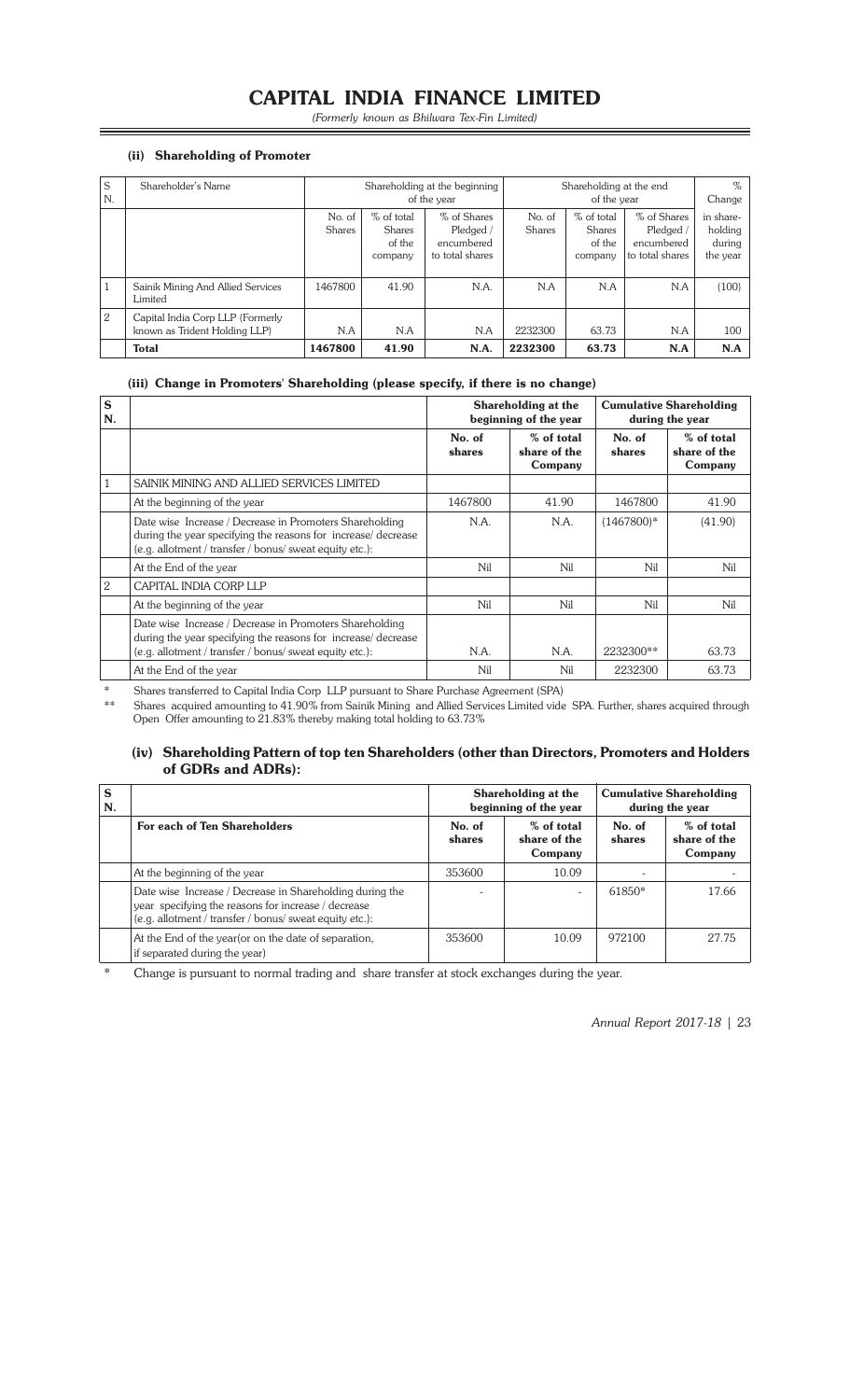*(Formerly known as Bhilwara Tex-Fin Limited)*

| SI.<br>$\bf{N}$ o | <b>Name</b>                              | <b>Shareholding</b>                                               |                                                    | <b>Date</b> | Increase/<br><b>Decrease</b><br>In share- | Reason | <b>Reason Cumulative</b><br><b>Share-holding</b><br>during the year |                                           |  |
|-------------------|------------------------------------------|-------------------------------------------------------------------|----------------------------------------------------|-------------|-------------------------------------------|--------|---------------------------------------------------------------------|-------------------------------------------|--|
|                   |                                          | No. of<br>Shares at the<br><b>Beginning</b><br>end of the<br>vear | $%$ of total<br>shares of<br>the<br>Company        |             | holding                                   |        | No. of<br><b>Shares</b>                                             | % of total<br>shares of<br>the<br>Company |  |
| $\boldsymbol{A}$  |                                          |                                                                   | <b>Directors (including independent Directors)</b> |             |                                           |        |                                                                     |                                           |  |
| 1.                | Satish Kumar Sharma                      | NA                                                                | N.A                                                | N.A         | N.A                                       | N.A    | N.A                                                                 | N.A                                       |  |
| 2.                | Rahul Rameshkumar Jain                   | NA                                                                | N.A                                                | N.A         | N.A                                       | N.A    | N.A                                                                 | N.A                                       |  |
| 3.                | Samai Singh                              | NA                                                                | NA                                                 | N.A         | N.A                                       | N.A    | N.A                                                                 | N.A                                       |  |
| 4.                | Seema Kumari                             | NA                                                                | NA                                                 | N.A         | N.A                                       | N.A    | N.A                                                                 | N.A                                       |  |
| 5.                | Vinod Kumar Somani                       | NA                                                                | N.A                                                | N.A         | N.A                                       | N.A    | N.A                                                                 | N.A                                       |  |
| 6.                | Achal Kumar Gupta                        | NA                                                                | NA                                                 | N.A         | N.A                                       | N.A    | NA                                                                  | N.A                                       |  |
| 7.                | Promila Bhardwaj                         | NA                                                                | N.A                                                | N.A         | N.A                                       | N.A    | N.A                                                                 | N.A                                       |  |
| 8.                | Keshav Porwal                            | NA                                                                | N.A                                                | N.A         | N.A                                       | N.A    | N.A                                                                 | N.A                                       |  |
| 9.                | Amit Sahai Kulshreshtha                  | NA                                                                | NA                                                 | N.A         | N.A                                       | N.A    | N.A                                                                 | N.A                                       |  |
| 10.               | Vineet Kumar Saxena                      | NA                                                                | N.A                                                | N.A         | N.A                                       | N.A    | N.A                                                                 | N.A                                       |  |
| 11.               | Shraddha Kamat Suresh                    | NA                                                                | NA                                                 | N.A         | N.A                                       | N.A    | N.A                                                                 | N.A                                       |  |
| 12.               | Subodh Kumar                             | NA                                                                | N.A                                                | N.A         | N.A                                       | N.A    | N.A                                                                 | N.A                                       |  |
| B                 |                                          |                                                                   | <b>Key Managerial Personnel(s)</b>                 |             |                                           |        |                                                                     |                                           |  |
| 13.               | Himmat Sigh Bedla<br>(Erstwhile CEO)     | NA                                                                | NA                                                 | N.A         | N.A                                       | N.A    | N.A                                                                 | N.A                                       |  |
| 14.               | Sukomal Bhuniya<br>(Erstwhile CFO)       | N.A                                                               | N.A                                                | N.A         | N.A                                       | N.A    | N.A                                                                 | N.A                                       |  |
| 15.               | Amit Sahai Kulshreshtha<br>(Present CEO) | NA                                                                | N.A                                                | N.A         | N.A                                       | N.A    | N.A                                                                 | N.A                                       |  |
| 16.               | Neeraj Toshniwal<br>(Present CFO)        | NA                                                                | N.A                                                | N.A         | N.A                                       | N.A    | N.A                                                                 | N.A                                       |  |
| 17.               | Archana Aggarwal<br>(Erstwhile CS)       | NA                                                                | NA                                                 | N.A         | N.A                                       | N.A    | N.A                                                                 | N.A                                       |  |
| 18.               | Rachit Malhotra<br>(Present CS)          | NA                                                                | N.A                                                | N.A         | N.A                                       | N.A    | N.A                                                                 | N.A                                       |  |

# (v) Shareholding of Directors and Key Managerial Personnel

#### V. INDEBTEDNESS

Indebtedness of the Company including interest outstanding/accrued but not due for payment ( in Rs.)

|                                                     | Secured Loans<br>excluding deposits | Unsecured<br>Loans | Deposits  | Total<br>Indebtedness |
|-----------------------------------------------------|-------------------------------------|--------------------|-----------|-----------------------|
| Indebtedness at the beginning of the financial year | NA                                  |                    |           |                       |
| Principal Amount<br>i)                              |                                     | 1,37,68,00,000     |           | 1,37,68,00,000        |
| Interest due but not paid<br>$\mathbf{ii}$          |                                     | Nil                |           | Nil                   |
| Interest accrued but not due<br>iii)                |                                     | 1,41,05,394        |           | 1,41,05,394           |
| Total $(i+ii+iii)$                                  |                                     | 1,39,09,05,394     |           | 1,39,09,05,394        |
| Change in Indebtedness during the financial year    |                                     |                    |           |                       |
| Addition                                            |                                     |                    |           |                       |
| Reduction                                           |                                     | 1315378361         |           |                       |
| <b>Net Change</b>                                   |                                     | 1315378361         |           |                       |
| Indebtedness at the end of the financial year       |                                     |                    | <b>NA</b> |                       |
| Principal Amount<br>i)                              |                                     | 7,00,00,000        |           | 7,00,00,000           |
| Interest due but not paid<br>$\mathbf{ii}$          |                                     | Nil                |           | Nil                   |
| Interest accrued but not due<br>iii)                |                                     | 55,27,033          |           | 55,27,033             |
| Total $(i+ii+iii)$                                  |                                     | 7,55,27,033        |           | 7,55,27,033           |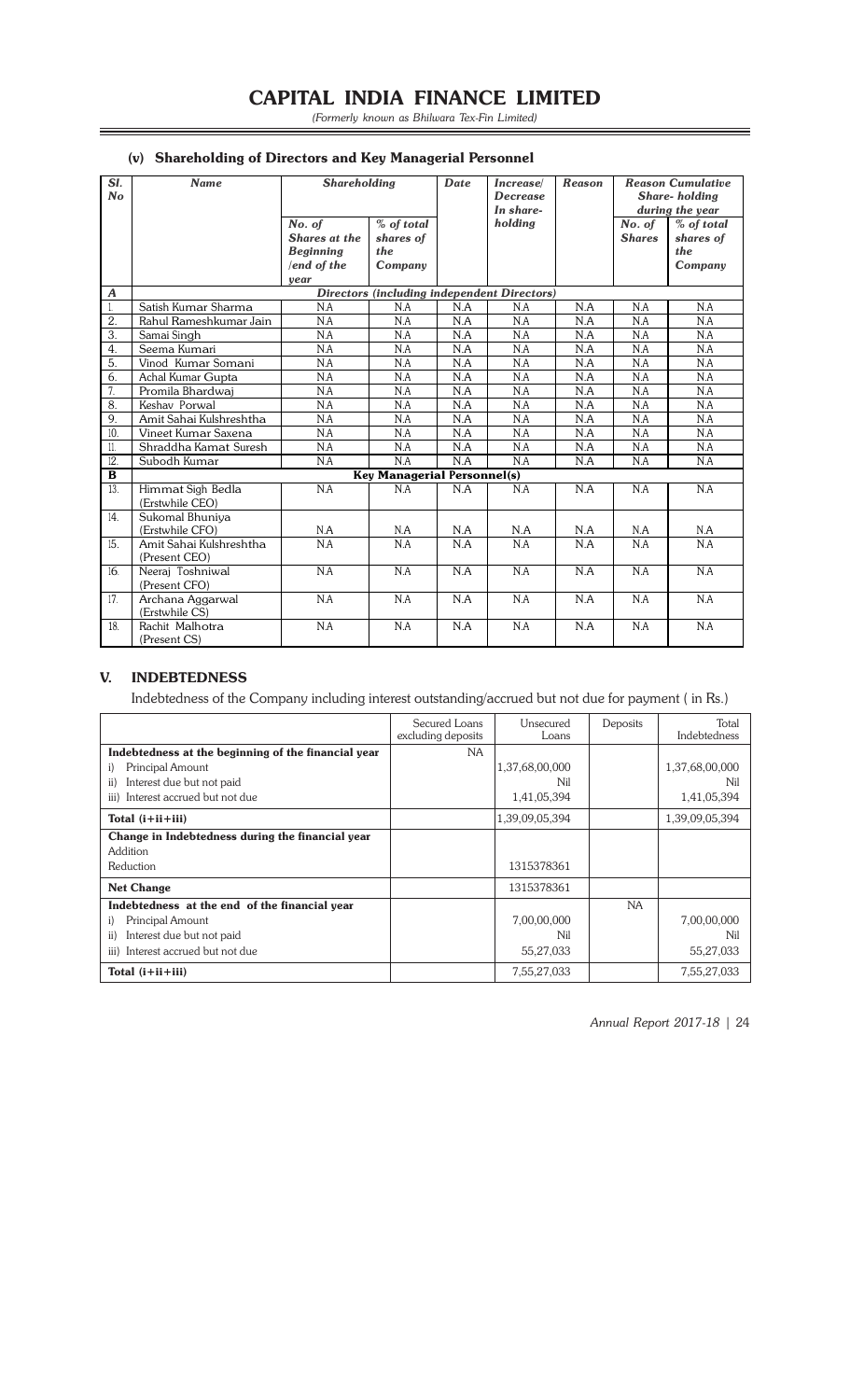*(Formerly known as Bhilwara Tex-Fin Limited)*

# VI. REMUNERATION OF DIRECTORS AND KEY MANAGERIAL PERSONNEL

#### *A. Remuneration to Managing Director, Whole-time Directors and/or Manager*

| Sl No.           | Particulars of Remuneration                                                                        | Name of MD/WTD/Manager   |                                             | <b>Total Amount</b>               |            |
|------------------|----------------------------------------------------------------------------------------------------|--------------------------|---------------------------------------------|-----------------------------------|------------|
|                  |                                                                                                    | Keshav Porwal<br>$(MD)*$ | Amit Sahai<br>Kulshreshtha<br>$(Director)*$ | Satish Kumar<br>Sharma<br>$(ED)*$ |            |
| $\mathbf{1}$     | Gross Salary<br>Salary as per provisions contained in section 17(1)<br>of the Income-tax Act, 1961 | 37,90,960                | 36, 34, 891                                 | <b>NIL</b>                        | 7425851    |
|                  | Value of perquisites $u/s$ 17(2) Income-tax Act, 1961                                              |                          |                                             |                                   |            |
|                  | Profits in lieu of salary under section 17(3)<br>Income-tax Act, 1961                              |                          |                                             |                                   |            |
| 2.               | <b>Stock Option</b>                                                                                | <b>NIL</b>               | <b>NIL</b>                                  | <b>NIL</b>                        | <b>NIL</b> |
| 3.               | Sweat Equity                                                                                       | <b>NIL</b>               | <b>NIL</b>                                  | <b>NIL</b>                        | <b>NIL</b> |
| $\overline{4}$ . | Commission<br>-as % of profit<br>-others, specify                                                  | NII.                     | NII.                                        | NII.                              | NII.       |
| 5.               | Others, please specify                                                                             | NII.                     | NII.                                        | <b>NIL</b>                        | <b>NIL</b> |
|                  | Total (A)                                                                                          | 37,90,960                | 36, 34, 891                                 | <b>NIL</b>                        | 7425851    |
|                  | Ceiling as per the Act                                                                             | 1.68.00.000              | 1.68.00.000                                 | <b>NIL</b>                        |            |

\* Mr. Amit Sahai Kulshreshtha and Mr. Keshav Porwal were appointed w.e.f. November 27, 2017. Mr. Satish Kumar Sharma ceased to be director of the Company w.e.f. November 27, 2017.

#### *Remuneration to other directors:*

| <b>Sl</b><br>No. | Particulars of<br>Remuneration                                                                                                                |                                                                   |                            |                                 |                                  | Name of Directors               |                             |                                         |                                      |                            | Total |
|------------------|-----------------------------------------------------------------------------------------------------------------------------------------------|-------------------------------------------------------------------|----------------------------|---------------------------------|----------------------------------|---------------------------------|-----------------------------|-----------------------------------------|--------------------------------------|----------------------------|-------|
|                  |                                                                                                                                               | Rahul<br>Ramesh<br>kumar<br>Jain<br>(ID and<br>$NED$ <sup>*</sup> | Samai<br>Singh<br>(ID)     | Seema<br>Kumari<br>(ID)         | Vinod<br>Kumar<br>Somani<br>(ID) | Achal<br>Kumar<br>Gupta<br>(ID) | Promila<br>Bhardwaj<br>(ID) | Vineet<br>Kumar<br>Saxena<br>$(NED)$ ** | Shraddha<br>Kamat<br>Suresh<br>(NED) | Subodh<br>Kumar<br>(NED)   |       |
| 1.               | Independent<br><b>Directors</b><br>Fee for attending board<br>committ ee meetings<br>Commission<br>Others, please specify                     | NII.<br>NII.<br><b>NIL</b>                                        | NII.<br>NII.<br><b>NIL</b> | <b>NIL</b><br><b>NIL</b><br>NIL | 3,00,000                         | 3,00,000                        | 3,00,000                    | NII.<br>NII.<br><b>NIL</b>              | NII.<br>NII.<br><b>NIL</b>           | NII.<br>NII.<br><b>NIL</b> |       |
|                  | Total $(1)$                                                                                                                                   | <b>NIL</b>                                                        | <b>NIL</b>                 | <b>NIL</b>                      |                                  |                                 |                             | <b>NIL</b>                              | <b>NIL</b>                           | NII.                       |       |
| 2.               | Other Non-Executive Directors<br>Fee for attending board<br>$\cdot$<br>committ ee meetings<br>Commission<br>$\cdot$<br>Others, please specify | NII.                                                              | NII.                       | <b>NIL</b>                      | <b>NIL</b>                       | <b>NIL</b>                      | <b>NIL</b>                  | <b>NIL</b>                              | <b>NIL</b>                           | NII.                       |       |
|                  | Total $(2)$                                                                                                                                   | <b>NIL</b>                                                        | NII.                       | <b>NIL</b>                      | <b>NIL</b>                       | <b>NIL</b>                      | <b>NIL</b>                  | <b>NIL</b>                              | <b>NIL</b>                           | <b>NIL</b>                 |       |
|                  | Total $(B) = (1+2)$                                                                                                                           | <b>NIL</b>                                                        | NII.                       | <b>NIL</b>                      |                                  |                                 |                             | <b>NIL</b>                              | <b>NIL</b>                           | <b>NIL</b>                 |       |
|                  | <b>Total Managerial</b><br>Remune ration                                                                                                      | NII.                                                              | NII.                       | NII.                            |                                  |                                 |                             | NII.                                    | NII.                                 | NII.                       |       |
|                  | Overall Ceiling as per the Act                                                                                                                | <b>NIL</b>                                                        | <b>NIL</b>                 | <b>NIL</b>                      |                                  |                                 |                             | NIL                                     | NIL                                  | NIL                        |       |

\* Mr. Rahul Rameshkumar Jain was appointed as Independent Director. However, he was re-designated as Non-Executive Director from August 10, 2017.

\*\* Mr. Vineet Kumar Saxena was paid remuneration in his capacity as CEO of Capital India Home Loans Limited, a wholly owned subsidiary of the Company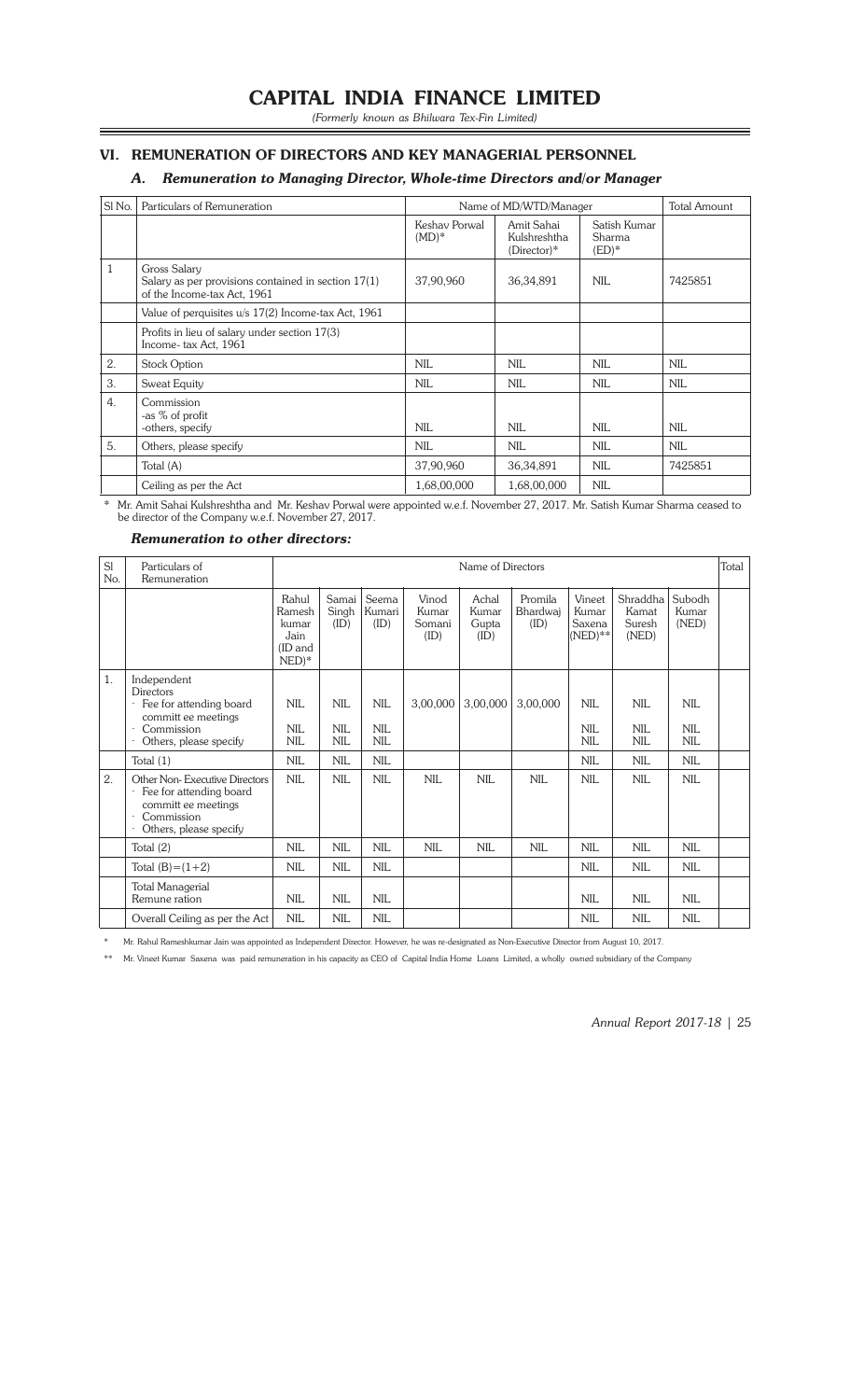*(Formerly known as Bhilwara Tex-Fin Limited)*

#### *B. Remuneration to Key Managerial Personnel Other Than MD/Manager/WTD*

(Amount in Rs.)

| Sl. No.          | Particular of Remuneration                                                               |                               |                                 | Name of Key Managerial Personnel |                                  |           |
|------------------|------------------------------------------------------------------------------------------|-------------------------------|---------------------------------|----------------------------------|----------------------------------|-----------|
|                  |                                                                                          | Rachit<br>Malhotra<br>$(CS)*$ | Archana<br>Aggarwal<br>$(CS)^*$ | Sukomal<br>Bhunya<br>$(CFO)**$   | Neeraj<br>Toshniwal<br>$(CFO)**$ | Total     |
| $\mathbf{1}$     | Gross salary                                                                             | 5,58,151                      | 1,08,000                        | 5,81,800                         | 15,95,994                        | 28,43,945 |
|                  | (a) Salary as per provisions contained in section<br>$17(1)$ of the Income-tax Act, 1961 |                               |                                 |                                  |                                  |           |
|                  | (b) Value of perquisites $u/s$ 17(2) Income-tax Act, 1961                                |                               |                                 |                                  |                                  |           |
|                  | (c) Profits in lieu of salary under section 17(3) Income-tax<br>Act, 1961                |                               |                                 |                                  |                                  |           |
| 2.               | <b>Stock Option</b>                                                                      | N.A.                          | N.A.                            | N.A.                             |                                  | N.A.      |
| 3.               | Sweat Equity                                                                             | N.A.                          | N.A.                            | N.A.                             |                                  | N.A.      |
| $\overline{4}$ . | Commission                                                                               | N.A.                          | N.A.                            | N.A.                             |                                  | N.A.      |
|                  | as % of profit<br>$\overline{\phantom{a}}$                                               |                               |                                 |                                  |                                  |           |
|                  | others, specify<br>$\overline{\phantom{0}}$                                              |                               |                                 |                                  |                                  |           |
| 5.               | Others, please specify                                                                   | N.A.                          | N.A.                            | N.A.                             |                                  | N.A.      |
|                  | Total (B)                                                                                | 5,58,151                      | 1,08,000                        |                                  | 5,81,800 15,95,994               | 28,43,945 |

\* Ms. Archana Aggarwal ceased to be Company Secretary w.e.f. January 11, 2018; Mr. Rachit Malhotra was appointed as Company Secretary w.e.f. January 11, 2018;

\*\* Mr. Sukomal Bhuniya ceased to be the CFO w.e.f. November 27, 2017; Mr. Neeraj Toshniwal was appointed as CFO on January 11, 2018.

# VII. PENALTY / PUNISHMENT/ COMPOUNDING OF OFFENCES:

| Type      |                                  | Section of the<br>Companies Act | Brief<br>description     | Details of<br>Penalty/<br>Punishment<br>/Compounding<br>fees imposed | Authority[RD<br>/NCLT/Court] | Appeal made,<br>If any<br>(give details) |
|-----------|----------------------------------|---------------------------------|--------------------------|----------------------------------------------------------------------|------------------------------|------------------------------------------|
| A.        | Company                          |                                 |                          |                                                                      |                              |                                          |
|           | Penalty                          |                                 | $\overline{\phantom{a}}$ | ٠                                                                    |                              |                                          |
|           | Punishment                       | ٠                               | ۰                        | ۰                                                                    | $\overline{\phantom{a}}$     |                                          |
|           | Compounding                      | $\overline{\phantom{a}}$        | ۰                        | ٠                                                                    | ٠                            |                                          |
| <b>B.</b> | <b>Directors</b>                 |                                 |                          |                                                                      |                              |                                          |
|           | Penalty                          | ٠                               | ۰                        |                                                                      |                              |                                          |
|           | Punishment                       |                                 | ۰                        |                                                                      |                              |                                          |
|           | Compounding                      | ٠                               | ۰                        | ۰                                                                    |                              |                                          |
| C.        | <b>Other Officers in default</b> |                                 |                          |                                                                      |                              |                                          |
|           | Penalty                          | $\overline{\phantom{a}}$        | ۰                        | ٠                                                                    | ٠                            |                                          |
|           | Punishment                       |                                 | $\overline{\phantom{a}}$ | ٠                                                                    | ٠                            |                                          |
|           | Compounding                      | $\overline{\phantom{a}}$        | ۰                        | ۰                                                                    | ٠                            |                                          |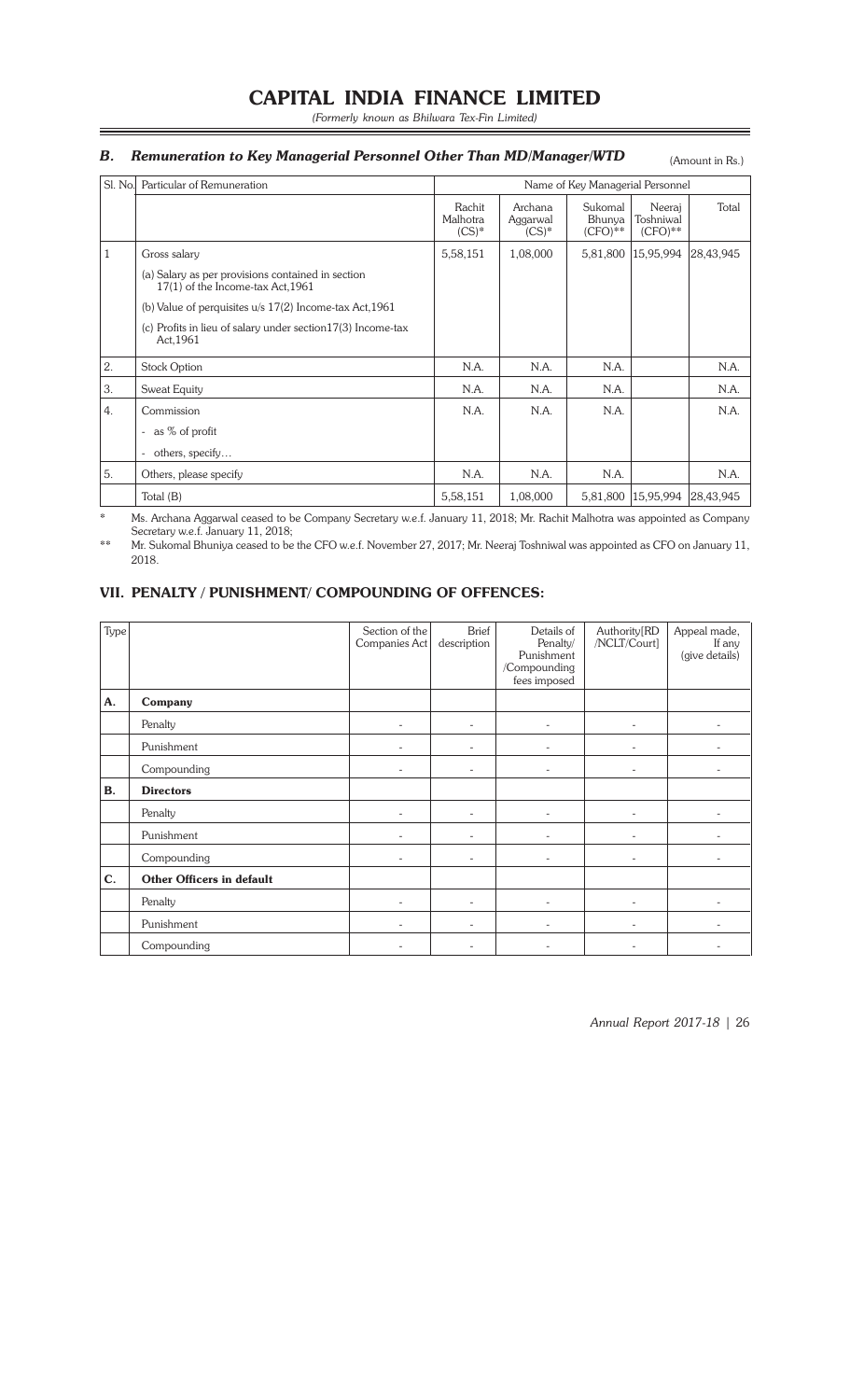*(Formerly known as Bhilwara Tex-Fin Limited)*

# Annexure-IV

Form AOC-2

#### (Pursuant to clause (h) of sub-section (3) of section 134 of the Act and Rule 8(2) of the Companies (Accounts) Rules, 2014)

Form for Disclosure of particulars of contracts/arrangements entered into by the company with related parties referred to in sub section (1) of section 188 of the Companies Act, 2013 including certain arm's length transaction under third proviso is given below:

#### 1. Details of contracts or arrangements or transactions not at Arm's length basis:

|              | S. No Particulars                                                                                                    | <b>Details</b> |
|--------------|----------------------------------------------------------------------------------------------------------------------|----------------|
| a)           | Name(s) of the related party & nature of relationship                                                                | <b>NIL</b>     |
| b)           | Nature of contracts/arrangements/transaction                                                                         | <b>NIL</b>     |
| $\mathsf{C}$ | Duration of the contracts/arrangements /transaction                                                                  | <b>NIL</b>     |
| $\mathbf{d}$ | Salient terms of the contracts or arrangements or transaction including the<br>value, if any                         | <b>NIL</b>     |
| $\epsilon$   | Justification for entering into such contracts or arrangements or transactions                                       | <b>NIL</b>     |
|              | Date of approval by the Board                                                                                        | <b>NIL</b>     |
| g)           | Amount paid as advances, if any                                                                                      | <b>NIL</b>     |
| h)           | Date on which the special resolution was passed in General meeting as required<br>under first proviso to section 188 | NII            |

#### 2. Details of contracts or arrangements or transactions at Arm's length basis:

| Nature                          | Subsidiary Companies                |                     |                                                      |                     |                                                          |                     |                                 |                     |                                               |                          |
|---------------------------------|-------------------------------------|---------------------|------------------------------------------------------|---------------------|----------------------------------------------------------|---------------------|---------------------------------|---------------------|-----------------------------------------------|--------------------------|
| of the<br>Transaction           | Capital India Home Loans<br>Limited |                     | Capital India Asset<br>Management<br>Private Limited |                     | Capital India<br>Wealth<br>Management<br>Private Limited |                     | CIFL Holding<br>Private Limited |                     | CIFL Investment<br>Manager Private<br>Limited |                          |
|                                 | 31 March 2018                       | 31<br>March<br>2017 | 31 March<br>2018                                     | 31<br>March<br>2017 | 31<br>March<br>2018                                      | 31<br>March<br>2017 | 31<br>March<br>2018             | 31<br>March<br>2017 | 31 March<br>2018                              | 31<br>March<br>2017      |
| Transactions<br>during the year |                                     |                     |                                                      |                     |                                                          |                     |                                 |                     |                                               |                          |
| Reimbursement<br>of expenses\$  | 49,82,686                           |                     | 26.935                                               | $\overline{a}$      | 26,935                                                   |                     | 26.935                          |                     | 26.935                                        | $\overline{\phantom{a}}$ |
| Investment in<br>equity shares  | 15.00.00.000                        | ٠                   | 1.00.000                                             |                     | 1.00.000                                                 |                     | 1.00.000                        |                     | 1.00.000                                      | ٠                        |
| Closing balances                |                                     |                     |                                                      |                     |                                                          |                     |                                 |                     |                                               |                          |
| Receivable/<br>(payable)        | 40.24.569                           | ٠                   | 26.935                                               |                     | 26.935                                                   |                     | 26.935                          |                     | 26.935                                        | $\overline{\phantom{a}}$ |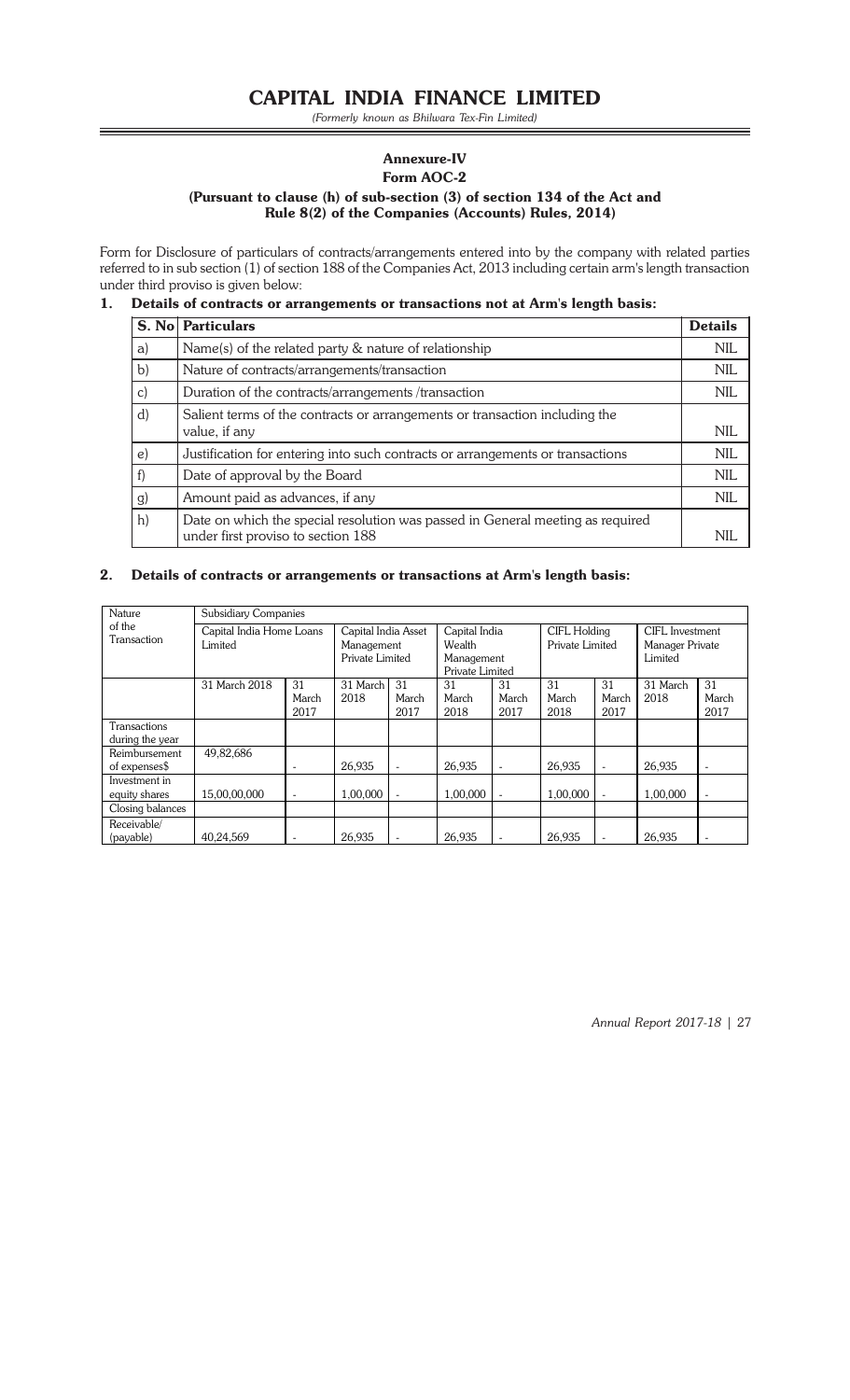|                                              |                  | Enterprise having significan<br>influence    |                        | Enterprise where key management personnel exercise significant<br>influence |                      |                  |                  | Key Managerial Personnel |                                |                  |
|----------------------------------------------|------------------|----------------------------------------------|------------------------|-----------------------------------------------------------------------------|----------------------|------------------|------------------|--------------------------|--------------------------------|------------------|
| of the Transaction<br>Nature                 |                  | Sainik Mining and Allied<br>Services Limited | Capital India Corp LLP |                                                                             | Sahyog Homes Limited |                  |                  | Mr. Keshav Porwal        | Mr. Amit Sahai<br>Kulshreshtha |                  |
|                                              | 31 March<br>2018 | 31 March<br>2017                             | 31 March 2018          | 31 March 2017                                                               | 31 March<br>2018     | 31 March<br>2017 | 31 March<br>2018 | 31 March<br>2017         | 31 March<br>2018               | 31 March<br>2017 |
| during the year<br><b>Transactions</b>       |                  |                                              |                        |                                                                             |                      |                  |                  |                          |                                |                  |
| Interest income                              | 24,63,452        | 6,61,95,160                                  |                        |                                                                             | 1,08,01,729          | ï                |                  |                          |                                |                  |
| Interest expense                             | f,               | ł                                            | 52,79,454              | J.                                                                          |                      |                  |                  |                          |                                |                  |
| Reimbursement<br>of expenses                 |                  |                                              |                        |                                                                             | 20,08,998            |                  |                  |                          |                                |                  |
| Remuneration<br>paid                         |                  |                                              |                        |                                                                             |                      |                  | 37,90,960        |                          | 36,34,891                      |                  |
| Share application<br>money                   | ł                | J.                                           | 1,25,00,00,000         |                                                                             | ı                    |                  |                  |                          |                                |                  |
| ICD taken#                                   |                  | ı                                            | 15,00,00,000           |                                                                             | ï                    | J.               | 50,000           |                          | f,                             | ı                |
| <b>ICD</b> repaid                            |                  |                                              | 15,00,00,000           |                                                                             | ï                    | ı                | 50,000           |                          | ı                              | ı                |
| deposits given#<br>Inter Corporate           | 3,00,00,000      | 2,40,00,000                                  |                        |                                                                             | 19,80,00,000         |                  |                  |                          |                                |                  |
| deposits received<br>Inter Corporate<br>back | 3,00,00,000      | 62,42,57,903                                 |                        |                                                                             | 19,80,00,000         |                  |                  |                          |                                |                  |
| balances<br>Closing                          |                  |                                              |                        |                                                                             |                      |                  |                  |                          |                                |                  |
| Share application<br>money                   | J                | J                                            | 1,25,00,00,000         |                                                                             |                      |                  |                  |                          |                                |                  |
| Receivable/<br>(payable)                     |                  |                                              |                        |                                                                             | 20,08,998            |                  |                  |                          |                                |                  |

*(Formerly known as Bhilwara Tex-Fin Limited)*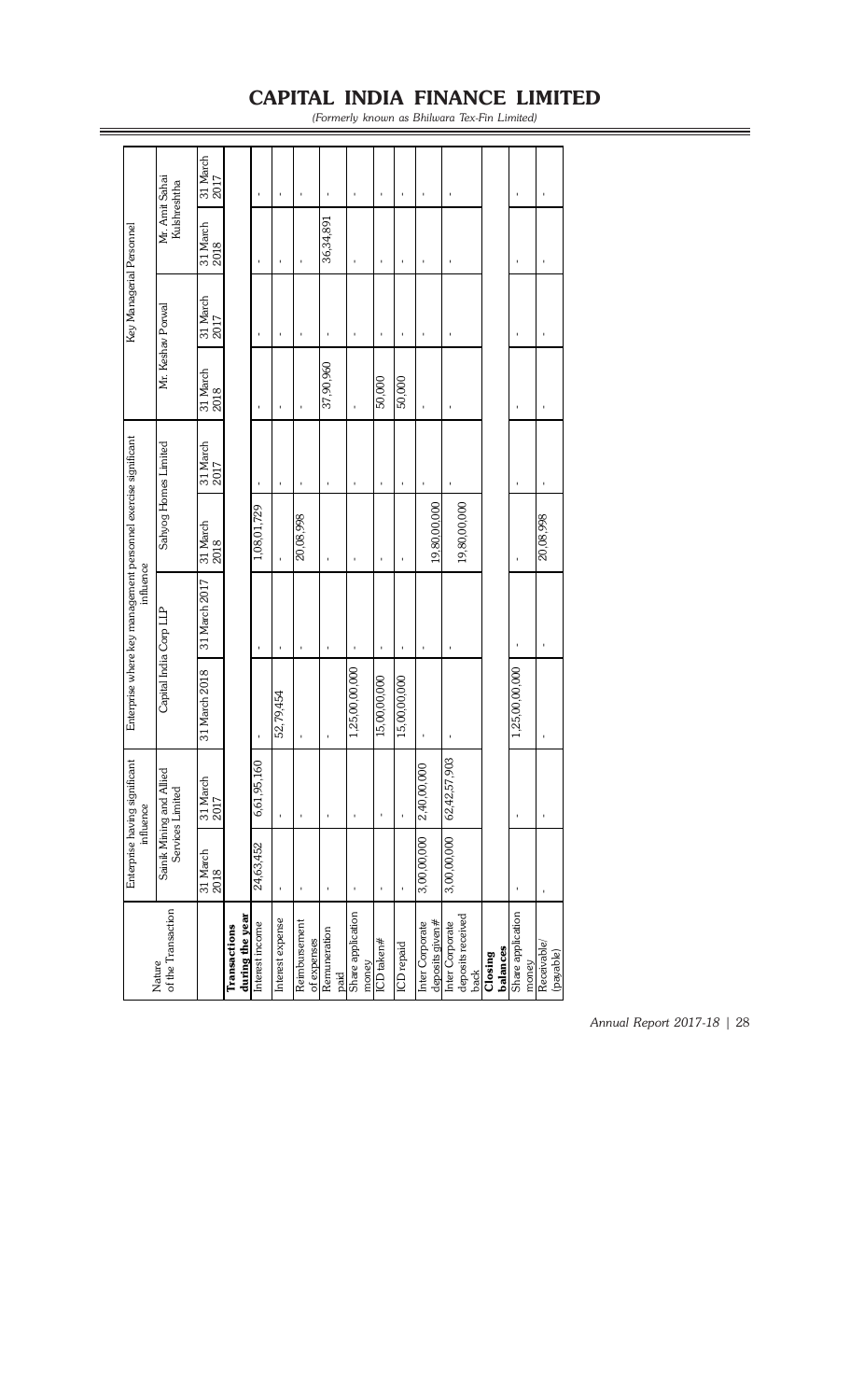*(Formerly known as Bhilwara Tex-Fin Limited)*

# MANAGEMENT DISCUSSION AND ANALYSIS REPORT

Your Company is a NBFC which has been in existence for more than two decades. At present, the Company falls within the category of "Non-Banking Finance Company - Non-Systemically Important Non-Deposit taking Company". Your Company is registered with the RBI as a NBFC without accepting public deposits under section 45 IA of the RBI Act, 1934. Capital India is a professionally managed finance company with registered office at Delhi and Corporate office at Mumbai. Main objects of the Company are as under:

- To provide financial services of all kinds, including fund based financial services
- To carry on business, profession or vocation of acting as consultants, advisors for all matters

The Company intends to focus on being a partner credit institution and will seek to provide customised technology driven tailor-made financial solutions to Indian Corporates and Enterprises for their growth and working capital requirements. Your Company will provide financing solutions primarily in situations where there is an 'asset' available as collateral sufficient to secure the lending. Capital India has an in-house team of experts to evaluate, value and estimate marketability of all kinds of assets. The Company will significantly focus on Commercial Real Estate sector for structured solutions to residential and commercial projects in Tier 1 towns of India, primarily Mumbai MMR, Delhi NCR, Bangalore, and Pune.

The Company's product suite is as follows:

#### • Real Estate Project Finance (CRE)

Project finance is required for meeting project acquisition/construction cost for Residential, Commercial, Retail or other real estate development. Under this product, loans are offered to the developers/builders for acquisition, construction & development of their projects.

#### • Promoter's Funding / Loan Against Shares (LAS)

Promoters of the companies, in order to raise funds for either personal or company needs, pledge their holding to financial institutions. For availing such loans against shares, any shareholder can pledge shares to the lender.

### • Loan Against Property (LAP) / Lease Rental Discounting (LRD)

Under this product loans are offered against an existing ready property/land/any other assets of HNIs/ Developers/Customers. End use of funds may be for general business purpose or purchase of land/FSI or it may be for debt consolidation or takeover of existing facility.

#### • Non-Residential Property (NRP) / Commercial Property Purchase Loan

NRP is a secured form of financing where the borrower seeks finance towards purchase or construction of commercial property under consideration.

#### • Unsecured Loans / Personal Loans

Capital India will offer Business Loans (BL) to business community so as to cater to their short term funds requirements either for capex or working capital gap. Similarly, Personal Loans (PL) will be offered to salaried borrowers for their personal needs.

#### • Non - Convertible Debentures (NCD)

NCDs are typically secured /unsecured debt instruments issued by companies incorporated under the companies act. NCD's, which will be subscribed by Capital India, are to be secured against the security of any asset in line with product norms.

#### **Structured Finance**

With increase in economic activity in corporate sector and need for innovative financial products, there is huge business potential for lending to established corporate sector and new enterprise. There is demand for general business purpose loans, structured financing solutions for acquisition, expansion, exit to Private Equity partners, buyout of partners stake, pre IPO financing needs & business diversification etc.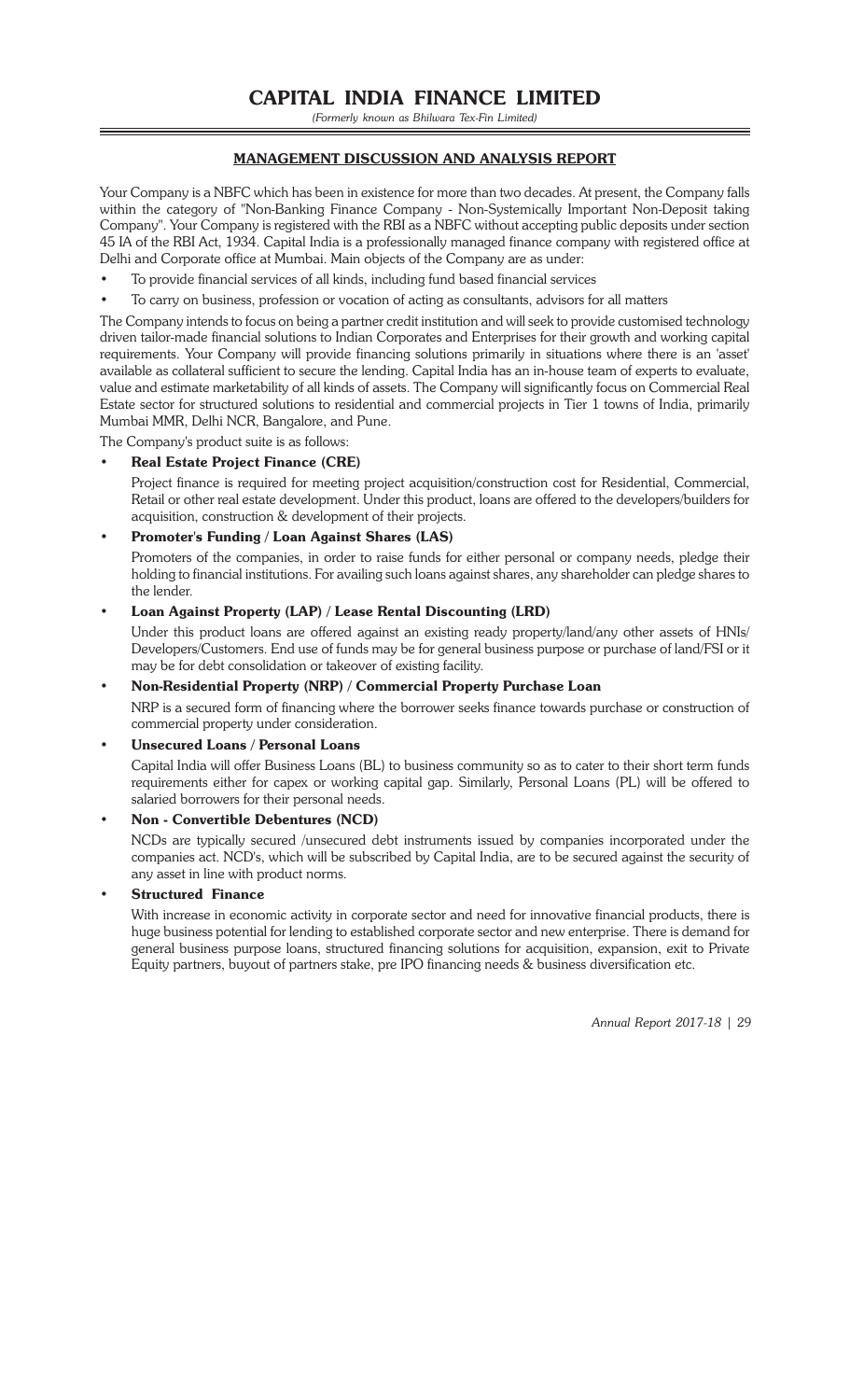*(Formerly known as Bhilwara Tex-Fin Limited)*

# GROWTH OF COMPANY'S LENDING BUSINESS

The Company has identified the lending business as one of its key focus areas to expand its presence in the financial sector. The management of the Company believe that they are well placed to expand the lending business, by acquiring new customers, providing a seamless experience to customers and offering differentiated lending solutions to meet the specific needs of particular customer demographics.

As part of its strategy to focus on the lending business, the Company intends to customize and introduce innovative loan products and evaluate other financing opportunities. Company's Management also intend to improve their lending processes and enhance distribution channels. They believe that such customer service initiatives coupled with the use of technology will allow them to increase their presence in the lending market and secure both new and repeat business in our lending operations.

#### Competitive Strengths

### • Proven track record of Management Team with relevant domain expertise

Your Company is spearheaded by management professionals with combined experience of several decades on the wholesale and retail lending side. The team has exposure of whole sale lending to various sectors, having seen credit cycles, ability to understand various intricacies of structured lending and real estate lending. The team members have been part of reputed Banks, Corporates and NBFCs in their previous assignments.

#### • Diversified product offerings presenting significant growth opportunities

Your Company will offer an integrated financial services platform, where the product suite would include the whole sale lending products encompassing multiple sectors. The Company will also have a strong retail loans presence through its home loans offerings through wholly owned subsidiary subject to receiving approval from the requisite authority. Company's lending philosophy on the offerings would be assets and cash flows backed.

#### • Deep market knowledge with strong relationships

By virtue of its seasoned management team, the company has deep insights in the segments that it intends to build loans portfolios. Specifically, in the real estate by virtue of senior management experience, the platform will have advantage of very deep rooted relationships, with developers in the industry. These relationships will also help the subsidiary build on the home loans portfolio through ready accesses to the good residential projects through these relationships and tie ups.

#### RISK MANAGEMENT

Risk management forms an integral part of Company's business. As an NBFC, the Company is exposed to various risks related to its lending business and operating environment. The objective is to evaluate and monitor various risks that the Company is subject to and follow stringent policies and procedures to address these risks. The Company's Risk Management Committee would assist the Board in addressing various risks and discharging duties relating to corporate accountability. A documented, systematic assessment of processes and outcomes surrounding key risks including internal control will be undertaken from time to time. The Risk Management Committee will review the effectiveness of risk management systems in place and ensure that they are effectively managed. The Risk Management Committee also will provide an independent and objective oversight on corporate accountability and risks, and consider reports of the Audit Committee on all categories of identified risks.

Changes in interest rates are expected to have significant impact on the Company's business and operations. Finance costs are dependent on various external factors, including Indian and global credit markets and, in particular, interest rate movements and adequate liquidity in the debt markets. Changes in RBI repo rates could affect the interest charged on interest-earning assets and the interest rates paid on interest-bearing liabilities. Adverse conditions in the global and Indian economy resulting from economic dislocations or liquidity disruptions may adversely affect availability of credit, and decreased liquidity may lead to an increase in interest rates.

#### POSSIBLE THREATS

As we get into an environment which is likely to be largely positive over medium to long term, there may be significant roadblocks in the shorter term. The post-GST implementation period is likely to cause certain short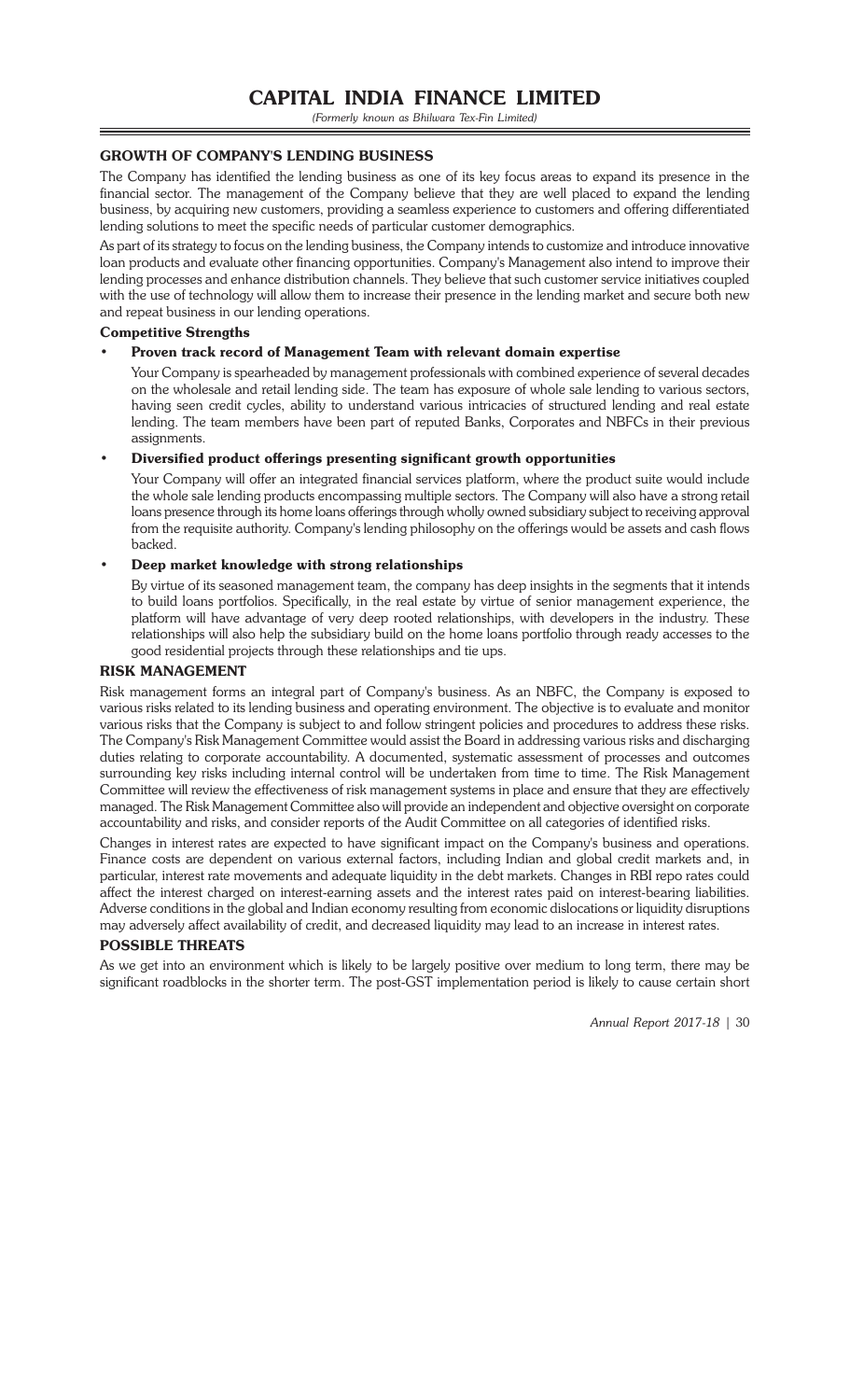*(Formerly known as Bhilwara Tex-Fin Limited)*

term variances. Real Estate (Regulation and Development) Act, 2016 (RERA), too will cause some turbulence and consolidation in the real estate sector which might affect the Company's funding plans to such class of customers. Despite recent push by the RBI, the resolution of stressed assets in the system is likely to take more time. Also, the effect of various loan waivers on credit culture in the rural areas is still to be seen.

Your Company acknowledges these possible negative factors and has a plan to mitigate them through its deep domain knowledge, strong risk framework and an efficient collection mechanism under the stewardship of the management team.

### RBI GUIDELINES

The Company has complied with all the applicable regulations of the Reserve Bank of India.

### HUMAN RESOURCES

The Company has a dedicated team that has been contributing to the progress and growth of the Company. Your company has further strengthened the management team to propel the business expeditiously. The manpower requirement at the offices of the Company is assessed continuously and recruitment is conducted accordingly.

### PERFORMANCE DURING THE YEAR

During the year under review, the Company earned a Profit Before Tax (PBT) of Rs. 4,64,56,022/-(Rupees Four Crores Sixty Four Lakhs Fifty Six Thousand and Twenty Two only) in Financial Year 2017-18 as compared to Rs. 44,54,122/- (Rupees Forty Four Lakhs Fifty Four Thousand One Hundred and Twenty Two only)in the previous year. The Y-O-Y growth in the PBT is 10.42 times.

#### CAUTIONARY STATEMENT

Statements made herein describing the Company's expectations or predictions are "forward-looking statements". The actual results may differ from those expected or predicted. Prime factors that may make a difference to the Company's performance include market conditions, Government policies & regulations, economic development within/outside country etc.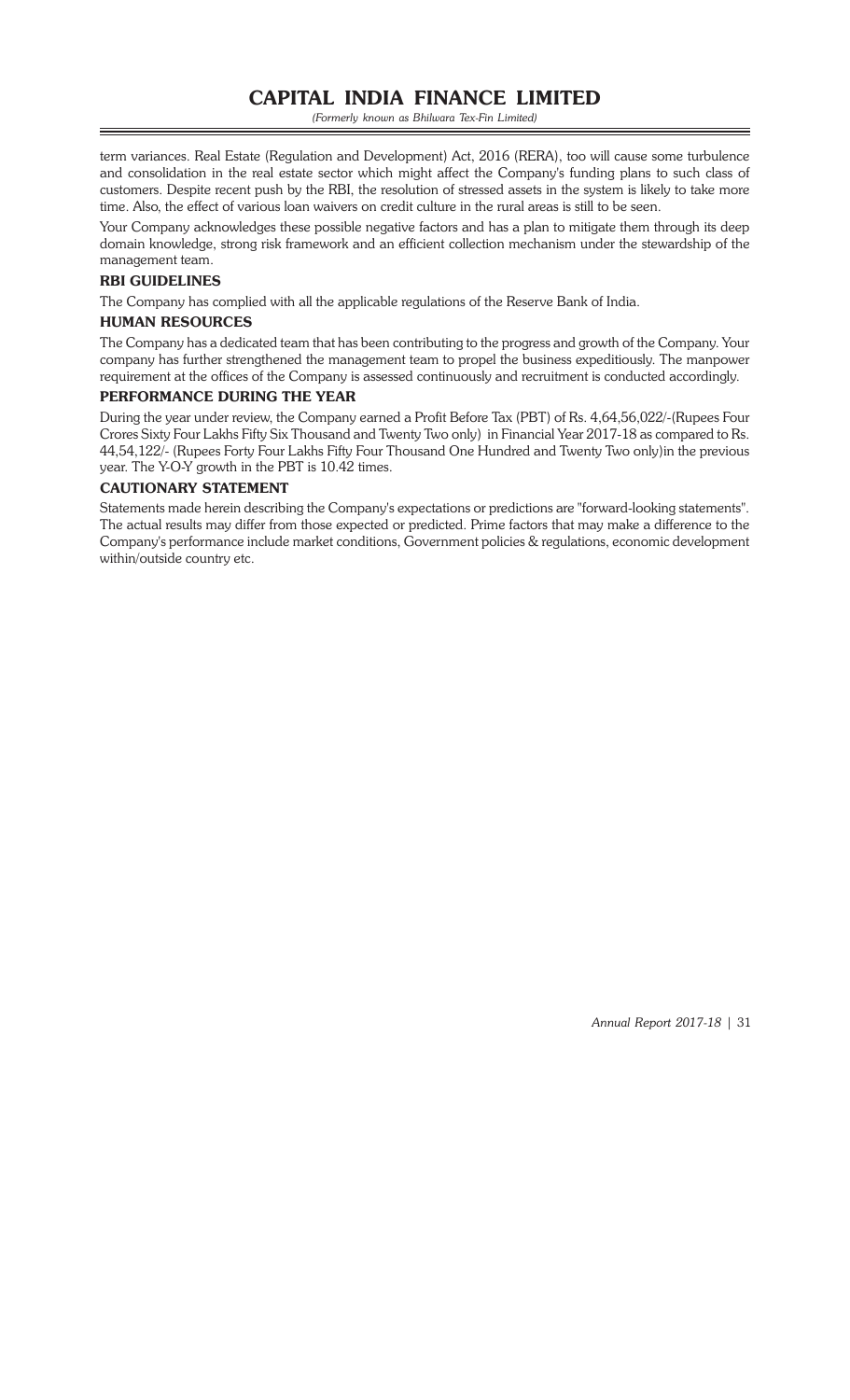*(Formerly known as Bhilwara Tex-Fin Limited)*

# CERTIFICATE FOR COMPLIANCE WITH CODE OF CONDUCT DECLARATION REGARDING COMPLIANCE BY BOARD MEMBERS AND SENIOR MANAGEMENT PERSONNEL WITH THE COMPANY'S CODE OF CONDUCT

This is to confirm that the Company has adopted a Code of Conduct for its employees. In addition, the Company has adopted a Code of Conduct for its Non-Executive Directors and Independent Directors. These Codes are available on the Company's website.

I confirm that the Company has in respect of the year ended March 31, 2018, received from the Senior Management Team of the Company and the Members of the Board a declaration of compliance with the Code of Conduct as applicable to them.

Place: New Delhi Sd/-

Date: May 03, 2018 **Amit Sahai Kulshreshtha** Amit Sahai Kulshreshtha Chief Executive Officer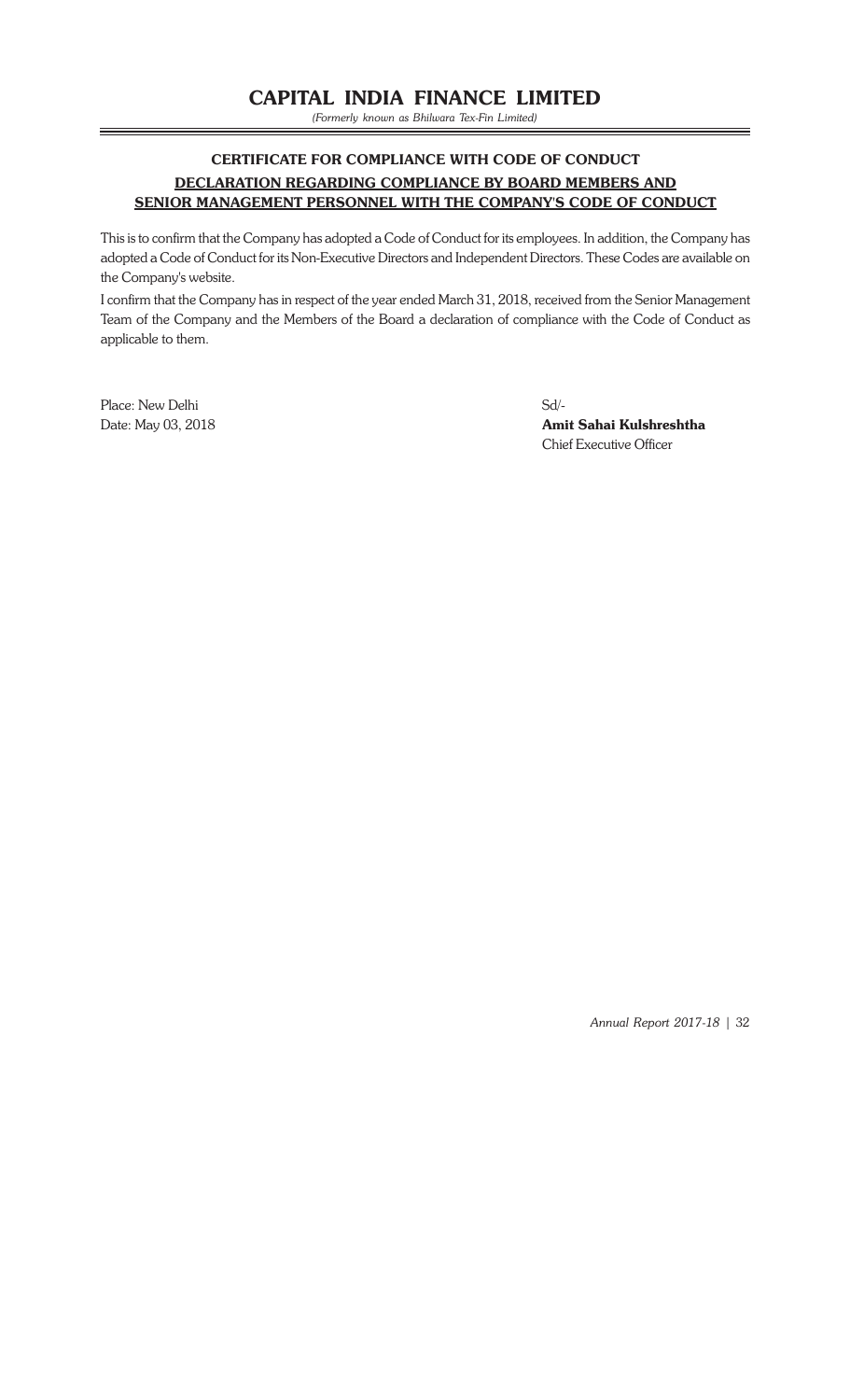*(Formerly known as Bhilwara Tex-Fin Limited)*

### CEO & CFO Certificate

To,

The Shareholders and Board of Directors, Capital India Finance Limited, (Formerly known as Bhilwara Tex-Fin Limited)

Sub: CEO & CFO Certificate under Regulation 33(2)(a)of SEBI (LODR) Regulation, 2015 March 31, 2018

We, Amit Sahai Kulshreshtha, Chief Executive Officer and Neeraj Toshniwal, Chief Financial Officer, of Capital India Finance Limited (formerly known as Bhilwara Tex-Fin Limited), to the best of our knowledge and belief, certify that:

- A. We have reviewed the financial statements and the cash flow statements for the year ended March 31, 2018 (hereinafter referred to as the year) and that to the best of our knowledge and belief:
	- i. these statements do not contain any materially untrue statement or omit any material fact or contain statements that might be misleading;
	- ii. these statements together present a true and fair view of the listed entity's affairs and are in compliance with existing accounting standards, applicable laws and regulations.
- B. There are, to the best of our knowledge and belief, no transaction entered into by the listed entity during the quarter ended March 31, 2018 which are fraudulent, illegal or violative of the code of conduct of the Company.
- C. We accept responsibility for establishing and maintaining internal controls for financial reporting and we have evaluated the effectiveness of the Company's internal control systems pertaining to financial reporting and that they have disclosed to the Auditors and the Audit Committee deficiencies in the design or operation of such internal controls, if any, of which they are aware and the steps they have taken or propose to take to rectify these deficiencies.
- D. We have indicated to the Auditors and the Audit Committee:
	- i. that there are no significant changes in internal control over financial reporting during the quarter;
	- ii. that there are no significant changes in accounting policies during the quarter; and that the same have been disclosed in the notes to the financial results; and
- E. To the best of our knowledge and belief, there are no instances of significant fraud of which they have become aware and the involvement therein, if any, of the management or an employee having a significant role.

 $Sd$ - $Sd$ -Amit Sahai Kulshreshtha Neeraj Toshniwal Chief Executive Officer Chief Financial Officer

Date: 3 May, 2018 Place: New Delhi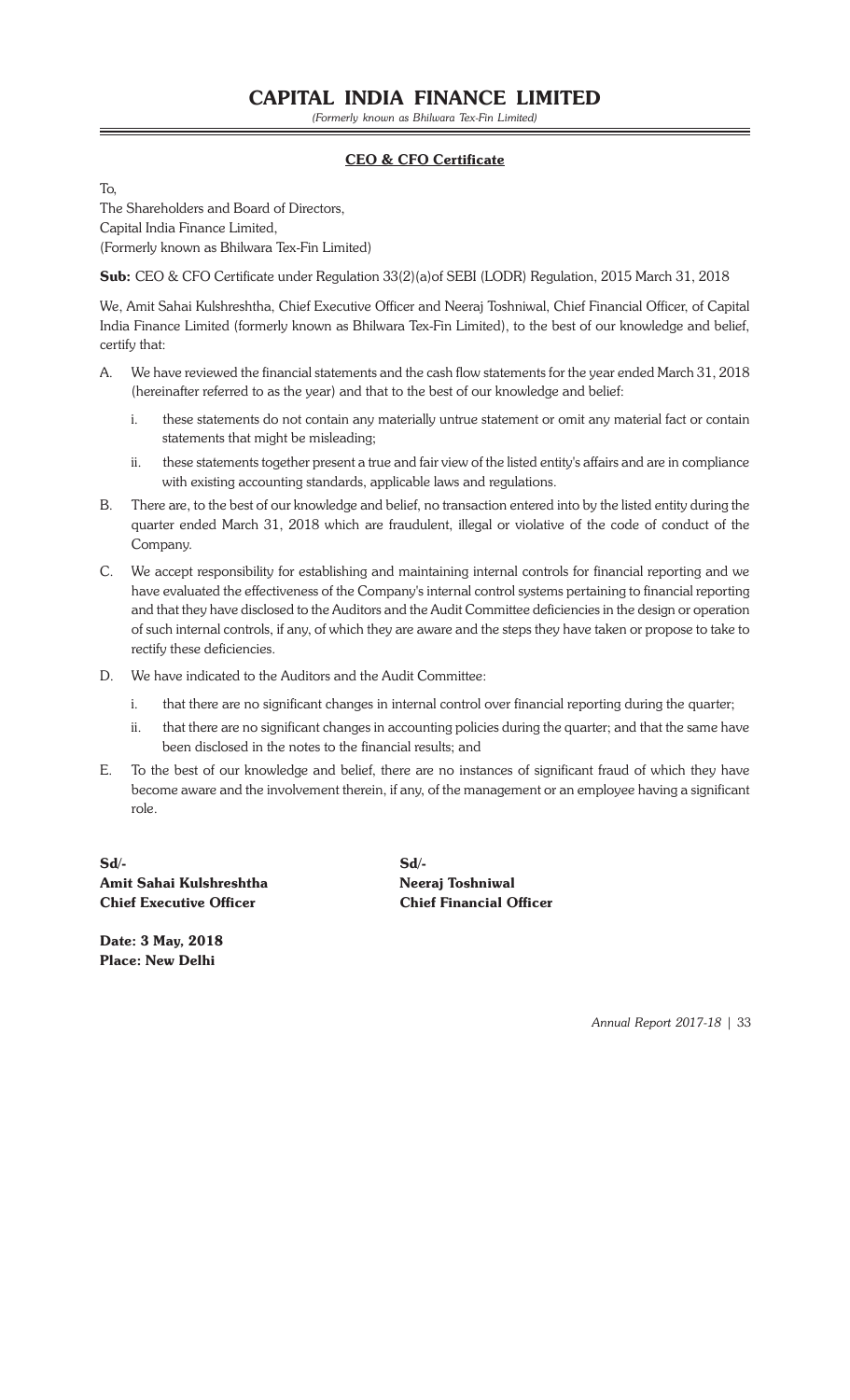*(Formerly known as Bhilwara Tex-Fin Limited)*

### INDEPENDENT AUDITORS' REPORT

#### TO THE MEMBERS OF CAPITAL INDIA FINANCE LIMITED (formerly known as Bhilwara Tex-Fin Limited)

#### Report on the Standalone Financial Statements

We have audited the accompanying financial statements ('standalone financial statements') of Capital India Finance Limited (formerly known as Bhilwara Tex-Fin Limited) ("the Company"), which comprise the Balance Sheet as at 31 March, 2018, the Statement of Profit and Loss and the Cash Flow Statement for the year then ended, and a summary of the significant accounting policies and other explanatory information.

#### Management's Responsibility for the Standalone Financial Statements

The Company's Board of Directors is responsible for the matters stated in Section 134(5) of the Companies Act, 2013 ("the Act") with respect to the preparation of these standalone financial statements that give a true and fair view of the financial position, financial performance and cash flows of the Company in accordance with the accounting principles generally accepted in India, including the Accounting Standards specified under Section 133 of the Act, read with Rule 7 of the Companies (Accounts) Rules, 2014. This responsibility also includes maintenance of adequate accounting records in accordance with the provisions of the Act for safeguarding the assets of the Company and for preventing and detecting frauds and other irregularities; selection and application of appropriate accounting policies; making judgments and estimates that are reasonable and prudent; and design, implementation and maintenance of adequate internal financial controls, that were operating effectively for ensuring the accuracy and completeness of the accounting records, relevant to the preparation and presentation of the standalone financial statements that give a true and fair view and are free from material misstatement, whether due to fraud or error.

#### Auditors' Responsibility

Our responsibility is to express an opinion on these standalone financial statements based on our audit. We have taken into account the provisions of the Act, the accounting and auditing standards and matters which are required to be included in the audit report under the provisions of the Act and the Rules made there under.

We conducted our audit in accordance with the Standards on Auditing specified under Section 143(10) of the Act. Those Standards require that we comply with ethical requirements and plan and perform the audit to obtain reasonable assurance about whether the standalone financial statements are free from material misstatement.

An audit involves performing procedures to obtain audit evidence about the amounts and the disclosures in the standalone financial statements. The procedures selected depend on the auditor's judgment, including the assessment of the risks of material misstatement of the standalone financial statements, whether due to fraud or error. In making those risk assessments, the auditor considers internal financial control relevant to the Company's preparation of the standalone financial statements that give a true and fair view in order to design audit procedures that are appropriate in the circumstances. An audit also includes evaluating the appropriateness of the accounting policies used and the reasonableness of the accounting estimates made by the Company's Directors, as well as evaluating the overall presentation of the standalone financial statements.

We believe that the audit evidence we have obtained is sufficient and appropriate to provide a basis for our audit opinion on the standalone financial statements.

#### Opinion

In our opinion and to the best of our information and according to the explanations given to us, the aforesaid standalone financial statements give the information required by the Act in the manner so required and give a true and fair view in conformity with the accounting principles generally accepted in India, of the state of affairs of the Company as at 31 March, 2018, and its profit and its cash flows for the year ended on that date.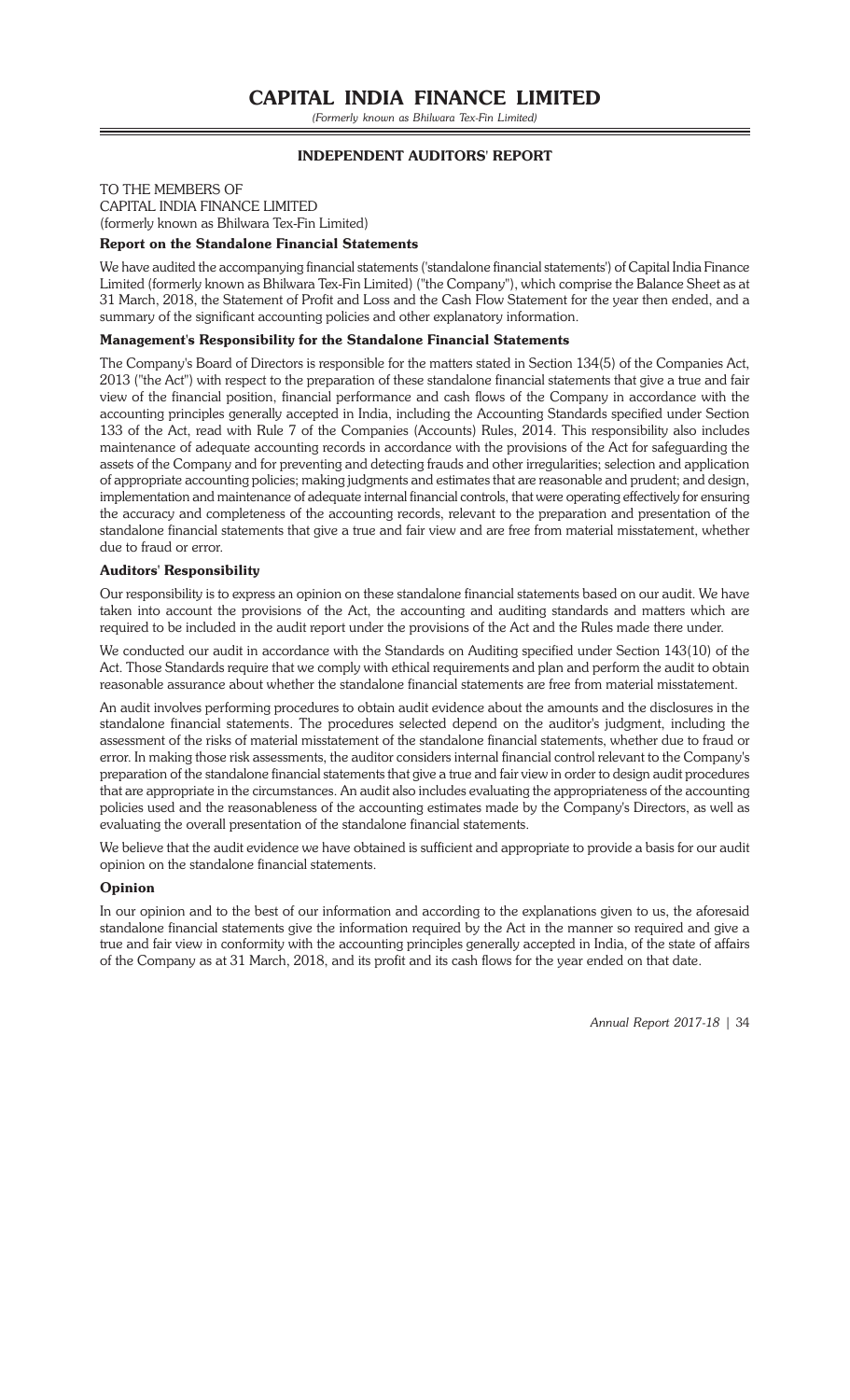*(Formerly known as Bhilwara Tex-Fin Limited)*

#### Report on Other Legal and Regulatory Requirements

As required by the Companies (Auditor's Report) Order, 2016 ("the Order") issued by the Central Government in terms of Section 143(11) of the Act, we give in the "Annexure (A)" a statement on the matters specified in paragraphs 3 and 4 of the Order, to the extent applicable.

As required by Section 143(3) of the Act, we report, to the extent applicable, that:

- (a) We have sought and obtained all the information and explanations which to the best of our knowledge and belief were necessary for the purposes of our audit.
- (b) In our opinion, proper books of account as required by law have been kept by the Company so far as it appears from our examination of those books.
- (c) The Balance Sheet, the Statement of Profit and Loss, and the Cash Flow Statement dealt with by this report are in agreement with the books of account.
- (d) In our opinion, the aforesaid standalone financial statements comply with the Accounting Standards specified under section 133 of the Act, read with Rule 7 of the Companies (Accounts) Rules, 2014.
- (e) On the basis of the written representations received from the Directors as on 31 March, 2018 taken on record by the Board of Directors, none of the directors is disqualified as on 31 March, 2018 from being appointed as a director in terms of Section 164 (2) of the Act.
- (f) With respect to the adequacy of the internal financial controls over financial reporting of Company and the operating effectiveness of such controls, refer to our separate Report in "Annexure B".
- (g) With respect to the other matters to be included in the Auditor's Report in accordance with Rule 11 of the Companies (Audit and Auditors) Rules, 2014, in our opinion and to the best of our information and according to the explanations given to us:
	- (i) There is no pending litigation which would have its impact on standalone financial statement of the Company.
	- (ii) The Company has made provision, where ever required as required under the applicable law or accounting standards, for material foreseeable losses, if any, on the long term contract and company has not entered in any derivative contracts under audit.
	- (iii) There are no amounts required to be transferred to the Investor Education and Protection Fund by the Company.

## For DIVYANK KHULLAR & ASSOCIATES

Chartered Accountants Firm Registration No. : 025755N

Sd/- Divyank Khullar (Proprietor) Membership No.: 528399

Place: New Delhi Date: 3 May, 2018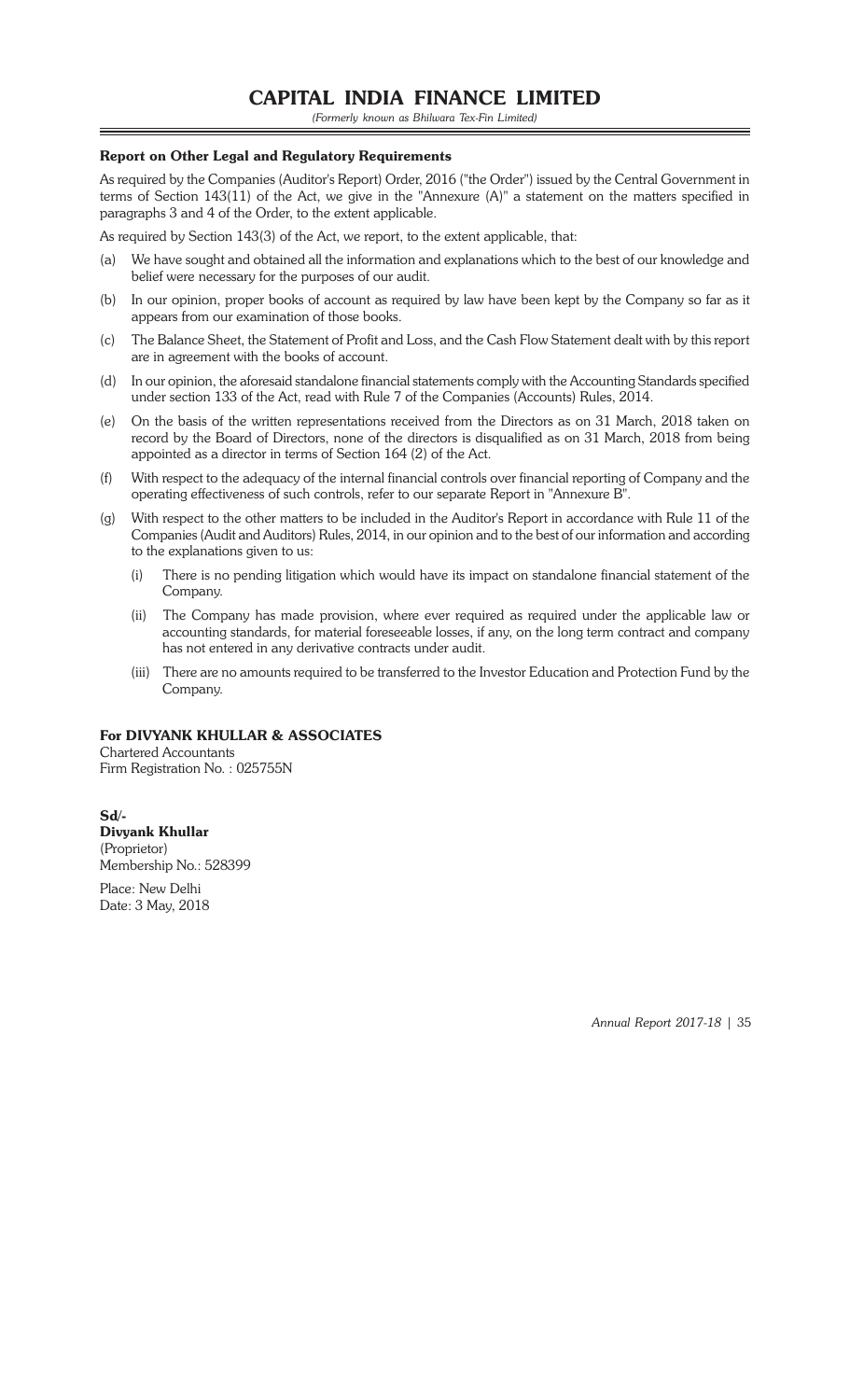*(Formerly known as Bhilwara Tex-Fin Limited)*

## ANNEXURE (A) TO THE INDEPENDENT AUDITOR'S REPORT OF EVEN DATE ON THE STANDALONE FINANCIAL STATEMENTS OF CAPITAL INDIA FINANCE LIMITED (formerly known as Bhilwara Tex-fin Limited)

The Annexure referred to in Independent Auditors' Report to the members of the Company on the standalone financial statements for the year ended 31 March, 2018, we report that:

- (i) (a) According to the information and explanations given to us, the Company has maintained proper records showing full particulars, including quantitative details and situation of fixed assets (property, plant and equipment).
	- (b) According to the information and explanations given to us, the Company has a regular programme of physical verification of its property, plant and equipment by which all fixed assets (property, plant and equipment) are verified at reasonable intervals. According to that programme, the Company has during the year physically verified certain assets and no material discrepancies were noticed during physical verification of fixed assets (property, plant and equipment).
	- (c) According to the information and explanations given to us and on the basis of our examination of the records of the Company, the Company didn't have any immovable properties in its name and therefore the paragraph 3(i)(c) of the Order is not applicable to the Company.
- (ii) As per the information and explanations provided to us, the Company is in the business of Non-Banking Financial Institution ('NBFC') without accepting public deposits and does not hold any physical inventories; hence the paragraph 3(ii) of the Order is not applicable to the Company.
- (iii) In our opinion and according to the information and explanations provided to us, the Company has granted loans to a Company covered in the register maintained under section 189 of the Companies Act, 2013 ('the Act').
	- (a) In our opinion, the rate of interest and other terms and conditions on which the loans had been granted to the Company listed in the register maintained under section 189 of the Act were not, prima facie, prejudicial to the interest of the Company;
	- (b) In the case of the loans granted to Company listed in the register maintained under section 189 of the Act, the borrower has been regular in the repayment of the principal and payment of interest on such loans as and when demanded by the Company as stipulated;
	- (c) There is no overdue amount in respect of the loans granted to a Company listed in the register maintained under section 189 of the Act;
- (iv) In our opinion and according to the information and explanations provided to us, the Company has complied with provisions of section 186 of the Act, with respect to the loans, investments, guarantees and securities made. Further, the Company is exempted from compliance of section 185 of the Act.
- (v) According to the information and explanations provided to us, the Company has not accepted any deposits from the public. Accordingly, the directives issued by Reserve Bank of India and the provisions of section 73 to 76 or any other relevant provisions of the Act and rules framed thereunder, are not applicable.
- (vi) According to the information and explanations provided to us, the Central Government has not specified for maintenance of cost records under section 148(1) of the Companies Act, 2013 in respect of the activities carried on by the Company. Hence, the provisions of paragraph 3(vi) of the Order is not applicable to the Company.
- (vii) In respect of statutory dues;
	- (a) According to the information and explanations given to us and on the basis of our examination of the records of the Company, the Company is regular in depositing with appropriate authorities undisputed statutory dues including provident fund, income-tax, service tax, goods and service tax and other material statutory dues, as applicable. As explained to us, the Company did not have any dues on account of employees' state insurance.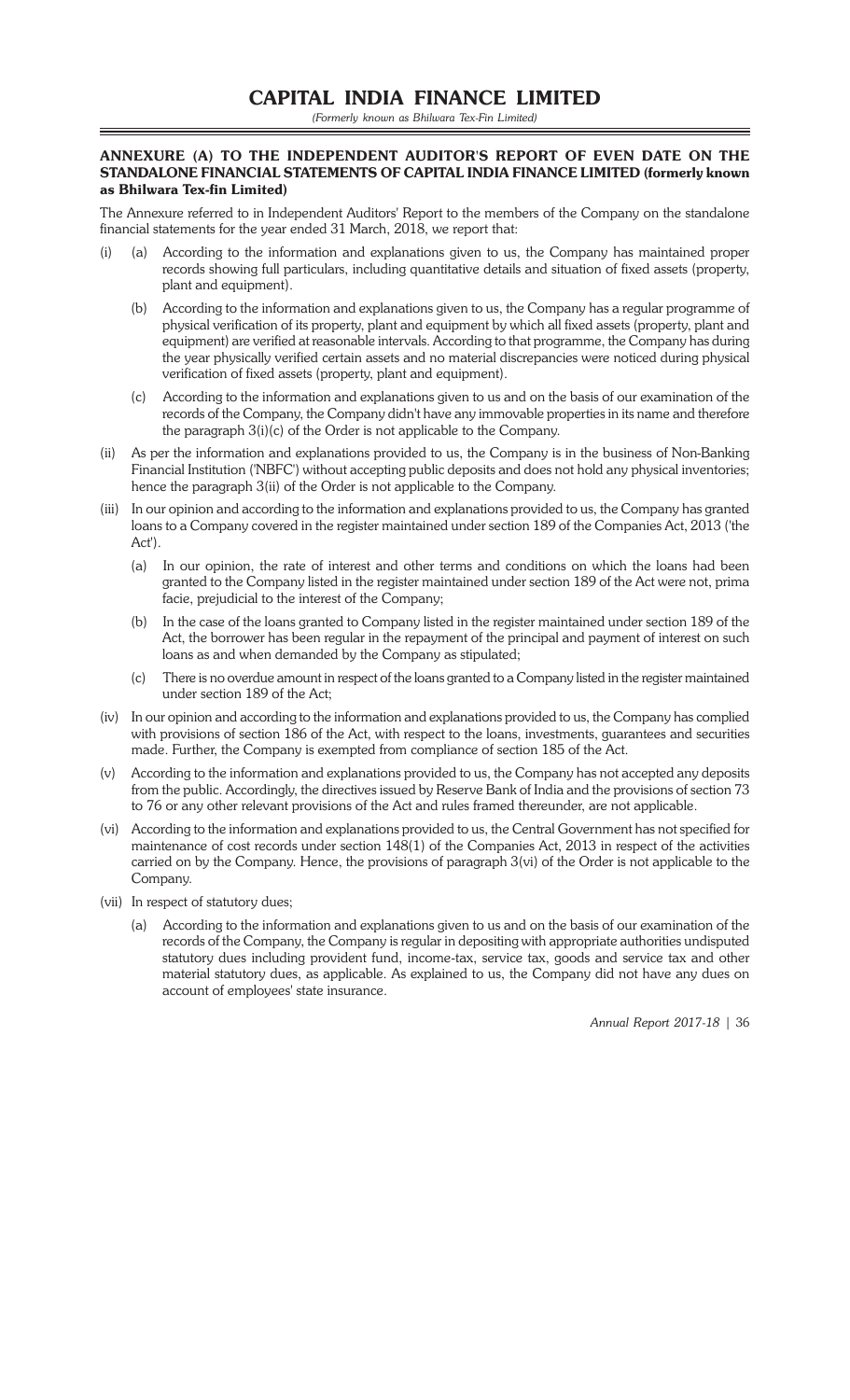*(Formerly known as Bhilwara Tex-Fin Limited)*

Further, there are no undisputed amounts payable outstanding as at 31 March, 2018 for a period of more than six months from the date they become payable.

- (b) According to the information and explanations given to us, there are no material statutory dues which have not been deposited with the appropriate authorities on account of any dispute.
- (viii) In our opinion and according to the information and explanations given to us, the Company has not defaulted in repayment of dues to financial institutions. Further, the Company did not have any outstanding dues to banks, Government or debenture holders during the year.
- (ix) According to the information and explanations provided to us, the company has raised share application money by way of further public offer against which shares has not been allotted and the same has been reflected under "share application money pending allotment" in the standalone financial statements and not availed the facility of term loans during the year.
- (x) During the course of our examination of the books and records of the Company, carried out in accordance with the generally accepted auditing practices in India, and according to the information and explanations given to us, no fraud on or by the company or any fraud by its officers or employees was noticed or reported during the year.
- (xi) To the best of our knowledge and according to the information and explanations given to us, the Company has paid/provided for managerial remuneration in accordance with the requisite approvals mandated by the provisions of section 197 read with Schedule V of the Companies Act, 2013.
- (xii) In our opinion and according to the information and explanations given to us, the Company is not a nidhi company. Accordingly, paragraph 3(xii) of the Order is not applicable.
- (xiii) According to the information and explanations given to us and based on our examination of the records of the Company, transactions with the related parties are in compliance with sections 177 and 188 of the Act where applicable and details of such transactions have been disclosed in the standalone financial statements as required by the applicable accounting standards.
- (xiv) According to the information and explanations given to us and based on our examination of the records of the Company, the Company has not made any preferential allotment or private placement of shares or fully or partly convertible debentures during the year under audit.
- (xv) According to the information and explanations given to us and based on our examination of the records of the Company, the Company has not entered into non-cash transactions with directors or persons connected with him. Accordingly, paragraph 3(xv) of the Order is not applicable;
- (xvi) To the best of our knowledge and according to the information and explanations given to us, the company has registered under section 45-IA of the Reserve Bank of India Act, 1934.

## For DIVYANK KHULLAR & ASSOCIATES

Chartered Accountants Firm Registration No. : 025755N

Sd/- Divyank Khullar (Proprietor) Membership No.: 528399

Place: New Delhi Date: 3 May, 2018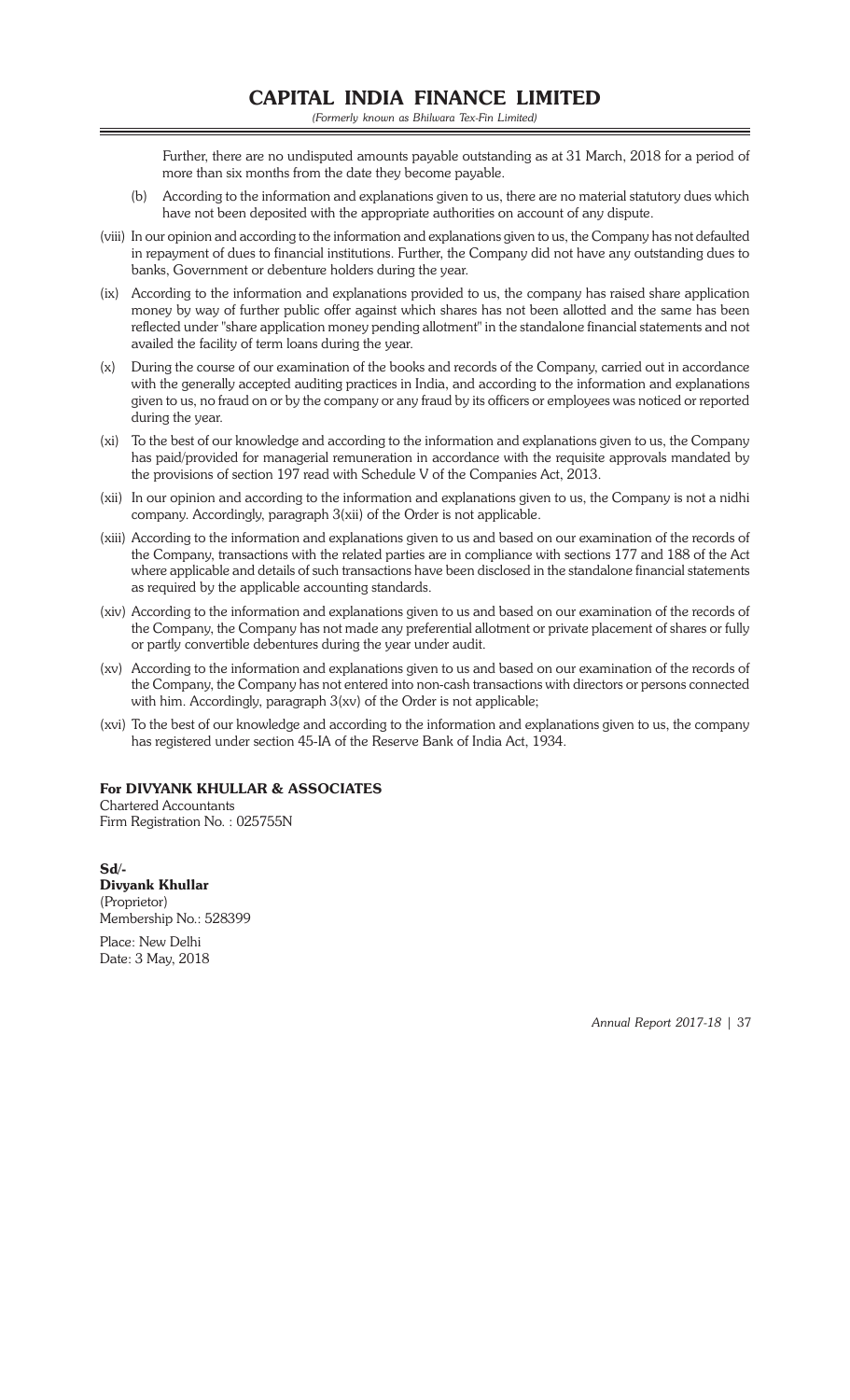*(Formerly known as Bhilwara Tex-Fin Limited)*

## ANNEXURE- (B) TO THE INDEPENDENT AUDITOR'S REPORT OF EVEN DATE ON THE STANDALONE FINANCIAL STATEMENTS OF CAPITAL INDIA FINANCE LIMITED (formerly known as Bhilwara Tex-fin Limited)

## Report on the Internal Financial Controls under Clause (i) of Sub-section 3 of Section 143 of the Companies Act, 2013 ("the Act")

We have audited the internal financial controls over financial reporting of CAPITAL INDIA FINANCE LIMITED (formerly known as Bhilwara Tex-fin Limited), ("the Company") as of 31 March, 2018 in conjunction with our audit of the standalone financial statements of the Company for the year ended on that date.

## Management's Responsibility for Internal Financial Controls

The Company's management is responsible for establishing and maintaining internal financial controls based on "the internal control over financial reporting criteria established by the Company considering the essential components of internal control stated in the Guidance Note on Audit of Internal Financial Controls over Financial Reporting issued by the Institute of Chartered Accountants of India". These responsibilities include the design, implementation and maintenance of adequate internal financial controls that were operating effectively for ensuring the orderly and efficient conduct of its business, including adherence to company's policies, the safeguarding of its assets, the prevention and detection of frauds and errors, the accuracy and completeness of the accounting records, and the timely preparation of reliable financial information, as required under the Companies Act, 2013.

## Auditors' Responsibility

Our responsibility is to express an opinion on the Company's internal financial controls over financial reporting based on our audit. We conducted our audit in accordance with the Guidance Note on Audit of Internal Financial Controls Over Financial Reporting (the "Guidance Note") and the Standards on Auditing, issued by ICAI and deemed to be prescribed under section 143(10) of the Companies Act, 2013, to the extent applicable to an audit of internal financial controls, both applicable to an audit of Internal Financial Controls and, both issued by the Institute of Chartered Accountants of India. Those Standards and the Guidance Note require that we comply with ethical requirements and plan and perform the audit to obtain reasonable assurance about whether adequate internal financial controls over financial reporting was established and maintained and if such controls operated effectively in all material respects.

Our audit involves performing procedures to obtain audit evidence about the adequacy of the internal financial controls system over financial reporting and their operating effectiveness. Our audit of internal financial controls over financial reporting included obtaining an understanding of internal financial controls over financial reporting, assessing the risk that a material weakness exists, and testing and evaluating the design and operating effectiveness of internal control based on the assessed risk. The procedures selected depend on the auditor's judgment, including the assessment of the risks of material misstatement of the standalone financial statements, whether due to fraud or error.

We believe that the audit evidence we have obtained is sufficient and appropriate to provide a basis for my audit opinion on the Company's internal financial controls system over financial reporting.

## Meaning of Internal Financial Controls over Financial Reporting

A company's internal financial control over financial reporting is a process designed to provide reasonable assurance regarding the reliability of financial reporting and the preparation of standalone financial statements for external purposes in accordance with generally accepted accounting principles. A company's internal financial control over financial reporting includes those policies and procedures that (1) pertain to the maintenance of records that, in reasonable detail, accurately and fairly reflect the transactions and dispositions of the assets of the company; (2) provide reasonable assurance that transactions are recorded as necessary to permit preparation of standalone financial statements in accordance with generally accepted accounting principles, and those receipts and expenditures of the company are being made only in accordance with authorizations of management and directors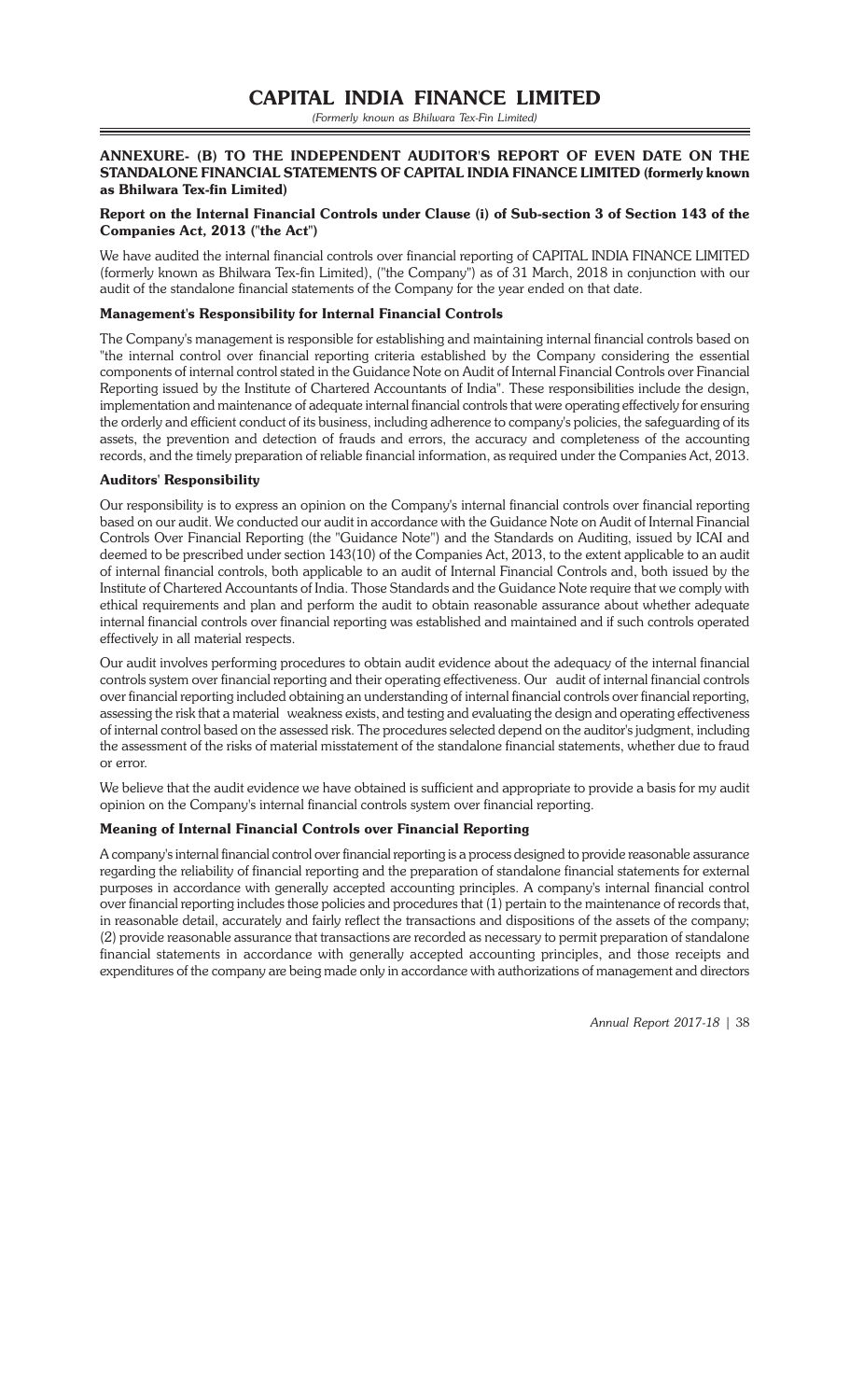*(Formerly known as Bhilwara Tex-Fin Limited)*

of the company; and (3) provide reasonable assurance regarding prevention or timely detection of unauthorized acquisition, use, or disposition of the company's assets that could have a material effect on the standalone financial statements.

## Inherent Limitations of Internal Financial Controls over Financial Reporting

Because of the inherent limitations of internal financial controls over financial reporting, including the possibility of collusion or improper management override of controls, material misstatements due to error or fraud may occur and not be detected. Also, projections of any evaluation of the internal financial controls over financial reporting to future periods are subject to the risk that the internal financial control over financial reporting may become inadequate because of changes in conditions, or that the degree of compliance with the policies or procedures may deteriorate.

## Opinion

In our opinion, the Company has, in all material respects, an adequate internal financial controls system over financial reporting and such internal financial controls over financial reporting were operating effectively as at 31 March, 2018, based on "the internal control over financial reporting criteria established by the Company considering the essential components of internal control stated in the Guidance Note on Audit of Internal Financial Controls Over Financial Reporting issued by the Institute of Chartered Accountants of India".

## For DIVYANK KHULLAR & ASSOCIATES

Chartered Accountants Firm Registration No. : 025755N

Sd/- Divyank Khullar (Proprietor) Membership No.: 528399

Place: New Delhi Date: 3 May, 2018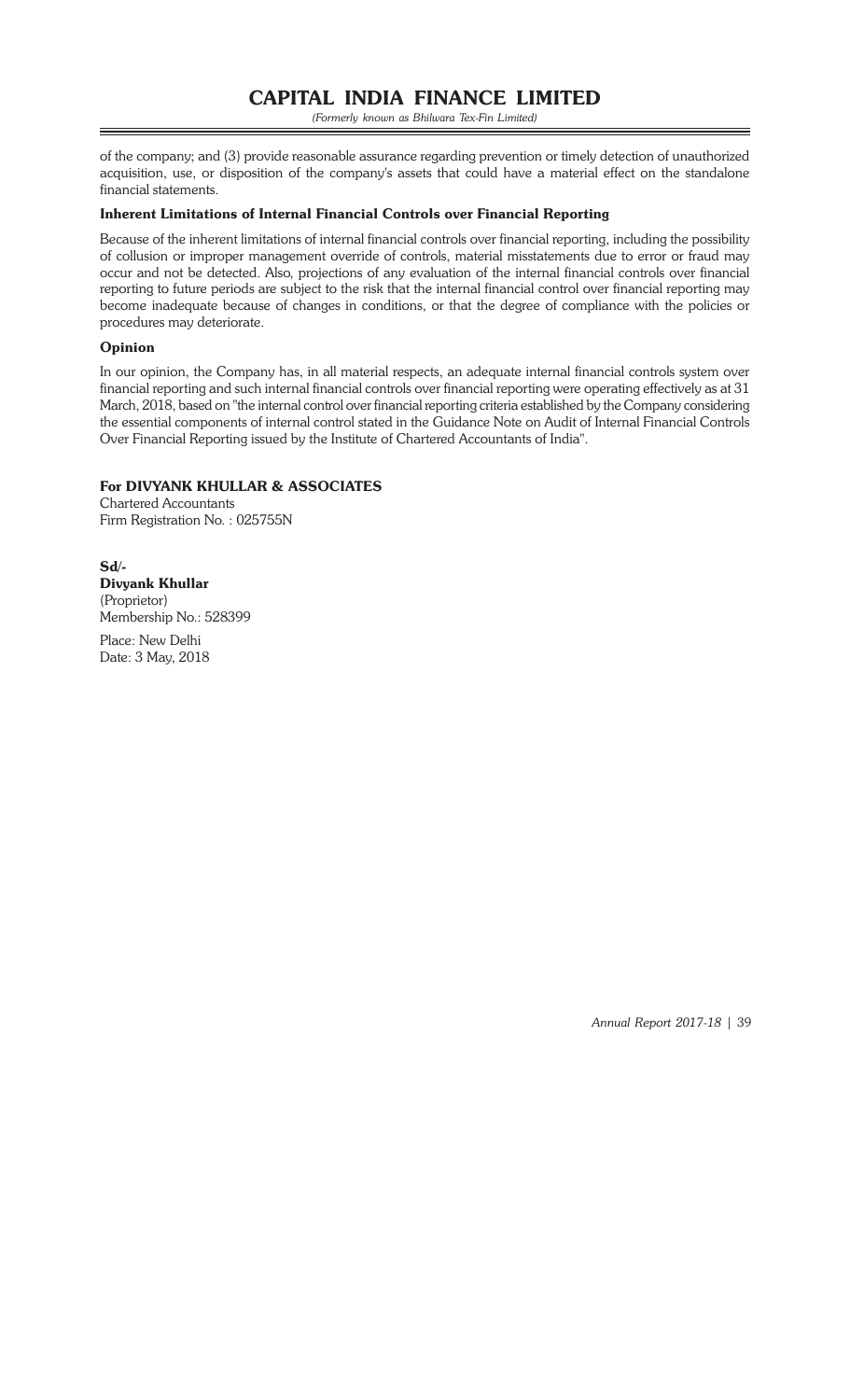*(Formerly known as Bhilwara Tex-Fin Limited)*

## Balance sheet as at 31st March 2018

*(All figures are in rupees, except otherwise stated)*

|     | Particulars                                              | <b>Notes</b> | As at<br><b>31st March 2018</b> | As at<br>31st March 2017 |
|-----|----------------------------------------------------------|--------------|---------------------------------|--------------------------|
| I.  | <b>EQUITY AND LIABILITIES</b><br>(1) Shareholders' funds |              |                                 |                          |
|     | (a) Share capital                                        | 3            | 3,50,27,000                     | 3,50,27,000              |
|     | (b) Reserves and surplus                                 | 4            | 3,39,91,874                     | 45,05,278                |
|     |                                                          |              | 6,90,18,874                     | 3,95,32,278              |
|     | (2) Share application money pending allotment            |              | 1,25,00,00,000                  |                          |
|     | (3) Non-current liabilities                              |              |                                 |                          |
|     | (a) Long-term borrowings                                 | 5            | 7,00,00,000                     | 1,37,68,00,000           |
|     | (b) Other long term liabilities                          | 6            | 55,27,033                       |                          |
|     | (c) Long-term provisions                                 | 7            | 5,24,823                        | 31,16,610                |
|     |                                                          |              | 7,60,51,856                     | 1,37,99,16,610           |
| (4) | <b>Current liabilities</b>                               |              |                                 |                          |
|     | (a) Other current liabilities                            | 6<br>7       | 14,45,07,035                    | 1,63,74,541              |
|     | (b) Short term provisions                                |              | 48,86,408                       |                          |
|     |                                                          |              | 14,93,93,443                    | 1,63,74,541              |
|     | <b>Total</b>                                             |              | 1,54,44,64,173                  | 1,43,58,23,429           |
| Н.  | <b>ASSETS</b>                                            |              |                                 |                          |
|     | (1) Non-current assets                                   |              |                                 |                          |
|     | (a) Property, plant and equipment                        |              |                                 |                          |
|     | Tangible assets<br>(i)                                   | 8<br>8       | 8,29,98,797                     |                          |
|     | (ii) Intangible assets<br>(iii) Capital work in progress |              | 2,36,740<br>2,04,96,665         |                          |
|     | (iv) Intangible assets under development                 |              | 30,25,000                       |                          |
|     | (b) Non-current investments                              | 9            | 15,04,00,000                    |                          |
|     | (c) Deferred tax assets (net)                            | 12           | 28,04,004                       |                          |
|     | (d) Long-term loans and advances                         | 10           | 11,56,47,433                    | 79, 19, 41, 888          |
|     |                                                          |              | 37,56,08,639                    | 79,19,41,888             |
| (2) | <b>Current assets</b>                                    |              |                                 |                          |
|     | Trade receivables<br>(a)                                 | 13           | 32,40,000                       | 40,32,000                |
|     | Cash and cash equivalents<br>(b)                         | 14           | 16,75,65,758                    | 53, 43, 78, 198          |
|     | Short-term loans and advances<br>(c)                     | 10           | 98,45,63,101                    | 9,00,11,440              |
|     | (d) Other current assets                                 | 11           | 1,34,86,675                     | 1,54,59,903              |
|     |                                                          |              | 1,16,88,55,534                  | 64, 38, 81, 541          |
|     | <b>Total</b>                                             |              | 1,54,44,64,173                  | 1,43,58,23,429           |
|     | <b>Background &amp; Significant accounting policies</b>  | 1 & 2        |                                 |                          |

## As per our report of even date attached For DIVYANK KHULLAR & ASSOCIATES For and on behalf of the Board Chartered Accountants Firm Registration No. : 025755N

 $Sd$   $\sim$   $Sd$   $\sim$   $Sd$   $\sim$ Membership No. 528399

Dated: 03 May 2018

# *Chartered Accountants* CAPITAL INDIA FINANCE LIMITED

Managing Director<br>
Managing Director Director & CEO<br>
DIN : 07869849

Divyank Khullar **Keshav Porwal** Amit Sahai Kulshreshtha (Proprietor) **Keshav Porwal** Amit Sahai Kulshreshtha (Proprietor)

 $Sd$ /- $Sd$ /-Neeraj Toshniwal Rachit Malhotra Neeraj Toshniwal<br>
Chief Financial Officer<br>
Company Secretary

Place : New Delhi Place : New Delhi Place : New Delhi Place : New Delhi Place : New Delhi Place : New Delhi Place : New Delhi Place : New Delhi Place : New Delhi Place : New Delhi Place : New Delhi Place : 03 May 2018

*Annual Report 2017-18* | 40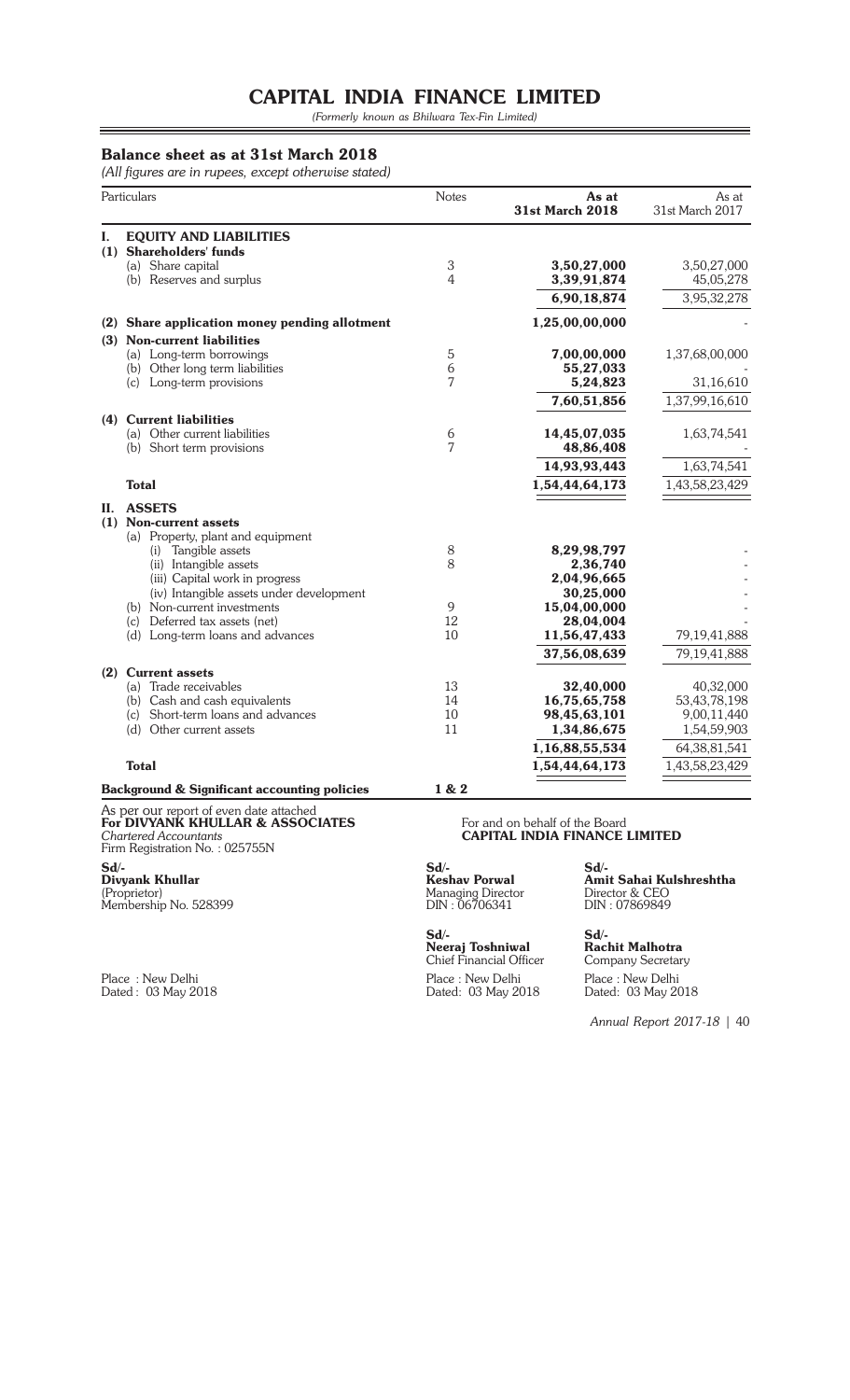*(Formerly known as Bhilwara Tex-Fin Limited)*

## Statement of profit and loss for the year ended 31st March 2018

*(All figures are in rupees, except otherwise stated)*

|                                                                                                                                               | Particulars                                                                      | <b>Notes</b>                                                         | <b>Year Ended</b><br><b>31st March 2018</b>                            | Year Ended<br>31st March 2017 |  |
|-----------------------------------------------------------------------------------------------------------------------------------------------|----------------------------------------------------------------------------------|----------------------------------------------------------------------|------------------------------------------------------------------------|-------------------------------|--|
| I.                                                                                                                                            | Revenue from operations                                                          | 15                                                                   | 25,70,89,358                                                           | 8,73,15,903                   |  |
| II.                                                                                                                                           | Other income                                                                     | 16                                                                   | 1,119                                                                  | 5,05,558                      |  |
|                                                                                                                                               | III. Total revenue                                                               |                                                                      | 25,70,90,477                                                           | 8,78,21,461                   |  |
|                                                                                                                                               | <b>IV.</b> Expenses                                                              |                                                                      |                                                                        |                               |  |
|                                                                                                                                               | Employee benefit expenses                                                        | 17                                                                   | 3, 16, 24, 752                                                         | 13,64,059                     |  |
|                                                                                                                                               | Finance costs                                                                    | 18                                                                   | 10,36,46,805                                                           | 7,97,84,754                   |  |
|                                                                                                                                               | Depreciation & amortization                                                      | 8                                                                    | 42,91,639                                                              |                               |  |
|                                                                                                                                               | Other expenses                                                                   | 19                                                                   | 7,10,71,259                                                            | 22,18,526                     |  |
|                                                                                                                                               | <b>Total expenses</b>                                                            |                                                                      | 21,06,34,455                                                           | 8,33,67,339                   |  |
| V.                                                                                                                                            | Profit before tax (III-IV)<br>VI. Tax expense                                    |                                                                      | 4,64,56,022                                                            | 44,54,122                     |  |
|                                                                                                                                               | $(1)$ Current tax                                                                |                                                                      | 1,97,73,430                                                            | 18,26,531                     |  |
|                                                                                                                                               | (2) Deferred tax                                                                 |                                                                      | (28, 04, 004)                                                          |                               |  |
|                                                                                                                                               | (3) Income Tax for earlier year                                                  |                                                                      |                                                                        | 2,75,666                      |  |
|                                                                                                                                               | VII. Profit for the year (V-VI)                                                  |                                                                      | 2,94,86,596                                                            | 23,51,925                     |  |
|                                                                                                                                               |                                                                                  |                                                                      |                                                                        |                               |  |
|                                                                                                                                               | <b>Earnings per equity share:</b>                                                | 20                                                                   |                                                                        |                               |  |
|                                                                                                                                               | Basic and diluted earnings per equity share (in Rs.)<br>[face value Rs. 10 each] |                                                                      | 8.42                                                                   | 0.67                          |  |
| As per our report of even date attached<br>For DIVYANK KHULLAR & ASSOCIATES<br><b>Chartered Accountants</b><br>Firm Registration No.: 025755N |                                                                                  |                                                                      | For and on behalf of the Board<br><b>CAPITAL INDIA FINANCE LIMITED</b> |                               |  |
| $Sd$ /-<br><b>Divyank Khullar</b><br>(Proprietor)<br>Membership No. 528399                                                                    |                                                                                  | $Sd$ .<br><b>Keshav Porwal</b><br>Managing Director<br>DIN: 06706341 | $Sd$ .<br>Director & CEO<br>DIN: 07869849                              | Amit Sahai Kulshreshtha       |  |
|                                                                                                                                               |                                                                                  | Sd<br>Neeraj Toshniwal<br><b>Chief Financial Officer</b>             | Sd<br><b>Rachit Malhotra</b>                                           | Company Secretary             |  |
|                                                                                                                                               | Place: New Delhi<br>Dated: 03 May 2018                                           | Place: New Delhi<br>Dated: 03 May 2018                               | Place: New Delhi                                                       | Dated: 03 May 2018            |  |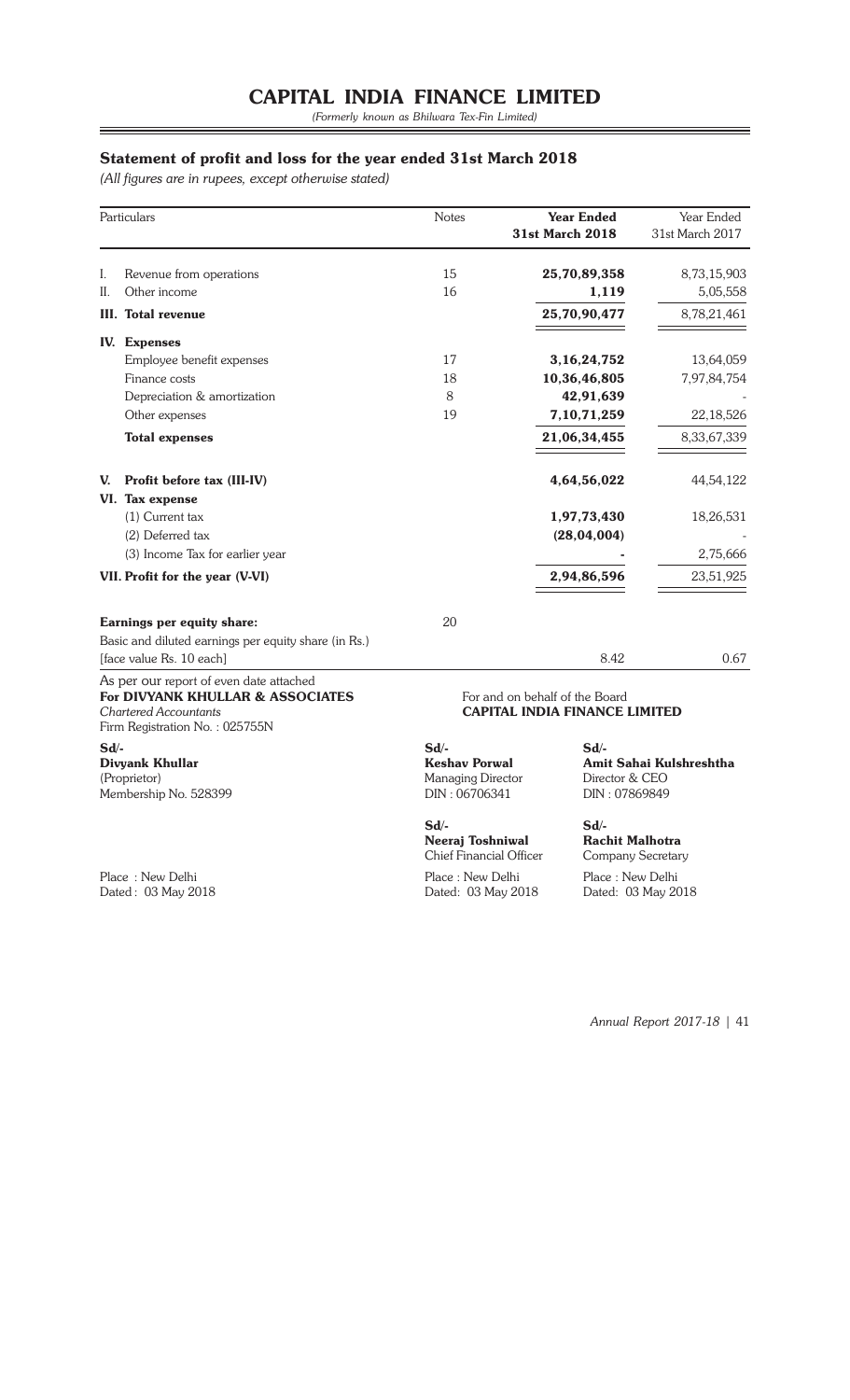*(Formerly known as Bhilwara Tex-Fin Limited)*

## Cash flow statement for the year ended 31st March 2018

(All figures are in rupees, except otherwise stated)

|       | Particulars                                                                                                                                                                                                     | <b>Year Ended</b><br><b>31st March 2018</b> | Year Ended<br>31st March 2017                     |  |
|-------|-----------------------------------------------------------------------------------------------------------------------------------------------------------------------------------------------------------------|---------------------------------------------|---------------------------------------------------|--|
| A)    | <b>CASH FROM OPERATING ACTIVITIES:</b><br>Net profit before tax and extraordinary items<br><b>Adjustments for:</b>                                                                                              | 4,64,56,022                                 | 44,54,122                                         |  |
|       | Depreciation and amortisation<br>Interest on income tax refund                                                                                                                                                  | 42,91,639                                   | (5,05,024)                                        |  |
|       | Provision for employee benefits<br>Provision for standard assets                                                                                                                                                | 12.53.481<br>10,41,140                      | 14,57,515                                         |  |
|       | Operating profit before working capital changes<br>Adjustments for changes in working capital:                                                                                                                  | 5,30,42,282                                 | 54,06,613                                         |  |
|       | (Increase) in loans and advances<br>Decrease/(Increase) in trade receivables<br>Increase in other long term liabilities                                                                                         | (21, 25, 64, 571)<br>7,92,000<br>55,27,033  | (33, 74, 39, 692)<br>(40,32,000)                  |  |
|       | Decrease in other current assets<br>Increase/(Decrease) in other current liabilities                                                                                                                            | 19,73,228<br>12,81,32,494                   | (5,36,67,848)                                     |  |
|       | <b>Cash generated from operations</b><br>Income tax paid<br>Income tax refund received                                                                                                                          | (2,30,97,534)<br>(2,54,66,065)              | (38, 97, 32, 927)<br>(87, 68, 419)<br>1,04,27,418 |  |
|       | Net Cash generated used in operating activities (A)                                                                                                                                                             | (4, 85, 63, 599)                            | (38, 80, 73, 928)                                 |  |
| B)    | <b>CASH FROM INVESTING ACTIVITIES:</b><br>Purchase of property, plant and equipment<br>Purchase of investment<br>Proceeds from sale of Investment                                                               | (11, 10, 48, 841)<br>(15,04,00,000)         | 2,87,12,970                                       |  |
|       | Net Cash generated from /(used in) investing activities (B)                                                                                                                                                     | (26, 14, 48, 841)                           | 2,87,12,970                                       |  |
| C)    | <b>CASH FLOW FROM FINANCING ACTIVITIES:</b><br>Proceeds from share application money pending allotment<br>Proceeds from long term and short term borrowings<br>Repayment of long term and short term borrowings | 1,25,00,00,000<br>(1,30,68,00,000)          | 89, 34, 72, 463                                   |  |
|       | Net cash generated from /(used in) financing activities (C)                                                                                                                                                     | (5,68,00,000)                               | 89, 34, 72, 463                                   |  |
| D)    | Net increase/ (decrease) in cash and cash equivalents $(A+B+C)$                                                                                                                                                 | (36, 68, 12, 440)                           | 53,41,11,505                                      |  |
| E)    | Cash and cash equivalents as at the beginning of the year                                                                                                                                                       | 53,43,78,198                                | 2,66,693                                          |  |
| $F$ ) | Cash and cash equivalents as at the end of the year                                                                                                                                                             | 16,75,65,758                                | 53, 43, 78, 198                                   |  |
|       | Cash and cash equivalents comprises:                                                                                                                                                                            |                                             |                                                   |  |
|       | Particulars                                                                                                                                                                                                     | As at<br><b>31st March 2018</b>             | As at<br>31st March 2017                          |  |
|       | Cash in hand<br>Cheques in hand                                                                                                                                                                                 | 7,601<br>25,00,000                          | 67,530                                            |  |
|       | Balances with banks<br>- in current accounts<br>- in deposit accounts                                                                                                                                           | 58,157<br>16,50,00,000                      | 53,43,10,668                                      |  |
|       |                                                                                                                                                                                                                 | 16,75,65,758                                | 53, 43, 78, 198                                   |  |

As per our report of even date attached For DIVYANK KHULLAR & ASSOCIATES For and on behalf of the Board *Chartered Accountants* CAPITAL INDIA FINANCE LIMITED Firm Registration No. : 025755N

Sd/-<br>
Sd/-<br>
Divyank Khullar<br>
(Proprietor)<br>
Sd/-<br>
Managing Director<br>
Managing Director<br>
Director Membership No. 528399

Managing Director<br>
DIN : 06706341

**Amit Sahai Kulshreshtha**<br>Director & CEO<br>DIN : 07869849

 $Sd$ /- $Sd$ /-Neeraj Toshniwal Rachit Malhotra Chief Financial Officer Company Secretary

Place : New Delhi Place : New Delhi Place : New Delhi Dated : 03 May 2018 Dated: 03 May 2018 Dated: 03 May 2018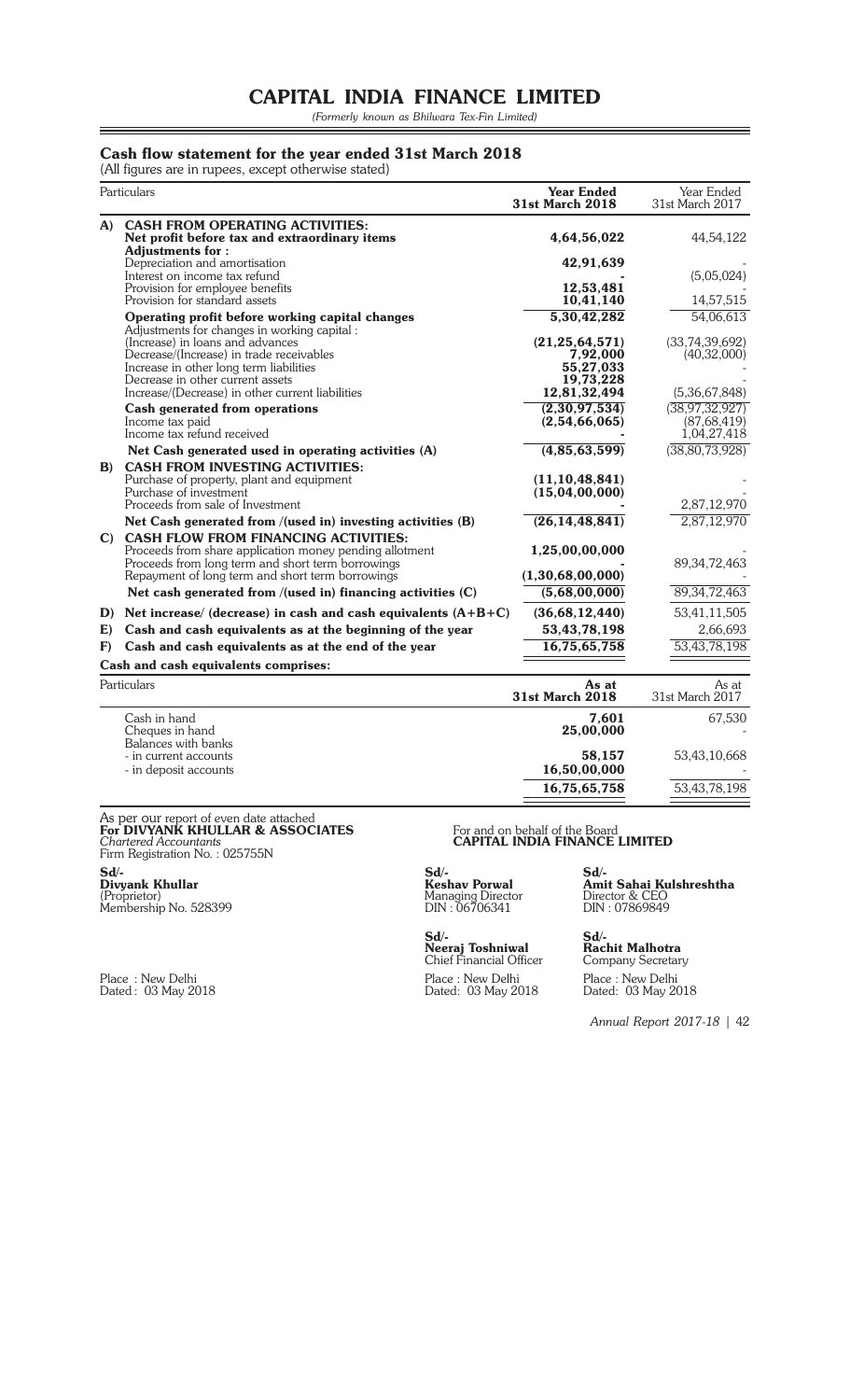*(Formerly known as Bhilwara Tex-Fin Limited)*

## Notes to the financial statements for the year ended 31st March 2018

*(All figures are in rupees, except otherwise stated)*

## 1 Background

Capital India Finance Limited ('the Company') is a public Company domiciled in India and incorporated on 16 November 1994 under the provisions of Companies Act, 1956. The Company has received a Certificate of Registration from the Reserve Bank of India ('RBI') to carry on the business of Non-Banking Financial Institution ('NBFC') without accepting public deposits.

## 2 Significant accounting policies

## *2.1 Basis of accounting and preparation of financial statements*

The accompanying financial statements are prepared and presented in accordance with Indian Generally Accepted Accounting Principles ('GAAP') under the historical cost convention, on the accrual basis of accounting, unless otherwise stated, and comply with the Accounting Standards as prescribed under Section 133 of the Companies Act, 2013 (the 'Act') read with Rule 7 of the Companies (Accounts) rules, 2014, provisions of the Companies Act, 2013 (to the extent notified) and as per the guidelines issued by RBI as applicable to a Non-Banking Financial (Non deposit accepting or holding) Companies ('NBFC Regulations'). The financial statements are presented in Indian rupees.

## *2.2 Use of Estimates*

The preparation of financial statements is in conformity with the Generally Accepted Accounting Principles ('GAAP') requires management to make judgments, estimates and assumptions that affect the application of accounting policies and reported amounts of assets, liabilities, income and expenses and disclosure of contingent liabilities on the date of the financial statements. Management believes that the estimates made in the preparation of financial statements are prudent and reasonable. Actual results could differ from these estimates. Estimates and underlying assumptions are reviewed on an ongoing basis. Any revision to accounting estimates is recognised prospectively in current and future periods. The Goods & Services tax ('GST') reversal claimed by the Company is on estimate basis subject to final assessment by the tax authorities. This is as per the accounting policy adopted by the management to treat it as an expense.

## *2.3 Current/ Non-current classification*

All assets and liabilities are classified into current and non-current.

## Assets

An asset is classified as current when it satisfies any of the following criteria:

- (a) it is expected to be realized in, or is intended for sale or consumption in, the Company's normal operating cycle;
- (b) it is held primarily for the purpose of being traded;
- (c) it is expected to be realized within 12 months after the reporting date; or
- (d) it is cash or a cash equivalent unless it is restricted from being exchanged or used to settle a liability for at least 12 months after the reporting date.

All other assets are classified as non-current.

## Liabilities

A liability is classified as current when it satisfies any of the following criteria:

- (a) it is expected to be settled in, the company's normal operating cycle;
- (b) it is held primarily for the purpose of being traded;
- (c) it is due to be settled within 12 months after the reporting date; or
- (d) the Company does not have an unconditional right to defer settlement of the liability for at least 12 months after the reporting date.

All other liabilities are classified as non-current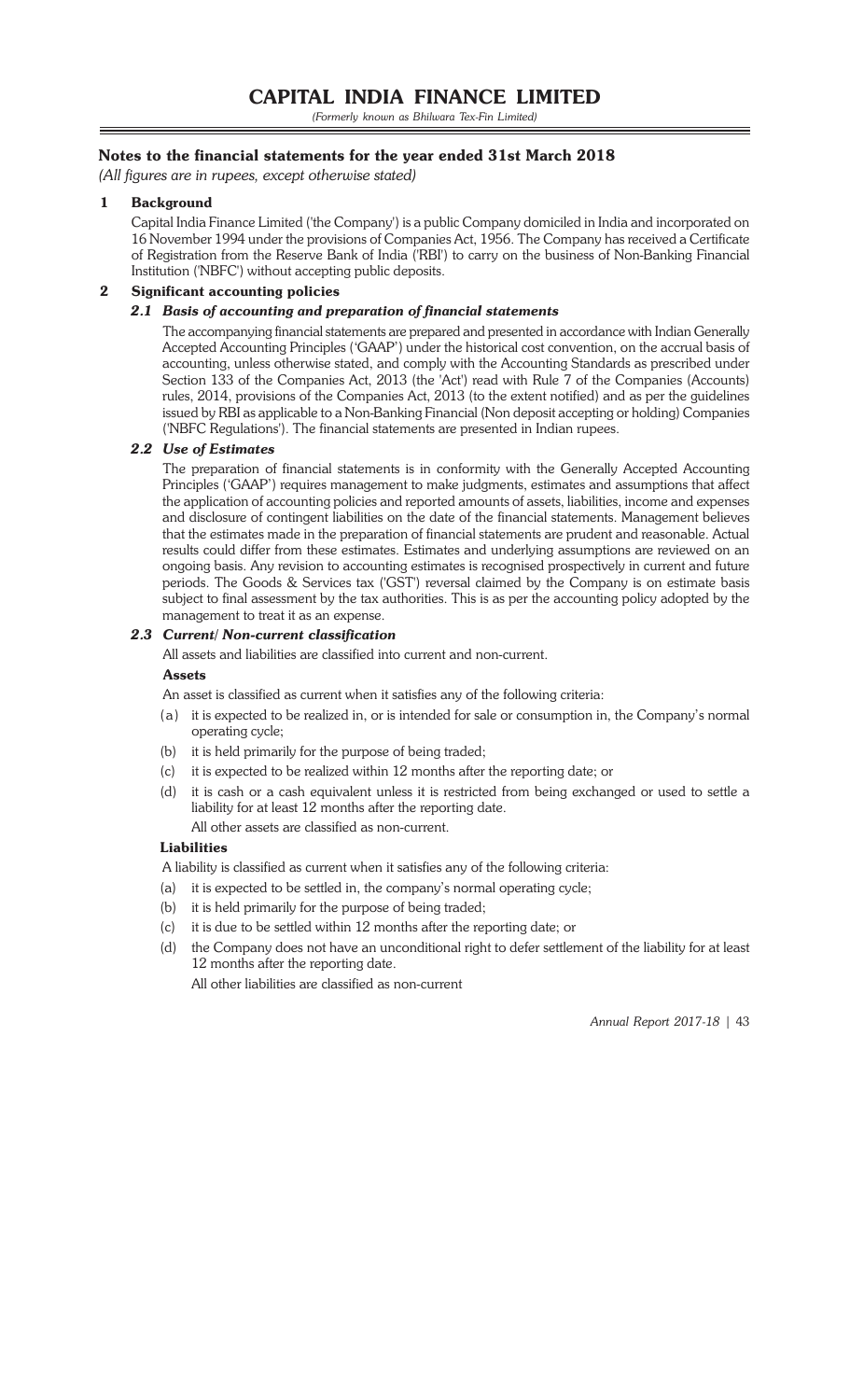*(Formerly known as Bhilwara Tex-Fin Limited)*

## Notes to the financial statements for the year ended 31st March 2018

*(All figures are in rupees, except otherwise stated)*

## *2.4 Operating cycle*

Based on the nature of activities of the Company and the normal time between acquisition of assets and their realization in cash or cash equivalents, the Company has determined its operating cycle as 12 months for the purpose of classification of its assets and liabilities as current and non-current.

## *2.5 Fixed assets, depreciation and amortisation*

*a) Tangible fixed assets*

Tangible fixed assets are carried at cost of acquisition or construction less accumulated depreciation and / or accumulated impairment loss, if any. The cost of an item of tangible fixed asset comprises its purchase price and other non-refundable taxes or levies and any directly attributable cost of bringing the asset to its working condition for its intended use. Subsequent expenditure is capitalised only when it increases the future economic benefits from the specific asset to which it relates. Tangible fixed assets under construction are disclosed as capital work-in-progress.

*b) Acquired intangible assets*

Intangible assets that are acquired by the Company are measured initially at cost. After initial recognition, an intangible asset is carried at its cost less any accumulated amortisation and any accumulated impairment loss. Subsequent expenditure is capitalised only when it increases the future economic benefits from the specific asset to which it relates.

*c) Leasehold improvements*

Leasehold improvement includes all expenditure incurred on the leasehold premises that have future economic benefits. Leasehold improvements are written off over the period of lease.

*d) Depreciation and amortization*

Depreciation / amortisation is provided over the useful life of the assets, pro rata for the period of use, on a straight-line method. The useful life estimates prescribed in Part C of Schedule II to the 2013 Act have been considered as useful life for tangible assets. Acquired intangible assets are amortised over a period as per management estimates of their useful life. Pursuant to this policy, the useful life estimates in respect of the following assets are as follows:

| <b>Tangible fixed assets</b>      | <b>Estimated useful life</b> |
|-----------------------------------|------------------------------|
| Computers & Printers              | 3 Years                      |
| Furniture & Fixtures              | 10 Years                     |
| Leasehold Improvements            | 5 Years                      |
| <b>Office Equipments</b>          | 5 Years                      |
| <b>Acquired intangible assets</b> |                              |
| Computer software                 | 3 Years                      |

*e)* Depreciation is provided on a pro-rata basis i.e. from the month in which asset is ready for use. Individual assets costing less than or equals to Rs. 5,000 are depreciated in full, in the year of purchase. Depreciation on assets sold during the year is recognized on a pro-rata basis in the statement of profit and loss up to the month prior to the month in which the assets have been disposed off.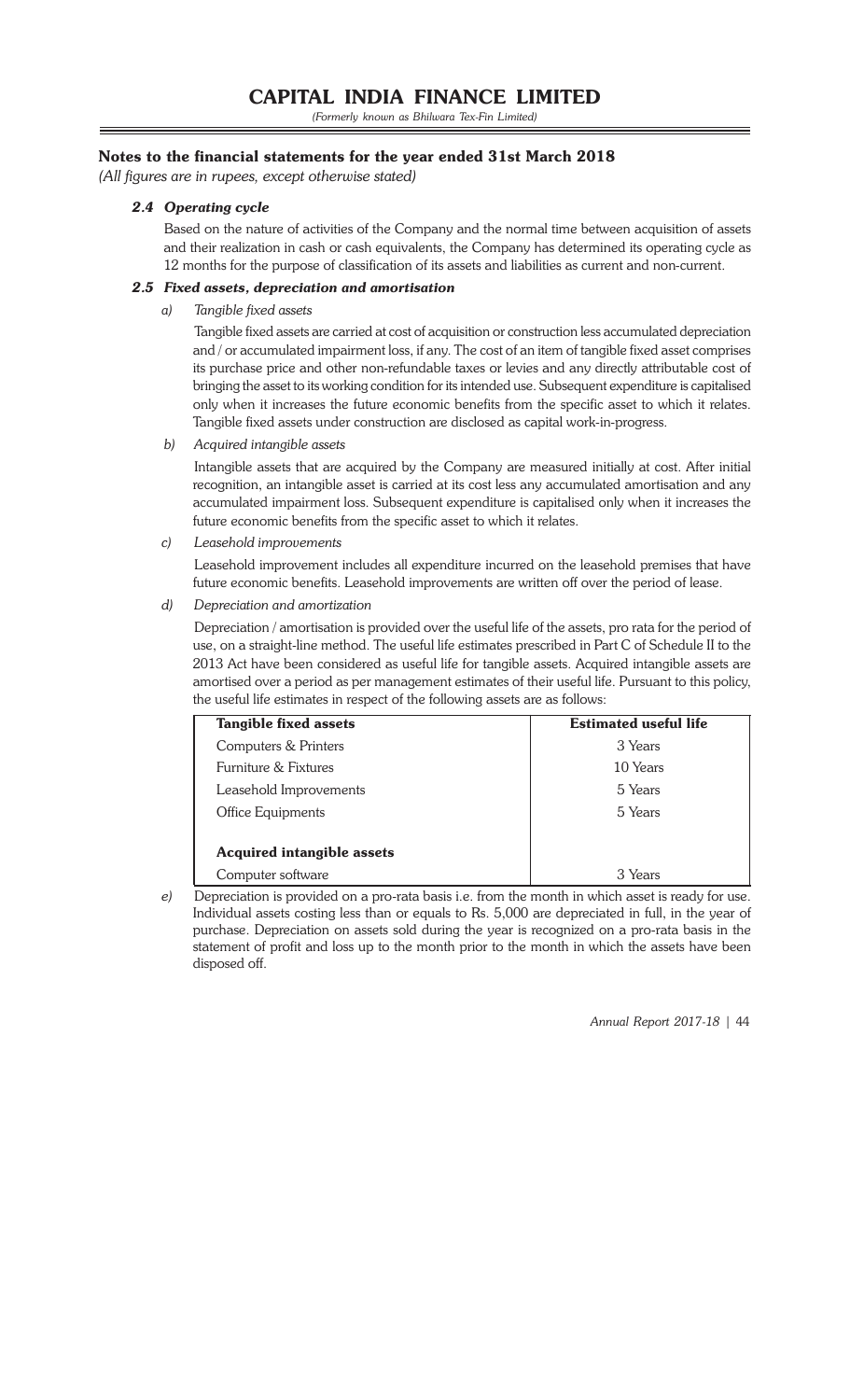*(Formerly known as Bhilwara Tex-Fin Limited)*

## Notes to the financial statements for the year ended 31st March 2018

*(All figures are in rupees, except otherwise stated)*

## *f) Gains / losses on disposal of assets*

Losses arising from retirement or gains or losses arising from disposal of tangible and intangible assets are measured as the difference between the net disposal proceeds and the carrying amount of the asset and are recognised in the statement of profit and loss.

## *2.6 Impairment of assets*

The Company assesses at each balance sheet date whether there is any indication that an asset may be impaired based on internal/external factors. If any such indication exists, the Company estimates the recoverable amount of the asset. If such recoverable amount of the asset or the recoverable amount of the cash generating unit which the asset belongs to, is less than its carrying amount, the carrying amount is reduced to its recoverable amount. The reduction is treated as an impairment loss and is recognised in the statement of profit and loss. If at the balance sheet date there is an indication that a previously assessed impairment loss no longer exists, the recoverable amount is reassessed and the asset is reflected at the recoverable amount subject to a maximum of depreciable historical cost.

## *2.7 Leases*

Assets acquired under lease other than finance lease are classified as operating lease. The total lease rentals in respect of assets taken on operating lease are charged to the statement of profit and loss on a straight line basis over the lease term (in accordance with AS-19 'Leases' as prescribed by Companies (Accounting Standards) Rules, 2006).

## *2.8 Loans*

Loans are stated at the amount advanced, as reduced by the amounts received up to the balance sheet date.

#### *2.9 Provisioning/ Write-off on assets*

#### *Provisioning/ Write-off on overdue assets*

The provisioning / write-off on overdue assets is as per the management estimates, subject to the minimum provision required as per Master Direction-Non Banking Financial Company-Non-Systemically Important Non-Deposit taking Company (Reserve Bank) Directions, 2016.

#### *Provision on standard assets*

Provision on standard assets has been made  $@0.40\%$  which is in accordance with Reserve Bank of India ('RBI') guidelines.

#### *2.10 Investments*

Investments that are readily realisable and intended to be held for not more than a year are classified as current investments. All other investments are classified as non current investments.

Current investments are carried at lower of cost and fair value determined on an individual investment basis.

Non current investments are carried at cost. However, provision for diminution in value is made to recognise a decline other than temporary in the value of the investments.

Profit or loss on sale of investments is determined on a first in first out basis. Any reduction in the carrying amount and any reversals of such reductions are charged or credited to statement of profit and loss.

#### *2.11 Revenue recognition*

Revenue is recognized on accrual basis, when no significant uncertainty as to determination or realization exists.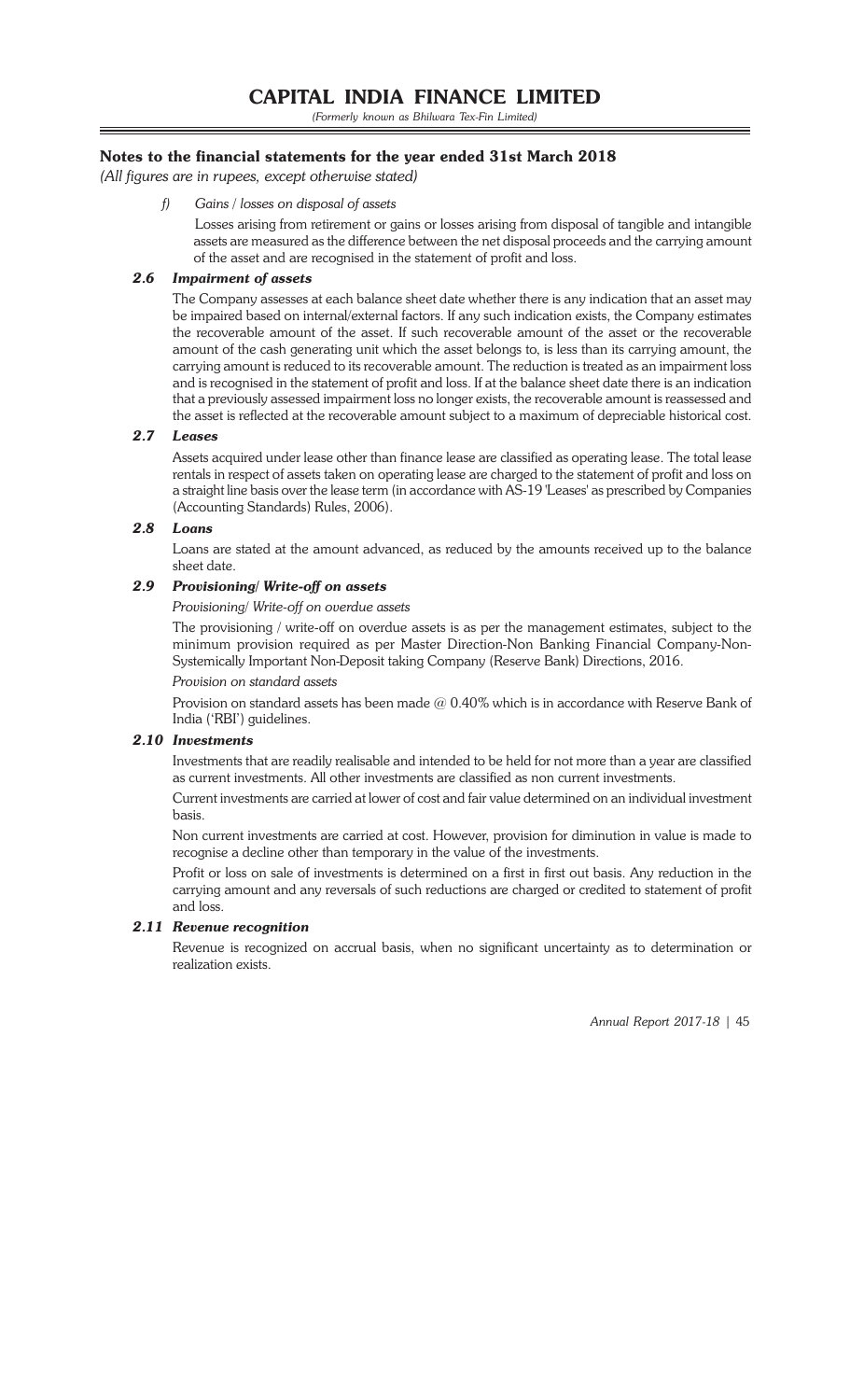*(Formerly known as Bhilwara Tex-Fin Limited)*

## Notes to the financial statements for the year ended 31st March 2018

*(All figures are in rupees, except otherwise stated)*

Interest income is recognised on time proportionate basis. In case of non performing assets, interest income is recognised on receipt basis as per NBFC prudential norms. Penal interest is recognised on receipt basis.

Fee income is recognised as and when they are due in accordance with the terms of contract.

Dividend income is recognised when the shareholders' right to receive payment is established by the balance sheet date. Dividend from the units of mutual funds is recognized on receipt basis in accordance with the NBFC Regulations.

#### *2.12 Retirement and other employee benefits*

All employee benefits payable wholly within twelve months of rendering the service are classified as short term employee benefits. These benefits include salary, bonus, allowances and compensated absences. The undiscounted amount of short term employee benefits expected to be paid in exchange for the service rendered by the employees is recognised as an expense as the service is rendered by the employees.

The Company operates defined benefit plans for its employees pertaining to gratuity liability. The costs of providing benefits under this plan are determined on the basis of actuarial valuation at each year-end. Separate actuarial valuation is carried out using the projected unit credit method. Actuarial gains and losses for this defined benefit plans are recognized in full in the period in which they occur in the statement of profit and loss. Accumulated leave, which is expected to be utilized within the next 12 months, is treated as short-term employee benefit. The Company measures the expected cost of such absences as the additional amount that it expects to pay as a result of the unused entitlement that has accumulated at the reporting date.

The Company treats accumulated leave expected to be carried forward beyond twelve months, as long-term employee benefit for measurement purposes. Such long-term compensated absences are provided for based on the actuarial valuation using the projected unit credit method at the year-end. Actuarial gains/ losses are immediately taken to the statement of profit and loss and are not deferred. The Company presents the leave as a current liability in the balance sheet, to the extent it does not have an unconditional right to defer its settlement for 12 months after the reporting date.

#### *2.13 Borrowing costs*

Borrowing costs consists of interest and other cost that an entity incurs in connection with borrowing of funds. Borrowing costs are recognized as an expense in the period in which these are incurred.

#### *2.14 Securities issue expenses*

Security issue expenses related to issuance of equity are debited against securities premium account in accordance with the provisions of Section 52 of the Companies Act, 2013.

#### *2.15 Foreign currency transactions*

Foreign exchange transactions are recorded the spot rate on the date of the respective transactions. Exchange differences arising on foreign exchange transactions settled during the year are recognised in the statement of profit and loss for the period.

Monetary assets and liabilities denominated in foreign currencies as at the balance sheet date are translated at the closing exchange rates on that date; the resultant exchange differences are recognised in the statement of profit and loss.

Non monetary assets and liabilities are carried at historical cost using exchange rates as on the date of the respective transactions.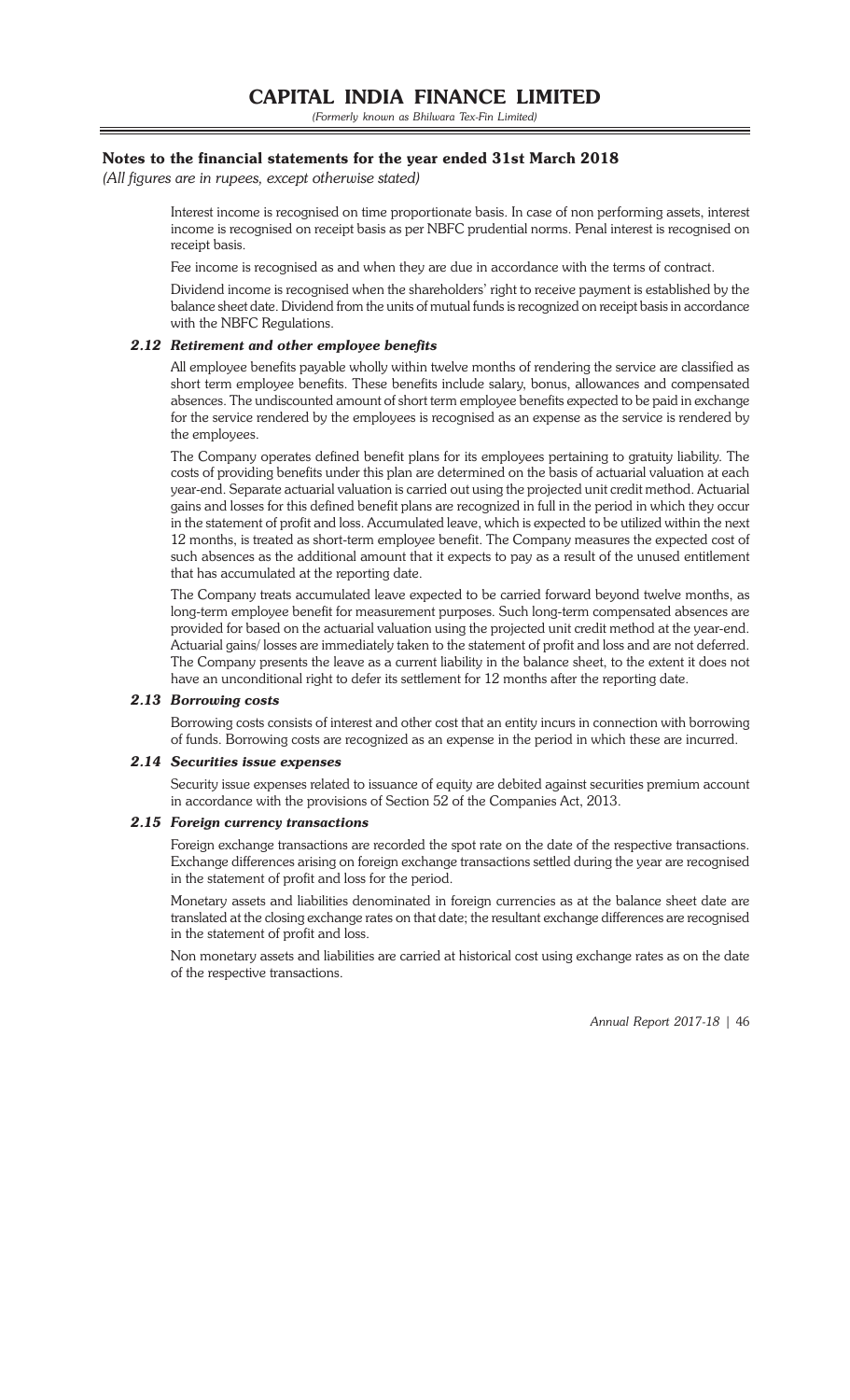*(Formerly known as Bhilwara Tex-Fin Limited)*

## Notes to the financial statements for the year ended 31st March 2018

*(All figures are in rupees, except otherwise stated)*

## *2.16 Taxation*

Income tax expense comprises current tax including minimum alternate tax ('MAT') (i.e. amount of tax for the period determined in accordance with the Income Tax Act, 1961) and deferred tax charge or credit (reflecting the tax effects of timing differences between accounting income and taxable income for the year).

The deferred tax charge or credit and the corresponding deferred tax liabilities or assets are recognized using the tax rates that have been enacted or substantively enacted by the balance sheet date. Deferred tax assets are recognized only to the extent there is reasonable certainty that the assets can be realized in future; however, where there is unabsorbed depreciation or carried forward loss under taxation laws, deferred tax assets are recognized to the extent there is virtual certainty of realization of such assets. Deferred tax assets are reviewed as at each balance sheet date and written down or written up to reflect the amount that is reasonably / virtually certain (as the case may be) to be realized.

MAT paid in accordance to the tax laws, which gives rise to future economic benefits in the form of adjustment of future income tax liability, is considered as an asset if there is convincing evidence that the Company will pay normal income tax in future years and is recognized as tax credit in statement of profit and loss.

## *2.17 Provisions and contingencies*

The Company creates a provision when there is a present obligation as a result of a past event that probably requires an outflow of resources and a reliable estimate can be made of the amount of the obligation. A disclosure for a contingent liability is made when there is a possible obligation or a present obligation that may, but probably will not, require an outflow of resources. When there is a possible obligation or a present obligation in respect of which the likelihood of outflow of resources is remote, no provision or disclosure is made.

#### *2.18 Earnings per share*

The basic earnings per share is computed by dividing the net profit / loss after tax attributable to the equity shareholders for the period by the weighted average number of equity shares outstanding during the reporting period.

## *2.19 Cash and cash equivalents*

Cash and Cash Equivalents for the purpose of cash flow statement comprise cash in hand and cash at bank including fixed deposit with original maturity period of three months and short term highly liquid investments with an original maturity of three months or less.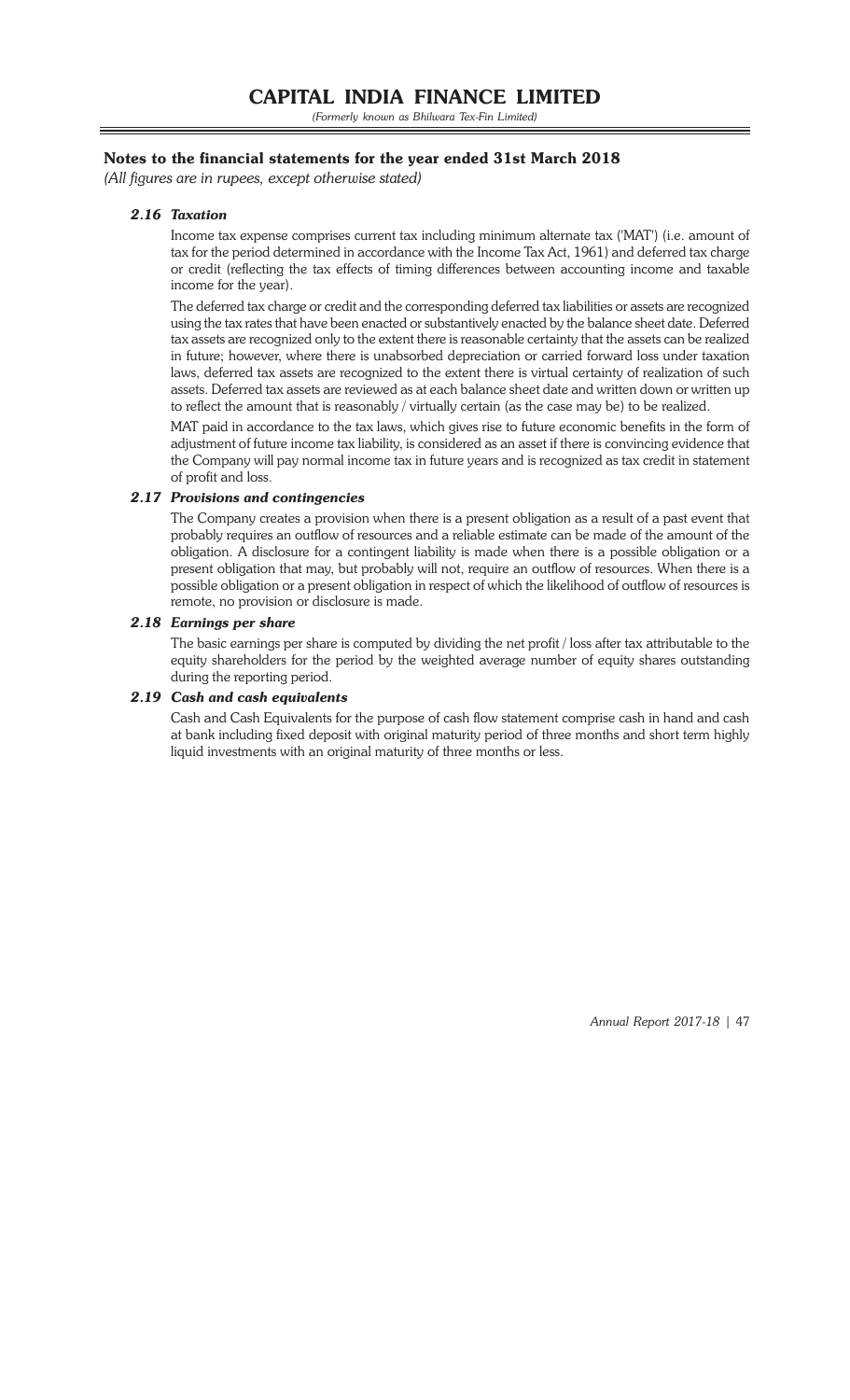*(Formerly known as Bhilwara Tex-Fin Limited)*

## Notes to the financial statements for the year ended 31st March 2018

*(All figures are in rupees, except otherwise stated)*

#### 3. Share Capital

|                                                             | As at<br><b>31st March 2018</b> |                | As at<br><b>31st March 2017</b> |                       |
|-------------------------------------------------------------|---------------------------------|----------------|---------------------------------|-----------------------|
|                                                             | <b>Number</b>                   | Amount         | Number                          | Amount                |
| <b>Authorized share capital</b>                             |                                 |                |                                 |                       |
| Equity shares of Rs. 10 each with voting rights             | 21.40.00.000                    | 2.14.00.00.000 | 40,00,000                       | 4.00.00.000           |
| Issued, subscribed and fully paid up                        |                                 |                |                                 |                       |
| Equity shares of Rs. 10 each with voting rights             | 35,02,700                       | 3,50,27,000    | 35,02,700                       | 3,50,27,000           |
| Total issued, subscribed and fully<br>paid up share capital | 35,02,700                       | 3,50,27,000    |                                 | 35,02,700 3,50,27,000 |

#### a. Reconciliation of the shares and amount outstanding at the beginning and at the end of the reporting period:

|                                    |                          | As at<br><b>31st March 2018</b> |                          | As at<br><b>31st March 2017</b> |
|------------------------------------|--------------------------|---------------------------------|--------------------------|---------------------------------|
|                                    | <b>Number</b>            | Amount                          | Number                   | Amount                          |
| At the beginning of the year       | 35,02,700                | 3,50,27,000                     | 35,02,700                | 3,50,27,000                     |
| Add: Allotment during the year     | $\overline{\phantom{a}}$ |                                 | $\overline{\phantom{a}}$ |                                 |
| Outstanding at the end of the year | 35.02.700                | 3,50,27,000                     |                          | 35,02,700 3,50,27,000           |

## b. Terms and rights attached to fully paid up equity shares:

The Company has only one type of equity shares having par value of Rs. 10 each. All shares rank pari passu with respect to dividend, voting rights and other terms. Each shareholder is entitled to one vote per share. The dividend proposed, if any, by the Board of Directors is subject to approval of shareholders in the ensuing Annual General Meeting, except in case of interim dividend. The repayment of equity share capital in the event of liquidation and buy back of shares are possible subject to prevalent regulations. In the event of liquidation, normally the equity shareholders are eligible to receive the remaining assets of the company after distribution of all preferential amounts, in proportion to their holdings.

#### c. Shares held by holding company

|                              | As at<br><b>31st March 2018</b> |                          | As at<br><b>31st March 2017</b> |               |
|------------------------------|---------------------------------|--------------------------|---------------------------------|---------------|
|                              | <b>Number</b>                   | <b>Amount</b>            | <b>Number</b>                   | <b>Amount</b> |
| Equity shares of Rs. 10 each | $\overline{\phantom{a}}$        | $\overline{\phantom{a}}$ | $\overline{\phantom{a}}$        |               |
|                              |                                 | ٠                        | ۰                               |               |
|                              |                                 |                          |                                 |               |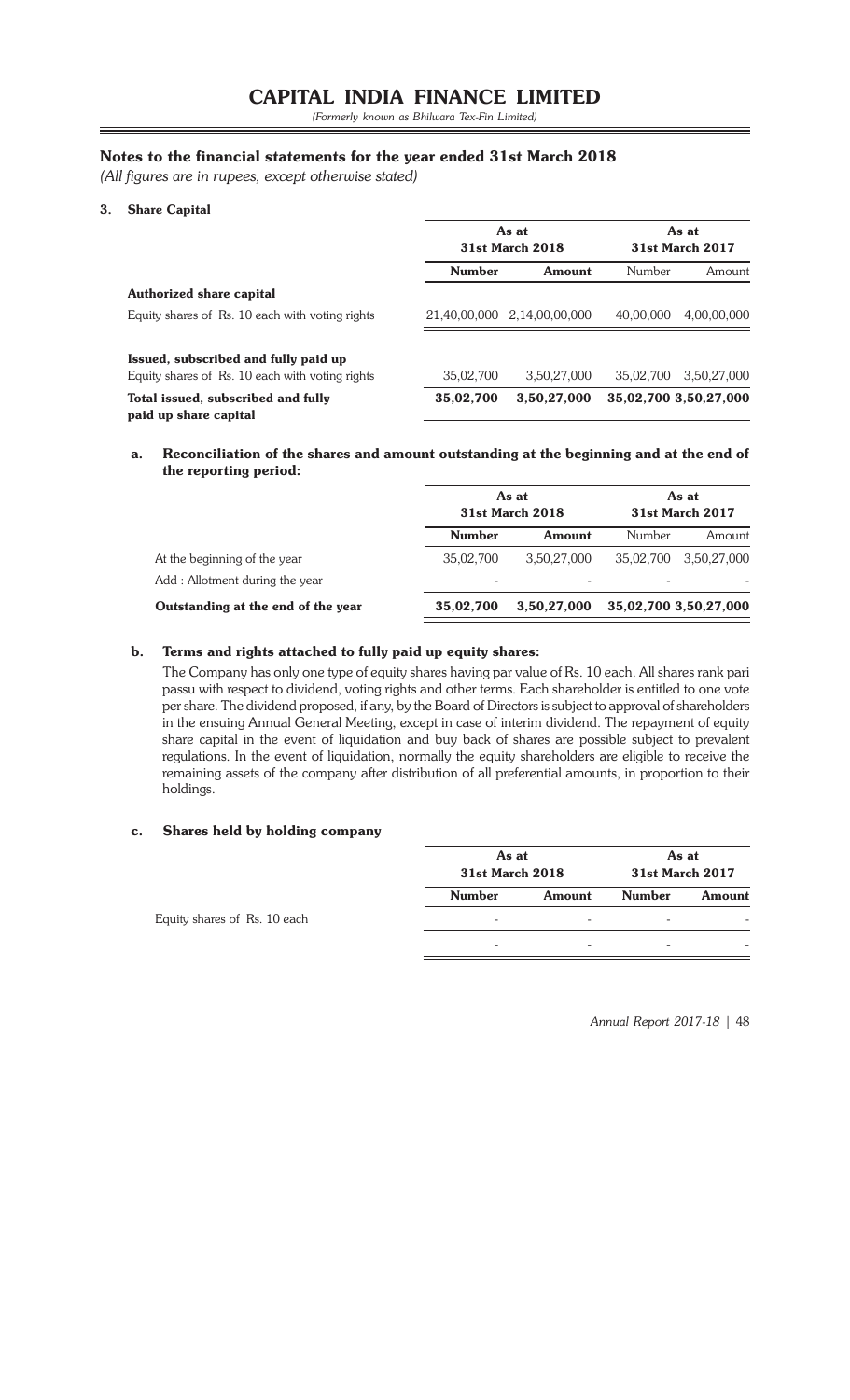*(Formerly known as Bhilwara Tex-Fin Limited)*

## Notes to the financial statements for the year ended 31st March 2018

*(All figures are in rupees, except otherwise stated)*

## d. Shares in the Company held by each shareholder holding more than 5% shares

|                                                                    |               | As at<br><b>31st March 2018</b> |               | As at<br><b>31st March 2017</b> |  |
|--------------------------------------------------------------------|---------------|---------------------------------|---------------|---------------------------------|--|
|                                                                    | <b>Number</b> | %                               | <b>Number</b> | $\%$                            |  |
| Equity shares of Rs. 10 each                                       |               |                                 |               |                                 |  |
| Sainik Mining and Allied Services Limited                          |               | $\overline{\phantom{a}}$        | 14.67.800     | 41.90%                          |  |
| Capital India Corp LLP<br>(formerly known as Trident Holdings LLP) | 22,32,300     | 63.73%                          |               |                                 |  |
| Dharampal Satyapal Limited                                         | 3,97,800      | 11.36%                          |               |                                 |  |
| <b>Total</b>                                                       | 26,30,100     | 75.09%                          | 14,67,800     | 41.90%                          |  |

## e. Aggregate no. of shares issued for consideration other than cash during the 5 years immediately preceding the balance sheet date:

|                              | 2017 | 31 March, 131 March, 131 March, 131 March, 131 March, 1<br>2016 | <b>2015</b> | 2014 l | 2013 |
|------------------------------|------|-----------------------------------------------------------------|-------------|--------|------|
| Equity shares of Rs. 10 each |      |                                                                 |             |        |      |

#### 4 Reserves and surplus

|                                                 | As at<br><b>31st March 2018</b>   | As at<br><b>31st March 2017</b>                                           |
|-------------------------------------------------|-----------------------------------|---------------------------------------------------------------------------|
| <b>General reserve</b>                          |                                   |                                                                           |
| Balance as per last financial statements        | 1,76,099                          | 1,76,099                                                                  |
| Add: Transfer during the year                   |                                   |                                                                           |
| <b>Total</b>                                    | 1,76,099                          | 1,76,099                                                                  |
|                                                 |                                   |                                                                           |
| Balance as per last financial statements        | 16,82,691                         | 12, 12, 306                                                               |
| Add: Transfer during the year                   | 58,97,319                         | 4,70,385                                                                  |
| <b>Total</b>                                    | 75,80,010                         | 16,82,691                                                                 |
| Surplus in the statement of profit and loss     |                                   |                                                                           |
| Balance as per last financial statements        | 26,46,488                         | 7,64,948                                                                  |
| Add: Profit for the year                        | 2,94,86,596                       | 23,51,925                                                                 |
|                                                 | 3,21,33,084                       | 31, 16, 873                                                               |
| Less: Transfer to Statutory Reserve under       |                                   |                                                                           |
| Section 45-IC of the RBI Act, 1934              | 58,97,319                         | 4,70,385                                                                  |
| Net Surplus in the statement of profit and loss | 2,62,35,765                       | 26,46,488                                                                 |
|                                                 |                                   | 45,05,278                                                                 |
|                                                 | <b>Total reserves and surplus</b> | Statutory Reserve under Section 45-IC of the RBI Act, 1934<br>3,39,91,874 |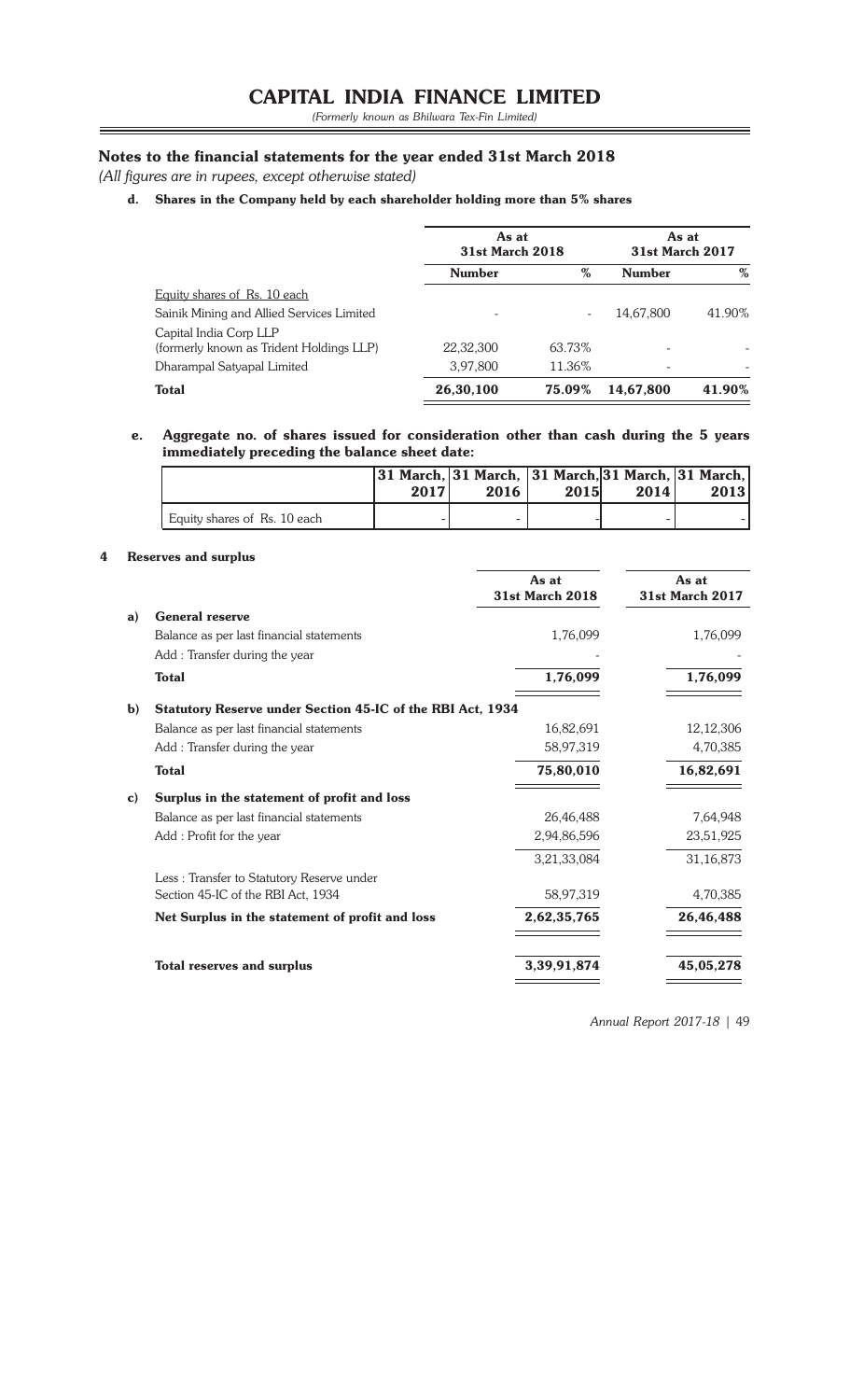*(Formerly known as Bhilwara Tex-Fin Limited)*

## Notes to the financial statements for the year ended 31st March 2018

*(All figures are in rupees, except otherwise stated)*

|    |                                            | As at<br><b>31st March 2018</b> |                          | As at<br><b>31st March 2017</b> |                |  |
|----|--------------------------------------------|---------------------------------|--------------------------|---------------------------------|----------------|--|
|    |                                            | Non-current                     | <b>Current</b>           | Non-current                     | <b>Current</b> |  |
| 5. | <b>Borrowings</b>                          |                                 |                          |                                 |                |  |
|    | <b>Unsecured</b>                           |                                 |                          |                                 |                |  |
|    | From corporates (Inter corporate deposits) | 7,00,00,000                     | $\overline{\phantom{a}}$ | 1,20,00,00,000                  |                |  |
|    | From others                                | $\overline{\phantom{a}}$        | $\overline{\phantom{a}}$ | 17,68,00,000                    |                |  |
|    |                                            | 7,00,00,000                     | ٠                        | 1,37,68,00,000                  | ۰              |  |
|    |                                            |                                 |                          |                                 |                |  |

## Additional information:

Details of Unsecured borrowings from Corporates:

- Inter corporate deposits of Rs. 7,00,00,000 (Previous year: Rs. 7,00,00,000) is raised at an interest rate of 8% (Previous year: 8%) and repayable on 16 February, 2022 (Previous year: 16 February, 2022).
- Inter Corporate deposits of Rs. NIL (Previous year: Rs. 113,00,00,000) is raised at an interest rate of NIL (Previous year: 11%) and repayable on NIL (Previous year: 30 January, 2022).

Details of Unsecured borrowings from others:

Loan from others represents loan availed form a Joint Venture of Rs. NIL (Previous year: Rs. 17,68,00,000) raised at an interest rate of NIL (Previous year: 6.5%) and repayable on NIL (Previous year: 17 February, 2022).

#### 6 Other liabilities

|   |                                            | 5,24,823                 | 48,86,408              | 31,16,610 |             |
|---|--------------------------------------------|--------------------------|------------------------|-----------|-------------|
|   | Provision for standard assets              | 3,88,889                 | 37,68,861              | 31,16,610 |             |
|   | - Compensated absence                      |                          | 11, 17, 547            |           |             |
|   | - Gratuity                                 | 1,35,934                 |                        |           |             |
|   | Provision for employee benefits            |                          |                        |           |             |
| 7 | <b>Provisions</b>                          |                          |                        |           |             |
|   |                                            |                          | 55,27,033 14,45,07,035 |           | 1,63,74,541 |
|   | Other payables (Refer note 25)             |                          | 33,60,421              |           | 1,18,860    |
|   | Creditors for capital goods                |                          | 22,91,469              |           |             |
|   | Statutory dues payable                     |                          | 2,22,87,697            |           | 21,50,287   |
|   | Rent equalisation reserve                  |                          | 60,35,092              |           |             |
|   | Book overdraft                             | $\overline{\phantom{a}}$ | 11,05,32,356           |           |             |
|   | Interest accrued but not due on borrowings | 55,27,033                |                        |           | 1,41,05,394 |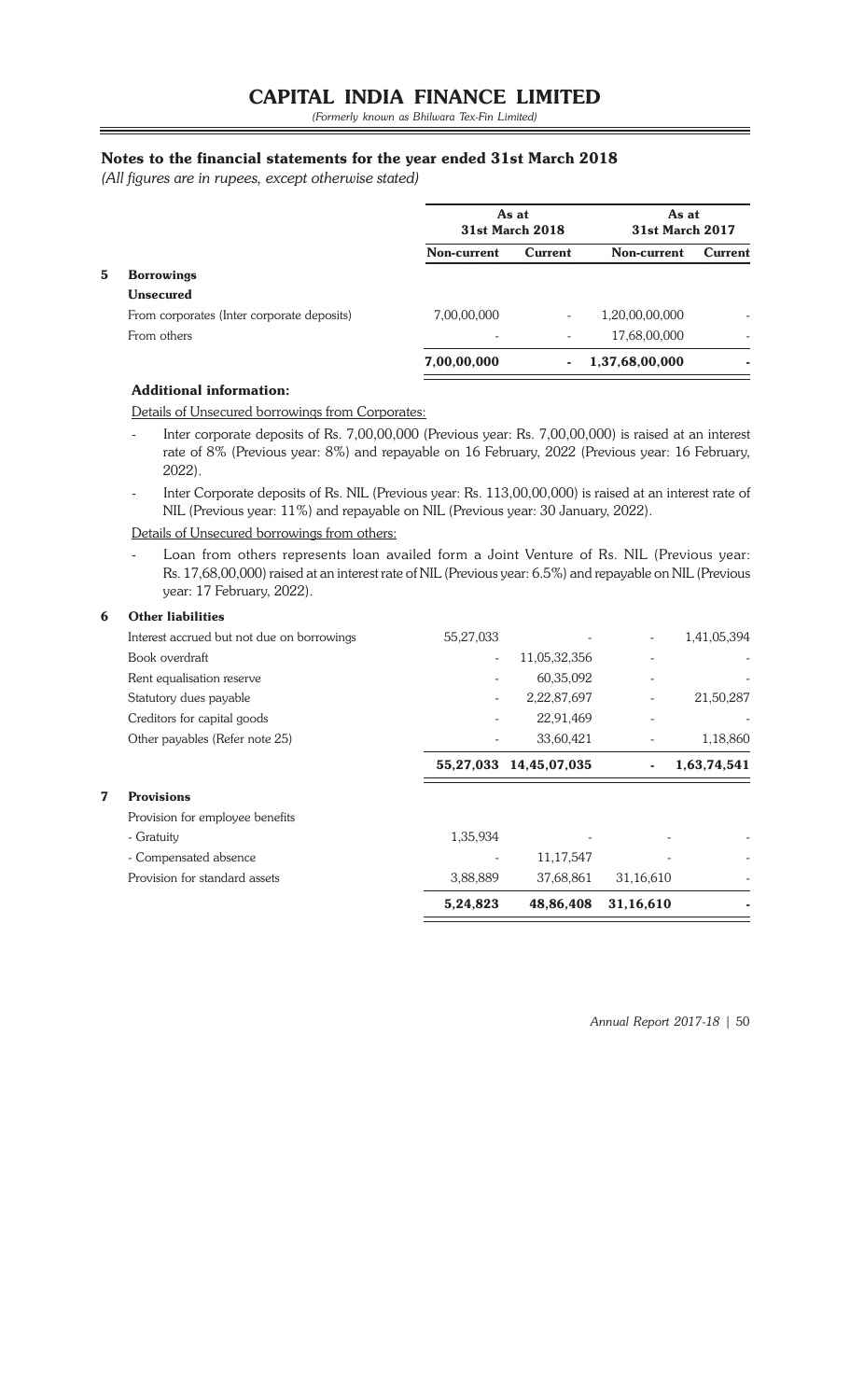| Particulars             |                      | <b>Gross block</b>  |                 |                      |                      | Accumulated depreciation/amortization |                           |                      | Net block            |                      |
|-------------------------|----------------------|---------------------|-----------------|----------------------|----------------------|---------------------------------------|---------------------------|----------------------|----------------------|----------------------|
|                         | As at<br>01st April, | Additions<br>during | during<br>Sales | 31st March,<br>As at | As at<br>01st April, | Depreciation<br>for the               | during the<br>Adjustments | As at<br>31st March, | 31st March,<br>As at | As at<br>31st March, |
|                         | 2017                 | the year            | the year        | 2018                 | 2017                 | year                                  | year                      | 2018                 | 2018                 | 2017                 |
| Tangible assets         |                      |                     |                 |                      |                      |                                       |                           |                      |                      |                      |
| Computer & printers     | ı                    | 37,59,374           |                 | 37,59,374            |                      | 3,51,523                              |                           | 3,51,523             | 34,07,851            | ï                    |
| Office equipment        | ı                    | 71,92,509           |                 | 71,92,509            |                      | 3,04,824                              |                           | 3,04,824             | 68,87,685            | ï                    |
| Furniture & fixtures    |                      | 40,49,041           |                 | 4,40,49,041          |                      | 14,62,866                             |                           | 14,62,866            | 4,25,86,175          |                      |
| Leasehold improvements  |                      | 3,22,66,265         |                 | 3,22,66,265          |                      | 21,49,179                             |                           | 21,49,179            | 3,01,17,086          |                      |
| Total tangible assets   |                      | 8,72,67,189         |                 | 8,72,67,189          | ı                    | 42,68,392                             | $\blacksquare$            | 42,68,392            | 8,29,98,797          |                      |
| Intangible assets       |                      |                     |                 |                      |                      |                                       |                           |                      |                      |                      |
| Computer softwares      | ï                    | 2,59,987            |                 | 2,59,987             |                      | 23,247                                |                           | 23,247               | 2,36,740             | $\mathbf{I}$         |
| Total intangible assets |                      | 2,59,987            |                 | 2,59,987             |                      | 23,247                                |                           | 23,247               | 2,36,740             |                      |
| <b>Grand total</b>      |                      | 8,75,27,176         |                 | 8,75,27,176          |                      | 42,91,639                             |                           | 42,91,639            | 8,32,35,537          |                      |
| PREVIOUS YEAR           |                      |                     |                 |                      |                      |                                       |                           |                      |                      |                      |

# Notes to the financial statements for the year ended 31st March 2018 Notes to the financial statements for the year ended 31st March 2018

(All figures are in rupees, except otherwise stated) *(All figures are in rupees, except otherwise stated)*

8 Property, plant and equipment

 $\infty$ 

Property, plant and equipment

*(Formerly known as Bhilwara Tex-Fin Limited)*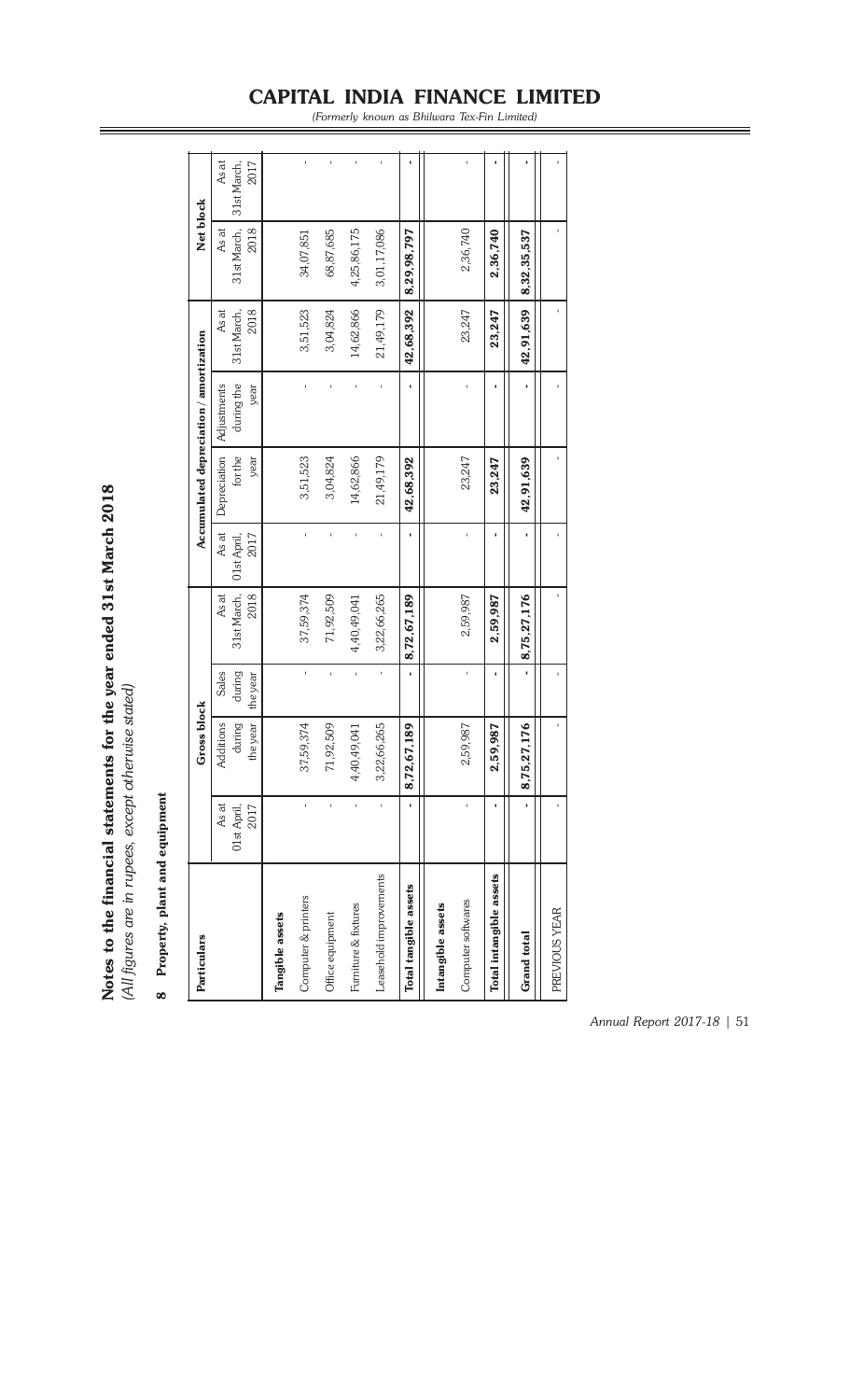*(Formerly known as Bhilwara Tex-Fin Limited)*

## Notes to the financial statements for the year ended 31st March 2018

*(All figures are in rupees, except otherwise stated)*

|    |                                                   |              | As at<br><b>31st March 2018</b> |                    | As at<br><b>31st March 2017</b> |
|----|---------------------------------------------------|--------------|---------------------------------|--------------------|---------------------------------|
|    |                                                   | Non-current  | <b>Current</b>                  | <b>Non-current</b> | <b>Current</b>                  |
| 9  | <b>Investments</b>                                |              |                                 |                    |                                 |
|    | (at cost, unless otherwise stated)                |              |                                 |                    |                                 |
|    | <b>Non Trade investments</b>                      |              |                                 |                    |                                 |
|    | Investment in equity instruments (unquoted):      |              |                                 |                    |                                 |
|    | -In subsidiary companies                          |              |                                 |                    |                                 |
|    | 15,000,000 equity shares $@$ Rs 10/- per share    |              |                                 |                    |                                 |
|    | - Capital India Home Loans Limited                | 15,00,00,000 |                                 |                    |                                 |
|    | 10,000 equity shares @ Rs 10/- per share          |              |                                 |                    |                                 |
|    | Capital India Asset Management Private Limited    | 1,00,000     |                                 |                    |                                 |
|    | Capital India Wealth Management Private Limited   | 1,00,000     |                                 |                    |                                 |
|    | CIFL Holdings Private Limited                     | 1,00,000     |                                 |                    |                                 |
|    | - CIFL Investment Manager Private Limited         | 1,00,000     |                                 |                    |                                 |
|    |                                                   | 15,04,00,000 |                                 |                    |                                 |
| 10 | <b>Loans and advances</b>                         |              |                                 |                    |                                 |
|    | (Secured, considered good)                        |              |                                 |                    |                                 |
|    | Loans and advances relating to financing activity | 9,72,22,223  | 83, 22, 15, 257                 | 78,50,00,000       |                                 |
|    | (Unsecured, considered good)                      |              |                                 |                    |                                 |
|    | Loans and advances relating to financing activity |              | 11,00,00,000                    |                    | 9,00,00,000                     |
|    | Other loans and advances                          |              |                                 |                    |                                 |
|    | - Advances to related parties (Refer note 29)     |              | 61,41,307                       |                    |                                 |
|    | - Advance to employees                            |              | 19,16,640                       |                    | 11,440                          |
|    | - Advances to suppliers                           |              | 1,37,58,863                     |                    |                                 |
|    | - Security deposits                               | 1,84,25,210  |                                 |                    |                                 |
|    | - Advance taxes (net of provision for tax)        | 1,26,34,523  |                                 | 69,41,888          |                                 |
|    | - Prepaid expenses                                |              | 78,96,511                       |                    |                                 |
|    |                                                   |              |                                 |                    |                                 |
|    |                                                   | 11,56,47,433 | 98,45,63,101                    | 79,19,41,888       | 9,00,11,440                     |
| 11 | <b>Other assets</b>                               |              |                                 |                    |                                 |
|    | Interest accrued and due                          |              | 1,21,49,021                     |                    | 1,54,59,903                     |
|    | Interest accrued but not due                      |              | 13,37,654                       |                    |                                 |
|    |                                                   | ۰            | 1,34,86,675                     |                    | $-1,54,59,903$                  |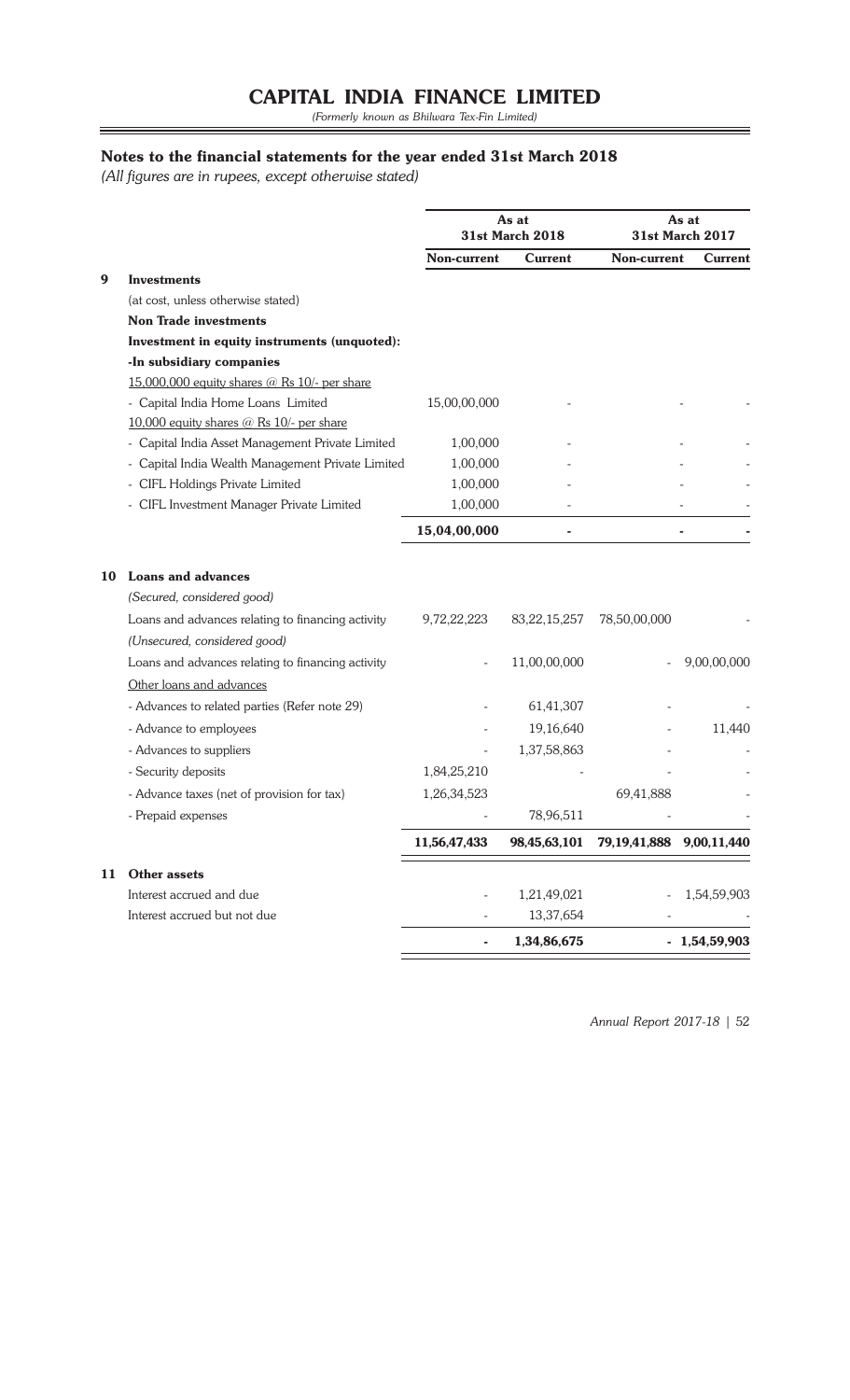*(Formerly known as Bhilwara Tex-Fin Limited)*

## Notes to the financial statements for the year ended 31st March 2018

*(All figures are in rupees, except otherwise stated)*

|    |                                                             | As at<br><b>31st March 2018</b>             | As at<br><b>31st March 2017</b>             |
|----|-------------------------------------------------------------|---------------------------------------------|---------------------------------------------|
| 12 | Deferred tax assets (net)                                   |                                             |                                             |
|    | Deferred tax asset comprises of:                            |                                             |                                             |
|    | Provision for standard assets                               | 11,45,564                                   |                                             |
|    | Provision for gratuity                                      | 37,453                                      |                                             |
|    | Provision for compensated absence                           | 3,07,912                                    |                                             |
|    | Rent equalisation reserve                                   | 16,62,819                                   |                                             |
|    | Deferred tax liability comprises of:                        |                                             |                                             |
|    | Depreciation on fixed assets                                | (3,49,744)                                  |                                             |
|    | Deferred tax assets (net)                                   | 28,04,004                                   |                                             |
| 13 | <b>Trade receivables</b>                                    |                                             |                                             |
|    | (Unsecured, considered good)                                |                                             |                                             |
|    | Outstanding for a period exceeding six months from          |                                             |                                             |
|    | the date they are due for payment                           |                                             |                                             |
|    | Other receivables                                           | 32,40,000                                   | 40,32,000                                   |
|    |                                                             | 32,40,000                                   | 40,32,000                                   |
| 14 | <b>Cash and bank balances</b>                               |                                             |                                             |
|    | <b>Cash and cash equivalents</b>                            |                                             |                                             |
|    | Cash on hand                                                | 7,601                                       | 67,530                                      |
|    | Balances with banks                                         |                                             |                                             |
|    | in current accounts                                         | 58,157                                      | 53,43,10,668                                |
|    | in fixed deposits with original maturity less than 3 months | 16,50,00,000                                |                                             |
|    | Cheques in hand                                             | 25,00,000                                   |                                             |
|    |                                                             | 16,75,65,758                                | 53,43,78,198                                |
|    |                                                             |                                             |                                             |
|    |                                                             | <b>Year ended</b><br><b>31st March 2018</b> | <b>Year ended</b><br><b>31st March 2017</b> |
|    | 15 Revenue from operations                                  |                                             |                                             |
|    | Interest income                                             | 14,10,89,358                                | 8,33,15,903                                 |
|    | Fee income                                                  | 11,60,00,000                                | 40,00,000                                   |
|    |                                                             | 25,70,89,358                                | 8,73,15,903                                 |
| 16 | Other income                                                |                                             |                                             |
|    | Interest on income tax refund                               |                                             | 5,05,024                                    |
|    | Dividend income                                             |                                             | 534                                         |
|    | Misc. receipts                                              | 1,119                                       |                                             |
|    |                                                             | 1,119                                       | 5,05,558                                    |
|    |                                                             |                                             |                                             |

*Annual Report 2017-18* | 53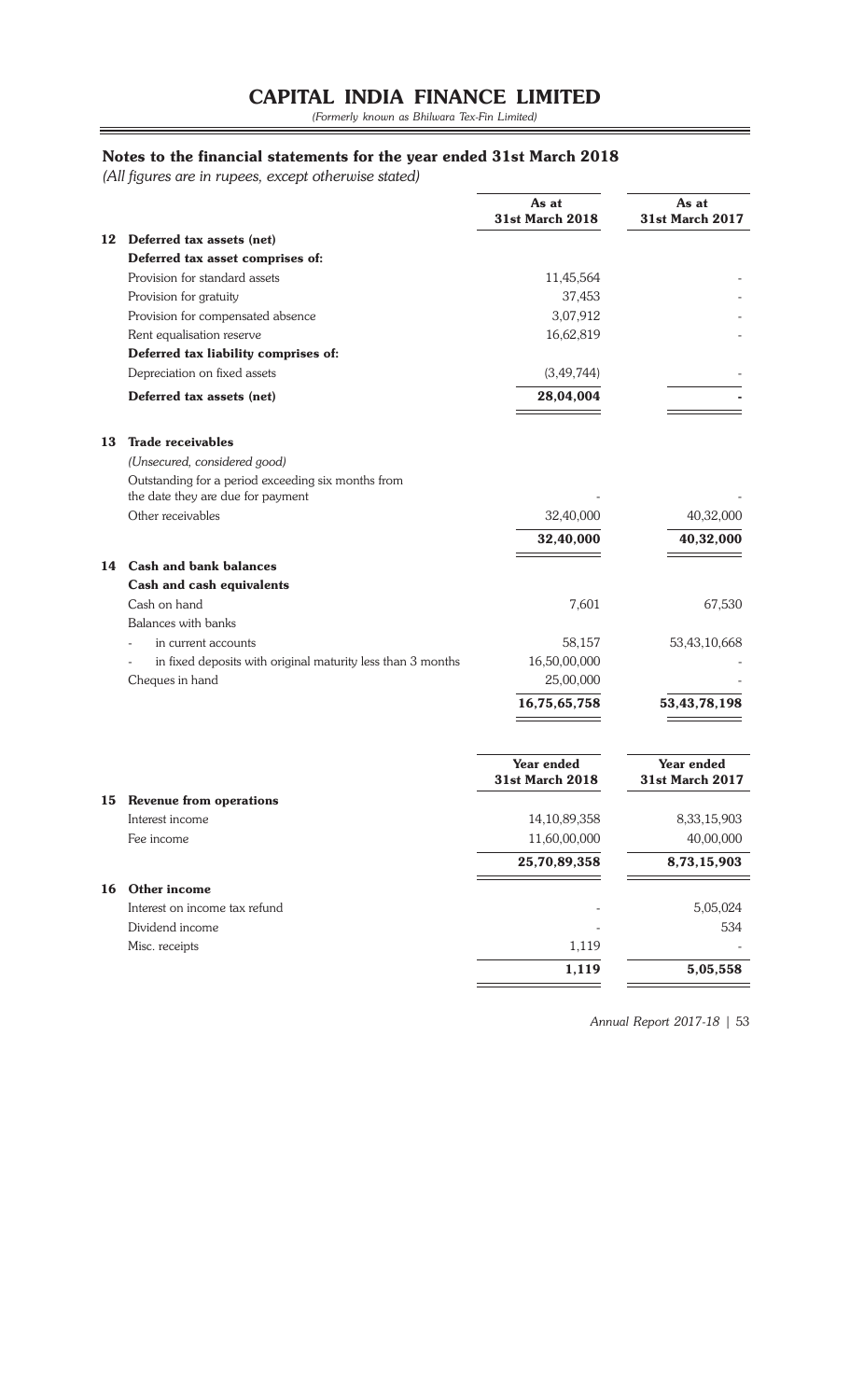*(Formerly known as Bhilwara Tex-Fin Limited)*

## Notes to the financial statements for the year ended 31st March 2018

*(All figures are in rupees, except otherwise stated)*

|    |                                                                      | <b>Year ended</b><br><b>31st March 2018</b> | <b>Year ended</b><br><b>31st March 2017</b> |
|----|----------------------------------------------------------------------|---------------------------------------------|---------------------------------------------|
| 17 | <b>Employee benefit expense</b>                                      |                                             |                                             |
|    | Salaries, bonus and allowances                                       | 2,99,16,231                                 | 13,63,050                                   |
|    | Contribution to provident and other funds (Refer note 30)            | 11,53,298                                   |                                             |
|    | Staff welfare expenses                                               | 5,55,223                                    | 1,009                                       |
|    |                                                                      | 3, 16, 24, 752                              | 13,64,059                                   |
| 18 | <b>Finance costs</b>                                                 |                                             |                                             |
|    | Interest expenses                                                    | 10,36,02,230                                | 7,97,82,772                                 |
|    | Bank charges                                                         | 44,575                                      | 1,982                                       |
|    |                                                                      | 10,36,46,805                                | 7,97,84,754                                 |
| 19 | <b>Other expenses</b>                                                |                                             |                                             |
|    | Rent (Refer note 28)                                                 | 1,45,13,555                                 |                                             |
|    | Rate, fee & taxes                                                    | 1,94,41,084                                 | 33,344                                      |
|    | Reversal of GST credit                                               | 1,28,41,269                                 |                                             |
|    | Repairs & maintenance - others                                       | 21,02,684                                   |                                             |
|    | Office expenses                                                      | 31,65,709                                   |                                             |
|    | Electricity charges                                                  | 4,95,003                                    |                                             |
|    | Communication expenses                                               | 4,72,956                                    | 27,521                                      |
|    | Printing & stationery                                                | 7,75,423                                    | 47,822                                      |
|    | Insurance                                                            | 2,31,349                                    |                                             |
|    | Membership & subscription                                            | 10,69,700                                   |                                             |
|    | Travelling & conveyance                                              | 60,95,331                                   | 44,452                                      |
|    | Advertisement, marketing & business promotion expenses               | 14,76,265                                   | 1,03,673                                    |
|    | Auditor's remuneration                                               |                                             |                                             |
|    | - Audit fees                                                         | 1,00,000                                    | 58,000                                      |
|    | - Other services                                                     |                                             | 276                                         |
|    | Legal & professional charges                                         | 45,19,253                                   | 1,34,704                                    |
|    | Listing fee                                                          | 2,97,220                                    | 2,56,480                                    |
|    | Directors sitting fees                                               | 9,00,000                                    |                                             |
|    | Provisions for standard assets (Refer note 2.9)                      | 10,41,140                                   | 14,57,515                                   |
|    | Miscellaneous expenses                                               | 15,33,318                                   | 54,739                                      |
|    |                                                                      | 7,10,71,259                                 | 22,18,526                                   |
| 20 | <b>Earnings per share</b>                                            |                                             |                                             |
|    | Net profit attributable to equity shareholders (Rs.)                 | 2,94,86,596                                 | 23,51,925                                   |
|    | Weighted average number of equity shares outstanding during the year | 35,02,700                                   | 35,02,700                                   |
|    | Nominal value of an equity share (Rs.)                               | 10                                          | 10                                          |
|    | Basic and diluted earnings per share (in Rs.)                        | 8.42                                        | 0.67                                        |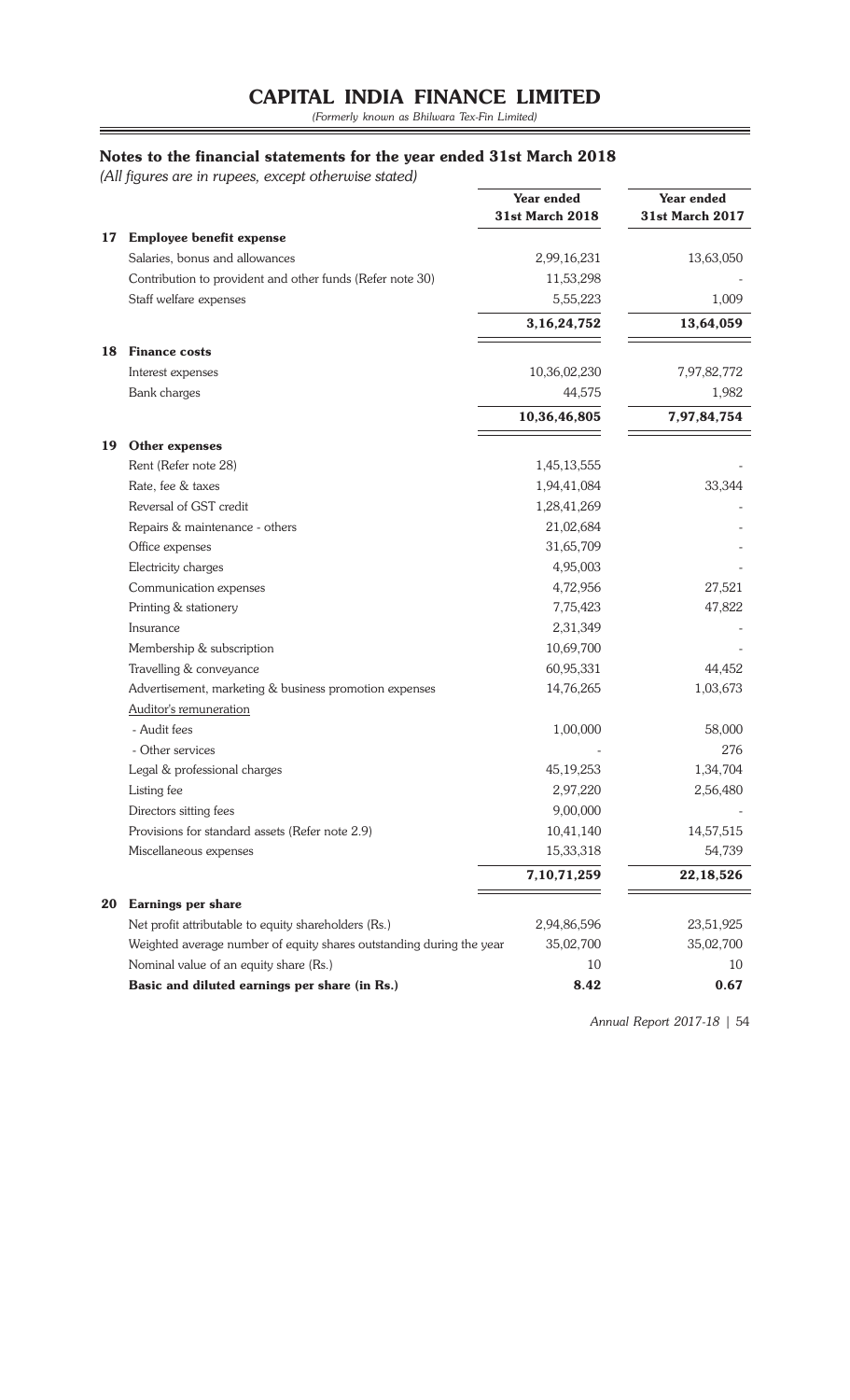*(Formerly known as Bhilwara Tex-Fin Limited)*

## Notes to the financial statements for the year ended 31st March 2018

*(All figures are in rupees, except otherwise stated)*

## 21. Contingent liabilities

There are no contingent liabilities as on 31 March 2018. (31 March 2017: Nil)

## 22. Capital & other commitments

- Estimated amount of contracts (net of advances) remaining to be executed on capital account and not provided for as at 31 March 2018 is Rs.2,28,08,925 (31 March, 2017: Rs.Nil).
- Other commitments pertaining to undrawn committed credits as on 31 March 2018 is Rs. 7,07,68,000 (31 March 2017: Nil)

## 23. Earnings and expenditure in foreign currency (on accrual basis)

There are no reportable earnings and expenditure in foreign currency during the year ended 31 March 2018. Rs. 20,44,853 was incurred in foreign currency towards payment of capital advances. Expenses incurred on foreign travel is billed by travel agent to the Company in Indian Rupees and hence not disclosed. (31 March 2017: Nil)

## 24. Segment information

The Company operates in a single reportable segment i.e. financing, which has similar risks and returns for the purpose of AS 17 on 'Segment Reporting' specified under section 133 of the Companies Act 2013, read with rule 7 of the Companies (Accounts) Rules, 2014 and Companies (Accounting Standards) Amendment Rules, 2016. The Company operates in a single geographical segment i.e. domestic.

## 25. Dues to Micro and Small Enterprises

There are no amounts that need to be disclosed pertaining to Micro Small and Medium Enterprise Development Act, 2006 (the 'MSMED'). As at 31 March 2018, no supplier has intimated the Company about its status as Micro or Small Enterprises or its registration with the appropriate authority under the MSMED.

- 26. There were no pending litigations which would impact the financial position of the company.
- 27. There are no long-term contracts including derivative contracts for which there were any material foreseeable losses.

## 28. Leases (Operating Lease)

The registered office and corporate office are taken on operating lease. The corporate office premises has a non-cancellable lease for 60 months with an escalation clause of 15% after 36 months. The registered office premises are rented on non-cancellable lease for 36 months without an escalation clause. There are no subleases. Lease payments during the year are charged to statement of profit and loss.

| <b>Description</b>                                  | 31-Mar-18    | 31-Mar-17 |
|-----------------------------------------------------|--------------|-----------|
| Operating lease payments recognized during the year | 1,45,13,555  |           |
| <b>Minimum Lease Obligations</b>                    |              |           |
| Not later than one year                             | 4,80,93,570  |           |
| Later than one year but not later than five years   | 14,53,93,215 |           |
| Later than five years                               |              |           |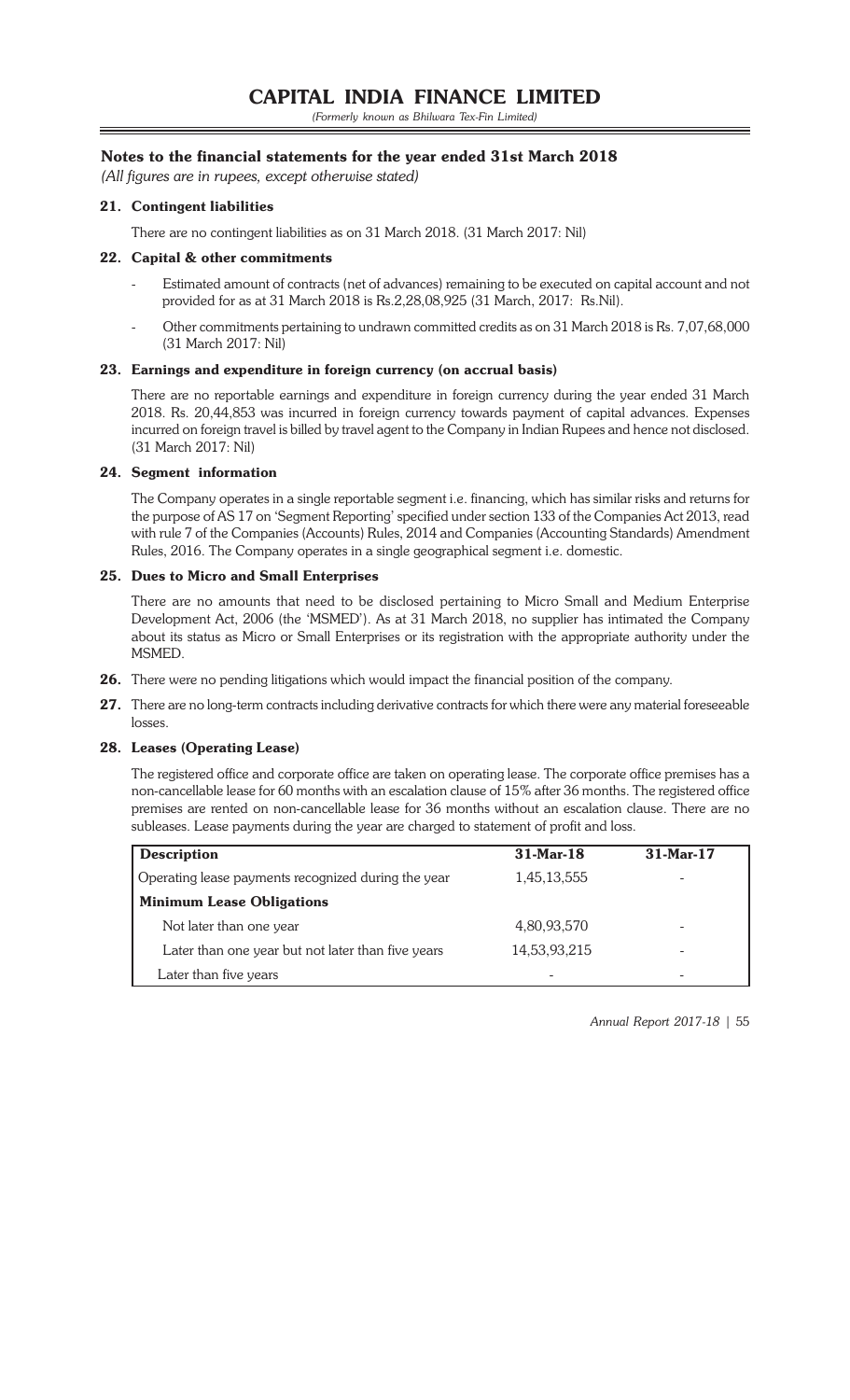*(Formerly known as Bhilwara Tex-Fin Limited)*

## Notes to the financial statements for the year ended 31st March 2018

*(All figures are in rupees, except otherwise stated)*

## 29 Related party disclosures

Disclosures as required by the Accounting Standard 18 (AS – 18) "Related Party Disclosures" are given below :

(i) Names of related parties with whom transactions have taken place during the year and description of relationship:

| Name of the related party                          | Nature of relationship                                                      |
|----------------------------------------------------|-----------------------------------------------------------------------------|
| Capital India Home Loans Limited                   | Subsidiary Company (W.e.f. 11 August 2017)                                  |
| Capital India Asset Management<br>Private Limited  | Subsidiary Company (W.e.f. 12 September 2017)                               |
| Capital India Wealth Management<br>Private Limited | Subsidiary Company (W.e.f. 29 August 2017)                                  |
| CIFL Holdings Private Limited                      | Subsidiary Company (W.e.f. 18 September 2017)                               |
| <b>CIFL Investment Manager</b><br>Private Limited  | Subsidiary Company (W.e.f. 14 September 2017)                               |
| Sainik Mining and Allied<br>Services Limited       | Enterprise having significant influence<br>(Upto 11 December 2017)          |
| Capital India Corp LLP                             | Enterprise where key management personnel<br>exercise significant influence |
| Sahyog Homes Limited                               | Enterprise where key management personnel<br>exercise significant influence |
| Mr. Keshav Porwal                                  | Managing Director (W.e.f. 27 November 2017)                                 |
| Mr. Amit Sahai Kulshreshtha                        | Executive Director (W.e.f. 27 November 2017)                                |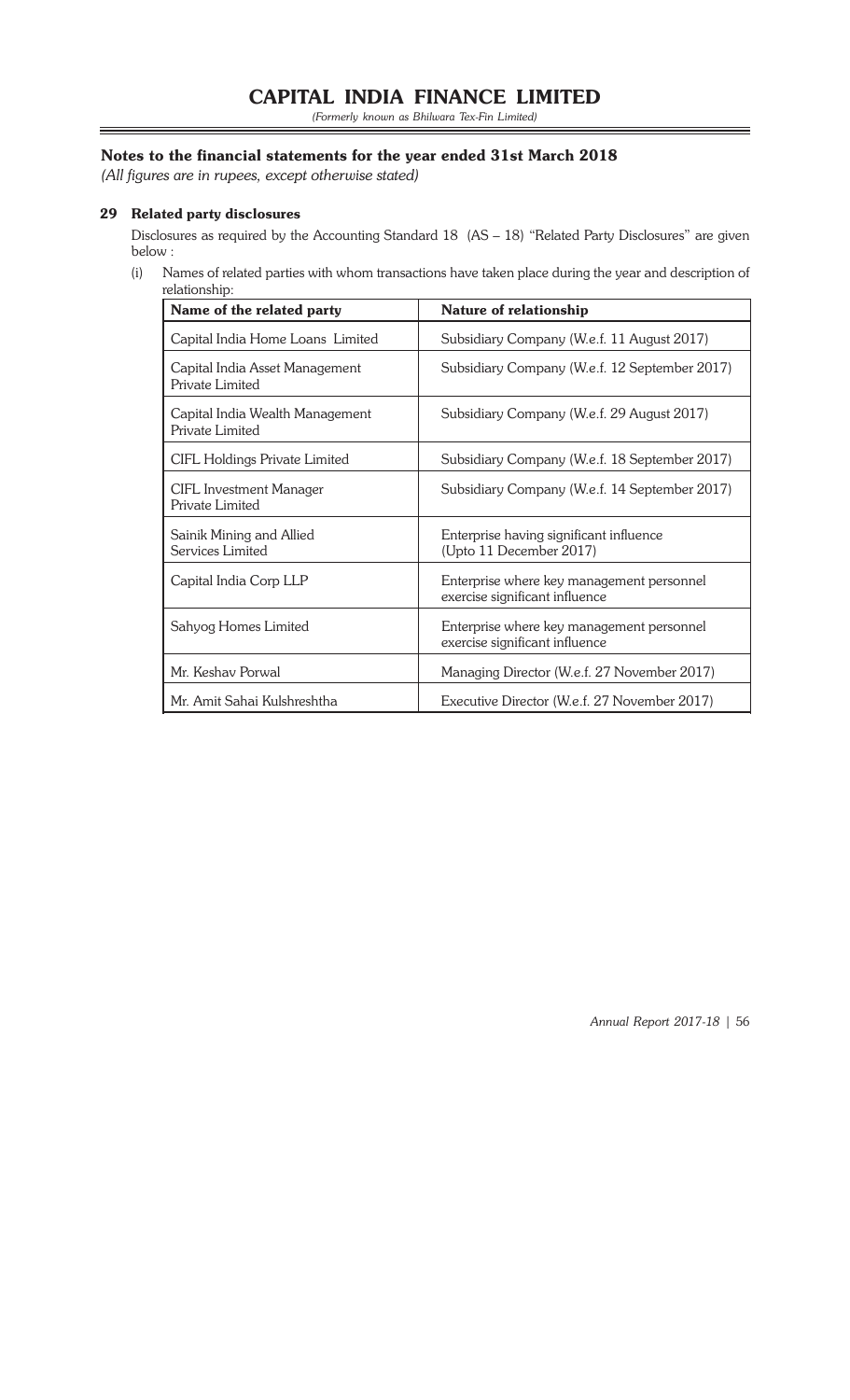| Details of transaction with relate<br>(i)                  |                                     |                                                   |                                                             | ed parties mentioned in (i) above are as follows: |                                                       |                                |                                         |                          |                                                      |                  |  |
|------------------------------------------------------------|-------------------------------------|---------------------------------------------------|-------------------------------------------------------------|---------------------------------------------------|-------------------------------------------------------|--------------------------------|-----------------------------------------|--------------------------|------------------------------------------------------|------------------|--|
|                                                            |                                     |                                                   |                                                             | <b>Subsidiary Companies</b>                       |                                                       |                                |                                         |                          |                                                      |                  |  |
| Nature of the Transaction                                  | Capital India Home<br>Loans Limited |                                                   | <b>Capital India Asset</b><br>Private Limited<br>Management |                                                   | Capital India Wealth<br>Private Limited<br>Management |                                | Private Limited<br><b>CIFL Holdings</b> |                          | <b>CIFL</b> Investment<br>Manager Private<br>Limited |                  |  |
|                                                            | rch<br>2018<br>31 Ma                | 31 March<br>2017                                  | 2018<br>31 March                                            | 31 March<br>2017                                  | 2018<br>31 March                                      | 31 March<br>2017               | 31 March<br>2018                        | 31 March<br>2017         | 31 March<br>2018                                     | 31 March<br>2017 |  |
| Transactions during the year                               |                                     |                                                   |                                                             |                                                   |                                                       |                                |                                         |                          |                                                      |                  |  |
| Reimbursement of expenses\$                                | 49,82,686                           |                                                   | 26,935                                                      |                                                   | 26,935                                                |                                | 26,935                                  |                          | 26,935                                               |                  |  |
| Investment in equity shares                                | 15,00,00,000                        |                                                   | 1,00,000                                                    |                                                   | 1,00,000                                              |                                | 1,00,000                                |                          | 1,00,000                                             |                  |  |
| <b>Closing balances</b>                                    |                                     |                                                   |                                                             |                                                   |                                                       |                                |                                         |                          |                                                      |                  |  |
| Receivable/ (payable)                                      | 40,24,569                           |                                                   | 26,935                                                      |                                                   | 26,935                                                |                                | 26,935                                  |                          | 26,935                                               |                  |  |
|                                                            |                                     |                                                   |                                                             |                                                   |                                                       |                                |                                         |                          |                                                      |                  |  |
|                                                            |                                     | significant influence<br><b>Enterprise having</b> |                                                             | Enterprise where key management personnel         | exercise significant influence                        |                                |                                         | Key Managerial Personnel |                                                      |                  |  |
| Nature of the Transaction                                  | Allied                              | <b>Services Limited</b><br>Sainik Mining and      |                                                             | Capital India<br>Corp LLP                         |                                                       | <b>Sahyog Homes</b><br>Limited | Mr. Keshav Porwal                       |                          | Mr. Amit Sahai<br>Kulshreshtha                       |                  |  |
|                                                            | 31 March<br>2018                    | 31 March<br>2017                                  | 31 March<br>2018                                            | 31 March<br>2017                                  | 31 March<br>2018                                      | 31 March<br>2017               | 31 March<br>2018                        | 31 March<br>2017         | 31 March<br>2018                                     | 31 March<br>2017 |  |
| Transactions during the year                               |                                     |                                                   |                                                             |                                                   |                                                       |                                |                                         |                          |                                                      |                  |  |
| Interest income                                            | 1,452<br>24,63                      | 6,61,95,160                                       |                                                             |                                                   | 1,08,01,729                                           |                                |                                         |                          |                                                      |                  |  |
| Interest expense                                           |                                     |                                                   | 52,79,454                                                   |                                                   |                                                       |                                |                                         |                          |                                                      |                  |  |
| Reimbursement of expenses                                  |                                     |                                                   |                                                             |                                                   | 20,08,998                                             |                                |                                         |                          |                                                      |                  |  |
| Remuneration paid                                          |                                     |                                                   |                                                             |                                                   |                                                       |                                | 37,90,960                               |                          | 36,34,891                                            |                  |  |
| Share application money                                    |                                     |                                                   | 1,25,00,00,000                                              |                                                   |                                                       |                                |                                         |                          |                                                      |                  |  |
| ICD taken#                                                 |                                     |                                                   | 15,00,00,000                                                |                                                   |                                                       |                                |                                         |                          |                                                      |                  |  |
| ICD repaid                                                 |                                     |                                                   | 15,00,00,000                                                |                                                   |                                                       |                                |                                         |                          |                                                      |                  |  |
| Inter Corporate deposits given#                            | 000,<br>3,00,00                     | 2,40,00,000                                       |                                                             |                                                   | 19,80,00,000                                          |                                |                                         |                          |                                                      |                  |  |
| Inter Corporate deposits received back                     | 000,<br>3,00,00                     | 62,42,57,903                                      |                                                             |                                                   | 19,80,00,000                                          |                                |                                         |                          |                                                      |                  |  |
| <b>Closing balances</b>                                    |                                     |                                                   |                                                             |                                                   |                                                       |                                |                                         |                          |                                                      |                  |  |
| Share application money                                    |                                     |                                                   | 1,25,00,00,000                                              |                                                   |                                                       |                                |                                         |                          |                                                      |                  |  |
| Receivable/ (payable)                                      |                                     |                                                   |                                                             |                                                   | 20,08,998                                             |                                |                                         |                          |                                                      |                  |  |
| $#$ Maximum loan given / taken at any time during the year |                                     |                                                   |                                                             |                                                   |                                                       |                                |                                         |                          |                                                      |                  |  |

Ę ٠, ł.  $\tilde{\mathbf{c}}$ Í ł, Ì  $\cdot$ l,  $\ddot{z}$ f,  $\epsilon$ 

Notes to the financial statements for the year ended 31st March 2018

Notes to the financial statements for the year ended 31st March 2018

*(All figures are in rupees, except otherwise stated)*

(All figures are in rupees, except otherwise stated)

Investments in equity shares of subsidiaries have been disclosed uner "Non-current investments" (Refer Note 9) Investments in equity shares of subsidiaries have been disclosed uner "Non-current investments" (Refer Note 9) \$ Includes allocated shared expenses \$ Includes allocated shared expenses

# CAPITAL INDIA FINANCE LIMITED

*(Formerly known as Bhilwara Tex-Fin Limited)*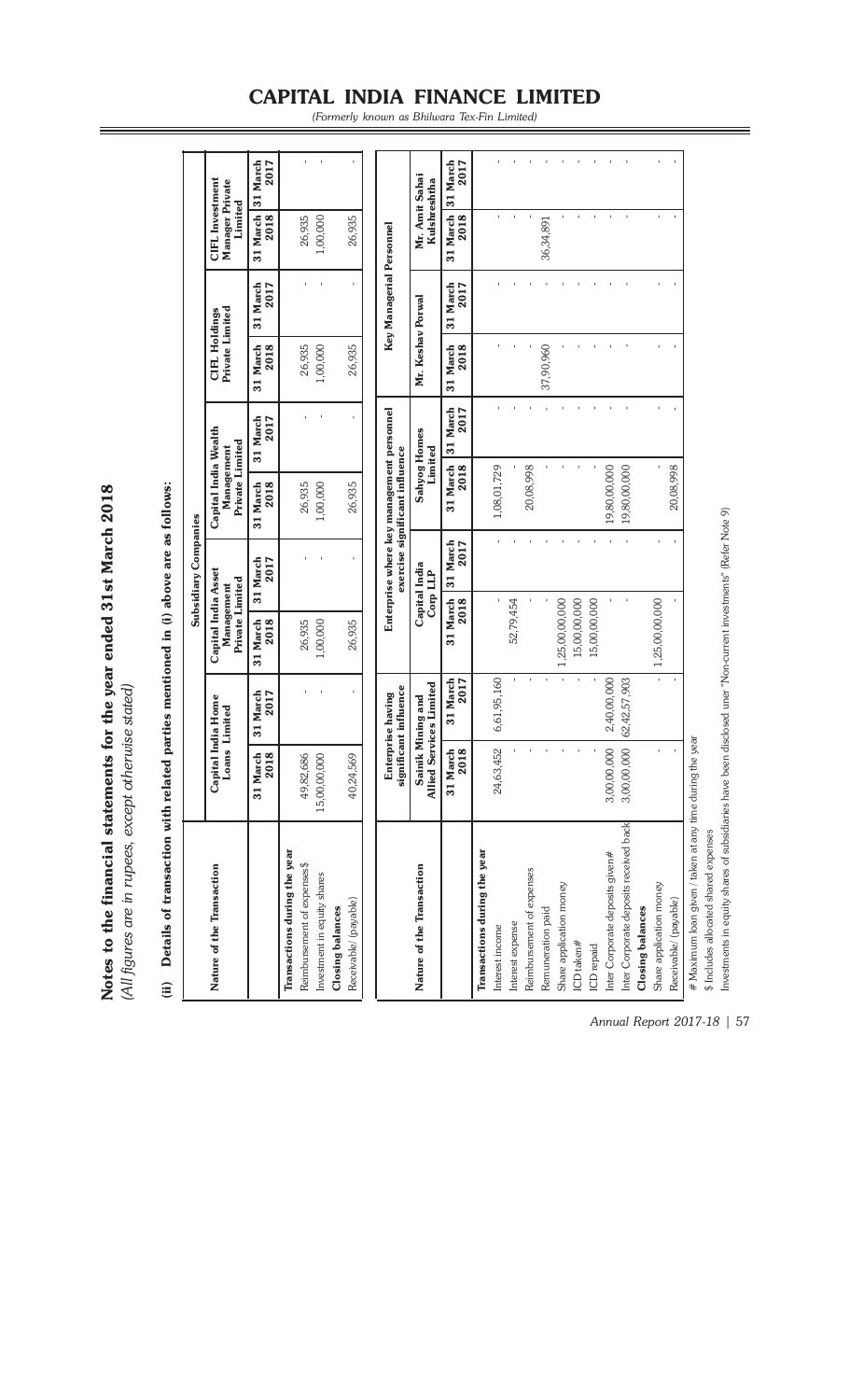*(Formerly known as Bhilwara Tex-Fin Limited)*

## Notes to the financial statements for the year ended 31st March 2018

*(All figures are in rupees, except otherwise stated)*

#### 30 Gratuity and other post-employment benefit plans

The Company has a defined benefit gratuity plan, under which every employee who has completed atleast five years of service gets a gratuity on departure @15 days of last drawn basic salary for each completed year of service.

The following tables summarize the components of net benefit expense recognized in the statement of profit and loss and amounts recognized in the balance sheet for the gratuity plan.

|                                                                                                                                                             |          |                                                   |  | 31-Mar-18 |
|-------------------------------------------------------------------------------------------------------------------------------------------------------------|----------|---------------------------------------------------|--|-----------|
| <b>Statement of profit and loss</b>                                                                                                                         |          |                                                   |  |           |
| Net employee benefit expense recognized in the employee cost                                                                                                |          |                                                   |  |           |
| Current service cost                                                                                                                                        |          |                                                   |  | 1,35,934  |
| Interest cost on benefit obligation                                                                                                                         |          |                                                   |  |           |
| Expected return on plan assets                                                                                                                              |          |                                                   |  |           |
| Net actuarial (gain) / loss recognized in the year<br>Amount not recognized as asset                                                                        |          |                                                   |  |           |
| Gratuity expense                                                                                                                                            |          |                                                   |  | 1,35,934  |
| Actual return on plan assets                                                                                                                                |          |                                                   |  |           |
|                                                                                                                                                             |          |                                                   |  |           |
| <b>Balance sheet</b>                                                                                                                                        |          |                                                   |  |           |
| <b>Benefit asset/liability</b>                                                                                                                              |          |                                                   |  |           |
| Present value of defined benefit obligation                                                                                                                 |          |                                                   |  | 1,35,934  |
| Fair value of plan assets<br>Less: Amount not recognize as asset                                                                                            |          |                                                   |  |           |
| Plan (asset) / liability                                                                                                                                    |          |                                                   |  | 1,35,934  |
|                                                                                                                                                             |          |                                                   |  |           |
| Changes in the present value of defined benefit obligation are as follows                                                                                   |          |                                                   |  |           |
| Opening defined benefit obligation                                                                                                                          |          |                                                   |  |           |
| Current service cost                                                                                                                                        |          |                                                   |  | 1,35,934  |
| Interest cost                                                                                                                                               |          |                                                   |  |           |
| Past service cost                                                                                                                                           |          |                                                   |  |           |
| Benefits paid                                                                                                                                               |          |                                                   |  |           |
| Actuarial (gains)/ losses on obligation<br>Closing defined benefit obligation                                                                               |          |                                                   |  | 1,35,934  |
|                                                                                                                                                             |          |                                                   |  |           |
| The principal assumptions used in determining gratuity liability for                                                                                        |          |                                                   |  |           |
| the company is shown below:                                                                                                                                 |          |                                                   |  |           |
| Discount rate                                                                                                                                               |          |                                                   |  | 7.58%     |
| Expected rate of return on assets                                                                                                                           |          |                                                   |  | NA        |
| Employee turnover                                                                                                                                           |          |                                                   |  | 5.00%     |
| The estimates of future salary increases, considered in actuarial valuation,<br>take account of inflation, seniority, promotion and other relevant factors, |          |                                                   |  | 5.00%     |
| such as supply and demand in the employment market.                                                                                                         |          |                                                   |  |           |
| Amounts for the Current and previous four years are as follows:                                                                                             |          |                                                   |  |           |
|                                                                                                                                                             |          | 31-Mar-18 31-Mar-17 31-Mar-16 31-Mar-15 31-Mar-14 |  |           |
| Defined benefit obligation                                                                                                                                  | 1,35,934 |                                                   |  |           |
| <b>Plan Assets</b>                                                                                                                                          |          |                                                   |  |           |
| Surplus / (deficit)                                                                                                                                         |          |                                                   |  |           |
| Experience adjustments on plan liabilities                                                                                                                  |          |                                                   |  |           |
| Experience adjustments on plan assets                                                                                                                       |          |                                                   |  |           |

Notes:

Since the gratuity plan of the Company is not funded, the disclosure regarding change in fair value of plan assets and categories of plan assets are not required.

Since Payment of Gratuity Act 1972 became applicable on the Company from the financial year ended 31 March 2018, the Company has not disclosed the comparative information for financial year 2016-17.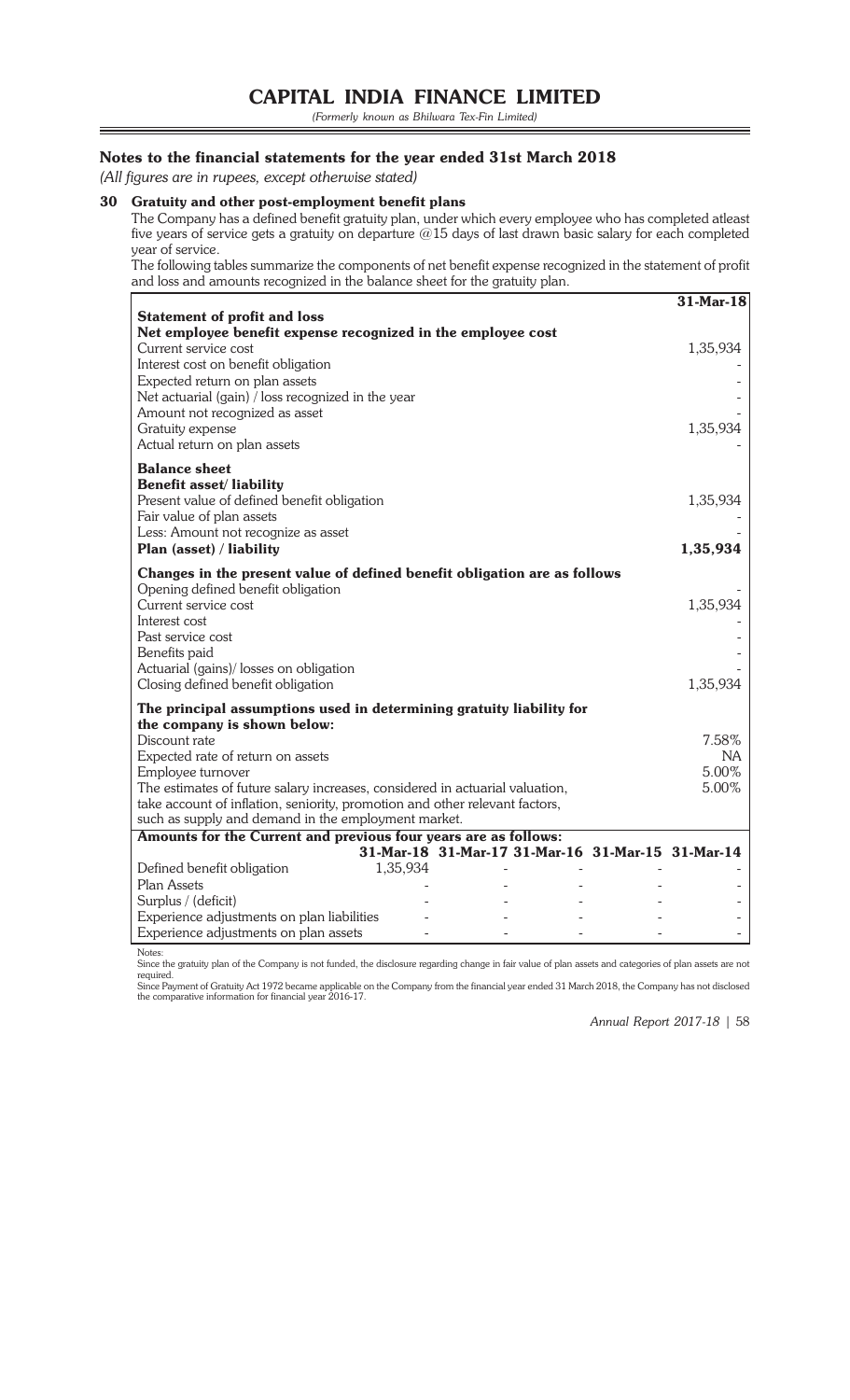*(Formerly known as Bhilwara Tex-Fin Limited)*

## Notes to the financial statements for the year ended 31st March 2018

*(All figures are in rupees, except otherwise stated)*

- 31 The Board of Directors have recommended dividend of Rs 1.00 per share (10%) on each equity share having face value of Rs. 10/- each. The proposed equity dividend and dividend distribution tax thereon are not accounted as liabilities in fiscal 2017-18 in accordance with revised AS-4 "Contingencies and events occurring after balance sheet date."
- 32 Debit balances in respect of the loan facilities provided to parties and trade receivables, as mentioned in note 10 and 13 respectively, are subject to confirmations.
- **33** Previous year comparatives

Figures for previous year have been regrouped/rearranged wherever necessary, to conform to current year's classification.

As per our report of even date attached For DIVYANK KHULLAR & ASSOCIATES For and on behalf of the Board *Chartered Accountants* CAPITAL INDIA FINANCE LIMITED Firm Registration No. : 025755N

 $Sd$   $\sim$   $Sd$   $\sim$   $Sd$   $\sim$ (Proprietor) Managing Director Director & CEO Membership No. 528399 **DIN** : 06706341 **DIN** : 07869849

Place : New Delhi Place : New Delhi Place : New Delhi Place : New Delhi Dated : 03 May 2018 Dated: 03 May 2018 Dated: 03 May 2018

Divyank Khullar Keshav Porwal Amit Sahai Kulshreshtha

 $Sd$ - $Sd$ -Neeraj Toshniwal Rachit Malhotra Chief Financial Officer Company Secretary

*Annual Report 2017-18* | 59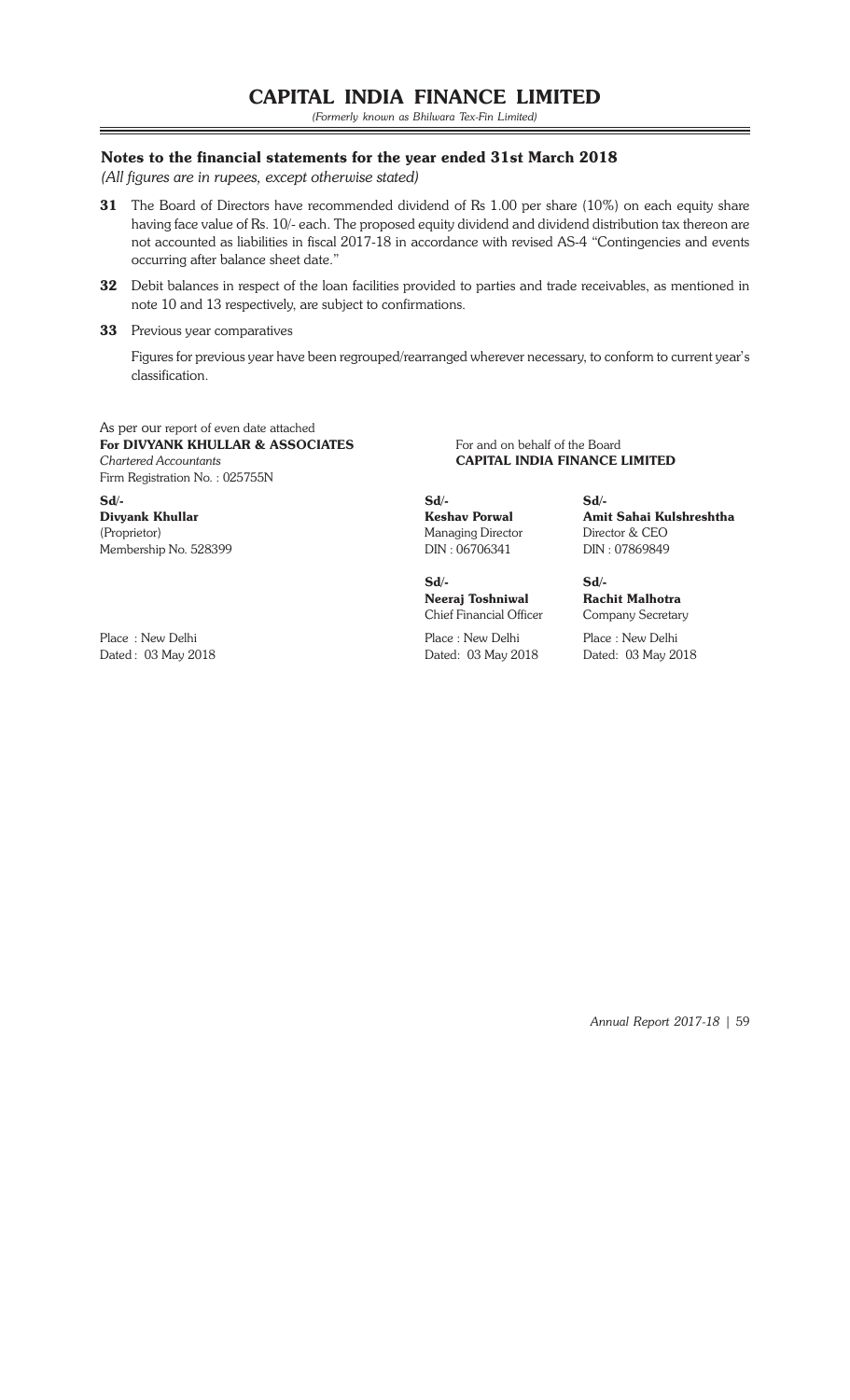*(Formerly known as Bhilwara Tex-Fin Limited)*

## Notes to the financial statements for the year ended 31st March 2018

*(All figures are in rupees, except otherwise stated)*

[Schedule to the Balance Sheet of a Non Banking Financial Company as required in terms of paragraph 13 of Non-Banking Financial (Non Deposit Accepting or Holding) Companies Prudential Norms (Reserve Bank) Directions, 2007]

*Amount in Rupees*

|              |          | <b>LIABILITIES SIDE:</b>                                                                                        |                              |                                     |
|--------------|----------|-----------------------------------------------------------------------------------------------------------------|------------------------------|-------------------------------------|
| $\mathbf{1}$ |          | Loans and advances availed by the NBFC inclusive<br>of interest accrued thereon but not paid :                  | <b>Amount</b><br>outstanding | <b>Amount</b><br>overdue            |
|              | a.       | Debentures (other than falling within the meaning<br>of public deposits)<br>- Secured                           |                              |                                     |
|              |          | - Unsecured                                                                                                     |                              |                                     |
|              | b.<br>c. | Deferred Credits<br>Term Loans                                                                                  |                              |                                     |
|              | d.       | Inter-corporate loans and borrowings                                                                            | 7,00,00,000                  |                                     |
|              | e.       | Commercial Paper                                                                                                |                              |                                     |
|              | f.       | Public Deposits (Refer note 1 below)                                                                            |                              |                                     |
|              | g.       | Other Loans                                                                                                     |                              |                                     |
|              |          | <b>ASSETS SIDE:</b>                                                                                             |                              |                                     |
| $\mathbf{2}$ |          | <b>Break-up of Loans and Advances including bills</b><br>receivables [other than those included in (4) below] : |                              | <b>Amount</b><br><b>Outstanding</b> |
|              | a.       | Secured                                                                                                         |                              | 92,94,37,480                        |
|              | b.       | Unsecured                                                                                                       |                              | 11,00,00,000                        |
| 3            |          | Break up of Leased Assets and stock on hire and                                                                 |                              | <b>Amount</b>                       |
|              |          | other assets counting towards AFC activities                                                                    |                              | <b>Outstanding</b>                  |
|              | i.       | Lease Assets including lease rentals under sundry debtors:                                                      |                              |                                     |
|              |          | Finance Lease<br>a.                                                                                             |                              |                                     |
|              |          | b.<br><b>Operating Lease</b>                                                                                    |                              |                                     |
|              | ii.      | Stocks on hire including hire charges under sundry debtors:                                                     |                              |                                     |
|              |          | Assets on hire<br>a.                                                                                            |                              |                                     |
|              |          | <b>Repossessed Assets</b><br>b.                                                                                 |                              |                                     |
|              | iii.     | Other Loans counting towards AFC activities:                                                                    |                              |                                     |
|              |          | Loans where assets have been repossessed<br>a.                                                                  |                              |                                     |
|              |          | b.<br>Loans other than (a) above                                                                                |                              |                                     |
| 4            |          | <b>Break-up of Investments:</b>                                                                                 |                              | <b>Amount</b>                       |
|              |          | <b>Current Investments:</b>                                                                                     |                              |                                     |
|              | 1.       | Quoted                                                                                                          |                              |                                     |
|              |          | $\mathbf{i}$ .<br>$Shares: -$<br>Equity                                                                         |                              |                                     |
|              |          | Preference                                                                                                      |                              |                                     |
|              |          | Debentures and Bonds<br>ii.                                                                                     |                              |                                     |
|              |          | Units of mutual funds<br>iii.                                                                                   |                              |                                     |
|              |          | <b>Government Securities</b><br>iv.                                                                             |                              |                                     |
|              |          | Others<br>V.                                                                                                    |                              |                                     |
|              |          |                                                                                                                 |                              |                                     |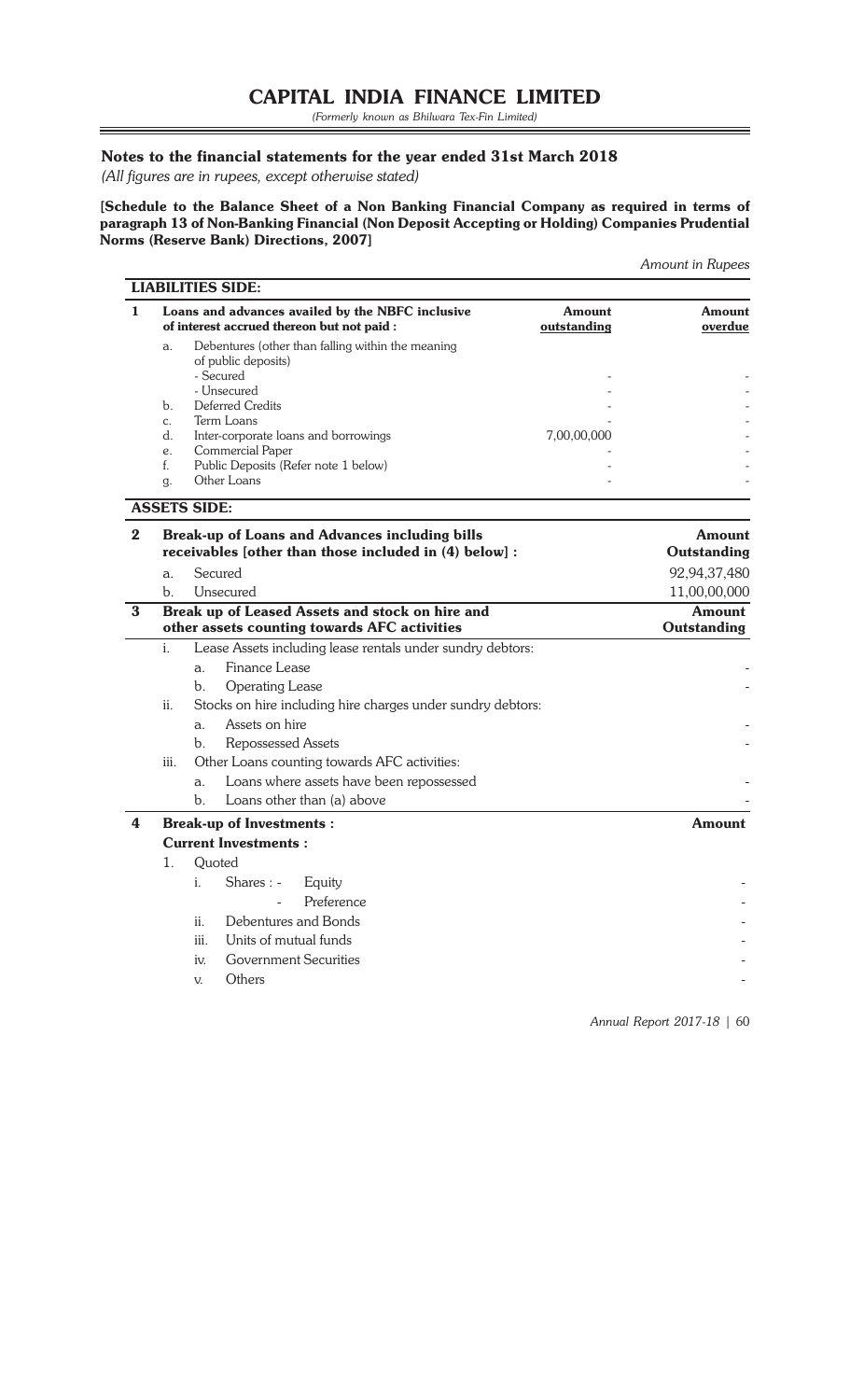*(Formerly known as Bhilwara Tex-Fin Limited)*

|    |    |           |                               | Amount       |
|----|----|-----------|-------------------------------|--------------|
| 2. |    | Unquoted: |                               |              |
|    |    | i.        | $Shares: -$<br>Equity         |              |
|    |    |           | Preference                    |              |
|    |    | ii.       | Debentures and Bonds          |              |
|    |    | iii.      | Units of mutual funds         |              |
|    |    | iv.       | <b>Government Securities</b>  |              |
|    |    | V.        | Others (Please specify)       |              |
|    |    |           | <b>Long Term investments:</b> |              |
|    | 1. |           | Quoted:                       |              |
|    |    | i.        | Share $: -$<br>Equity         |              |
|    |    |           | Preference                    |              |
|    |    | ii.       | Debentures and Bonds          |              |
|    |    | iii.      | Units of mutual funds         |              |
|    |    | iv.       | <b>Government Securities</b>  |              |
|    |    | V.        | Others                        |              |
|    | 2. |           | Unquoted:                     |              |
|    |    | i.        | $Shares: -$<br>Equity         | 15,04,00,000 |
|    |    |           | Preference                    |              |
|    |    | $ii$ .    | Debentures and Bonds          |              |
|    |    | iii.      | Units of mutual funds         |              |
|    |    | iv.       | <b>Government Securities</b>  |              |
|    |    | V.        | Others                        |              |

## 5 Borrower group-wise classification of all leased assets, stock-on-hire and loans and advances (Refer Note 2 below) :

|   | Category                       |                | <b>Amount net of provisions</b> |                |
|---|--------------------------------|----------------|---------------------------------|----------------|
|   |                                | <b>Secured</b> | <b>Unsecured</b>                | <b>Total</b>   |
|   | Related Parties**              |                |                                 |                |
|   | a. Subsidiaries                |                | 41,32,309                       | 41,32,309      |
|   | b. Companies in the same group |                |                                 |                |
|   | c. Other related parties       |                | 20,08,998                       | 20,08,998      |
| Ω | Other than related parties     | 92,94,37,480   | 11,00,00,000                    | 1,03,94,37,480 |
|   | <b>Total</b>                   | 92,94,37,480   | 11,61,41,307                    | 1,04,55,78,787 |

#### 6 Investor group-wise classification of all investments (current and long term) in shares and securities (both quoted and unquoted): (Refer note 3 below)

|   | Category                       | <b>Market Value/Break</b><br>up or fair value or NAV (Net of Provisions) | <b>Book Value</b> |
|---|--------------------------------|--------------------------------------------------------------------------|-------------------|
|   | Related Parties**              |                                                                          |                   |
|   | a Subsidiaries                 | 14,88,00,777                                                             | 15,04,00,000      |
|   | b. Companies in the same group |                                                                          |                   |
|   | c. Other related parties       |                                                                          |                   |
| 2 | Other than related parties     |                                                                          |                   |
|   | <b>Total</b>                   | 14,88,00,777                                                             | 15,04,00,000      |

\*\* As per Accounting Standard issued by the Institute of Chartered Accountants of India ('ICAI').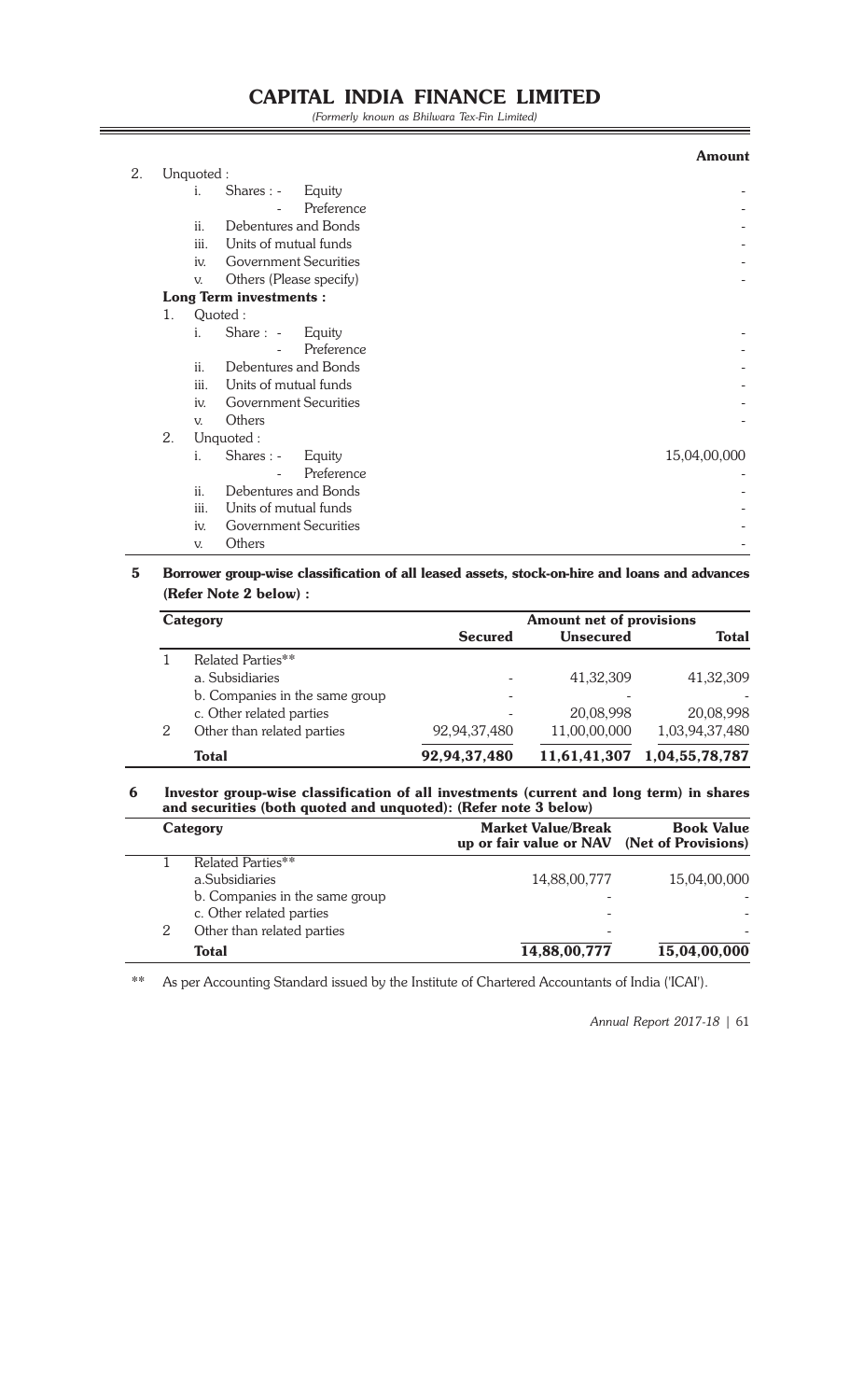*(Formerly known as Bhilwara Tex-Fin Limited)*

# 7 Other information Particulars Amount i. Gross Non-Performing Assets a. Related parties b. Other than related parties ii. Net Non-Performing Assets a. Related parties b. Other than related parties iii. Assets acquired in satisfaction of debt

- Notes : 1 As defined in paragraph 2(1)(xii) of the Non-Banking Financial Companies Acceptance of Public Deposits (Reserve Bank) Directions, 1998.
	- 2 Provisioning norms shall be applicable as prescribed in the Non-Banking Financial (Non Deposit Accepting or Holding) Companies Prudential Norms (Reserve Bank) Directions, 2007.
	- 3 All Accounting Standards and Guidance Notes issued by the Institute of Chartered Accountants of India ('ICAI') are applicable including for valuation of investments and other assets as also assets acquired in satisfaction of debts. However, market value in respect of quoted investments and break up/ fair value/ NAV in respect of unquoted invetsments should be disclosed irrespective of whether they are classified as long term or current in category 4 above.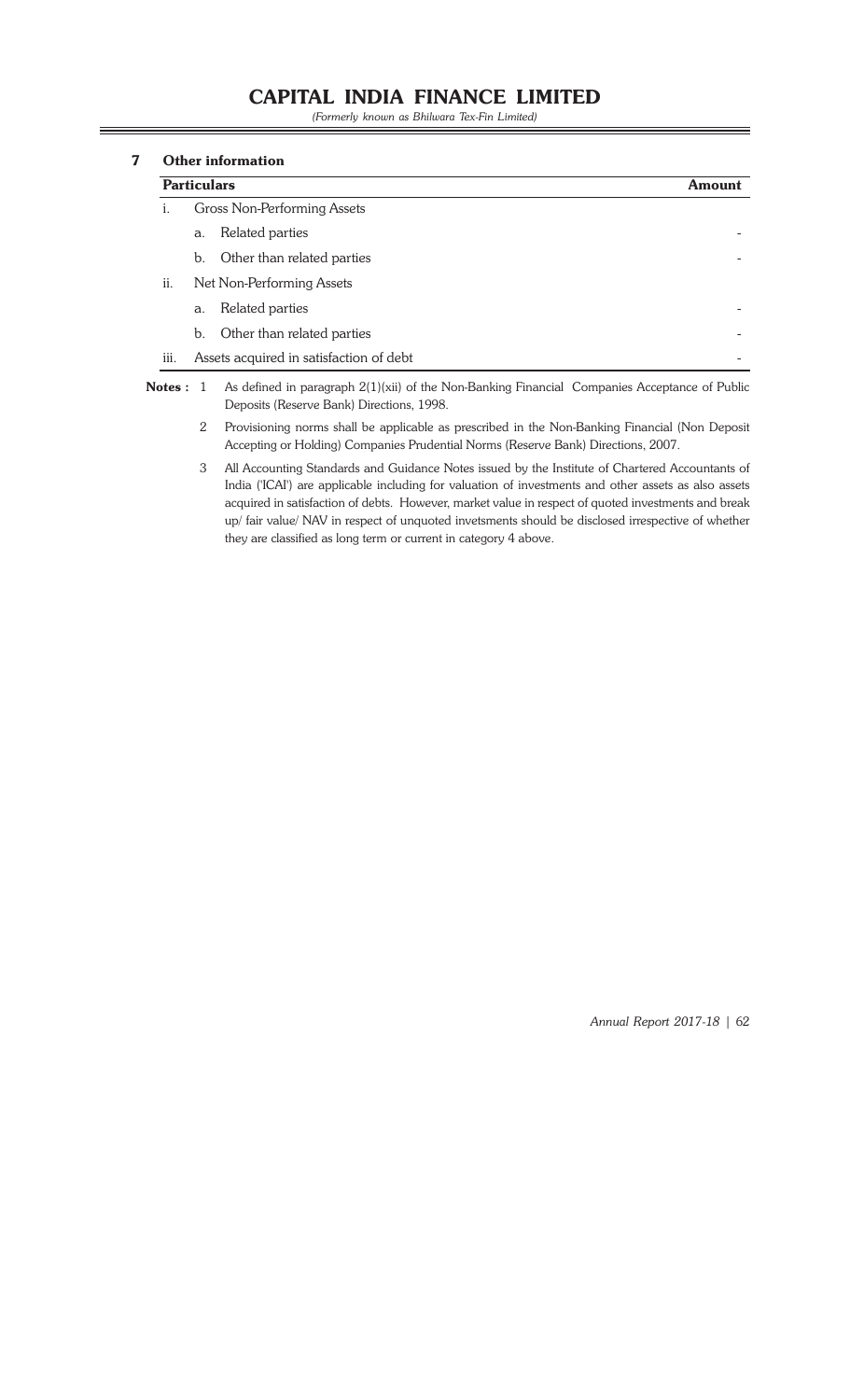*(Formerly known as Bhilwara Tex-Fin Limited)*

## INDEPENDENT AUDITORS' REPORT

#### TO THE MEMBERS OF

CAPITAL INDIA FINANCE LIMITED (formerly known as Bhilwara Tex-Fin Limited)

## Report on the Consolidated Financial Statements

We have audited the accompanying Consolidated financial statements of Capital India Finance Limited (formerly known as Bhilwara Tex-fin Limited) ("the Company" or "the Holding Company") and its subsidiaries, as described in note 1(b) of consolidated financial statements, (collectively called the "Group"), which comprise the Consolidated Balance Sheet as at 31 March, 2018, the Consolidated Statement of Profit and Loss and the Consolidated Cash Flow Statement for the year then ended, and a summary of the significant accounting policies and other explanatory information (hereinafter referred to as "the consolidated financial statements).

## Management's Responsibility for the Consolidated Financial Statements

The Holding Company's Board of Directors is responsible for the matters stated in Section 134(5) of the Companies Act, 2013 ("the Act") with respect to the preparation of these consolidated financial statements that give a true and fair view of the consolidated financial position, consolidated financial performance and consolidated cash flows of the Group in accordance with the accounting principles generally accepted in India, including the Accounting Standards specified under Section 133 of the Act, read with Rule 7 of the Companies (Accounts) Rules, 2014.

The respective Board of Directors of the companies included in the Group are responsible for maintenance of adequate accounting records in accordance with the provisions of the Act for safeguarding the assets of the Group and for preventing and detecting frauds and other irregularities; selection and application of appropriate accounting policies; making judgments and estimates that are reasonable and prudent; and design, implementation and maintenance of adequate internal financial controls, that were operating effectively for ensuring the accuracy and completeness of the accounting records, relevant to the preparation and presentation of the consolidated financial statements that give a true and fair view and are free from material misstatement, whether due to fraud or error, which have been used for the purpose of preparation of the consolidated financial statements by the Board of Directors of the Holding Company, as aforesaid.

#### Auditors' Responsibility

Our responsibility is to express an opinion on these consolidated financial statements based on our audit. We have taken into account the provisions of the Act, the accounting and auditing standards and matters which are required to be included in the audit report under the provisions of the Act and the Rules made there under.

We conducted our audit of consolidated financial statements in accordance with the Standards on Auditing specified under Section 143(10) of the Act. Those Standards require that we comply with ethical requirements and plan and perform the audit to obtain reasonable assurance about whether the consolidated financial statements are free from material misstatement.

An audit involves performing procedures to obtain audit evidence about the amounts and the disclosures in the consolidated financial statements. The procedures selected depend on the auditor's judgment, including the assessment of the risks of material misstatement of the consolidated financial statements, whether due to fraud or error. In making those risk assessments, the auditor considers internal financial control relevant to the Holding Company's preparation of the consolidated financial statements that give a true and fair view in order to design audit procedures that are appropriate in the circumstances. An audit also includes evaluating the appropriateness of the accounting policies used and the reasonableness of the accounting estimates made by the Holding Company's Board of Directors, as well as evaluating the overall presentation of the consolidated financial statements.

We believe that the audit evidence obtained by us and the audit evidence obtained by other auditors in terms of their report referred to in sub-paragraph (a) of the "Other matters" paragraph below, is sufficient and appropriate to provide a basis for our audit opinion on the consolidated financial statements.

#### Opinion

In our opinion and to the best of our information and according to the explanations given to us and based on the consideration of the reports of the other auditors on the separate financial statements of the subsidiaries, the aforesaid Consolidated financial statements give the information required by the Act in the manner so required and give a true and fair view in conformity with the accounting principles generally accepted in India:

- (i) In the case of the Consolidated Balance Sheet, of the state of affairs of the Group as at 31 March 2018;
- (ii) In the case of the Consolidated Statement of Profit and Loss, of the profit of the Group for the year ended on that date; and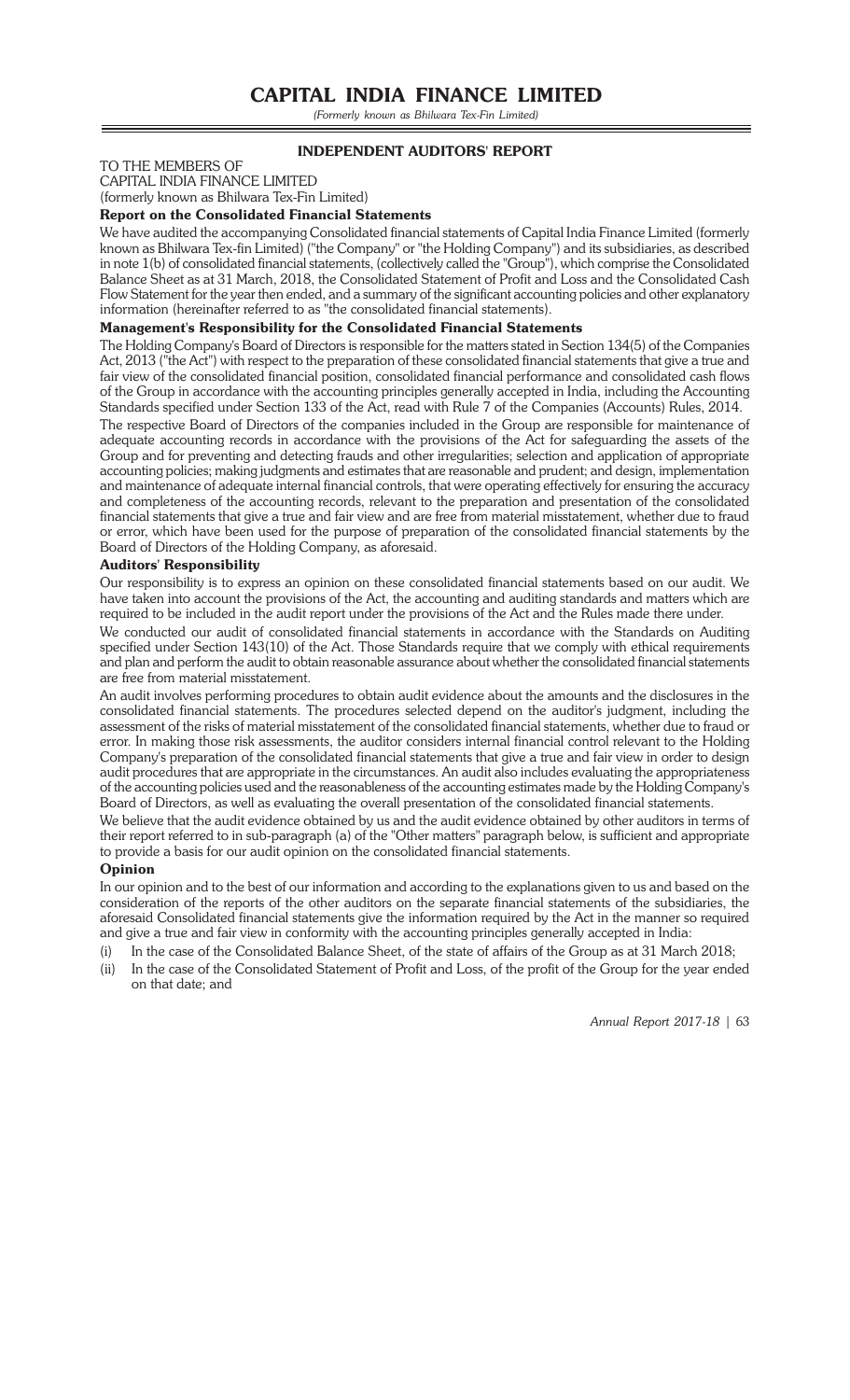*(Formerly known as Bhilwara Tex-Fin Limited)*

(iii) In the case of the Consolidated Cash Flow Statement, of the cash flows of the Group for the year ended on that date.

## Other Matters

a) We did not audit the financial statements of 5 subsidiaries, whose financial statements reflect total assets of Rs. 153,062,382 as at 31st March 2018, total revenues of Rs. 3,369,636 and net cash inflow amounting to Rs. 51,359,100 for the year ended on that date, as considered in the consolidated financial statements. These financial statements have been audited by other auditors whose reports have been furnished to us by the management and our opinion on the consolidated financial statements, in so far as it relates to the amounts and disclosures included in respect of the subsidiary companies, and our report in so far as it relates to the aforesaid subsidiary companies, is based solely on the reports of the other auditors. Our report is not modified in respect of this matter.

## Report on Other Legal and Regulatory Requirements

As required by Section 143(3) of the Act, we report, to the extent applicable, that:

- (h) We have sought and obtained all the information and explanations which to the best of our knowledge and belief were necessary for the purposes of our audit of the aforesaid consolidated financial statements.
- (i) In our opinion, proper books of account as required by law relating to preparation of the aforesaid consolidated financial statements have been kept so far as it appears from our examination of those books and reports of other auditors.
- (j) The Consolidated Balance Sheet, the Consolidated Statement of Profit and Loss, and the Consolidated Cash Flow Statement dealt with by this report are in agreement with the relevant books of account maintained for the purpose of preparation of consolidated financial statements.
- (k) In our opinion, the aforesaid consolidated financial statements comply with the Accounting Standards specified under section 133 of the Act, read with Rule 7 of the Companies (Accounts) Rules, 2014.
- (l) On the basis of the written representations received from the Directors of the Holding Company as on 31 March, 2018 taken on record by the Board of Directors of the Holding Company and the reports of statutory auditors of its subsidiary companies, none of the directors is disqualified as on 31 March, 2018 from being appointed as a director in terms of Section 164 (2) of the Act.
- (m) With respect to the adequacy of the internal financial controls over financial reporting of Holding Company and its subsidiaries and the operating effectiveness of such controls, refer to our separate Report in "Annexure A".
- (n) With respect to the other matters to be included in the Auditor's Report in accordance with Rule 11 of the Companies (Audit and Auditors) Rules, 2014, in our opinion and to the best of our information and according to the explanations given to us and based on the consideration of the report of the other auditors on separate financial statements of the subsidiaries:
- (iv) There is no pending litigation which would have its impact on consolidated financial statement of the Company.
- (v) The Holding Company and its subsidiaries have made provision, where ever required as required under the applicable law or accounting standards, for material foreseeable losses, if any, on the long term contract and company has not entered in any derivative contracts under audit.
- (vi) There are no amounts required to be transferred to the Investor Education and Protection Fund by the Company.

## For DIVYANK KHULLAR & ASSOCIATES

Chartered Accountants Firm Registration No. : 025755N

Sd/- Divyank Khullar (Proprietor) Membership No.: 528399 Place: New Delhi Date: 3 May, 2018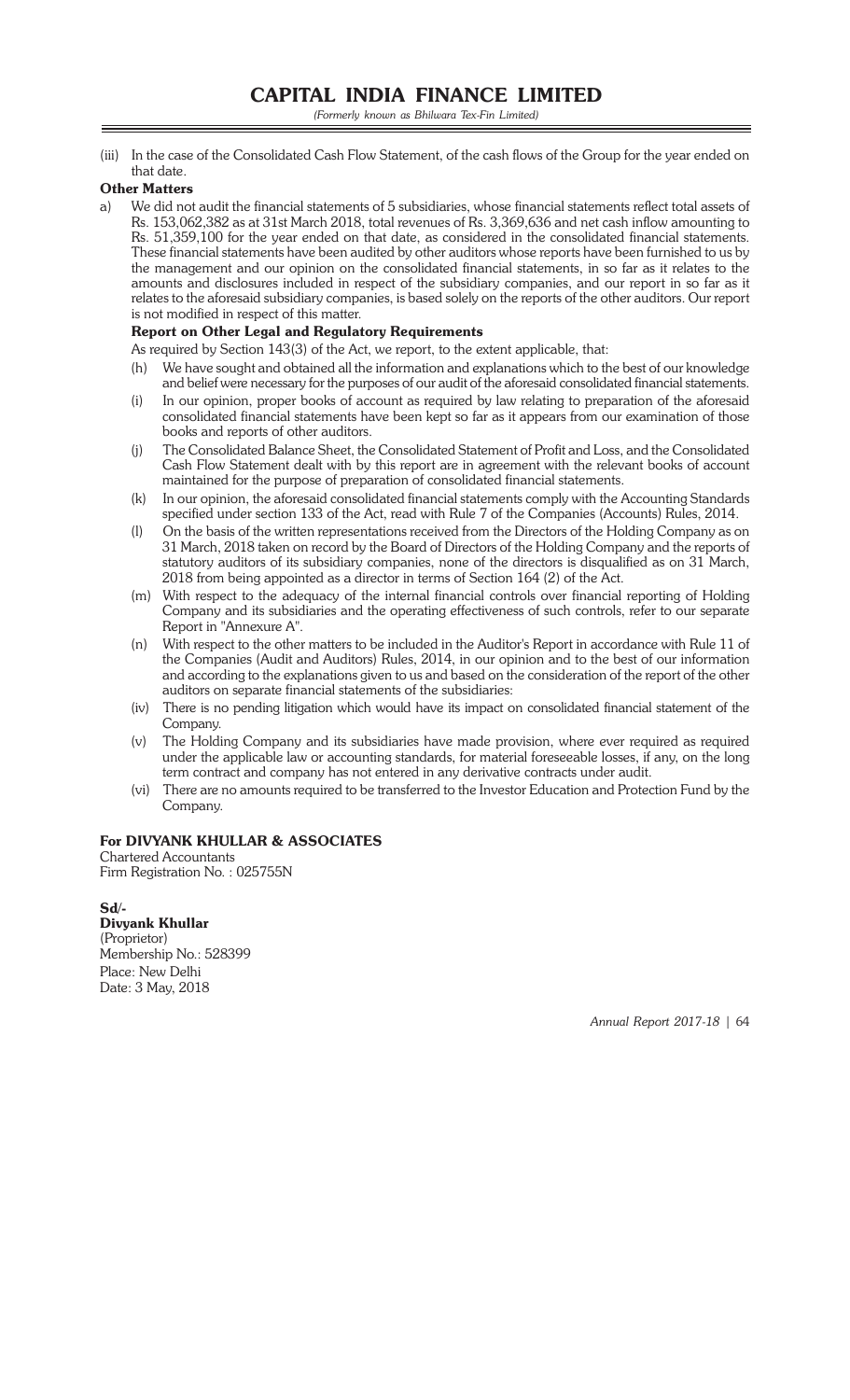*(Formerly known as Bhilwara Tex-Fin Limited)*

## ANNEXURE- (A) TO THE INDEPENDENT AUDITOR'S REPORT OF EVEN DATE ON THE CONSOLIDATED FINANCIAL STATEMENTS OF CAPITAL INDIA FINANCE LIMITED (formerly known as Bhilwara Tex-fin Limited)

## Report on the Internal Financial Controls under Clause (i) of Sub-section 3 of Section 143 of the Companies Act, 2013 ("the Act")

We have audited the internal financial controls over financial reporting of **CAPITAL INDIA FINANCE LIMITED** (formerly known as Bhilwara Tex-Fin Limited), ("the Company" or "the Holding Company") and its subsidiaries, as of 31 March, 2018 in conjunction with our audit of the Consolidated financial statements of the Company for the year ended on that date.

## Management's Responsibility for Internal Financial Controls

The respective Board of Directors of the Company and its subsidiaries, are responsible for establishing and maintaining internal financial controls based on "the internal control over financial reporting criteria established by the Holding Company and its subsidiaries, considering the essential components of internal control stated in the Guidance Note on Audit of Internal Financial Controls over Financial Reporting issued by the Institute of Chartered Accountants of India". These responsibilities include the design, implementation and maintenance of adequate internal financial controls that were operating effectively for ensuring the orderly and efficient conduct of its business, including adherence to company's policies, the safeguarding of its assets, the prevention and detection of frauds and errors, the accuracy and completeness of the accounting records, and the timely preparation of reliable financial information, as required under the Companies Act, 2013.

## Auditors' Responsibility

Our responsibility is to express an opinion on the Company's internal financial controls over financial reporting based on our audit. We conducted our audit in accordance with the Guidance Note on Audit of Internal Financial Controls Over Financial Reporting (the "Guidance Note") and the Standards on Auditing, issued by ICAI and deemed to be prescribed under section 143(10) of the Companies Act, 2013, to the extent applicable to an audit of internal financial controls, both applicable to an audit of Internal Financial Controls and, both issued by the Institute of Chartered Accountants of India. Those Standards and the Guidance Note require that we comply with ethical requirements and plan and perform the audit to obtain reasonable assurance about whether adequate internal financial controls over financial reporting was established and maintained and if such controls operated effectively in all material respects.

Our audit involves performing procedures to obtain audit evidence about the adequacy of the internal financial controls system over financial reporting and their operating effectiveness. Our audit of internal financial controls over financial reporting included obtaining an understanding of internal financial controls over financial reporting, assessing the risk that a material weakness exists, and testing and evaluating the design and operating effectiveness of internal control based on the assessed risk. The procedures selected depend on the auditor's judgment, including the assessment of the risks of material misstatement of the consolidated financial statements, whether due to fraud or error.

We believe that the audit evidence we have obtained is sufficient and appropriate to provide a basis for my audit opinion on the Holding Company and its subsidiaries, internal financial controls system over financial reporting.

## Meaning of Internal Financial Controls over Financial Reporting

A company's internal financial control over financial reporting is a process designed to provide reasonable assurance regarding the reliability of financial reporting and the preparation of consolidated financial statements for external purposes in accordance with generally accepted accounting principles. A company's internal financial control over financial reporting includes those policies and procedures that (1) pertain to the maintenance of records that, in reasonable detail, accurately and fairly reflect the transactions and dispositions of the assets of the company; (2) provide reasonable assurance that transactions are recorded as necessary to permit preparation of consolidated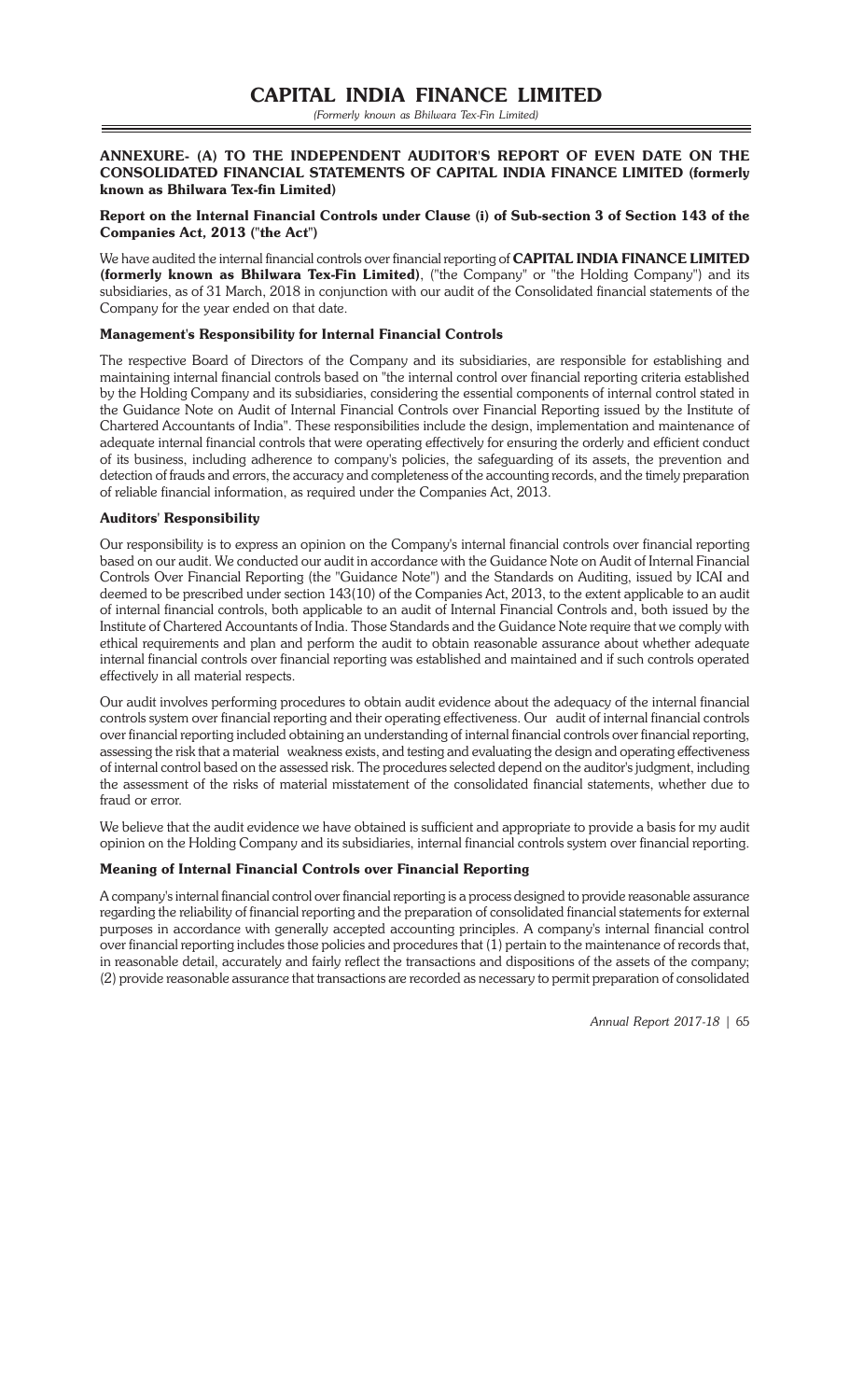*(Formerly known as Bhilwara Tex-Fin Limited)*

financial statements in accordance with generally accepted accounting principles, and those receipts and expenditures of the company are being made only in accordance with authorizations of management and directors of the company; and (3) provide reasonable assurance regarding prevention or timely detection of unauthorized acquisition, use, or disposition of the company's assets that could have a material effect on the consolidated financial statements.

## Inherent Limitations of Internal Financial Controls over Financial Reporting

Because of the inherent limitations of internal financial controls over financial reporting, including the possibility of collusion or improper management override of controls, material misstatements due to error or fraud may occur and not be detected. Also, projections of any evaluation of the internal financial controls over financial reporting to future periods are subject to the risk that the internal financial control over financial reporting may become inadequate because of changes in conditions, or that the degree of compliance with the policies or procedures may deteriorate.

## Opinion

In our opinion, the Company and its subsidiaries, have, in all material respects, an adequate internal financial controls system over financial reporting and such internal financial controls over financial reporting were operating effectively as at 31 March, 2018, based on "the internal control over financial reporting criteria established by the Holding Company and its subsidiaries, considering the essential components of internal control stated in the Guidance Note on Audit of Internal Financial Controls Over Financial Reporting issued by the Institute of Chartered Accountants of India".

## Other matter

Our aforesaid report under section 143(3)(i) of the Act on the adequacy and operating effectiveness of the internal financial controls over financial reporting in so far as it relates to 5 subsidiaries, is based on the corresponding reports of the auditors of such companies. Our report is not modified in respect of this matter.

## For DIVYANK KHULLAR & ASSOCIATES

Chartered Accountants Firm Registration No. : 025755N

Sd/- Divyank Khullar (Proprietor) Membership No.: 528399

Place: New Delhi Date: 3 May, 2018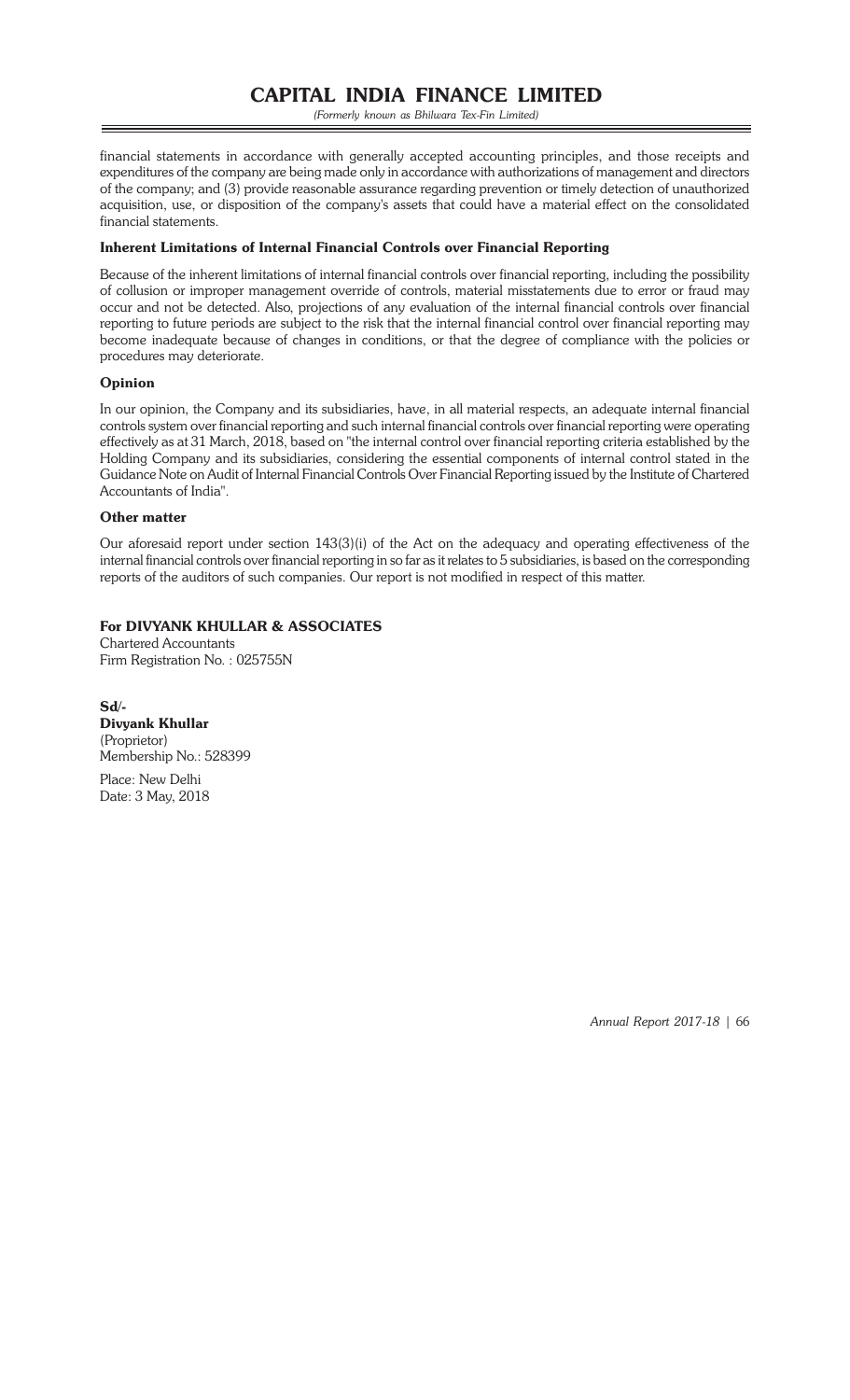*(Formerly known as Bhilwara Tex-Fin Limited)*

## Consolidated Balance sheet as at 31st March 2018

*(All figures are in rupees, except otherwise stated)*

| Particulars Notes |              |                                                                          |         | As at<br><b>31st March 2018</b> |
|-------------------|--------------|--------------------------------------------------------------------------|---------|---------------------------------|
| I.<br>(1)         |              | <b>EQUITY AND LIABILITIES</b><br><b>Shareholders' funds</b>              |         |                                 |
|                   | (a)          | Share capital                                                            | $\,3$   | 3,50,27,000                     |
|                   | (b)          | Reserves and surplus                                                     | 4       | 3,23,92,651                     |
|                   |              |                                                                          |         | 6,74,19,651                     |
| (2)               |              | Share application money pending allotment                                |         | 1,25,00,00,000                  |
| (3)               |              | <b>Non-current liabilities</b>                                           |         |                                 |
|                   | (a)          | Long-term borrowings                                                     | 5       | 7,00,00,000                     |
|                   | (b)          | Other long term liabilities                                              | 6       | 55,27,033                       |
|                   | (c)          | Long-term provisions                                                     | 7       | 5,24,823                        |
|                   |              |                                                                          |         | 7,60,51,856                     |
| (4)               | (a)          | <b>Current liabilities</b><br>Other current liabilities                  | 6       | 14,46,36,331                    |
|                   | (b)          | Short term provisions                                                    | 7       | 48,86,408                       |
|                   |              |                                                                          |         | 14,95,22,739                    |
|                   | <b>Total</b> |                                                                          |         | 1,54,29,94,246                  |
| Н.                |              | <b>ASSETS</b>                                                            |         |                                 |
| (1)               |              | <b>Non-current assets</b>                                                |         |                                 |
|                   | (a)          | Property, plant and equipment                                            |         |                                 |
|                   |              | Tangible assets<br>(i)                                                   | 8       | 8,29,98,797                     |
|                   |              | Intangible assets<br>(ii)                                                | 8       | 2,36,740                        |
|                   |              | Capital work in progress<br>(iii)                                        |         | 2,04,96,665                     |
|                   | (b)          | Intangible assets under development<br>(iv)<br>Deferred tax assets (net) | 11      | 30,25,000<br>33,14,256          |
|                   | (c)          | Long-term loans and advances                                             | 9       | 11,56,47,433                    |
|                   |              |                                                                          |         | 22,57,18,891                    |
|                   |              |                                                                          |         |                                 |
| (2)               |              | <b>Current assets</b>                                                    |         |                                 |
|                   | (a)          | Trade receivables                                                        | 12      | 32,40,000                       |
|                   | (b)<br>(c)   | Cash and cash equivalents<br>Short-term loans and advances               | 13<br>9 | 31,89,24,858<br>98, 10, 79, 588 |
|                   | (d)          | Other current assets                                                     | 10      | 1,40,30,909                     |
|                   |              |                                                                          |         | 1,31,72,75,355                  |
|                   | <b>Total</b> |                                                                          |         | 1,54,29,94,246                  |
|                   |              |                                                                          | 1 & 2   |                                 |
|                   |              | <b>Background &amp; Significant accounting policies</b>                  |         |                                 |

#### As per our report of even date attached For DIVYANK KHULLAR & ASSOCIATES For and on behalf of the Board *Chartered Accountants* CAPITAL INDIA FINANCE LIMITED Firm Registration No. : 025755N

 $Sd$   $\sim$   $Sd$   $\sim$   $Sd$   $\sim$ Membership No. 528399

Dated : 03 May 2018 Dated: 03 May 2018 Dated: 03 May 2018

Managing Director<br>
Director Director & CEO<br>
DIN : 06706341 DIN : 07869849

Sd/- Sd/- Neeraj Toshniwal Rachit Malhotra<br>
Chief Financial Officer Company Secretary Chief Financial Officer

Place : New Delhi Place : New Delhi Place : New Delhi

Divyank Khullar **Keshav Porwal** Amit Sahai Kulshreshtha (Proprietor) **Keshav Porwal** Amit Sahai Kulshreshtha (Proprietor)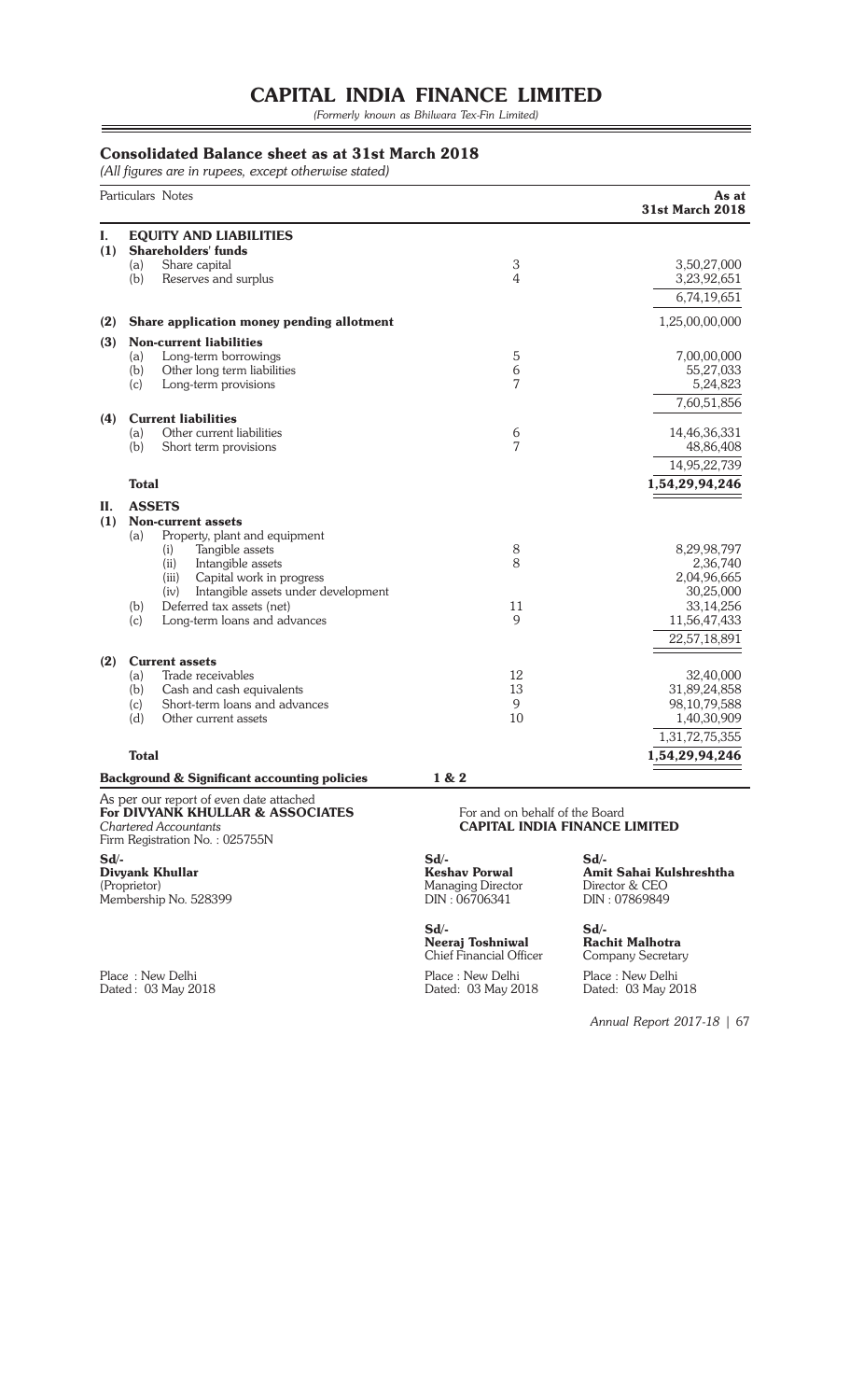*(Formerly known as Bhilwara Tex-Fin Limited)*

## Consolidated statement of profit and loss for the year ended 31st March 2018

(All figures are in rupees, except otherwise stated)

| <b>Particulars</b>                                                               |                                  | <b>Notes</b> | <b>Year ended</b><br><b>31st March 2018</b> |  |
|----------------------------------------------------------------------------------|----------------------------------|--------------|---------------------------------------------|--|
| I.                                                                               | Revenue from operations          | 14           | 26,04,58,994                                |  |
| II.                                                                              | Other income                     | 15           | 1,119                                       |  |
| III.                                                                             | <b>Total revenue</b>             |              | 26,04,60,113                                |  |
| IV.                                                                              | <b>Expenses</b>                  |              |                                             |  |
|                                                                                  | Employee benefit expenses        | 16           | 3,50,89,553                                 |  |
|                                                                                  | Finance costs                    | 17           | 10,36,46,805                                |  |
|                                                                                  | Depreciation & amortization      | 8            | 42,91,639                                   |  |
|                                                                                  | Other expenses                   | 18           | 7,30,85,569                                 |  |
|                                                                                  | <b>Total expenses</b>            |              | 21,61,13,566                                |  |
| V.                                                                               | Profit before tax (III-IV)       |              | 4,43,46,547                                 |  |
| VI.                                                                              | <b>Tax expense</b>               |              |                                             |  |
|                                                                                  | (1)<br>Current tax               |              | 1,97,73,430                                 |  |
|                                                                                  | (2)<br>Deferred tax              |              | (33, 14, 256)                               |  |
|                                                                                  | VII. Profit for the year (V-VI)  |              | 2,78,87,373                                 |  |
|                                                                                  | <b>Earnings per equity share</b> | 19           |                                             |  |
| Basic and diluted earnings per equity share (in Rs.)<br>[face value Rs. 10 each] |                                  |              | 7.96                                        |  |

#### As per our report of even date attached For DIVYANK KHULLAR & ASSOCIATES For and on behalf of the Board

Firm Registration No. : 025755N

Membership No. 528399

Dated : 03 May 2018 Dated: 03 May 2018 Dated: 03 May 2018

# **For DIVYANK KHULLAR & ASSOCIATES** For and on behalf of the Board<br>Chartered Accountants

 $Sd$   $\sim$   $Sd$   $\sim$   $Sd$   $\sim$ (Proprietor) Managing Director Director & CEO

> $Sd$ /- $Sd$ /-Neeraj Toshniwal Rachit Malhotra

**Divyank Khullar Neshav Porwal Amit Sahai Kulshreshtha** (Proprietor) Nanaging Director Amit Sahai Kulshreshtha (Proprietor)

Chief Financial Officer Company Secretary

Place : New Delhi Place : New Delhi Place : New Delhi Place : New Delhi Place : New Delhi Place : New Delhi Place : New Delhi Place : New Delhi Place : New Delhi Place : New Delhi Place : New Delhi Place : 03 May 2018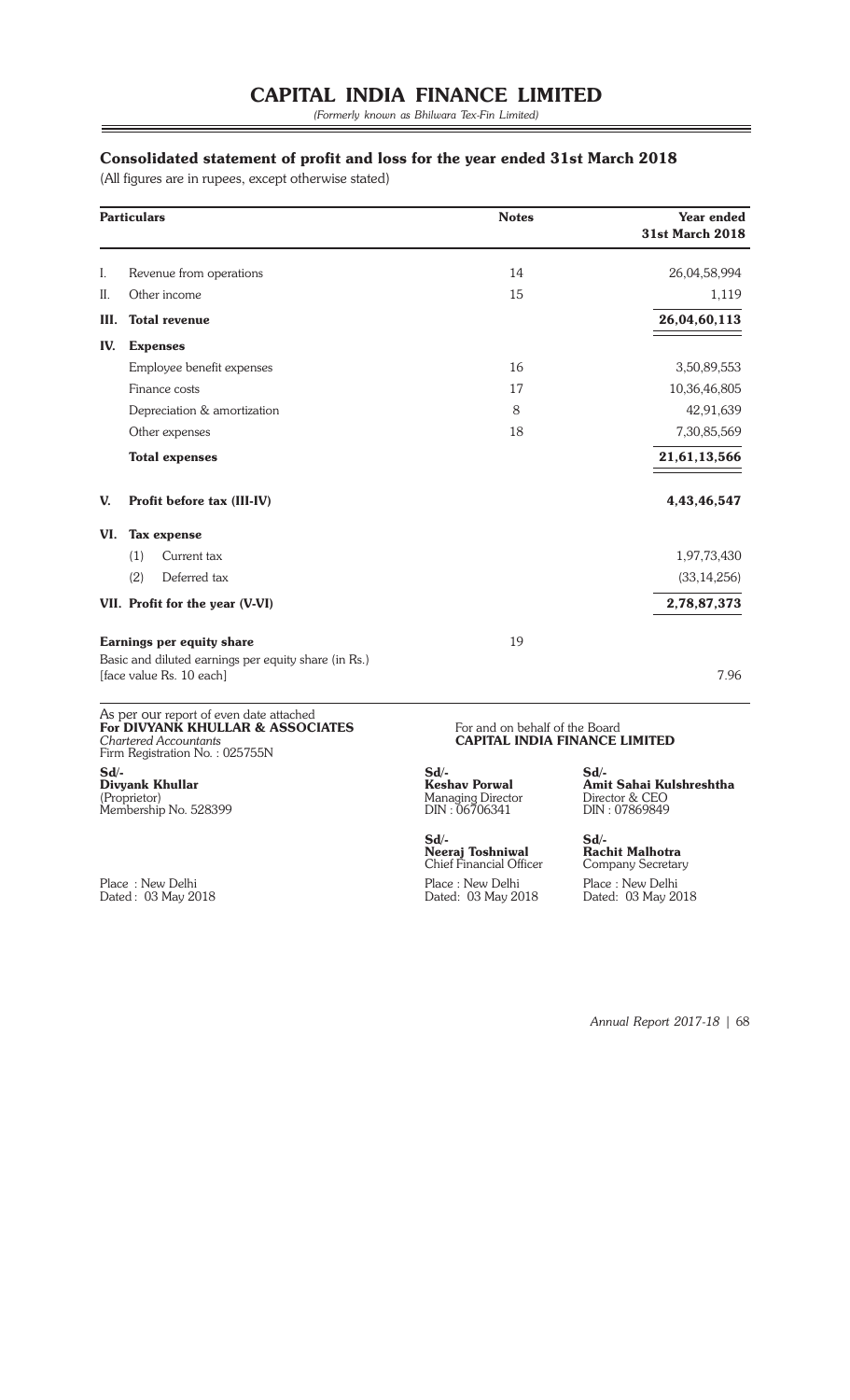*(Formerly known as Bhilwara Tex-Fin Limited)*

## Consolidated Cash flow statement for the year ended 31st March 2018

(All figures are in rupees, except otherwise stated)

#### Particulars Year Ended

|              |                                                                                                 | <b>31st March 2018</b>             |
|--------------|-------------------------------------------------------------------------------------------------|------------------------------------|
| A)           | <b>CASH FROM OPERATING ACTIVITIES:</b>                                                          |                                    |
|              | Net profit before tax and extraordinary items<br><b>Adiustments for:</b>                        | 4,43,46,547                        |
|              | Depreciation and amortisation                                                                   | 42,91,639                          |
|              | Provision for employee benefits                                                                 | 12,53,481                          |
|              | Provision for standard assets                                                                   | 10,41,140                          |
|              | Operating profit before working capital changes<br>Adjustments for changes in working capital : | 5,09,32,807                        |
|              | (Increase) in loans and advances                                                                | (20, 90, 81, 058)                  |
|              | (Increase) in bank deposits (having original maturity of more than 3 months)                    | (10,00,00,000)                     |
|              | Decrease in trade receivables<br>Increase in other long term liabilities                        | 7,92,000<br>55,27,033              |
|              | Decrease in other current assets                                                                | 14.28.994                          |
|              | Increase in other current liabilities                                                           | 12,82,61,790                       |
|              | <b>Cash generated from operations</b><br>Income tax paid                                        | (12, 21, 38, 434)<br>(2,54,66,065) |
|              | Net Cash generated used in operating activities (A)                                             | (14,76,04,499)                     |
| $\bf{B}$     | <b>CASH FROM INVESTING ACTIVITIES:</b>                                                          |                                    |
|              | Purchase of property, plant and equipment                                                       | (11, 10, 48, 841)                  |
|              | Net Cash generated used in investing activities (B)                                             | (11, 10, 48, 841)                  |
| $\mathbf{C}$ | <b>CASH FLOW FROM FINANCING ACTIVITIES:</b>                                                     |                                    |
|              | Proceeds from share application money pending allotment                                         | 1.25.00.00.000                     |
|              | Repayment of long term and short term borrowings                                                | (1,30,68,00,000)                   |
|              | Net cash generated used in financing activities (C)                                             | (5,68,00,000)                      |
| D)           | Net increase/ (decrease) in cash and cash equivalents $(A+B+C)$                                 | (31, 54, 53, 340)                  |
| E)           | Cash and cash equivalents as at the beginning of the year                                       | 53, 43, 78, 198                    |
| $\bf{F}$     | Cash and cash equivalents as at the end of the year                                             | 21,89,24,858                       |
|              | <b>Cash and cash equivalents comprises:</b>                                                     |                                    |
|              | <b>Particulars</b>                                                                              | As at<br>$0.4 + 2.5$ $1.6$         |

|                                                                       | <b>31st March 2018</b>    |
|-----------------------------------------------------------------------|---------------------------|
| Cash in hand<br>Cheques in hand                                       | 7.601<br>25,00,000        |
| Balances with banks<br>- in current accounts<br>- in deposit accounts | 34.17.257<br>21,30,00,000 |
|                                                                       | 21,89,24,858              |

As per our report of even date attached For DIVYANK KHULLAR & ASSOCIATES For and on behalf of the Board *Chartered Accountants* CAPITAL INDIA FINANCE LIMITED Firm Registration No. : 025755N

Sd/- Sd/- Sd/- Membership No. 528399

Dated: 03 May 2018

Managing Director<br>
DIN : 06706341<br>
DIN : 07869849

 $Sd$ /- $Sd$ /-Neeraj Toshniwal Rachit Malhotra Chief Financial Officer Company Secretary Place : New Delhi Place : New Delhi Place : New Delhi Place : New Delhi Place : New Delhi Place : New Delhi Place : New Delhi Place : New Delhi Place : New Delhi Place : New Delhi Place : New Delhi Place : 03 May 2018

Divyank Khullar **Keshav Porwal** Amit Sahai Kulshreshtha<br>(Proprietor) Managing Director Amit Sahai Kulshreshtha<br>Managing Director & CEO

*Annual Report 2017-18* | 69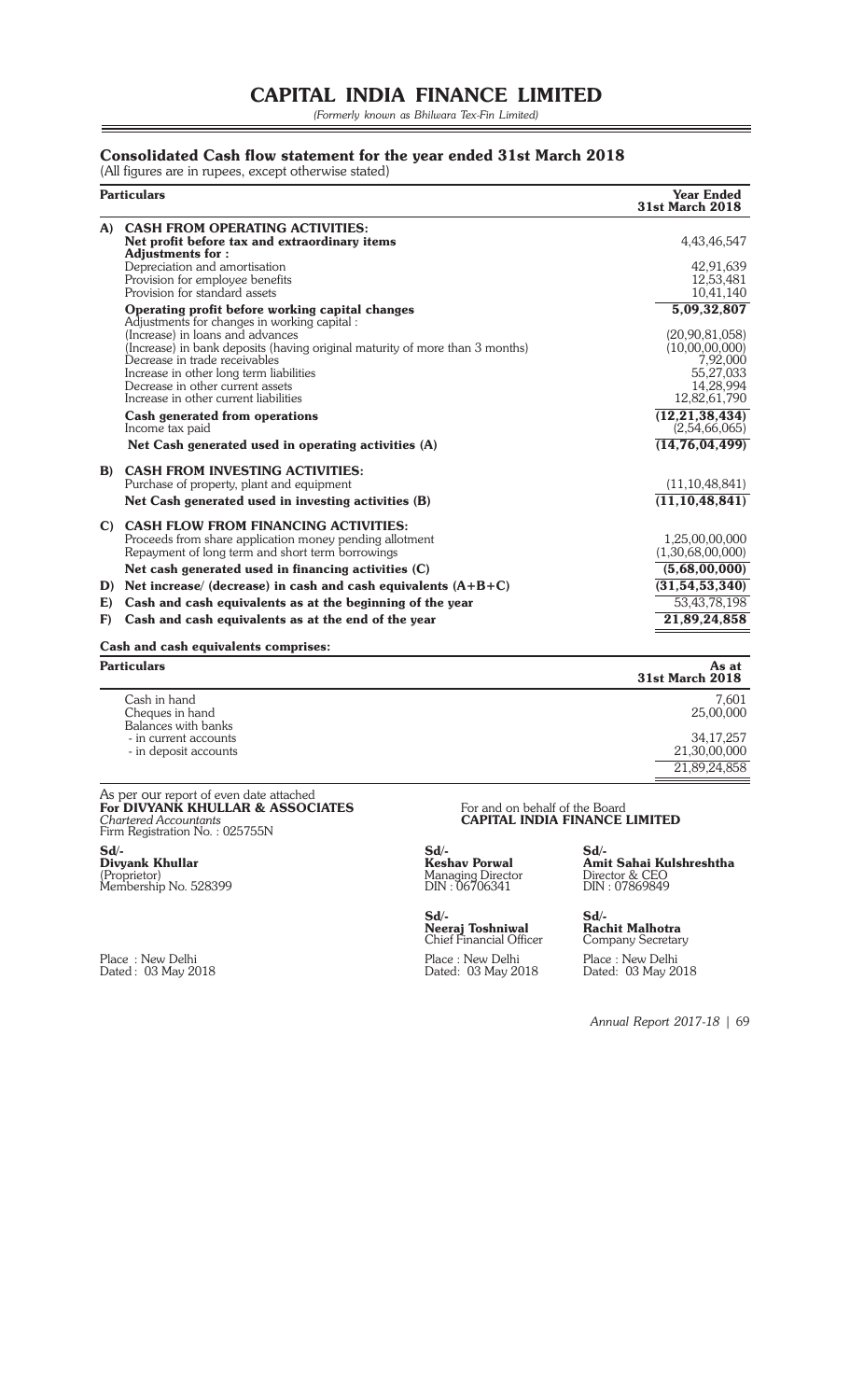*(Formerly known as Bhilwara Tex-Fin Limited)*

## Notes to the consolidated financial statements for the year ended 31st March 2018

*(All figures are in rupees, except otherwise stated)*

## 1 Basis of preparation & Consolidation

The Consolidated financial statements relates to Capital India Finance Limited (the company), its subsidiary companies. The company, its subsidiary companies constitute the group. The financial statements have been prepared in conformity with generally accepted accounting principles to comply in all material respects with the notified Accounting Standards ('AS') under provisions of the Companies Act, 2013 ('the Act') and the directions issued by the Reserve Bank of India ('RBI') as applicable to a Non Banking Finance Company ('NBFC'). The financial statements have been prepared under the historical cost convention on an accrual basis. The accounting policies have been consistently applied by the group and are consistent with those used in the previous year. The complete financial statements have been prepared along with all disclosures.

#### Principles of consolidation

a) The Consolidated Financial Statements are prepared in accordance with AS - 21 on "Consolidated Financial Statements" notified under Section 133 of the Companies Act, 2013 (the 'Act') read together with Rule 7 of the Companies (Accounts) Rules, 2014 and the Companies (Accounting Standards) Amendment Rules 2016. The financial statements of these group companies are prepared according to uniform accounting policies, in accordance with accounting principles generally accepted in India. The effects of Inter Company transactions are eliminated on consolidation.

The financial statements of the Company and its subsidiaries have been combined on a line-by-line basis by adding together like items of assets, liabilities, income and expenses, after eliminating intragroup balances and intra-group transactions resulting in unrealised profits or losses.

The Consolidated Financial Statements are prepared using uniform accounting policies for like transactions and events in similar circumstances and necessary adjustments required for deviations, if any to the extent possible unless otherwise stated, are made in the Consolidated Financial Statements and are presented in the same manner as the Company's standalone financial statements.

b) The subsidiary companies considered in the presentation of the consolidated financial statements are:

| <b>Particulars</b>                                 | Country of<br>incorporation | <b>Proportion</b><br>of ownership<br>interest as<br>on 31st<br><b>March 2018</b> | <b>Proportion</b><br>of ownership<br>interest as<br>on 31st<br><b>March 2017</b> | <b>Financial</b><br>year ends<br><b>on</b> |
|----------------------------------------------------|-----------------------------|----------------------------------------------------------------------------------|----------------------------------------------------------------------------------|--------------------------------------------|
| Capital India Home Loans Limited                   | India                       | 100%                                                                             |                                                                                  | 31 March                                   |
| Capital India Asset Management<br>Private Limited  | India                       | $100\%$                                                                          |                                                                                  | 31 March                                   |
| Capital India Wealth Management<br>Private Limited | India                       | $100\%$                                                                          |                                                                                  | 31 March                                   |
| CIFL Holding Private Limited                       | India                       | $100\%$                                                                          |                                                                                  | 31 March                                   |
| CIFL Investment Manager Private<br>Limited         | India                       | 100%                                                                             |                                                                                  | 31 March                                   |

#### 2 Significant accounting policies

#### *2.1 Use of Estimates*

The preparation of financial statements is in conformity with the Generally Accepted Accounting Principles ('GAAP') requires management to make judgments, estimates and assumptions that affect the application of accounting policies and reported amounts of assets, liabilities, income and expenses and disclosure of contingent liabilities on the date of the financial statements. Management believes that the estimates made in the preparation of financial statements are prudent and reasonable. Actual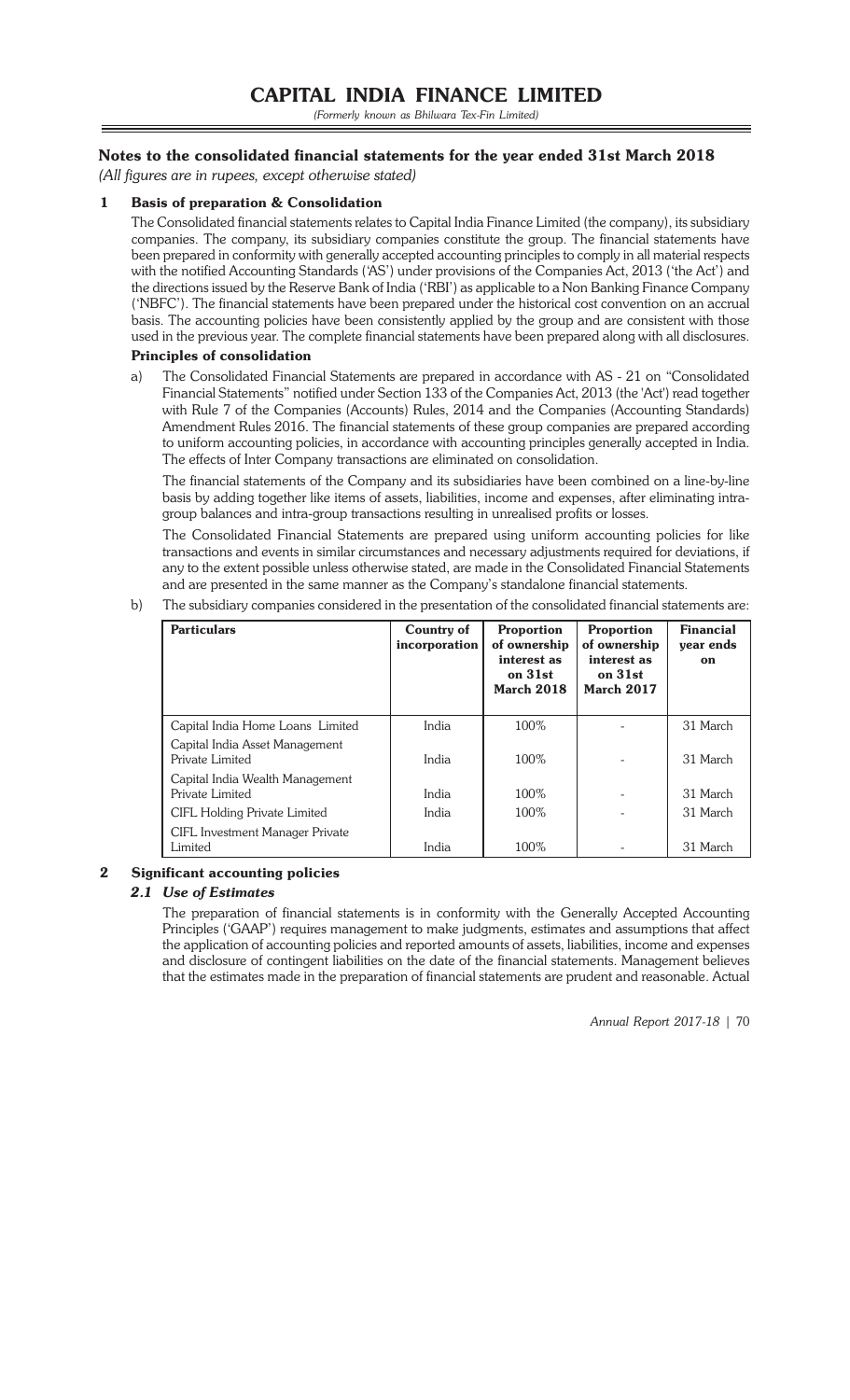*(Formerly known as Bhilwara Tex-Fin Limited)*

# Notes to the consolidated financial statements for the year ended 31st March 2018

*(All figures are in rupees, except otherwise stated)*

results could differ from these estimates. Estimates and underlying assumptions are reviewed on an ongoing basis. Any revision to accounting estimates is recognised prospectively in current and future periods. The Goods & Services tax ('GST') reversal claimed by the Company is on estimate basis subject to final assessment by the tax authorities. This is as per the accounting policy adopted by the management to treat it as an expense.

# *2.2 Current/ Non-current classification*

All assets and liabilities are classified into current and non-current.

# Assets

An asset is classified as current when it satisfies any of the following criteria:

- (a) it is expected to be realized in, or is intended for sale or consumption in, the Company's normal operating cycle;
- (b) it is held primarily for the purpose of being traded;
- (c) it is expected to be realized within 12 months after the reporting date; or
- (d) it is cash or a cash equivalent unless it is restricted from being exchanged or used to settle a liability for at least 12 months after the reporting date.

All other assets are classified as non-current.

# **Liabilities**

A liability is classified as current when it satisfies any of the following criteria:

- (a) it is expected to be settled in, the company's normal operating cycle;
- (b) it is held primarily for the purpose of being traded;
- (c) it is due to be settled within 12 months after the reporting date; or
- (d) the Company does not have an unconditional right to defer settlement of the liability for at least 12 months after the reporting date.

All other liabilities are classified as non-current.

# *2.3 Operating cycle*

Based on the nature of activities of the Company and the normal time between acquisition of assets and their realization in cash or cash equivalents, the Company has determined its operating cycle as 12 months for the purpose of classification of its assets and liabilities as current and non-current.

# *2.4 Fixed assets, depreciation and amortisation*

*Tangible fixed assets*

a) Tangible fixed assets are carried at cost of acquisition or construction less accumulated depreciation and / or accumulated impairment loss, if any. The cost of an item of tangible fixed asset comprises its purchase price and other non-refundable taxes or levies and any directly attributable cost of bringing the asset to its working condition for its intended use. Subsequent expenditure is capitalised only when it increases the future economic benefits from the specific asset to which it relates. Tangible fixed assets under construction are disclosed as capital work-in-progress.

#### *Acquired intangible assets*

b) Intangible assets that are acquired by the Company are measured initially at cost. After initial recognition, an intangible asset is carried at its cost less any accumulated amortisation and any accumulated impairment loss. Subsequent expenditure is capitalised only when it increases the future economic benefits from the specific asset to which it relates.

#### *Leasehold improvements*

Leasehold improvement includes all expenditure incurred on the leasehold premises that have future economic benefits. Leasehold improvements are written off over the period of lease.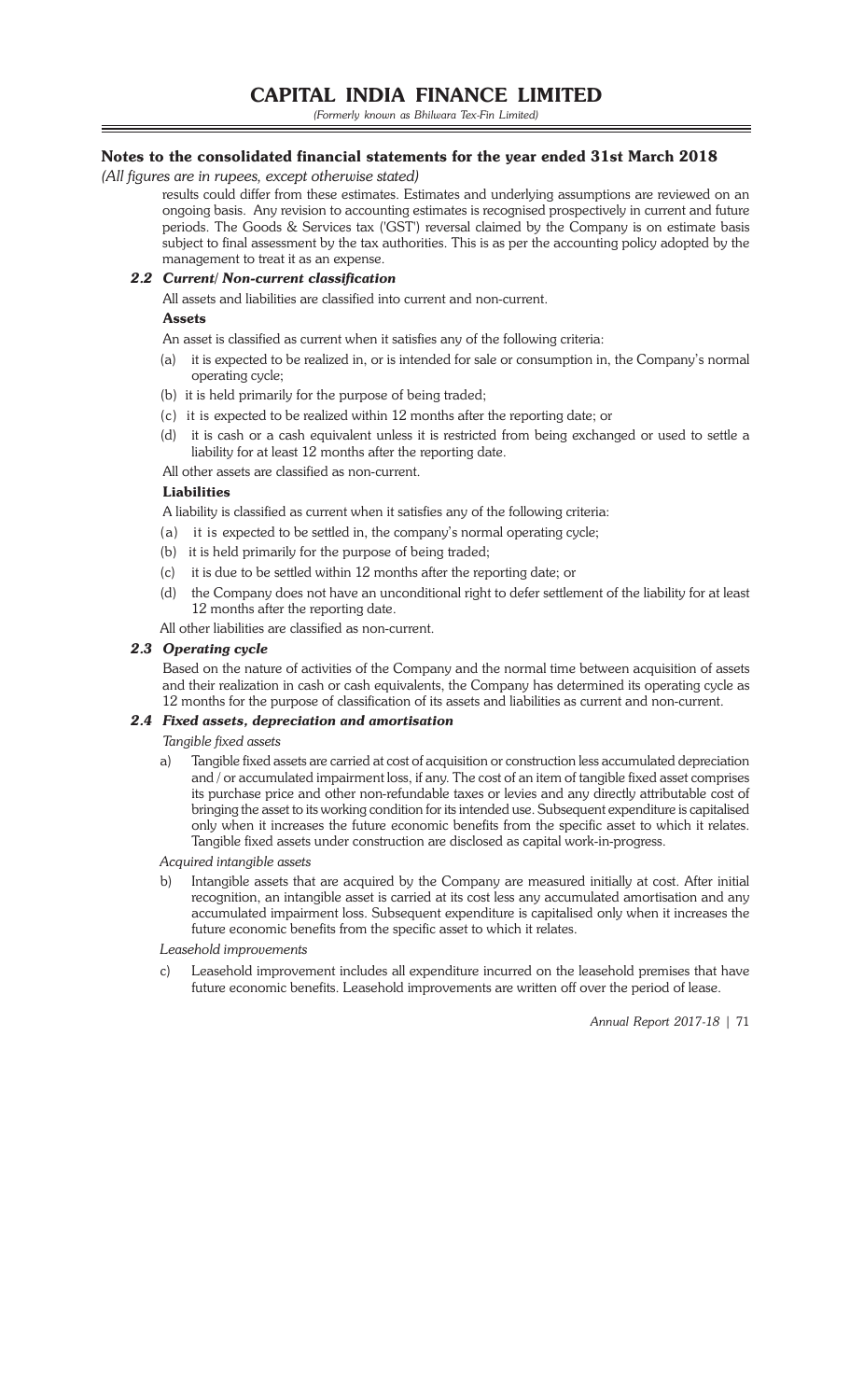*(Formerly known as Bhilwara Tex-Fin Limited)*

# Notes to the consolidated financial statements for the year ended 31st March 2018

*(All figures are in rupees, except otherwise stated)*

*Depreciation and amortization*

d) Depreciation / amortisation is provided over the useful life of the assets, pro rata for the period of use, on a straight-line method. The useful life estimates prescribed in Part C of Schedule II to the 2013 Act have been considered as useful life for tangible assets. Acquired intangible assets are amortised over a period as per management estimates of their useful life. Pursuant to this policy, the useful life estimates in respect of the following assets are as follows:

| <b>Tangible fixed assets</b>                           | <b>Estimated useful life</b> |
|--------------------------------------------------------|------------------------------|
| Computers & Printers                                   | 3 Years                      |
| Furniture & Fixtures                                   | 10 Years                     |
| Leasehold Improvements                                 | 5 Years                      |
| <b>Office Equipments</b>                               | 5 Years                      |
| <b>Acquired intangible assets</b><br>Computer software | 3 Years                      |

e) Depreciation is provided on a pro-rata basis i.e. from the month in which asset is ready for use. Individual assets costing less than or equals to Rs. 5,000 are depreciated in full, in the year of purchase. Depreciation on assets sold during the year is recognized on a pro-rata basis in the statement of profit and loss up to the month prior to the month in which the assets have been disposed off.

*Gains / losses on disposal of assets*

f) Losses arising from retirement or gains or losses arising from disposal of tangible and intangible assets are measured as the difference between the net disposal proceeds and the carrying amount of the asset and are recognised in the statement of profit and loss.

# 2.5 Impairment of assets

The Company assesses at each balance sheet date whether there is any indication that an asset may be impaired based on internal/external factors. If any such indication exists, the Company estimates the recoverable amount of the asset. If such recoverable amount of the asset or the recoverable amount of the cash generating unit which the asset belongs to, is less than its carrying amount, the carrying amount is reduced to its recoverable amount. The reduction is treated as an impairment loss and is recognised in the statement of profit and loss. If at the balance sheet date there is an indication that a previously assessed impairment loss no longer exists, the recoverable amount is reassessed and the asset is reflected at the recoverable amount subject to a maximum of depreciable historical cost.

# *2.6 Leases*

Assets acquired under lease other than finance lease are classified as operating lease. The total lease rentals in respect of assets taken on operating lease are charged to the statement of profit and loss on a straight line basis over the lease term (in accordance with AS-19 'Leases' as prescribed by Companies (Accounting Standards) Rules, 2006).

# *2.7 Loans*

Loans are stated at the amount advanced, as reduced by the amounts received up to the balance sheet date.

# 2.8 Provisioning/ Write-off on assets

*Provisioning/ Write-off on overdue assets*

The provisioning / write-off on overdue assets is as per the management estimates, subject to the minimum provision required as per Master Direction-Non Banking Financial Company-Non-Systemically Important Non-Deposit taking Company (Reserve Bank) Directions, 2016.

*Provision on standard assets*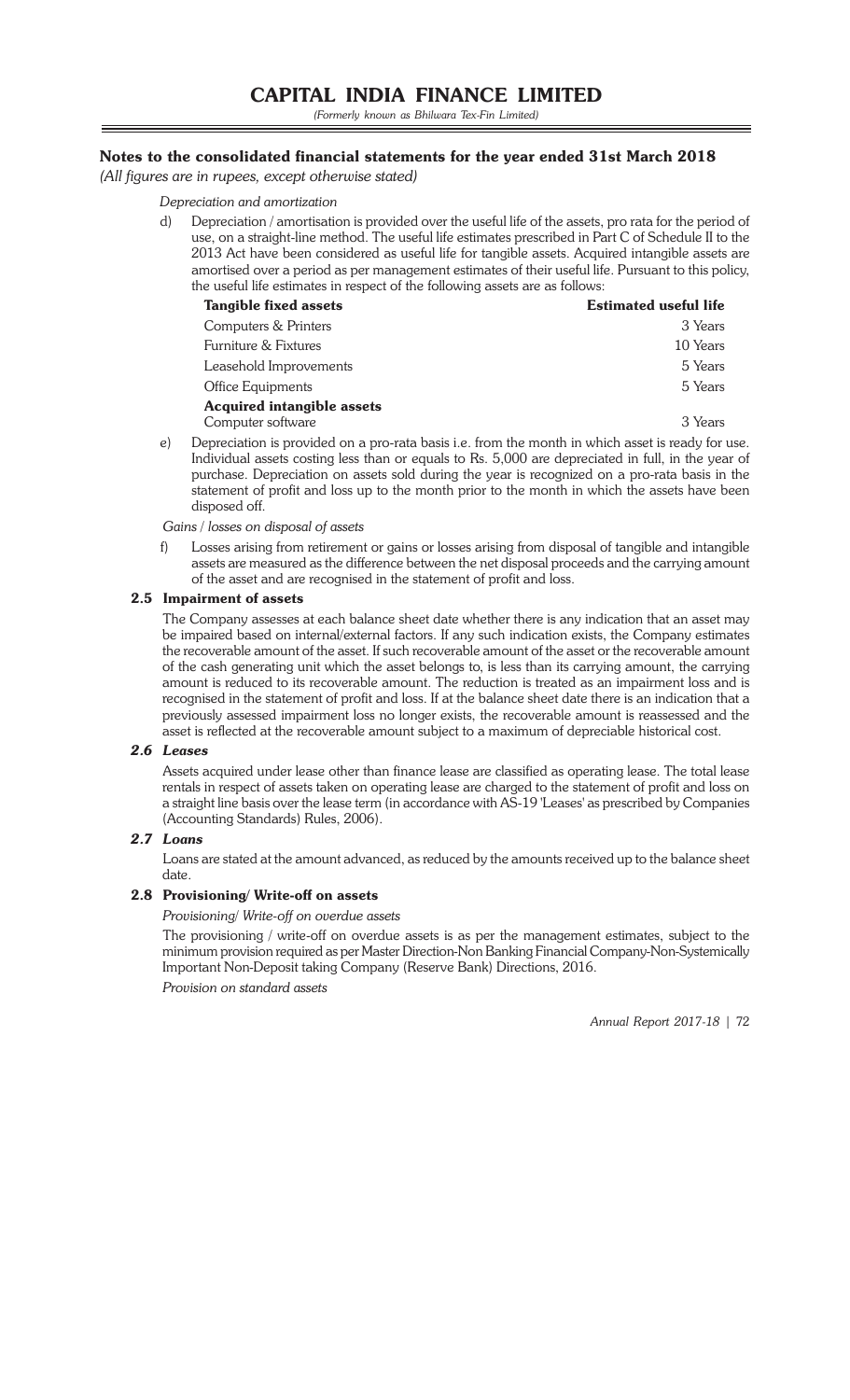*(Formerly known as Bhilwara Tex-Fin Limited)*

# Notes to the consolidated financial statements for the year ended 31st March 2018

*(All figures are in rupees, except otherwise stated)*

Provision on standard assets has been made  $@0.40\%$  which is in accordance with Reserve Bank of India ('RBI') guidelines.

#### *2.9 Investments*

Investments that are readily realisable and intended to be held for not more than a year are classified as current investments. All other investments are classified as non current investments.

Current investments are carried at lower of cost and fair value determined on an individual investment basis.

Non current investments are carried at cost. However, provision for diminution in value is made to recognise a decline other than temporary in the value of the investments.

Profit or loss on sale of investments is determined on a first in first out basis. Any reduction in the carrying amount and any reversals of such reductions are charged or credited to statement of profit and loss.

#### *2.10 Revenue recognition*

Revenue is recognized on accrual basis, when no significant uncertainty as to determination or realization exists.

Interest income is recognised on time proportionate basis. In case of non performing assets, interest income is recognised on receipt basis as per NBFC prudential norms. Penal interest is recognised on receipt basis.

Fee income is recognised as and when they are due in accordance with the terms of contract.

Dividend income is recognised when the shareholders' right to receive payment is established by the balance sheet date. Dividend from the units of mutual funds is recognized on receipt basis in accordance with the NBFC Regulation.

#### *2.11 Retirement and other employee benefits*

All employee benefits payable wholly within twelve months of rendering the service are classified as short term employee benefits. These benefits include salary, bonus, allowances and compensated absences. The undiscounted amount of short term employee benefits expected to be paid in exchange for the service rendered by the employees is recognised as an expense as the service is rendered by the employees.

The Company operates defined benefit plans for its employees pertaining to gratuity liability. The costs of providing benefits under this plan are determined on the basis of actuarial valuation at each year-end. Separate actuarial valuation is carried out using the projected unit credit method. Actuarial gains and losses for this defined benefit plans are recognized in full in the period in which they occur in the statement of profit and loss. Accumulated leave, which is expected to be utilized within the next 12 months, is treated as short-term employee benefit. The Company measures the expected cost of such absences as the additional amount that it expects to pay as a result of the unused entitlement that has accumulated at the reporting date.

The Company treats accumulated leave expected to be carried forward beyond twelve months, as long-term employee benefit for measurement purposes. Such long-term compensated absences are provided for based on the actuarial valuation using the projected unit credit method at the year-end. Actuarial gains/ losses are immediately taken to the statement of profit and loss and are not deferred. The Company presents the leave as a current liability in the balance sheet, to the extent it does not have an unconditional right to defer its settlement for 12 months after the reporting date."

#### *2.12 Borrowing costs*

Borrowing costs consists of interest and other cost that an entity incurs in connection with borrowing of funds. Borrowing costs are recognized as an expense in the period in which these are incurred.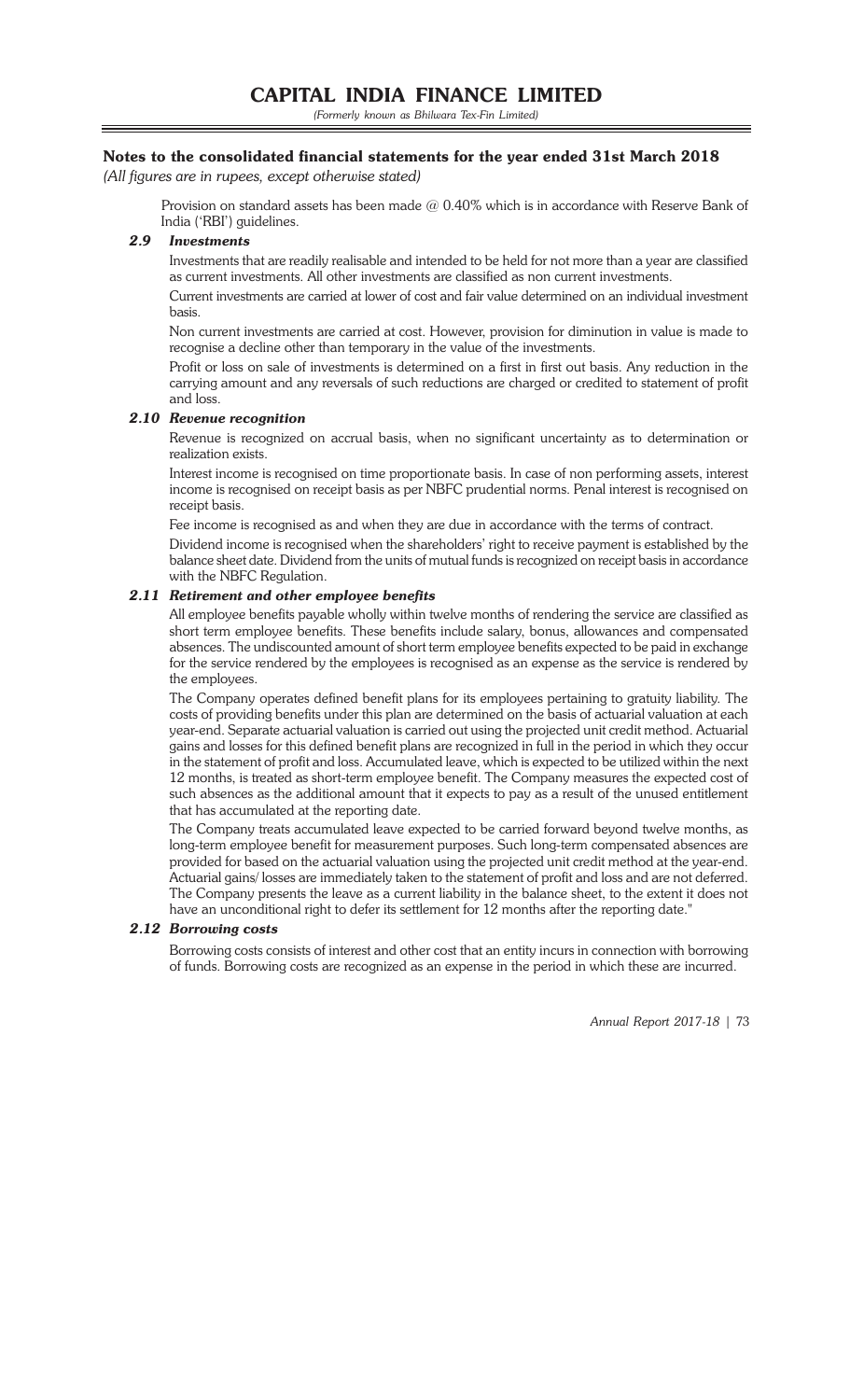*(Formerly known as Bhilwara Tex-Fin Limited)*

# Notes to the consolidated financial statements for the year ended 31st March 2018

*(All figures are in rupees, except otherwise stated)*

# 2.13 Securities issue expenses

Security issue expenses related to issuance of equity are debited against securities premium account in accordance with the provisions of Section 52 of the Companies Act, 2013.

# *2.14 Foreign currency transactions*

Foreign exchange transactions are recorded the spot rate on the date of the respective transactions. Exchange differences arising on foreign exchange transactions settled during the year are recognised in the statement of profit and loss for the period.

Monetary assets and liabilities denominated in foreign currencies as at the balance sheet date are translated at the closing exchange rates on that date; the resultant exchange differences are recognised in the statement of profit and loss.

Non monetary assets and liabilities are carried at historical cost using exchange rates as on the date of the respective transactions.

# *2.15 Taxation*

Income tax expense comprises current tax including minimum alternate tax ('MAT') (i.e. amount of tax for the period determined in accordance with the Income Tax Act, 1961) and deferred tax charge or credit (reflecting the tax effects of timing differences between accounting income and taxable income for the year).

The deferred tax charge or credit and the corresponding deferred tax liabilities or assets are recognized using the tax rates that have been enacted or substantively enacted by the balance sheet date. Deferred tax assets are recognized only to the extent there is reasonable certainty that the assets can be realized in future; however, where there is unabsorbed depreciation or carried forward loss under taxation laws, deferred tax assets are recognized to the extent there is virtual certainty of realization of such assets. Deferred tax assets are reviewed as at each balance sheet date and written down or written up to reflect the amount that is reasonably / virtually certain (as the case may be) to be realized.

MAT paid in accordance to the tax laws, which gives rise to future economic benefits in the form of adjustment of future income tax liability, is considered as an asset if there is convincing evidence that the Company will pay normal income tax in future years and is recognized as tax credit in statement of profit and loss.

#### *2.16 Provisions and contingencies*

The Company creates a provision when there is a present obligation as a result of a past event that probably requires an outflow of resources and a reliable estimate can be made of the amount of the obligation. A disclosure for a contingent liability is made when there is a possible obligation or a present obligation that may, but probably will not, require an outflow of resources. When there is a possible obligation or a present obligation in respect of which the likelihood of outflow of resources is remote, no provision or disclosure is made.

#### *2.17 Earnings per share*

The basic earnings per share is computed by dividing the net profit / loss after tax attributable to the equity shareholders for the period by the weighted average number of equity shares outstanding during the reporting period.

#### *2.18 Cash and cash equivalents*

Cash and Cash Equivalents for the purpose of cash flow statement comprise cash in hand and cash at bank including fixed deposit with original maturity period of three months and short term highly liquid investments with an original maturity of three months or less.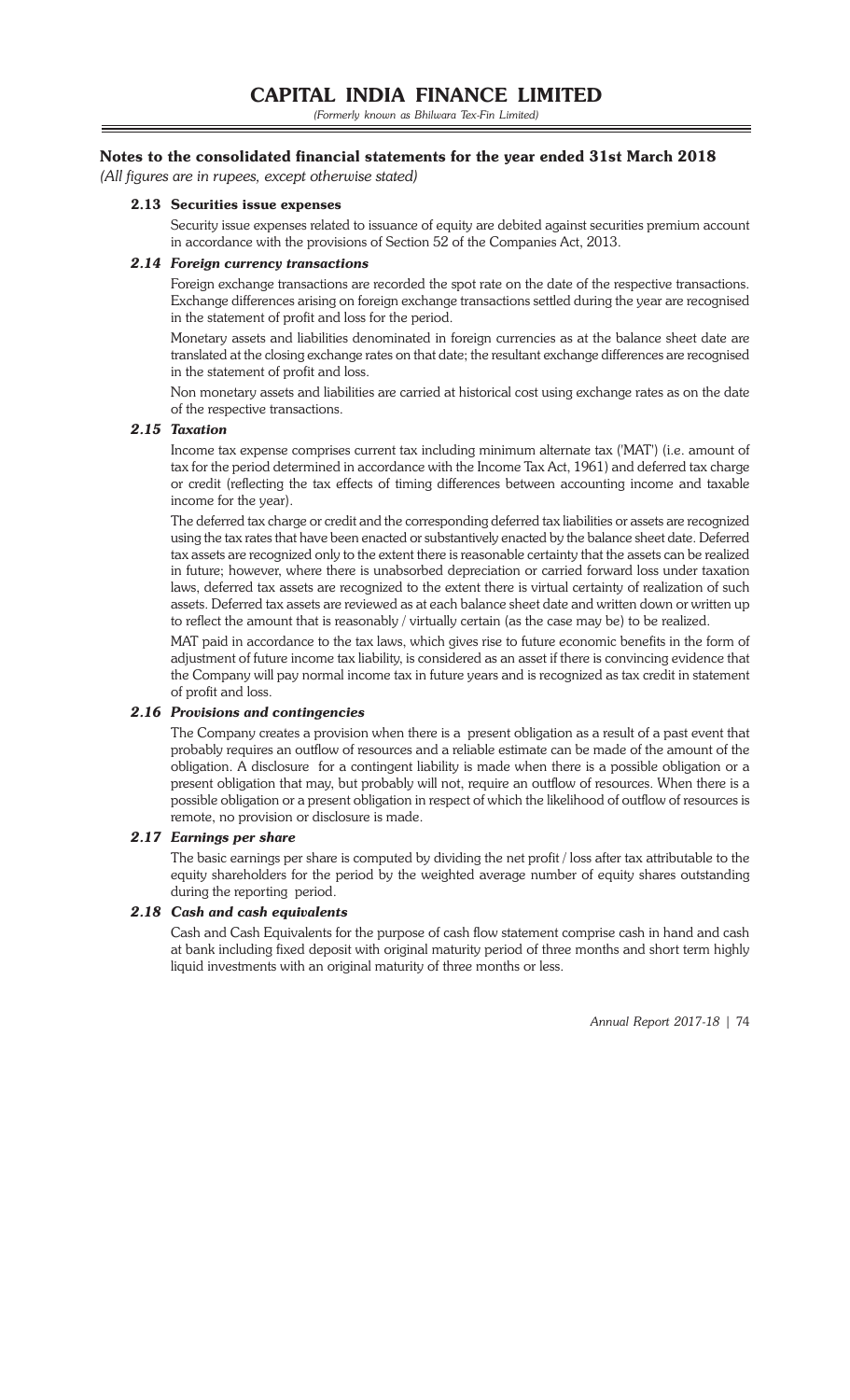*(Formerly known as Bhilwara Tex-Fin Limited)*

# Notes to the consolidated financial statements for the year ended 31st March 2018

*(All figures are in rupees, except otherwise stated)*

#### 3. Share Capital

|                                                          |               | As at<br><b>31st March 2018</b> |
|----------------------------------------------------------|---------------|---------------------------------|
|                                                          | <b>Number</b> | Amount                          |
| <b>Authorized share capital</b>                          |               |                                 |
| Equity shares of Rs. 10 each with voting rights          | 21,40,00,000  | 2,14,00,00,000                  |
|                                                          |               |                                 |
| Issued, subscribed and fully paid up                     |               |                                 |
| Equity shares of Rs. 10 each with voting rights          | 35,02,700     | 3,50,27,000                     |
| Total issued, subscribed and fully paid up share capital | 35,02,700     | 3,50,27,000                     |

# a. Reconciliation of the shares and amount outstanding at the beginning and at the end of the reporting period:

|                                    |               | As at<br><b>31st March 2018</b> |
|------------------------------------|---------------|---------------------------------|
|                                    | <b>Number</b> | <b>Amount</b>                   |
| At the beginning of the year       | 35,02,700     | 3,50,27,000                     |
| Add: Allotment during the year     |               |                                 |
| Outstanding at the end of the year | 35,02,700     | 3,50,27,000                     |

# b. Terms and rights attached to fully paid up equity shares:

The Company has only one type of equity shares having par value of Rs. 10 each. All shares rank pari passu with respect to dividend, voting rights and other terms. Each shareholder is entitled to one vote per share. The dividend proposed, if any, by the Board of Directors is subject to approval of shareholders in the ensuing Annual General Meeting, except in case of interim dividend. The repayment of equity share capital in the event of liquidation and buy back of shares are possible subject to prevalent regulations. In the event of liquidation, normally the equity shareholders are eligible to receive the remaining assets of the company after distribution of all preferential amounts, in proportion to their holdings.

#### c. Shares held by holding company

|                              | As at                    |               |
|------------------------------|--------------------------|---------------|
|                              | <b>31st March 2018</b>   |               |
|                              | <b>Number</b>            | <b>Amount</b> |
| Equity shares of Rs. 10 each | $\overline{\phantom{0}}$ |               |
|                              | $\overline{\phantom{0}}$ |               |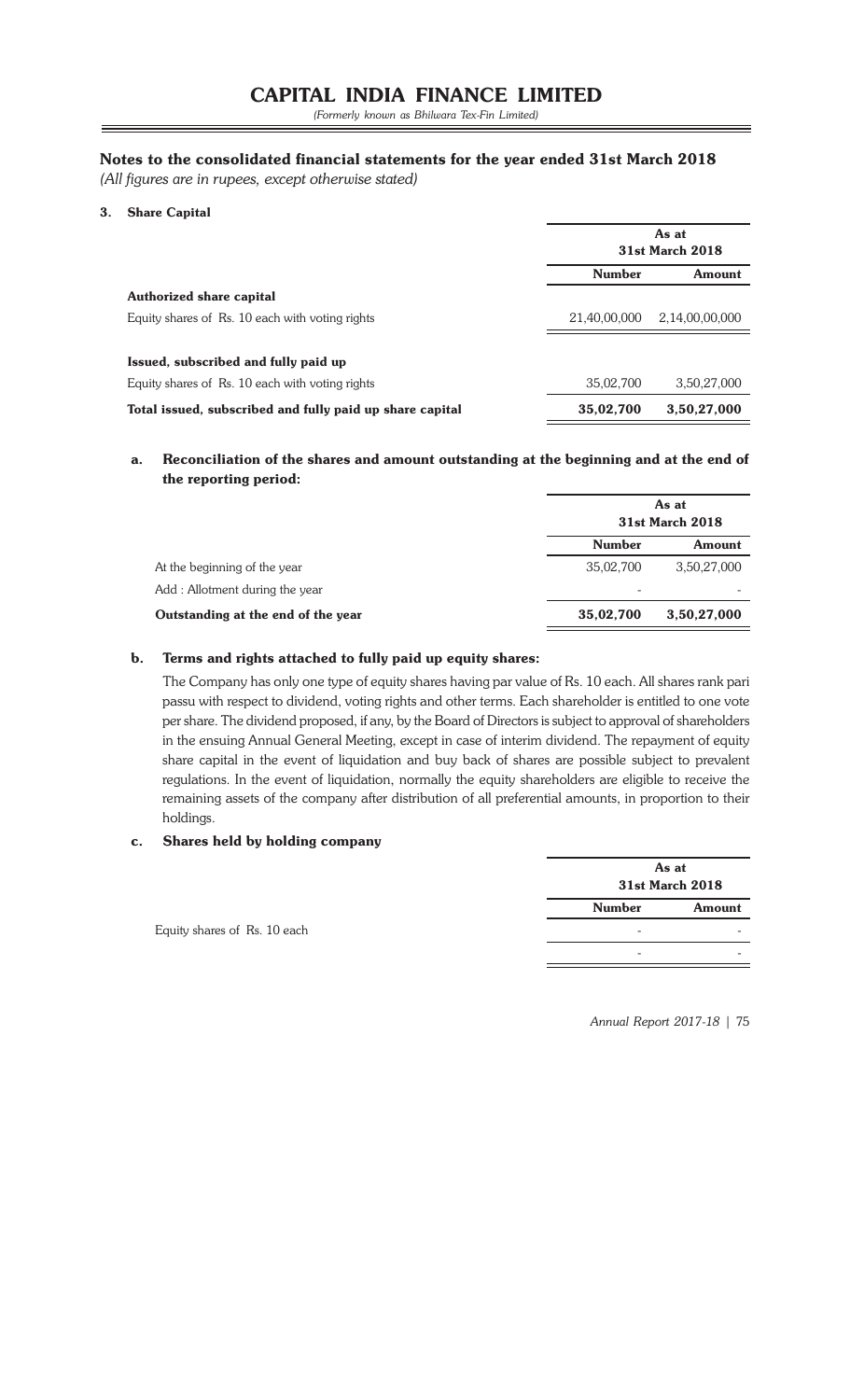*(Formerly known as Bhilwara Tex-Fin Limited)*

# Notes to the consolidated financial statements for the year ended 31st March 2018

*(All figures are in rupees, except otherwise stated)*

 $5$ 

# d. Shares in the Company held by each shareholder holding more than 5% shares

|   |              |                                                                               |               | As at<br><b>31st March 2018</b> |
|---|--------------|-------------------------------------------------------------------------------|---------------|---------------------------------|
|   |              |                                                                               | <b>Number</b> | %                               |
|   |              | Equity shares of Rs. 10 each                                                  |               |                                 |
|   |              | Capital India Corp LLP (formerly known as Trident Holding LLP)                | 22,32,300     | 63.73%                          |
|   |              | Dharampal Satyapal Limited                                                    | 3,97,800      | 11.36%                          |
|   |              | <b>Total</b>                                                                  | 26,30,100     | 75.09%                          |
| 4 |              | <b>Reserves and surplus</b>                                                   |               |                                 |
|   |              |                                                                               |               | As at<br><b>31st March 2018</b> |
|   | a)           | <b>General reserve</b>                                                        |               |                                 |
|   |              | Balance as per last financial statements                                      |               | 1,76,099                        |
|   |              | Add : Transfer during the year                                                |               |                                 |
|   |              | <b>Total</b>                                                                  |               | 1,76,099                        |
|   | $\mathbf{b}$ | Statutory Reserve under Section 45-IC of the RBI Act, 1934                    |               |                                 |
|   |              | Balance as per last financial statements                                      |               | 16,82,691                       |
|   |              | Add: Transfer during the year                                                 |               | 58,97,319                       |
|   |              | <b>Total</b>                                                                  |               | 75,80,010                       |
|   | $\bf c)$     | Surplus in the statement of profit and loss                                   |               |                                 |
|   |              | Balance as per last financial statements                                      |               | 26,46,488                       |
|   |              | Add : Profit for the year                                                     |               | 2,78,87,373                     |
|   |              |                                                                               |               | 3,05,33,861                     |
|   |              | Less : Transfer to Statutory Reserve under Section 45-IC of the RBI Act, 1934 |               | 58,97,319                       |
|   |              | Net Surplus in the statement of profit and loss                               |               | 2,46,36,542                     |
|   |              | <b>Total reserves and surplus</b>                                             |               | 3,23,92,651                     |
| 5 |              | <b>Borrowings</b>                                                             |               |                                 |
|   |              |                                                                               |               | As at<br><b>31st March 2018</b> |
|   |              |                                                                               | Non-current   | <b>Current</b>                  |
|   |              | <b>Unsecured</b>                                                              |               |                                 |
|   |              | From corporates (Inter-corporate deposits)                                    | 7,00,00,000   |                                 |
|   |              |                                                                               | 7,00,00,000   |                                 |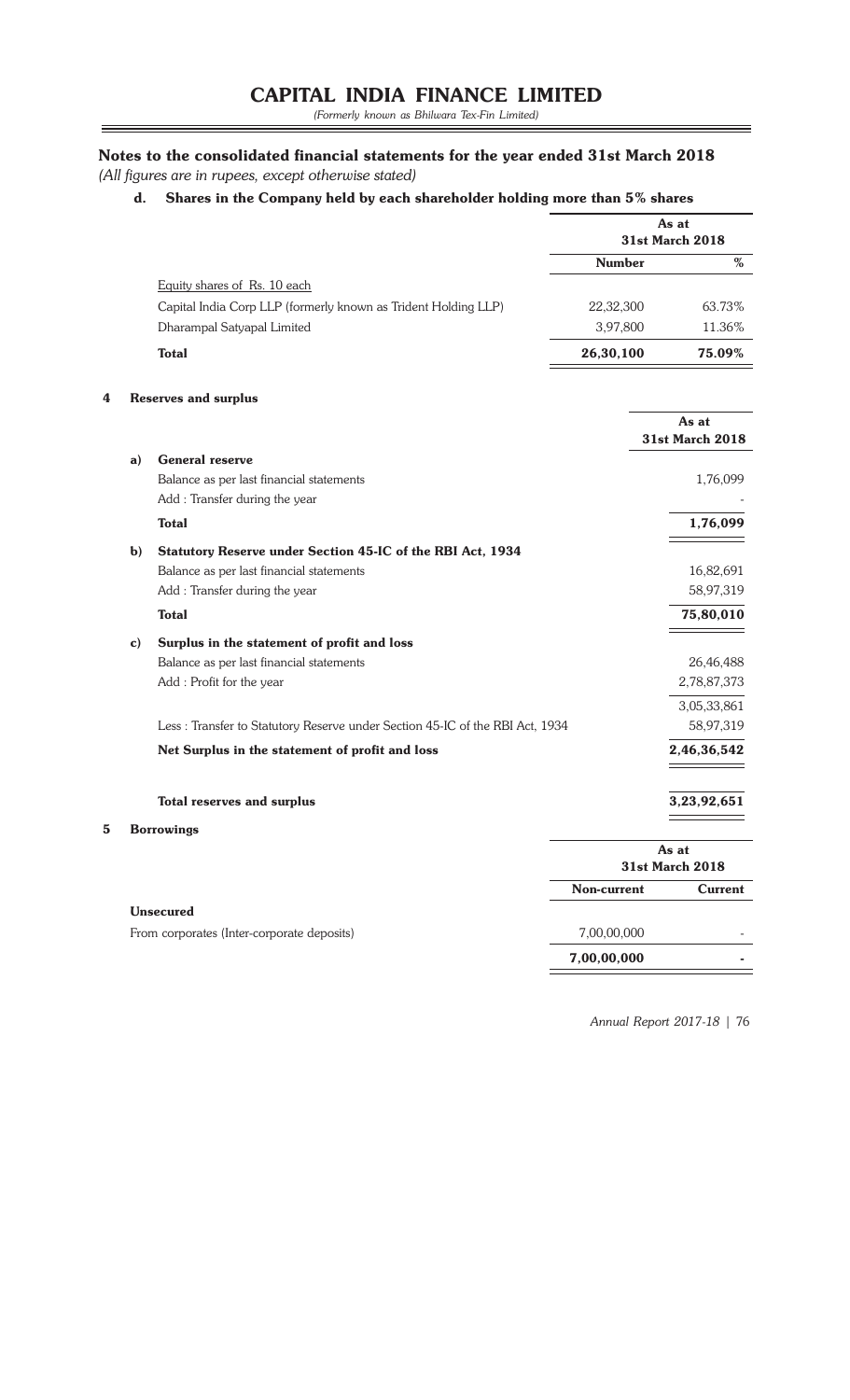*(Formerly known as Bhilwara Tex-Fin Limited)*

# Notes to the consolidated financial statements for the year ended 31st March 2018

*(All figures are in rupees, except otherwise stated)*

# Additional information:

Details of Unsecured borrowings from Corporates:

(i) Inter Corporate deposits of Rs. 7,00,00,000 (Previous year: Rs. 7,00,00,000) is raised at an interest rate of 8% (Previous year: 8%) and repayable on 16 February, 2022 (Previous year: 16 February, 2022).

|                                            |             | As at<br><b>31st March 2018</b> |
|--------------------------------------------|-------------|---------------------------------|
|                                            | Non-current | <b>Current</b>                  |
| <b>Other liabilities</b><br>6              |             |                                 |
| Interest accrued but not due on borrowings | 55,27,033   |                                 |
| Book overdraft                             |             | 11,05,32,356                    |
| Rent equalisation reserve                  |             | 60,35,092                       |
| Statutory dues payable                     |             | 2,23,60,993                     |
| Creditors for capital goods                |             | 22,91,469                       |
| Other payables (Refer note 24)             |             | 34, 16, 421                     |
|                                            | 55,27,033   | 14,46,36,331                    |
| 7<br><b>Provisions</b>                     |             |                                 |
| Provision for employee benefits            |             |                                 |
| Gratuity                                   | 1,35,934    |                                 |
| Compensated absence                        |             | 11,17,547                       |
| Provision for standard assets              | 3,88,889    | 37,68,861                       |
|                                            | 5,24,823    | 48,86,408                       |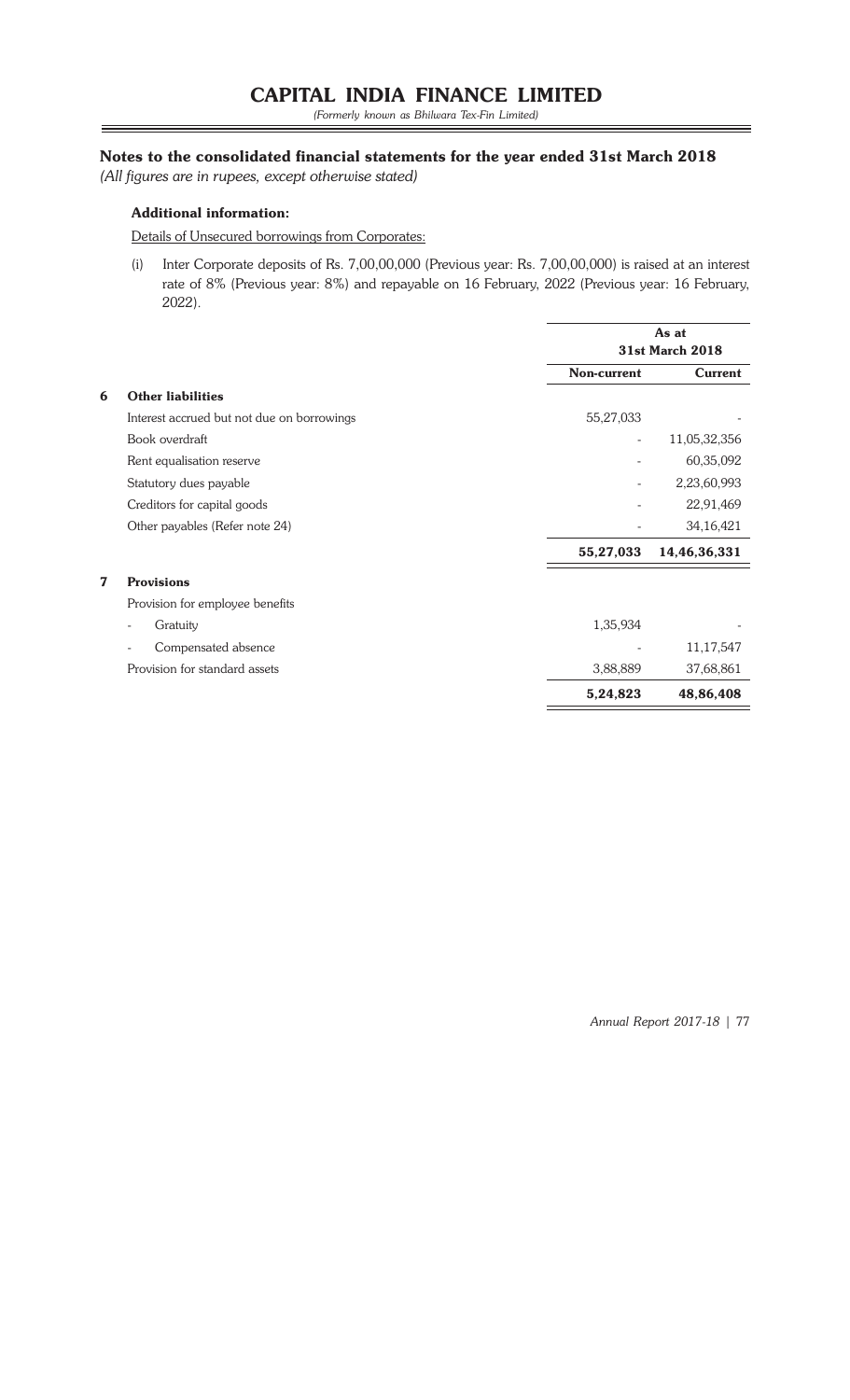| $\overline{J}$                                                                  |                                        |  |
|---------------------------------------------------------------------------------|----------------------------------------|--|
| Notes to the consolidated financial statements for the year ended 31st March 20 | figures are in rupees, except otherwit |  |

# Property, plant and equipment 8 Property, plant and equipment  $\infty$

| Particulars             |                              | <b>Gross block</b>              |                             |                              |                              |                                 | Accumulated depreciation / amortization |                              | Net block                    |
|-------------------------|------------------------------|---------------------------------|-----------------------------|------------------------------|------------------------------|---------------------------------|-----------------------------------------|------------------------------|------------------------------|
|                         | As at<br>01st April,<br>2017 | Additions<br>during<br>the year | Sales<br>during<br>the year | 31st March,<br>As at<br>2018 | As at<br>2017<br>01st April, | Depreciation<br>for the<br>year | Adjustments<br>during the<br>year       | As at<br>31st March,<br>2018 | 2018<br>As at<br>31st March, |
| Tangible assets         |                              |                                 |                             |                              |                              |                                 |                                         |                              |                              |
| Computer                | f,                           | 37,59,374                       |                             | 37,59,374                    |                              | 3,51,523                        |                                         | 3,51,523                     | 34,07,851                    |
| Office equipment        | ı                            | 71,92,509                       |                             | 71,92,509                    |                              | 3,04,824                        |                                         | 3,04,824                     | 68,87,685                    |
| Furniture & fixtures    | ï                            | 40,49,041<br>4.                 |                             | 4,40,49,041                  |                              | 14,62,866                       |                                         | 14,62,866                    | 4,25,86,175                  |
| Leasehold improvements  | ı                            | 3,22,66,265                     |                             | 3,22,66,265                  |                              | 21,49,179                       |                                         | 21,49,179                    | 3,01,17,086                  |
| Total tangible assets   |                              | 8,72,67,189                     |                             | 8,72,67,189                  |                              | 42,68,392                       |                                         | 42,68,392                    | 8,29,98,797                  |
| Intangible assets       |                              |                                 |                             |                              |                              |                                 |                                         |                              |                              |
| Computer softwares      | ı                            | 2,59,987                        |                             | 2,59,987                     |                              | 23,247                          |                                         | 23,247                       | 2,36,740                     |
| Total intangible assets |                              | 2,59,987                        |                             | 2,59,987                     |                              | 23,247                          |                                         | 23,247                       | 2,36,740                     |
| <b>Grand total</b>      |                              | 5,27,176<br>8,7                 |                             | 8,75,27,176                  |                              | 42,91,639                       |                                         | 42,91,639                    | 8,32,35,537                  |

# CAPITAL INDIA FINANCE LIMITED

*(Formerly known as Bhilwara Tex-Fin Limited)*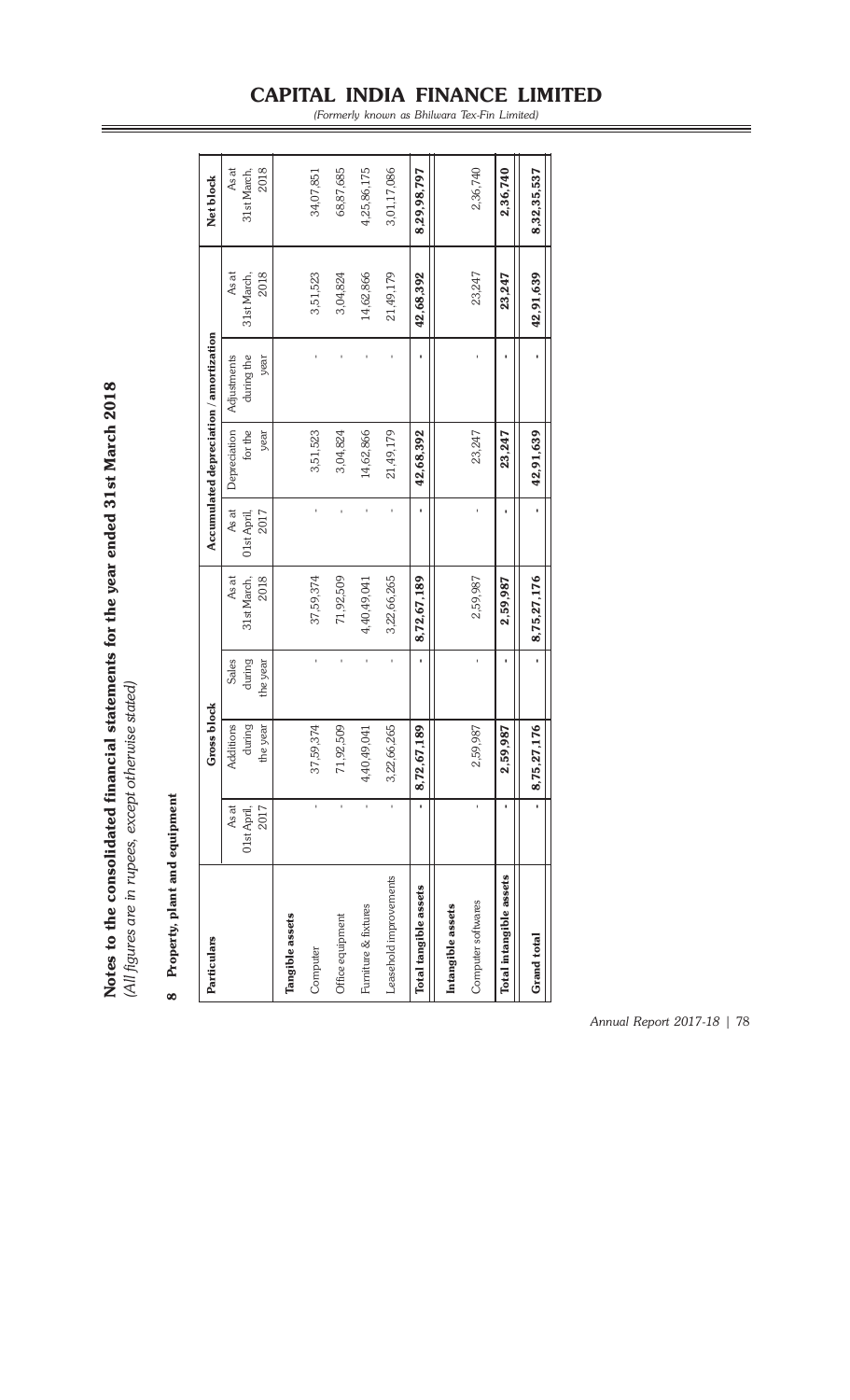*(Formerly known as Bhilwara Tex-Fin Limited)*

# Notes to the consolidated financial statements for the year ended 31st March 2018

*(All figures are in rupees, except otherwise stated)*

|    |                                                                                      |                          | As at<br><b>31st March 2018</b> |
|----|--------------------------------------------------------------------------------------|--------------------------|---------------------------------|
|    |                                                                                      | Non-current              | <b>Current</b>                  |
| 9  | <b>Loans and advances</b>                                                            |                          |                                 |
|    | (Secured, considered good)                                                           |                          |                                 |
|    | Loans and advances relating to financing activity                                    | 9,72,22,223              | 83, 22, 15, 257                 |
|    | (Unsecured, considered good)                                                         |                          |                                 |
|    | Loans and advances relating to financing activity                                    |                          | 11,00,00,000                    |
|    | Other loans and advances                                                             |                          |                                 |
|    | Advances to related parties (Refer note 28)                                          |                          | 20,08,998                       |
|    | Advance to employees                                                                 |                          | 19,16,640                       |
|    | Advances to suppliers                                                                |                          | 1,37,58,863                     |
|    | Security deposits<br>$\overline{a}$                                                  | 1,84,25,210              |                                 |
|    | Balances with statutory authorities                                                  |                          | 6,48,796                        |
|    | Advance taxes (net of provision for tax)                                             |                          | 1,26,34,523                     |
|    | Prepaid expenses                                                                     |                          | 78,96,511                       |
|    |                                                                                      | 11,56,47,433             | 98,10,79,588                    |
| 10 | <b>Other assets</b>                                                                  |                          |                                 |
|    | Interest accrued and due                                                             |                          | 1,21,49,021                     |
|    | Interest accrued but not due                                                         |                          | 18,81,888                       |
|    |                                                                                      | $\overline{\phantom{0}}$ | 1,40,30,909                     |
|    |                                                                                      |                          |                                 |
|    |                                                                                      |                          | As at<br><b>31st March 2018</b> |
| 11 | Deferred tax assets (net)                                                            |                          |                                 |
|    | Deferred tax asset comprises of:                                                     |                          |                                 |
|    | Provision for standard assets                                                        |                          | 11,45,564                       |
|    | Provision for gratuity                                                               |                          | 37,453                          |
|    | Provision for compensated absence                                                    |                          | 3,07,912                        |
|    | Rent equalisation reserve                                                            |                          | 16,62,819                       |
|    | Preliminary expenses                                                                 |                          | 3,05,392                        |
|    | <b>Accumulated losses</b>                                                            |                          | 2,04,860                        |
|    | Deferred tax liability comprises of:                                                 |                          |                                 |
|    | Depreciation on fixed assets                                                         |                          | (3, 49, 744)                    |
|    | <b>Deferred tax assets (Net)</b>                                                     |                          | 33, 14, 256                     |
|    |                                                                                      |                          |                                 |
| 12 | <b>Trade receivables</b><br>(Unsecured, considered good)                             |                          |                                 |
|    | Outstanding for a period exceeding six months from the date they are due for payment |                          |                                 |
|    | Other receivables                                                                    |                          | 32,40,000                       |
|    |                                                                                      |                          | 32,40,000                       |
|    |                                                                                      |                          |                                 |

*Annual Report 2017-18* | 79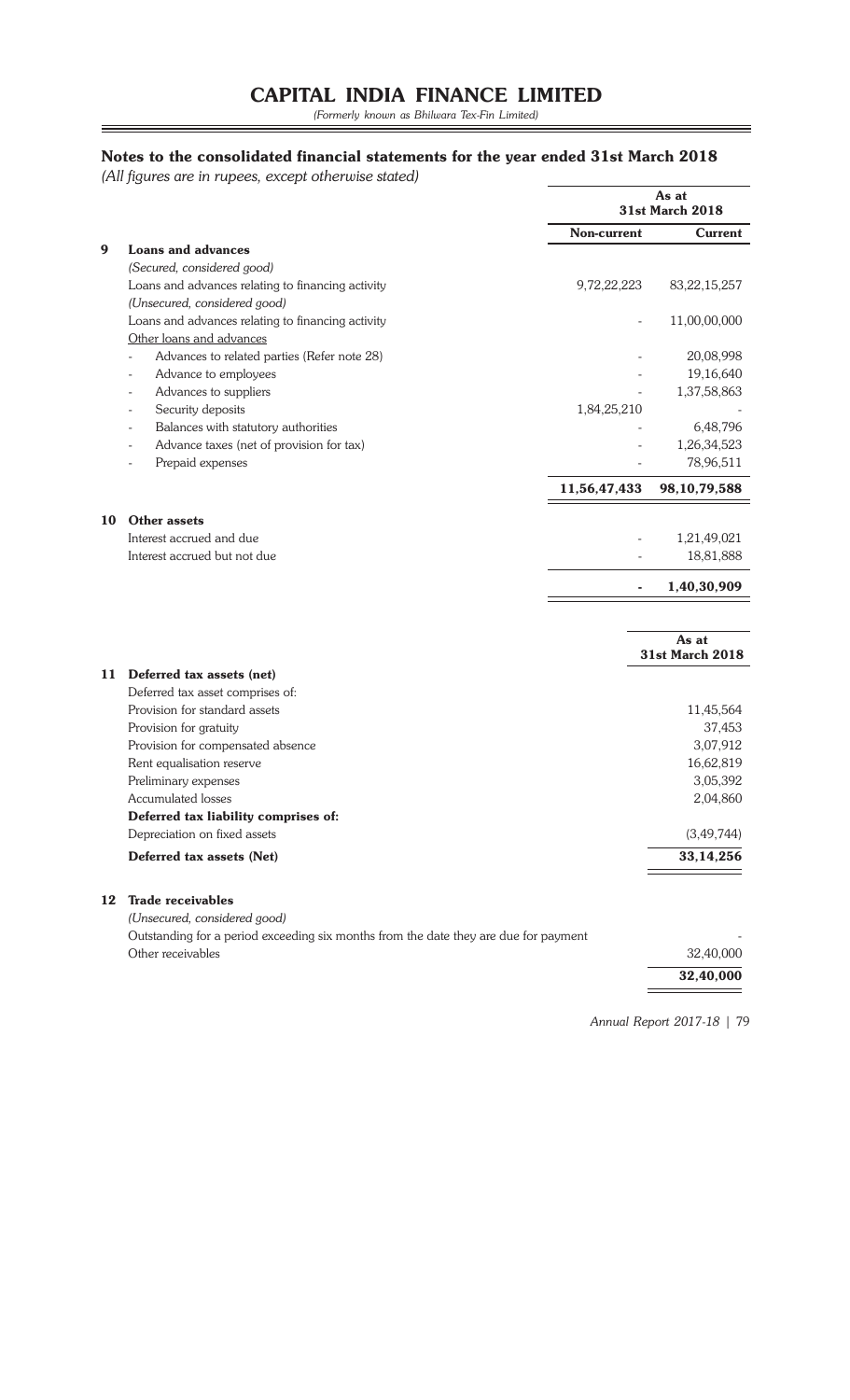*(Formerly known as Bhilwara Tex-Fin Limited)*

# Notes to the consolidated financial statements for the year ended 31st March 2018

*(All figures are in rupees, except otherwise stated)*

|    |                                                             | As at<br><b>31st March 2018</b> |
|----|-------------------------------------------------------------|---------------------------------|
| 13 | <b>Cash and bank balances</b>                               |                                 |
|    | <b>Cash and cash equivalents</b>                            |                                 |
|    | Cash on hand                                                | 7,601                           |
|    | Balances with banks                                         |                                 |
|    | in current accounts                                         | 34,17,257                       |
|    | in fixed deposits with original maturity less than 3 months | 21,30,00,000                    |
|    | Cheques in hand                                             | 25,00,000                       |
|    | <b>Other bank balances</b>                                  |                                 |
|    | Short term deposits with banks                              | 10,00,00,000                    |
|    | (Other bank deposits with maturity less than 12 months)     |                                 |
|    |                                                             | 31,89,24,858                    |
|    |                                                             |                                 |
|    |                                                             | <b>Year ended</b>               |
|    |                                                             | <b>31st March 2018</b>          |
|    | 14 Revenue from operations                                  |                                 |
|    | Interest income                                             | 14,44,58,994                    |
|    | Fee income                                                  | 11,60,00,000                    |
|    |                                                             | 26,04,58,994                    |
|    | 15 Other income                                             |                                 |
|    | Misc. receipts                                              | 1,119                           |
|    |                                                             | 1,119                           |
|    |                                                             |                                 |
| 16 | <b>Employee benefit expense</b>                             |                                 |
|    | Salaries, wages and bonus                                   | 3,33,81,032                     |
|    | Contribution to provident and other funds (Refer note 29)   | 11,53,298                       |
|    | Staff welfare                                               | 5,55,223                        |
|    |                                                             | 3,50,89,553                     |
| 17 | <b>Finance costs</b>                                        |                                 |
|    | Interest expenses                                           | 10,36,02,230                    |
|    | <b>Bank</b> charges                                         | 44,575                          |
|    |                                                             | 10,36,46,805                    |
|    |                                                             |                                 |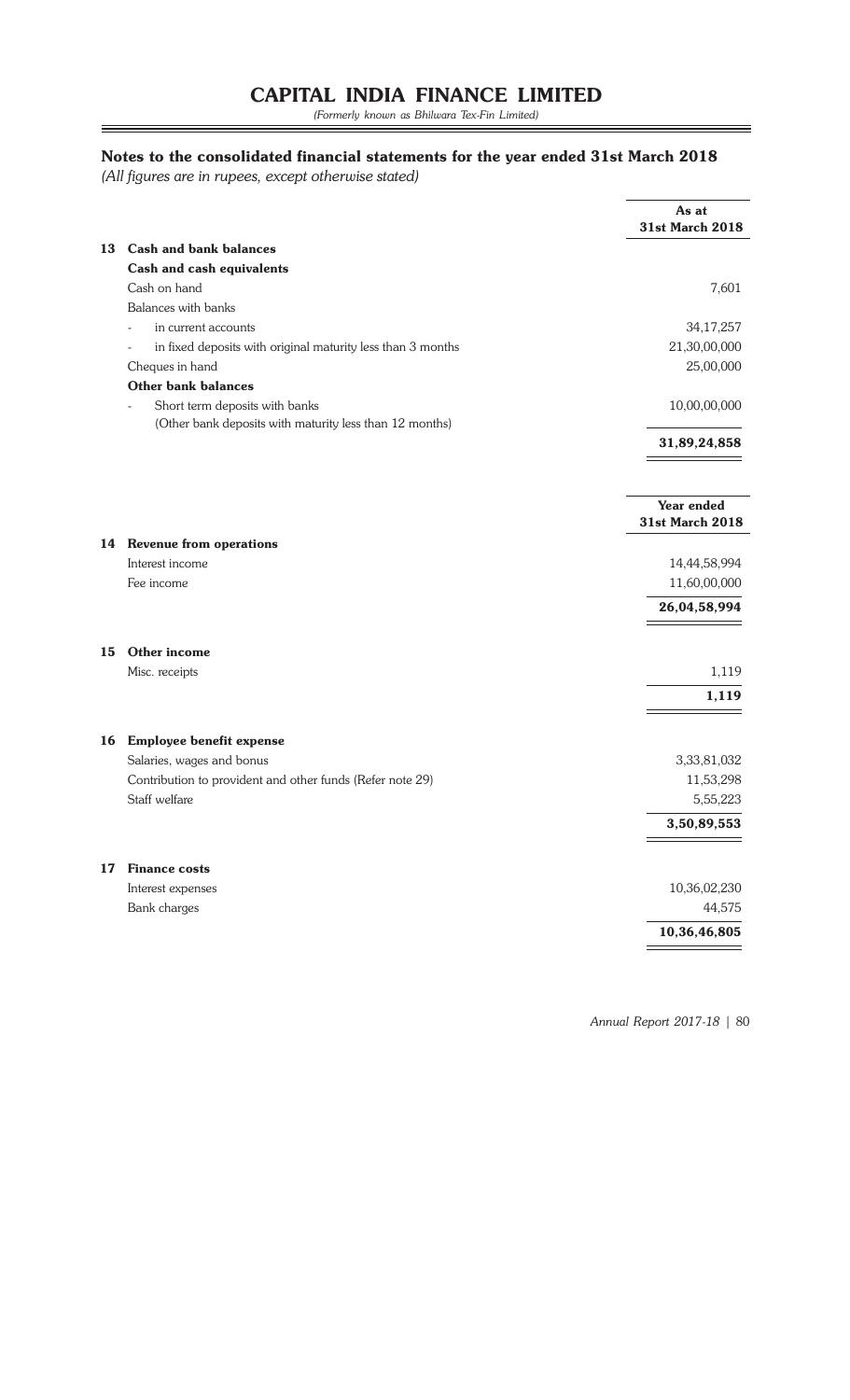*(Formerly known as Bhilwara Tex-Fin Limited)*

# Notes to the consolidated financial statements for the year ended 31st March 2018

*(All figures are in rupees, except otherwise stated)*

|    |                                                                      | <b>Year ended</b>      |
|----|----------------------------------------------------------------------|------------------------|
|    |                                                                      | <b>31st March 2018</b> |
| 18 | Other expenses                                                       |                        |
|    | Rent (Refer note 27)                                                 | 1,45,13,555            |
|    | Rate, fee & taxes                                                    | 2,12,65,389            |
|    | Reversal of GST credit                                               | 1,28,41,269            |
|    | Repairs & maintenance - others                                       | 21,02,684              |
|    | Office expenses                                                      | 31,65,709              |
|    | Electricity charges                                                  | 4,95,003               |
|    | Communication expenses                                               | 4,72,956               |
|    | Printing & stationery                                                | 7,75,423               |
|    | Insurance                                                            | 2,31,349               |
|    | Membership & subscription                                            | 10,69,700              |
|    | Travelling & conveyance                                              | 60,95,331              |
|    | Advertisement, marketing & business promotion expenses               | 14,76,265              |
|    | Auditor's remuneration                                               |                        |
|    | - Audit fees                                                         | 1,40,000               |
|    | - Certification                                                      | 20,000                 |
|    | - Other services                                                     | 1,29,800               |
|    | Legal & professional charges                                         | 45, 19, 253            |
|    | Listing fee                                                          | 2,97,220               |
|    | Directors sitting fees                                               | 9,00,000               |
|    | Provisions for standard assets (Refer note 2.8)                      | 10,41,140              |
|    | Miscellaneous expenses                                               | 15,33,523              |
|    |                                                                      | 7,30,85,569            |
| 19 | <b>Earnings per share</b>                                            |                        |
|    | Net profit attributable to equity shareholders (Rs.)                 | 2,78,87,373            |
|    | Weighted average number of equity shares outstanding during the year | 35,02,700              |
|    | Nominal value of an equity share (Rs.)                               | 10                     |
|    | Basic and diluted earnings per share (in Rs.)                        | 7.96                   |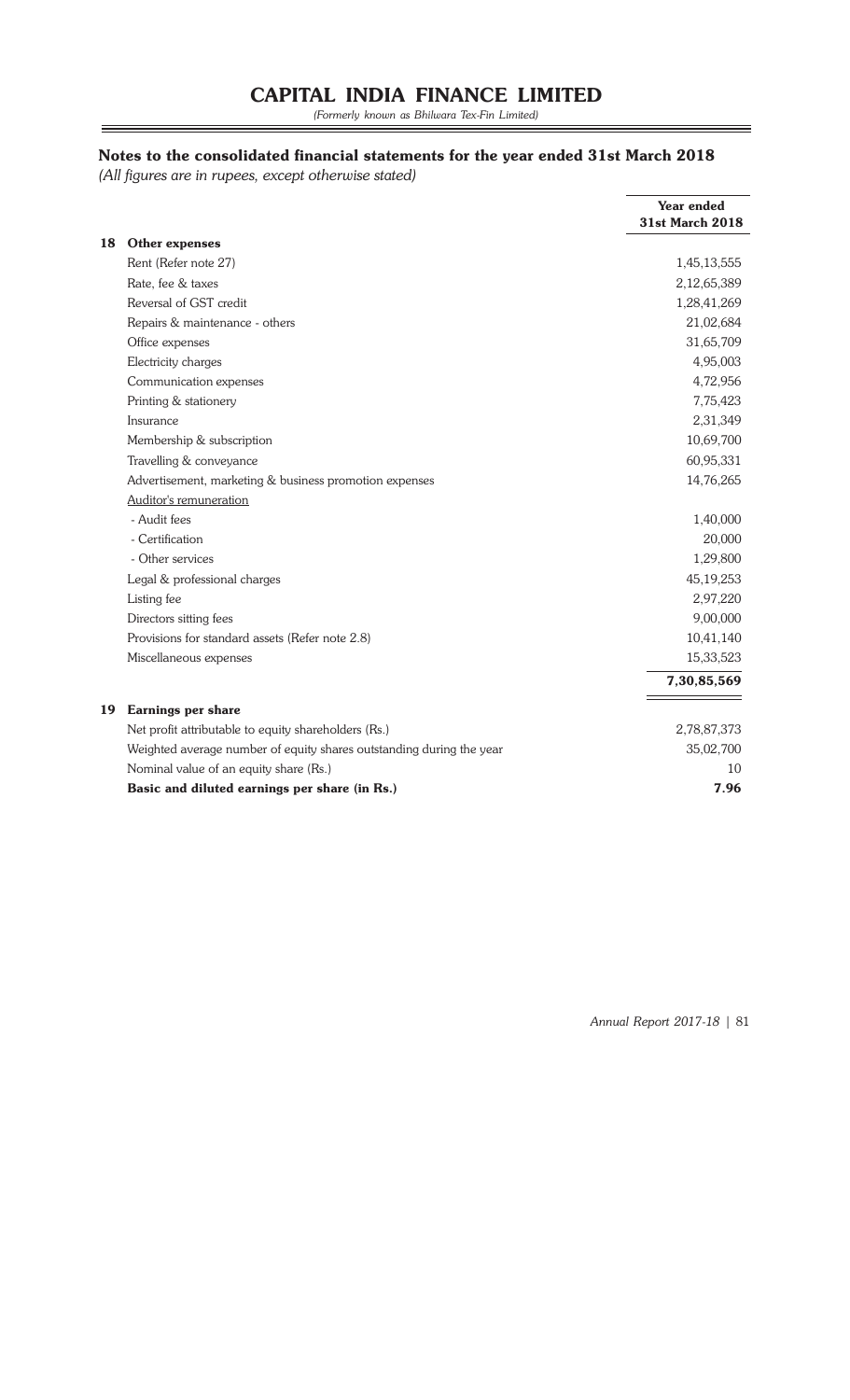*(Formerly known as Bhilwara Tex-Fin Limited)*

# Notes to the consolidated financial statements for the year ended 31st March 2018

*(All figures are in rupees, except otherwise stated)*

# 20. Contingent liabilities

There are no contingent liabilities as on 31 March 2018.

# 21. Capital & other commitments

- Estimated amount of contracts (net of advances) remaining to be executed on capital account and not provided for as at 31 March 2018 is Rs.2,28,08,925.
- Other commitments pertaining to undrawn committed credits as on 31 March 2018 is Rs. 7,07,68,000.

# 22 Earnings and expenditure in foreign currency (on accrual basis)

There are no reportable earnings and expenditure in foreign currency during the year ended 31 March 2018. Rs. 20,44,853 was incurred in foreign currency towards payment of capital advances. Expenses incurred on foreign travel is billed by travel agent to the Company in Indian Rupees and hence not disclosed.

#### 23 Segment information

The Company operates in a single reportable segment i.e. financing, which has similar risks and returns for the purpose of AS 17 on 'Segment Reporting' specified under section 133 of the Companies Act 2013, read with rule 7 of the Companies (Accounts) Rules, 2014 and Companies (Accounting Standards) Amendment Rules, 2016. The Company operates in a single geographical segment i.e. domestic.

#### 24 Dues to Micro and Small Enterprises

There are no amounts that need to be disclosed pertaining to Micro Small and Medium Enterprise Development Act, 2006 (the 'MSMED'). As at 31 March 2018, no supplier has intimated the Company about its status as Micro or Small Enterprises or its registration with the appropriate authority under the MSMED.

- **25** There were no pending litigations which would impact the financial position of the company.
- 26 There are no long-term contracts including derivative contracts for which there were any material foreseeable losses.

# 27 Leases (Operating Lease)

The registered office and corporate office are taken on operating lease. The corporate office premises has a non-cancellable lease for 60 months with an escalation clause of 15% after 36 months. The registered office premises are rented on non-cancellable lease for 36 months without an escalation clause. There are no subleases. Lease payments during the year are charged to statement of profit and loss.

| <b>Description</b>                                  | 31-Mar-18      |
|-----------------------------------------------------|----------------|
| Operating lease payments recognized during the year | 1, 45, 13, 555 |
| Minimum Lease Obligations                           |                |
| Not later than one year                             | 4,80,93,570    |
| Later than one year but not later than five years   | 14,53,93,215   |
| Later than five years                               |                |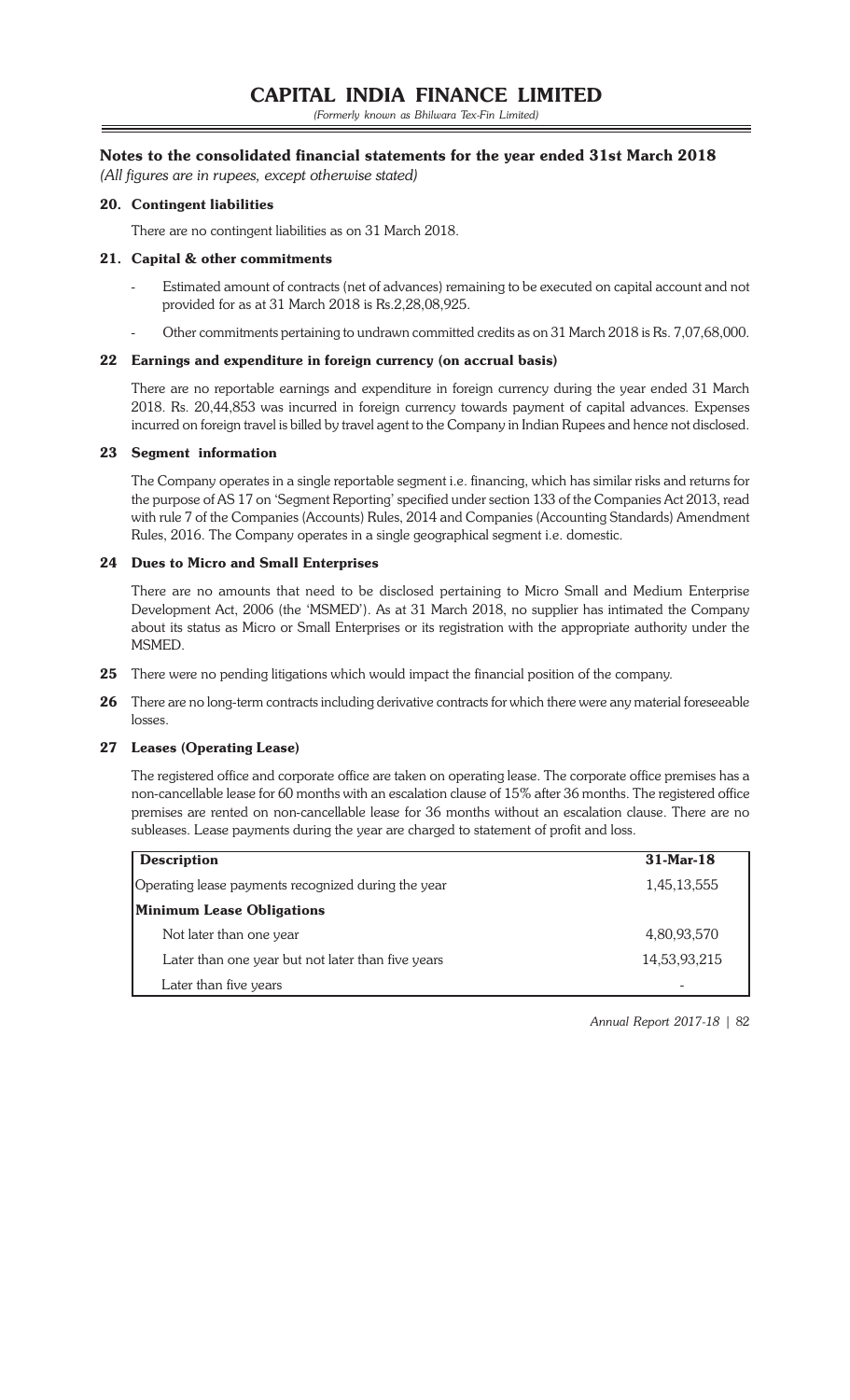*(Formerly known as Bhilwara Tex-Fin Limited)*

# Notes to the consolidated financial statements for the year ended 31st March 2018

*(All figures are in rupees, except otherwise stated)*

# 28 Related party disclosures

Disclosures as required by the Accounting Standard 18 (AS – 18) "Related Party Disclosures" are given below :

(i) Names of related parties with whom transactions have taken place during the year and description of relationship:

| Name of the related party                 | <b>Nature of relationship</b>                                                          |
|-------------------------------------------|----------------------------------------------------------------------------------------|
| Sainik Mining and Allied Services Limited | Enterprise having significant influence<br>(Upto 11 December 2017)                     |
| Capital India Corp LLP                    | Enterprise where key management personnel<br>exercise significant influence            |
| Sahyog Homes Limited                      | Enterprise where key management personnel<br>exercise significant influence            |
| Mr. Keshay Porwal                         | Managing Director (W.e.f. 27 November 2017)                                            |
| Mr. Amit Sahai Kulshreshtha               | Executive Director (W.e.f. 27 November 2017)                                           |
| Mr. Vineet Kumar Saxena                   | Executive Director & CEO of Capital India Home<br>Loans Ltd. (W.e.f. 20 December 2017) |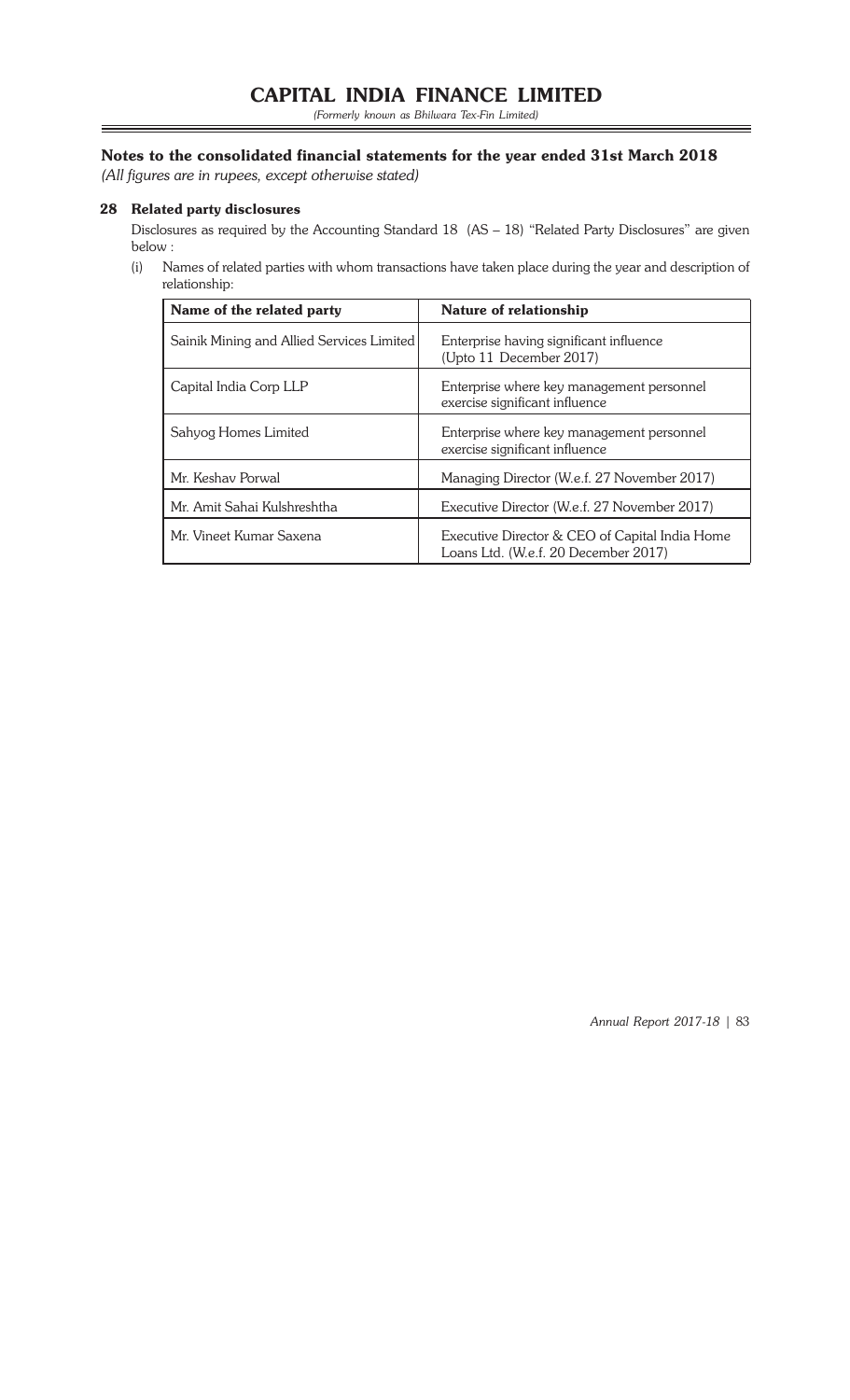Notes to the consolidated financial statements for the year ended 31st March 2018 Notes to the consolidated financial statements for the year ended 31st March 2018 (All figures are in rupees, except otherwise stated) *(All figures are in rupees, except otherwise stated)*

# (ii) Details of transaction with related parties mentioned in (i) above are as follows: (ii) Details of transaction with related parties mentioned in (i) above are as follows:

|                                           | significant influence<br><b>Enterprise having</b> | Enterprise where key management personnel<br>exercise significant influence |                                |                   | <b>Key Managerial Personnel</b> |                            |
|-------------------------------------------|---------------------------------------------------|-----------------------------------------------------------------------------|--------------------------------|-------------------|---------------------------------|----------------------------|
| Nature of the<br>Transaction              | Allied Services Limited<br>Sainik Mining and      | Capital India<br>$\text{Comp LLP}$                                          | <b>Sahyog Homes</b><br>Limited | Mr. Keshav Porwal | Mr. Amit Sahai<br>Kulshreshtha  | Mr. Vineet Kumar<br>Saxena |
|                                           | 2018<br>31 March                                  | 2018<br>31 March                                                            | 2018<br>31 March               | 2018<br>31 March  | 2018<br>31 March                | 2018<br>31 March           |
| during the year<br>Transactions           |                                                   |                                                                             |                                |                   |                                 |                            |
| Interest income                           | 24,63,452                                         |                                                                             | 1,25,21,181                    |                   |                                 |                            |
| Interest expense                          |                                                   | 52,79,454                                                                   |                                |                   |                                 |                            |
| Reimbursement of<br>expenses              |                                                   |                                                                             | 20,08,998                      |                   |                                 |                            |
| Remuneration paid                         |                                                   |                                                                             |                                | 37,90,960         | 36,34,891                       | 34,64,801                  |
| Share application money                   |                                                   | 1,25,00,00,000                                                              |                                |                   |                                 |                            |
| ICD taken#                                |                                                   | 15,00,00,000                                                                |                                |                   |                                 |                            |
| ICD repaid                                |                                                   | 15,00,00,000                                                                |                                |                   |                                 |                            |
| Loan taken                                |                                                   |                                                                             |                                | 50,000            |                                 |                            |
| Loan repaid                               |                                                   |                                                                             |                                | 50,000            |                                 |                            |
| Inter Corporate<br>deposits given#        | 3,00,00,000                                       |                                                                             | 30,30,00,000                   |                   |                                 |                            |
| deposits received back<br>Inter Corporate | 3,00,00,000                                       |                                                                             | 30,30,00,000                   |                   |                                 |                            |
| Closing balances                          |                                                   |                                                                             |                                |                   |                                 |                            |
| Share application money                   |                                                   | 1,25,00,00,000                                                              |                                |                   |                                 |                            |
| Receivable/ (payable)                     |                                                   |                                                                             | 20,08,998                      |                   |                                 |                            |

# Maximum loan given / taken at any time during the year  $\#$  Maximum loan given / taken at any time during the year

# CAPITAL INDIA FINANCE LIMITED

*(Formerly known as Bhilwara Tex-Fin Limited)*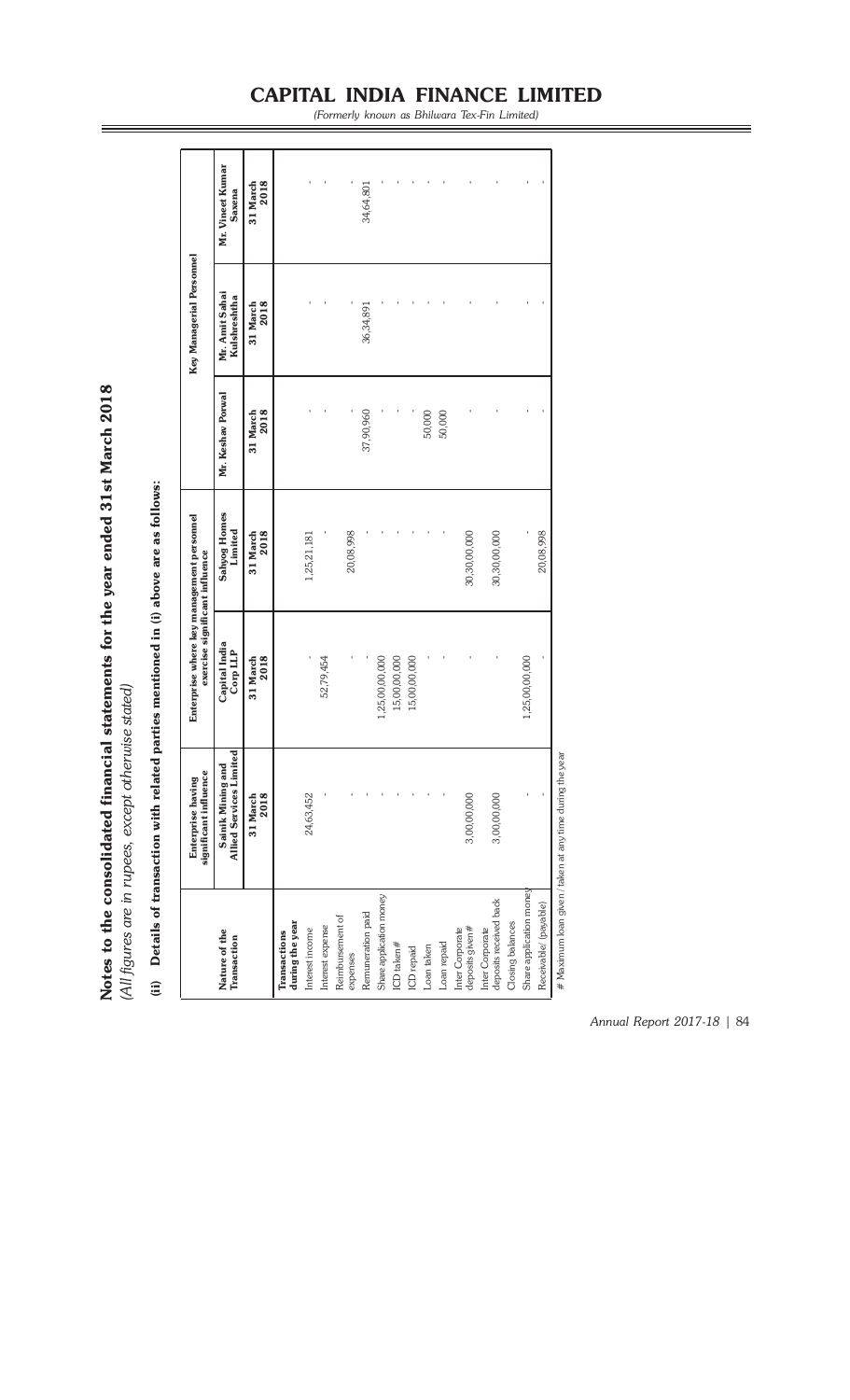*(Formerly known as Bhilwara Tex-Fin Limited)*

# Notes to the consolidated financial statements for the year ended 31st March 2018

*(All figures are in rupees, except otherwise stated)*

# 29 Gratuity and other post-employment benefit plans

The Company has a defined benefit gratuity plan, under which every employee who has completed atleast five years of service gets a gratuity on departure @15 days of last drawn basic salary for each completed year of service.

The following tables summarize the components of net benefit expense recognized in the statement of profit and loss and amounts recognized in the balance sheet for the gratuity plan.

|                                                                                      |          |                                                   |  | 31-Mar-18    |
|--------------------------------------------------------------------------------------|----------|---------------------------------------------------|--|--------------|
| <b>Statement of profit and loss</b>                                                  |          |                                                   |  |              |
| Net employee benefit expense recognized in the employee cost<br>Current service cost |          |                                                   |  | 1,35,934     |
| Interest cost on benefit obligation                                                  |          |                                                   |  |              |
| Expected return on plan assets                                                       |          |                                                   |  |              |
| Net actuarial (gain) / loss recognized in the year                                   |          |                                                   |  |              |
| Amount not recognized as asset                                                       |          |                                                   |  |              |
| Gratuity expense<br>Actual return on plan assets                                     |          |                                                   |  | 1,35,934     |
|                                                                                      |          |                                                   |  |              |
| <b>Balance sheet</b><br><b>Benefit asset/liability</b>                               |          |                                                   |  |              |
| Present value of defined benefit obligation                                          |          |                                                   |  | 1,35,934     |
| Fair value of plan assets                                                            |          |                                                   |  |              |
| Less: Amount not recognize as asset                                                  |          |                                                   |  |              |
| Plan (asset) / liability                                                             |          |                                                   |  | 1,35,934     |
| Changes in the present value of defined benefit obligation are as follows            |          |                                                   |  |              |
| Opening defined benefit obligation                                                   |          |                                                   |  |              |
| Current service cost                                                                 |          |                                                   |  | 1,35,934     |
| Interest cost<br>Past service cost                                                   |          |                                                   |  |              |
| Benefits paid                                                                        |          |                                                   |  |              |
| Actuarial (gains)/ losses on obligation                                              |          |                                                   |  |              |
| Closing defined benefit obligation                                                   |          |                                                   |  | 1,35,934     |
| The principal assumptions used in determining gratuity liability for                 |          |                                                   |  |              |
| the company is shown below:                                                          |          |                                                   |  |              |
| Discount rate                                                                        |          |                                                   |  | 7.58%<br>NA. |
| Expected rate of return on assets<br>Employee turnover                               |          |                                                   |  | 5.00%        |
| The estimates of future salary increases, considered in actuarial valuation,         |          |                                                   |  | 5.00%        |
| take account of inflation, seniority, promotion and other relevant factors,          |          |                                                   |  |              |
| such as supply and demand in the employment market.                                  |          |                                                   |  |              |
| Amounts for the Current and previous four years are as follows:                      |          | 31-Mar-18 31-Mar-17 31-Mar-16 31-Mar-15 31-Mar-14 |  |              |
| Defined benefit obligation                                                           | 1,35,934 |                                                   |  |              |
| Plan Assets                                                                          |          |                                                   |  |              |
| Surplus / (deficit)                                                                  |          |                                                   |  |              |
| Experience adjustments on plan liabilities                                           |          |                                                   |  |              |
| Experience adjustments on plan assets                                                |          |                                                   |  |              |

Notes:

Since the gratuity plan of the Company is not funded, the disclosure regarding change in fair value of plan assets and categories of plan assets are not required.

Since Payment of Gratuity Act 1972 became applicable on the Company from the financial year ended 31 March 2018, the Company has not disclosed the comparative information for financial year 2016-17.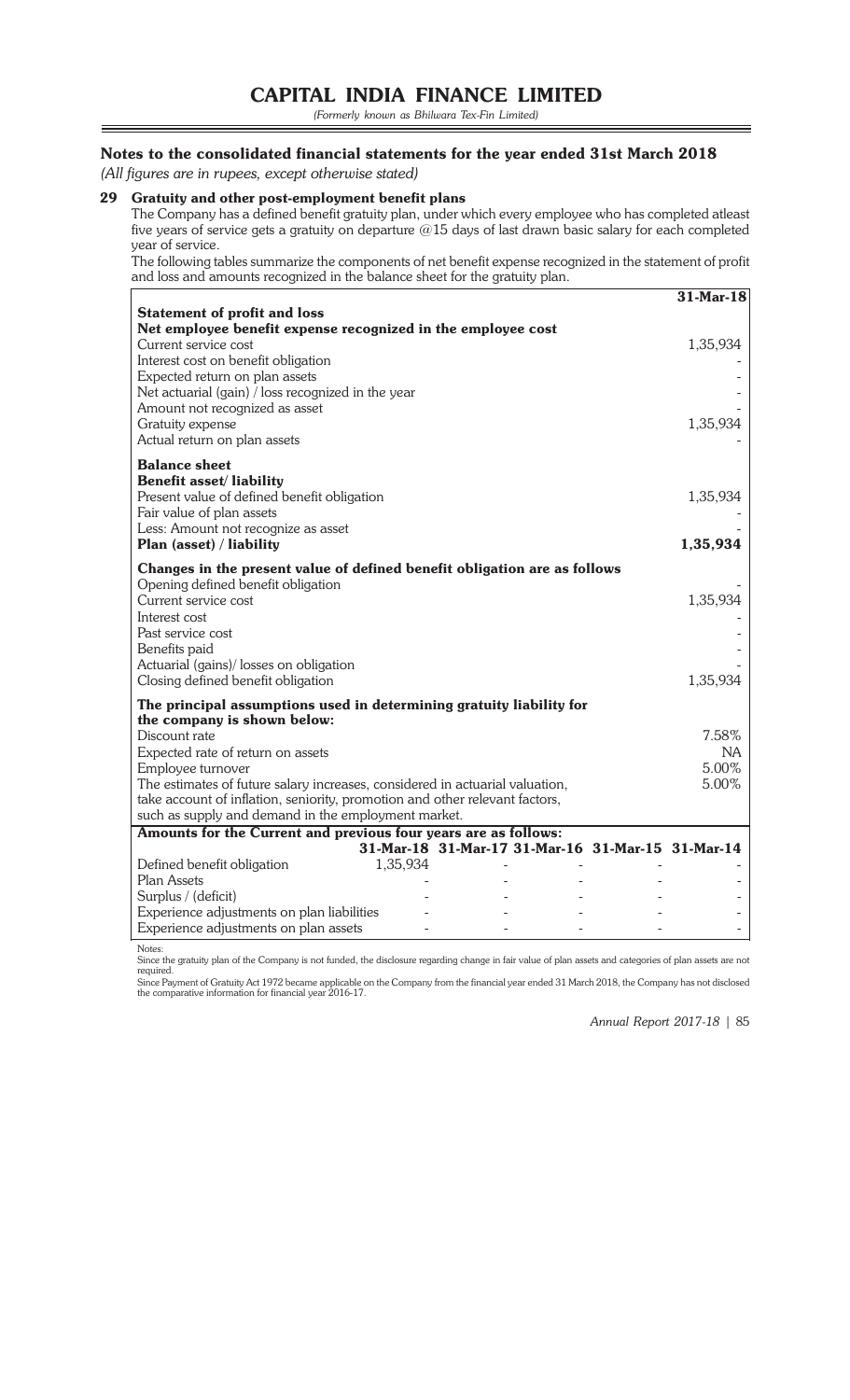*(Formerly known as Bhilwara Tex-Fin Limited)*

# Notes to the consolidated financial statements for the year ended 31st March 2018

*(All figures are in rupees, except otherwise stated)*

- 30 The Board of Directors have recommended dividend of Rs 1.00 per share (10%) on each equity share having face value of Rs. 10/- each. The proposed equity dividend and dividend distribution tax thereon are not accounted as liabilities in fiscal 2017-18 in accordance with revised AS-4 "Contingencies and events occurring after balance sheet date".
- 31 Debit balances in respect of the loan facilities provided to parties and trade receivables, as mentioned in note 9 and 12 respectively, are subject to confirmations.

#### 32 Previous year comparatives

This being the first consolidated financial statements for the year ended 31 March 2018, there are no prior year comparatives.

As per our report of even date attached For DIVYANK KHULLAR & ASSOCIATES For and on behalf of the Board *Chartered Accountants* CAPITAL INDIA FINANCE LIMITED Firm Registration No. : 025755N

(Proprietor) Managing Director Director & CEO Membership No. 528399 **DIN** : 06706341 **DIN** : 07869849

Place : New Delhi Place : New Delhi Place : New Delhi Place : New Delhi

 $Sd$   $\sim$   $Sd$   $\sim$   $Sd$   $\sim$ 

 $Sd$ - $Sd$ -Neeraj Toshniwal Rachit Malhotra Chief Financial Officer Company Secretary

Divyank Khullar Keshav Porwal Amit Sahai Kulshreshtha

Dated : 03 May 2018 Dated: 03 May 2018 Dated: 03 May 2018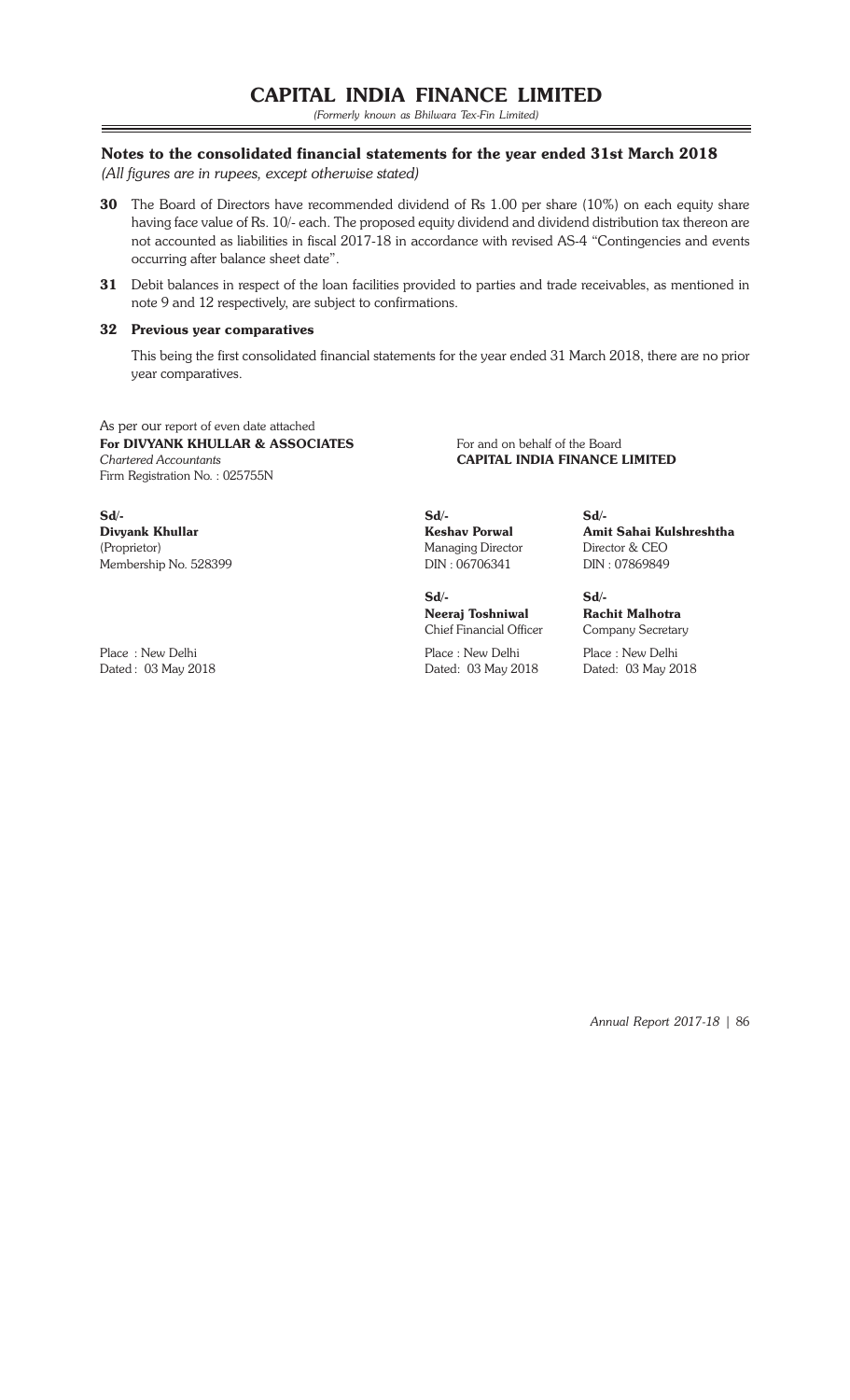*(Formerly Known as Bhilwara Tex-Fin Limited)* 2nd Floor, DLF Centre, Sansad Marg, New Delhi-110001 CIN: L74899DL1994PLC128577

#### PROXY FORM Form No. MGT-11

[Pursuant to Section 105(6) of the Companies Act, 2013 and Rule 19(3) of the Companies (Management and Administration) Rules, 2014]

CIN : L74899DL1994PLC128577

Name of the Company : Capital India Finance Limited (Formerly known as Bhilwara Tex-Fin Limited) Registered Office : 2nd Floor, DLF Centre, Sansad Marg, New Delhi-110001

| Name of the Member        |  |
|---------------------------|--|
| <b>Registered Address</b> |  |
| E-mail ID                 |  |
| Folio No/ Client ID       |  |
| DP ID                     |  |

I/We, being the member(s), holding ………….…. Shares of the above named company, hereby appoint

| <b>Name</b>    |  |
|----------------|--|
| <b>Address</b> |  |
| E-mail ID      |  |
| Signature      |  |

Or failing him/her

| <b>Name</b>    |  |
|----------------|--|
| <b>Address</b> |  |
| $E$ -mail ID   |  |
| Signature      |  |

Or failing him/her

as my/our proxy to attend and vote (on a poll) for me/us and on my/our behalf at the 24th Annual General Meeting of the Company, to be held on Saturday, the June 02, 2018 at 9.00 A.M at the "Magnolia" Habitat World, at India Habitat Centre, Lodhi Road, New Delhi-110003 and at any adjournment thereof in respect of such resolutions as are indicated below: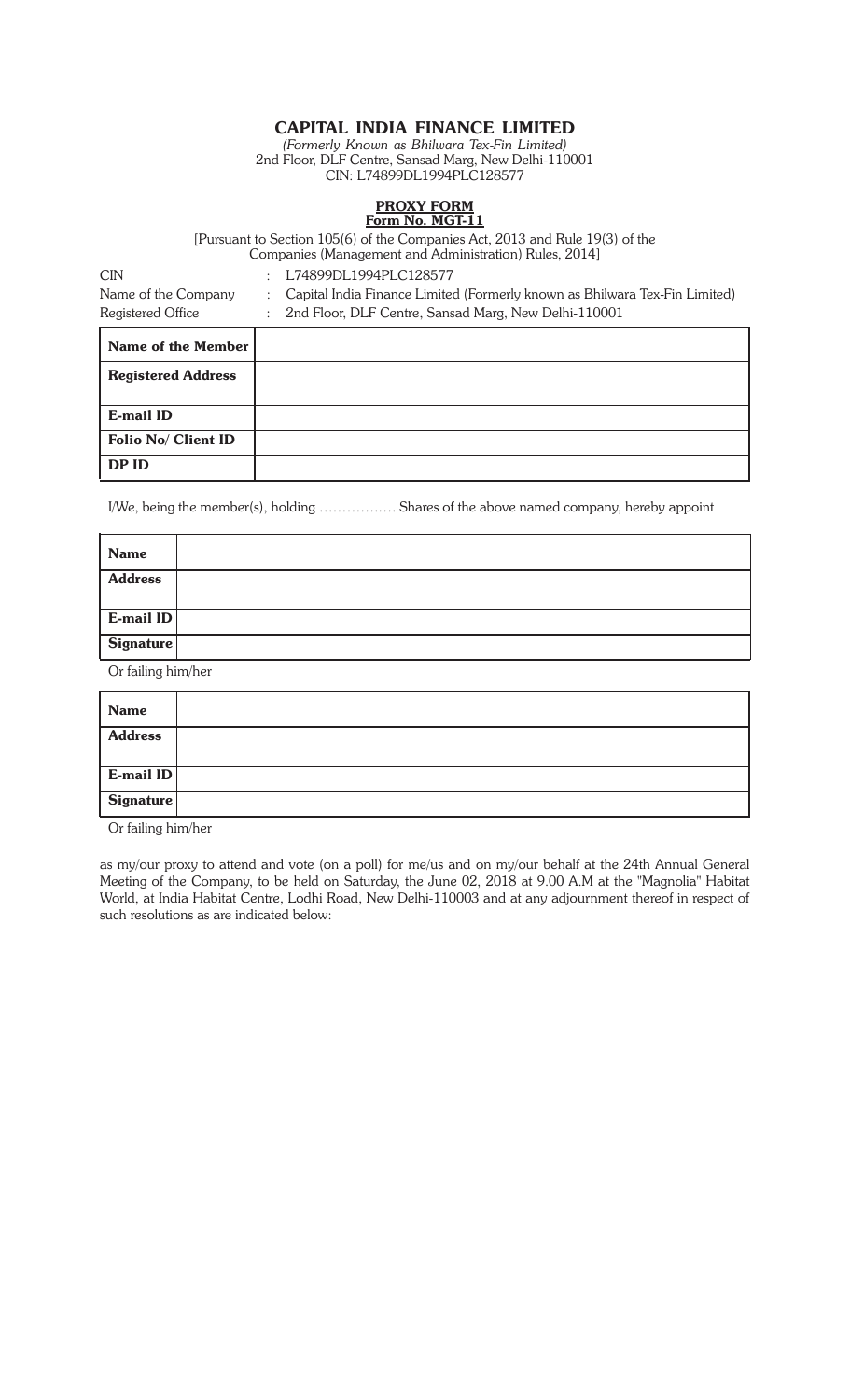| <b>Resolution</b><br>No. | <b>Resolution</b>                                                                                                                                                                                                                                                                                                                                                                                                                                                                                                                                                                                 |  |
|--------------------------|---------------------------------------------------------------------------------------------------------------------------------------------------------------------------------------------------------------------------------------------------------------------------------------------------------------------------------------------------------------------------------------------------------------------------------------------------------------------------------------------------------------------------------------------------------------------------------------------------|--|
|                          | <b>Ordinary Business:</b>                                                                                                                                                                                                                                                                                                                                                                                                                                                                                                                                                                         |  |
| 1.                       | To consider and adopt the audited standalone Financial Statements of the Company comprising of Balance<br>Sheet of the Company as on March 31, 2018, Statement of Profit and Loss and Cash Flow Statement for<br>the year ended on March 31, 2018, together with Notes forming part thereof, the audited consolidated<br>Financial Statements of the Company comprising of the Balance Sheet, Statement of Profit and Loss and<br>Cash Flow Statement for the said Financial Year together with Notes forming part thereof and the Reports<br>of the Board of Directors and the Auditors thereon. |  |
| 2.                       | To declare dividend on equity shares of the Company at the rate of Re. 1/- (Rupee One only) per share for<br>the Financial Year ended March 31, 2018.                                                                                                                                                                                                                                                                                                                                                                                                                                             |  |
| $\overline{3}$ .         | To take note of retirement of Mr. Rahul Rameshkumar Jain (DIN: 07541089), who retires by rotation at this<br>Annual General Meeting and being unwilling to be re-appointed, retires from his position as Director of the<br>Company.                                                                                                                                                                                                                                                                                                                                                              |  |
|                          | <b>Special Business</b>                                                                                                                                                                                                                                                                                                                                                                                                                                                                                                                                                                           |  |
| 4.                       | Appointment of Statutory Auditors to fill casual vacancy.                                                                                                                                                                                                                                                                                                                                                                                                                                                                                                                                         |  |
| 5.                       | Appointment of Mr. Keshav Porwal as the Managing Director of the Company.                                                                                                                                                                                                                                                                                                                                                                                                                                                                                                                         |  |
| 6.                       | Appointment of Mr. Amit Sahai Kulshreshtha as an Executive Director and Chief Executive Officer of the<br>Company.                                                                                                                                                                                                                                                                                                                                                                                                                                                                                |  |
| $\overline{7}$ .         | Appointment of Mr. Vineet Kumar Saxena as Non-Executive Director of the Company.                                                                                                                                                                                                                                                                                                                                                                                                                                                                                                                  |  |
| 8.                       | Appointment of Ms. Shraddha Kamat Suresh as Woman Non-Executive Director of the Company.                                                                                                                                                                                                                                                                                                                                                                                                                                                                                                          |  |
| 9.                       | Appointment of Mr. Subodh Kumar as Non-Executive Director of the Company.                                                                                                                                                                                                                                                                                                                                                                                                                                                                                                                         |  |
| 10.                      | Appointment of Mr. Vinod Kumar Somani as an Independent Director of the Company.                                                                                                                                                                                                                                                                                                                                                                                                                                                                                                                  |  |
| 11.                      | Appointment of Mr. Achal Kumar Gupta as an Independent Director of the Company.                                                                                                                                                                                                                                                                                                                                                                                                                                                                                                                   |  |
| $\overline{12}$ .        | Appointment of Ms. Promila Bhardwaj as an Independent Director of the Company.                                                                                                                                                                                                                                                                                                                                                                                                                                                                                                                    |  |
| 13.                      | Issue and allotment of equity shares of the Company on a preferential allotment basis through private<br>placement.                                                                                                                                                                                                                                                                                                                                                                                                                                                                               |  |
| 14.                      | Issue of non-convertible debentures / debt securities.                                                                                                                                                                                                                                                                                                                                                                                                                                                                                                                                            |  |
| $\overline{15}$ .        | Issue and allotment of securities including equity shares, convertible preference shares, convertible debentures,<br>Global Depository Receipts, American Depository Receipts etc., by way of Qualified Institutions Placement<br>("QIP") or through any other method, and in compliance of applicable laws.                                                                                                                                                                                                                                                                                      |  |

Signed this …………………………….. day of ………………………………….of 2018.

----------------------------------------- -----------------------------------------

Signature of shareholder Signature of Proxy holder(s)

Affix a Re. 1/- Revenue Stamp

Note: This form of proxy in order to be effective should be duly completed, stamped, dated and signed and deposited at the Registered Office of the Company at 2nd Floor, DLF Centre, Sansad Marg, New Delhi-110001, not less than 48 hours before the commencement of the Annual General Meeting.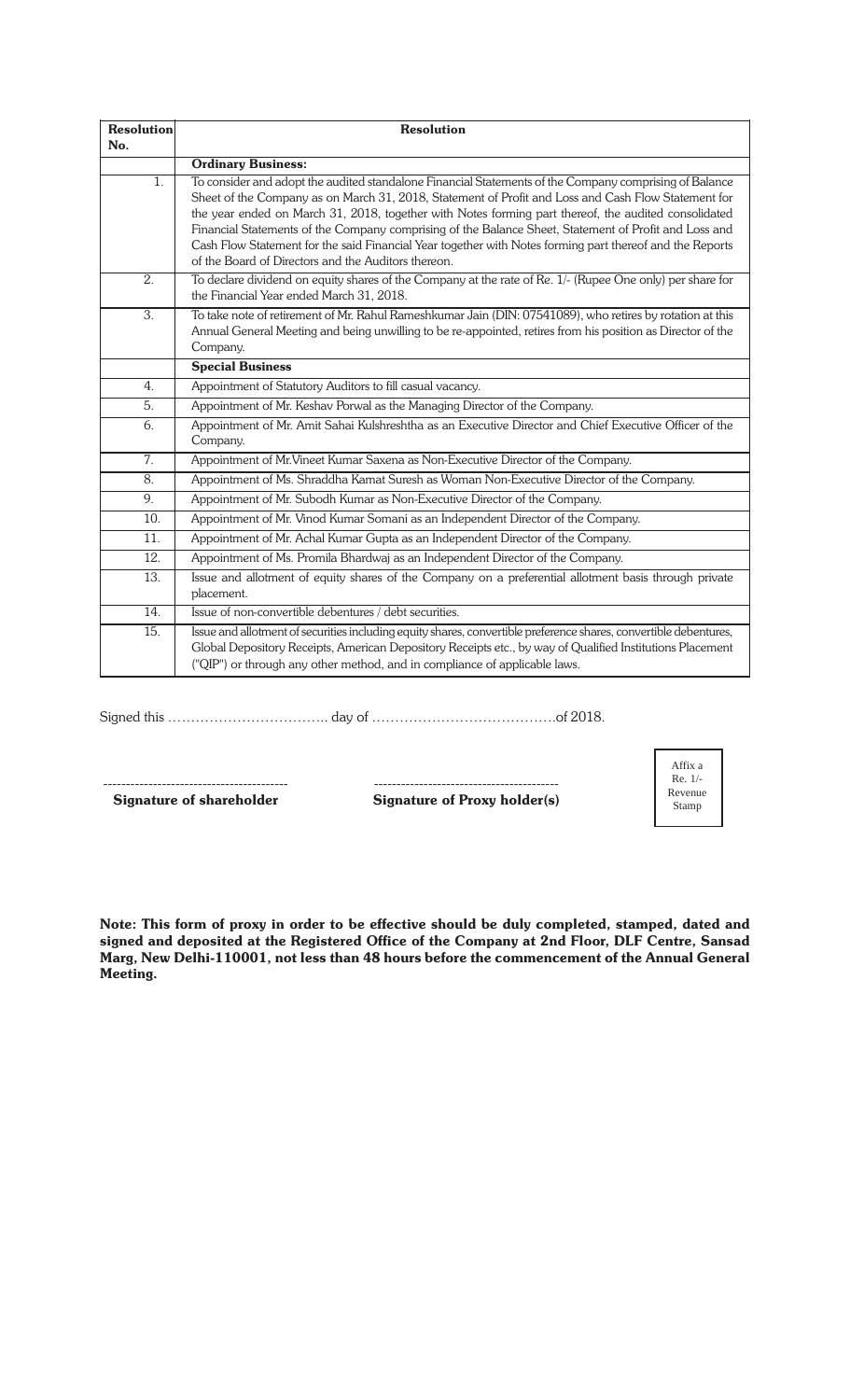*(Formerly Known as Bhilwara Tex-Fin Limited)* 2nd Floor, DLF Centre, Sansad Marg, New Delhi-110001 CIN: L74899DL1994PLC128577

#### FORM NO. MGT-12 Polling Paper

*[Pursuant to section 109(5) of the Companies Act, 2013 and rule 21(1)(c) of the Companies (Management and Administration) Rules, 2014]*

CIN : L74899DL1994PLC128577<br>Name of the Company : Capital India Finance Limited

Registered Office : 2nd Floor, DLF Centre, Sansad Marg, New Delhi-110001

Name of the Company : Capital India Finance Limited (Formerly known as Bhilwara Tex-Fin Limited)

BALLOT PAPER

| S.<br>No. | <b>Particulars</b>                                        | <b>Details</b> |
|-----------|-----------------------------------------------------------|----------------|
|           | Name of the First Named<br>Shareholder (in block letters) |                |
| 2         | Postal Address                                            |                |
| 3         | Registered folio no./<br>*Client ID No.                   |                |
| 4         | Class of shares                                           |                |

I hereby exercise my vote in respect of Ordinary/Special resolution enumerated below by recording my assent or dissent to the said resolution in the following manner:

| No.               | Item No.                                                                                                                                                                                                                                                                                                                                                                                                                                                                                                                                                                                             | No. of<br>shares held<br>by me | I assent to<br>the resolution | I dissent<br>from the<br>resolution |
|-------------------|------------------------------------------------------------------------------------------------------------------------------------------------------------------------------------------------------------------------------------------------------------------------------------------------------------------------------------------------------------------------------------------------------------------------------------------------------------------------------------------------------------------------------------------------------------------------------------------------------|--------------------------------|-------------------------------|-------------------------------------|
| 1.                | To consider and adopt the audited standalone Financial Statements of the<br>Company comprising of Balance Sheet of the Company as on March 31, 2018, Statement of Profit and Loss and Cash Flow Statement for the year<br>ended on March 31, 2018, together with Notes forming part thereof, the<br>audited consolidated Financial Statements of the Company comprising of<br>the Balance Sheet. Statement of Profit and Loss and Cash Flow Statement<br>for the said Financial Year together with Notes forming part thereof and the<br>Reports of the Board of Directors and the Auditors thereon. |                                |                               |                                     |
| $\overline{2}$ .  | To declare dividend on equity shares of the Company at the rate of Re. 1/-<br>(Rupee One only) per share for the Financial Year ended March 31, 2018.                                                                                                                                                                                                                                                                                                                                                                                                                                                |                                |                               |                                     |
| $\overline{3}$ .  | To take note of retirement of Mr. Rahul Rameshkumar Jain (DIN: 07541089),<br>who retires by rotation at this Annual General Meeting and being unwilling to<br>be re-appointed, retires from his position as Director of the Company.                                                                                                                                                                                                                                                                                                                                                                 |                                |                               |                                     |
| 4.                | Appointment of Statutory Auditors to fill casual vacancy.                                                                                                                                                                                                                                                                                                                                                                                                                                                                                                                                            |                                |                               |                                     |
| 5.                | Appointment of Mr. Keshav Porwal as the Managing Director of the Company.                                                                                                                                                                                                                                                                                                                                                                                                                                                                                                                            |                                |                               |                                     |
| 6.                | Appointment of Mr. Amit Sahai Kulshreshtha as an Executive Director and<br>Chief Executive Officer of the Company.                                                                                                                                                                                                                                                                                                                                                                                                                                                                                   |                                |                               |                                     |
| 7 <sub>1</sub>    | Appointment of Mr. Vineet Kumar Saxena as Non-Executive Director of the<br>Company.                                                                                                                                                                                                                                                                                                                                                                                                                                                                                                                  |                                |                               |                                     |
| 8.                | Appointment of Ms. Shraddha Kamat Suresh as Woman Non-Executive<br>Director of the Company.                                                                                                                                                                                                                                                                                                                                                                                                                                                                                                          |                                |                               |                                     |
| 9.                | Appointment of Mr. Subodh Kumar as Non-Executive Director of the<br>Company.                                                                                                                                                                                                                                                                                                                                                                                                                                                                                                                         |                                |                               |                                     |
| 10.               | Appointment of Mr. Vinod Kumar Somani as an Independent Director of the<br>Company.                                                                                                                                                                                                                                                                                                                                                                                                                                                                                                                  |                                |                               |                                     |
| 11.               | Appointment of Mr. Achal Kumar Gupta as an Independent Director of the<br>Company.                                                                                                                                                                                                                                                                                                                                                                                                                                                                                                                   |                                |                               |                                     |
| 12.               | Appointment of Ms. Promila Bhardwaj as an Independent Director of the<br>Company.                                                                                                                                                                                                                                                                                                                                                                                                                                                                                                                    |                                |                               |                                     |
| 13.               | Issue and allotment of equity shares of the Company on a preferential allotment<br>basis through private placement.                                                                                                                                                                                                                                                                                                                                                                                                                                                                                  |                                |                               |                                     |
| 14.               | Issue of non-convertible debentures / debt securities.                                                                                                                                                                                                                                                                                                                                                                                                                                                                                                                                               |                                |                               |                                     |
| $\overline{15}$ . | Issue and allotment of securities including equity shares, convertible preference<br>shares, convertible debentures, Global Depository Receipts, American<br>Depository Receipts etc., by way of Qualified Institutions Placement ("QIP")<br>or through any other method, and in compliance of applicable laws.                                                                                                                                                                                                                                                                                      |                                |                               |                                     |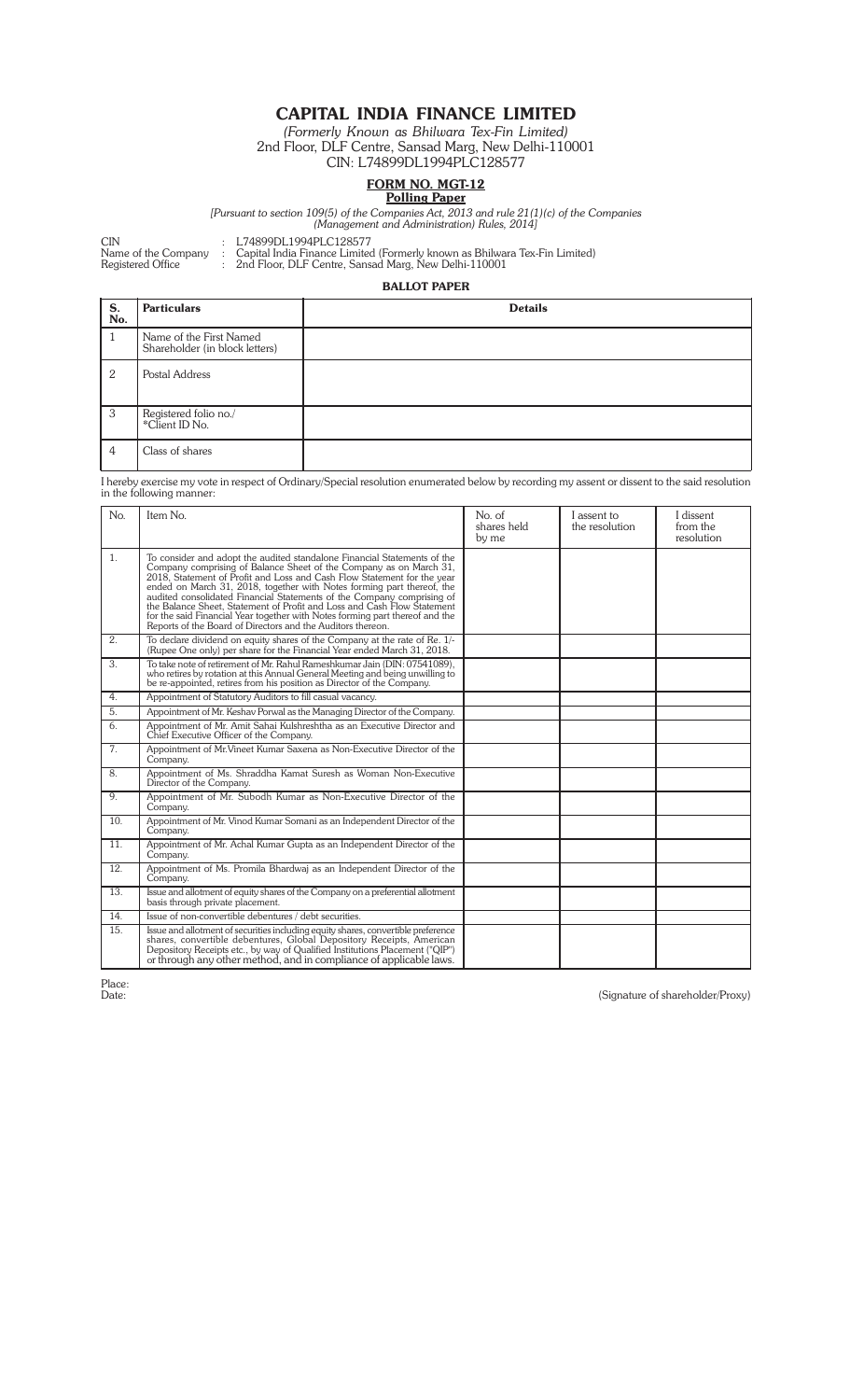*(Formerly Known as Bhilwara Tex-Fin Limited) CIN: L74899DL1994PLC128577 Registered Office:* 2nd Floor, DLF Centre, Sansad Marg, New Delhi-110001 *Phone: 011-49546000 Email: secretarial@capitalindia.com, Website: www.capitalindia.com*

# ATTENDANCE SLIP

# (24th Annual General Meeting on Saturday, 2nd June, 2018 at 9.00 A.M.)

| 1. Name(s) of Members(s)<br>including joint holders,<br>if any |  |
|----------------------------------------------------------------|--|
| 2. Registered Address of the<br>Sole/First named Member        |  |
| 3. DP ID No. & Client ID No.<br>/ Registered Folio No.         |  |
| 4. No. of Shares held                                          |  |
| 5. Name of Proxy<br>(In case of proxies only)                  |  |

I hereby record my presence at the 24th Annual General Meeting of the Company being held at:

"Magnolia" Habitat World, at India Habitat Centre, Lodhi Road, New Delhi-110003, on Saturday, the 2nd June, 2018 at 9 AM

Signature of the Shareholder/Proxy/ Authorized Representative present …………………………………….……

# Notes:

1. Shareholder/Proxy/ Authorized representative wishing to attend the meeting must bring the Attendance Slip and handover the same duly signed at the entrance of the meeting hall.

# 2. PLEASE CUT HERE AND BRING THE ABOVE ATTENDANCE SLIP TO THE MEETING